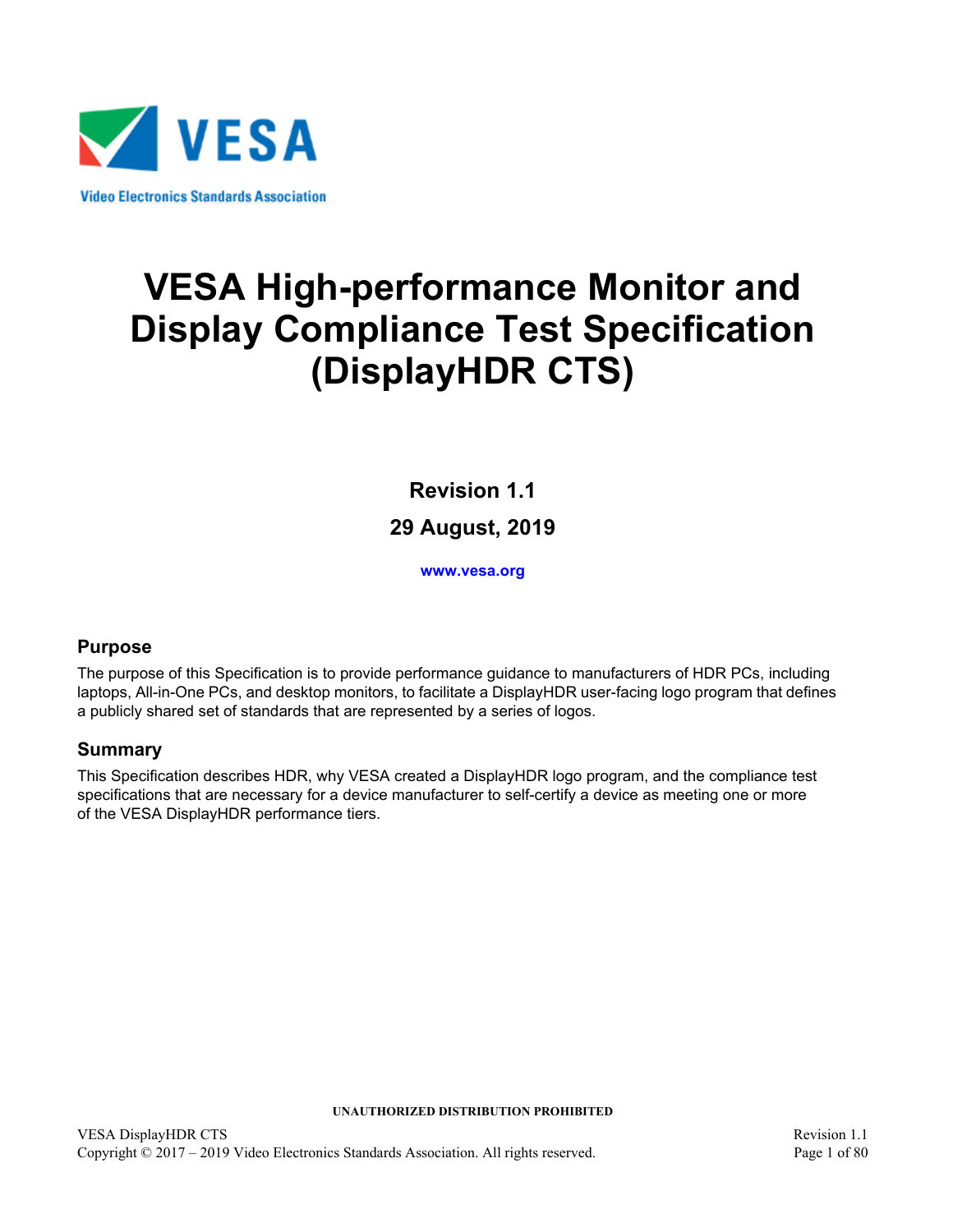# **Contents**

| <b>Section 1</b> | 1.1<br>1.2<br>1.3<br>1.4<br>1.5<br>1.6<br>1.6.1<br>1.6.2<br>1.7                                                                                                                             |  |
|------------------|---------------------------------------------------------------------------------------------------------------------------------------------------------------------------------------------|--|
| <b>Section 2</b> |                                                                                                                                                                                             |  |
| <b>Section 3</b> | 3.1<br>3.2<br>3.3<br>3.4<br>Hardware and Software for Semi-automated Testing 23<br>3.5<br>3.6<br>DisplayHDR True Black Performance Level Testing Methodology24<br>3.7<br>3.8<br>3.9<br>3.10 |  |
| <b>Section 4</b> | 4.1<br>4.2<br>4.3<br>4.4                                                                                                                                                                    |  |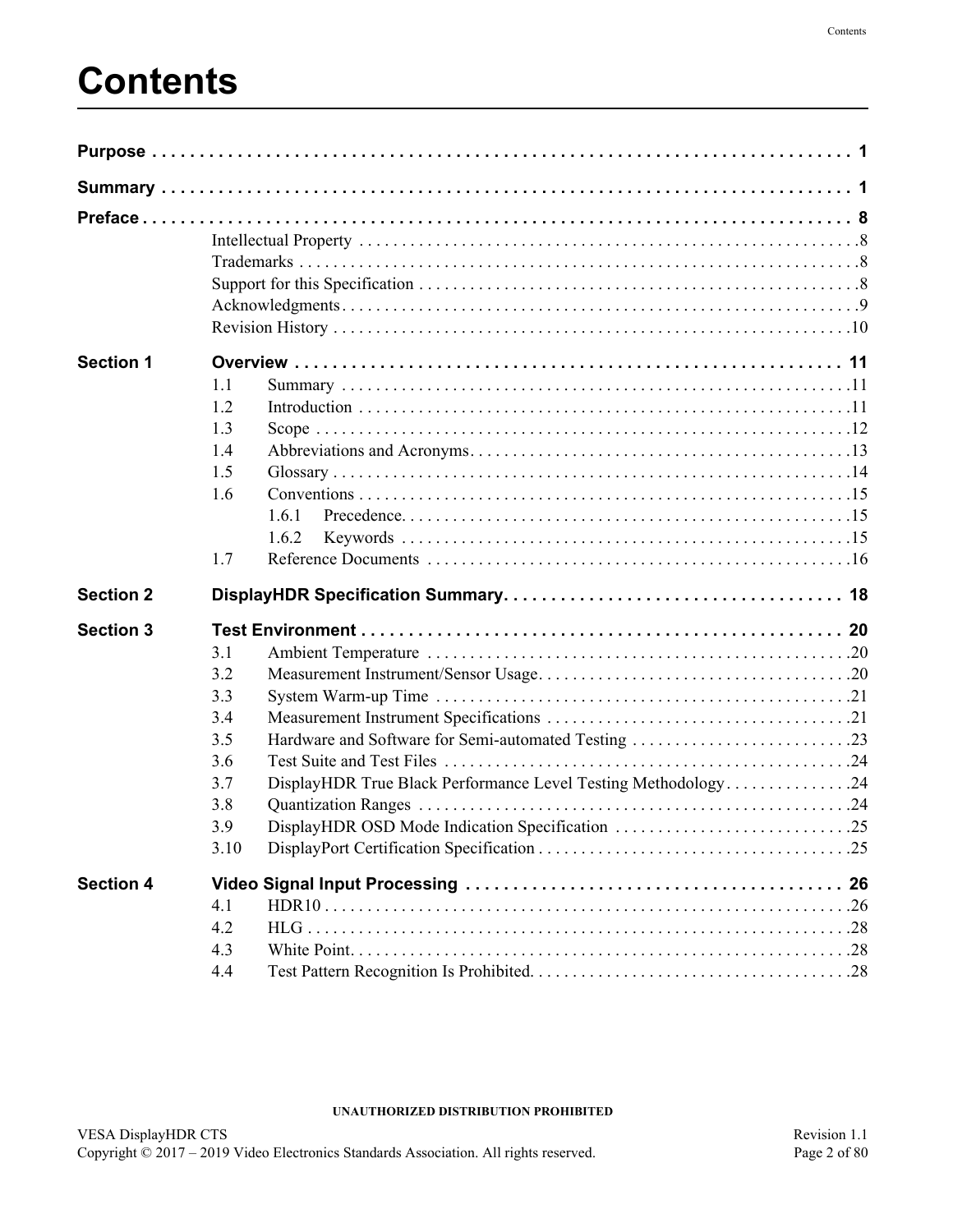| <b>Section 5</b>  |                                                                      |  |
|-------------------|----------------------------------------------------------------------|--|
|                   | 5.1                                                                  |  |
|                   | 5.1.1                                                                |  |
|                   | 5.1.2                                                                |  |
|                   | Minimum-white Luminance – Full-screen Long-duration Test 32<br>5.1.3 |  |
|                   | 5.2                                                                  |  |
|                   | Dual Corner Box Test – Black-level Test34<br>5.2.1                   |  |
|                   | 5.2.2                                                                |  |
| <b>Section 6</b>  |                                                                      |  |
| <b>Section 7</b>  |                                                                      |  |
|                   | 7.1                                                                  |  |
|                   | 7.2                                                                  |  |
|                   | 7.2.1                                                                |  |
| <b>Section 8</b>  |                                                                      |  |
|                   | 8.1                                                                  |  |
|                   | 8.2                                                                  |  |
|                   | 8.3                                                                  |  |
|                   | 8.4                                                                  |  |
|                   | 8.4.1                                                                |  |
|                   | Low-cost Rise-time Measurement (Low Accuracy)49<br>8.4.2             |  |
|                   | 8.5                                                                  |  |
| <b>Section 9</b>  |                                                                      |  |
|                   | 9.1                                                                  |  |
|                   | 9.2                                                                  |  |
|                   | 9.3                                                                  |  |
| <b>Section 10</b> |                                                                      |  |
|                   | 10.1                                                                 |  |
| <b>Section 11</b> |                                                                      |  |
| <b>Section 12</b> |                                                                      |  |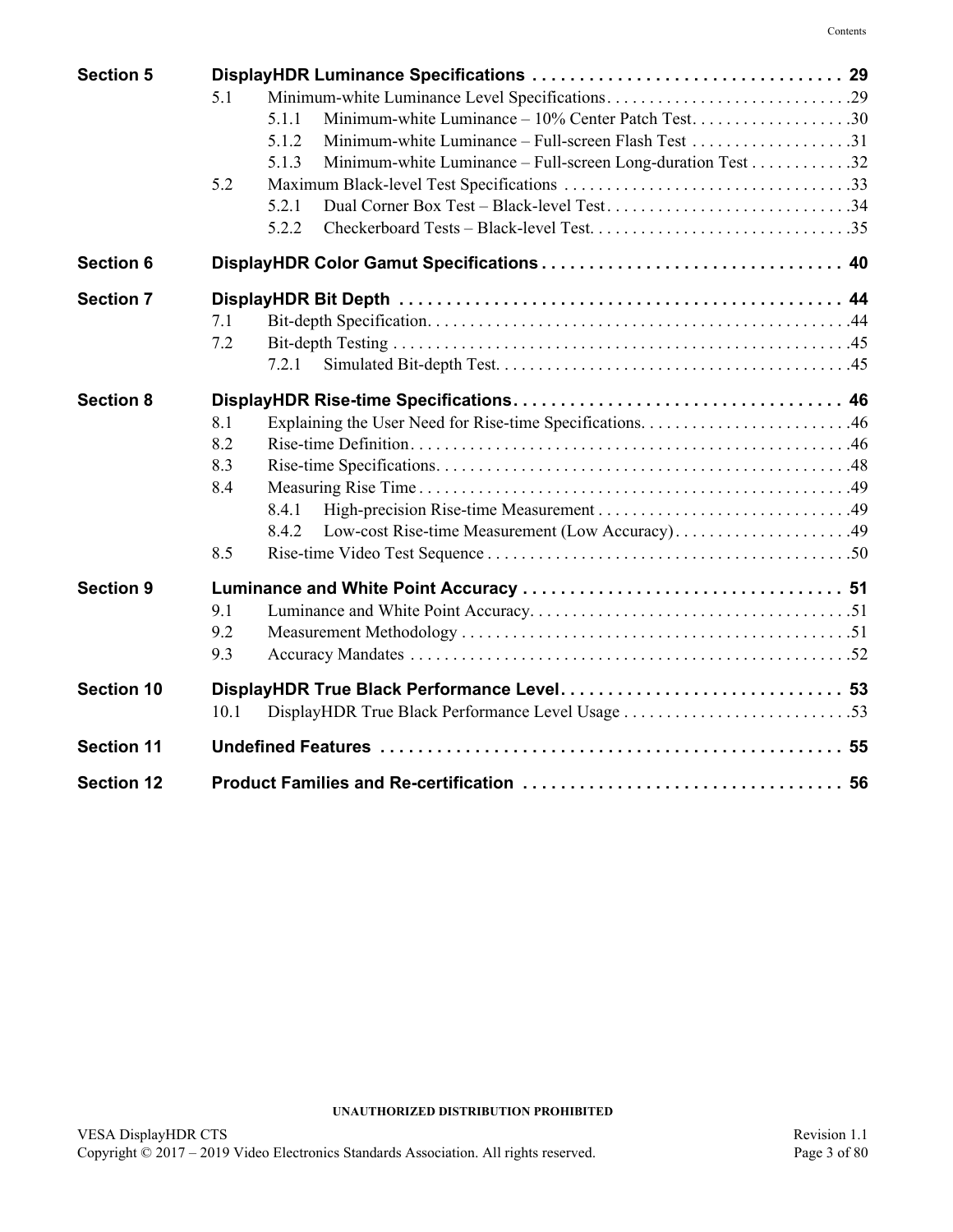| <b>Appendix A</b> | EOTF SMPTE ST 2084 PQ Code to                                          |  |
|-------------------|------------------------------------------------------------------------|--|
| <b>Appendix B</b> | B.1<br>Minimum-white Luminance - 10% Center Patch Test<br><b>B.1.1</b> |  |
|                   | B.2                                                                    |  |
|                   | B.3                                                                    |  |
|                   | B.4                                                                    |  |
|                   | B.5                                                                    |  |
|                   | B.6                                                                    |  |
|                   | B.7                                                                    |  |
|                   | B.8                                                                    |  |
| <b>Appendix C</b> |                                                                        |  |
|                   | Sample DisplayID for a TCON that Supports DisplayHDR-400<br>C.1        |  |
|                   | Sample DisplayID for a TCON that Supports DisplayHDR-400<br>C.2        |  |
|                   | Sample DisplayID for a Scaler that Supports DisplayHDR-600<br>C.3      |  |
| <b>Appendix D</b> |                                                                        |  |
|                   | D.1                                                                    |  |
|                   | D.2                                                                    |  |
|                   | D.3                                                                    |  |
| <b>Appendix E</b> | Main Contributor History (Previous Revisions) 80                       |  |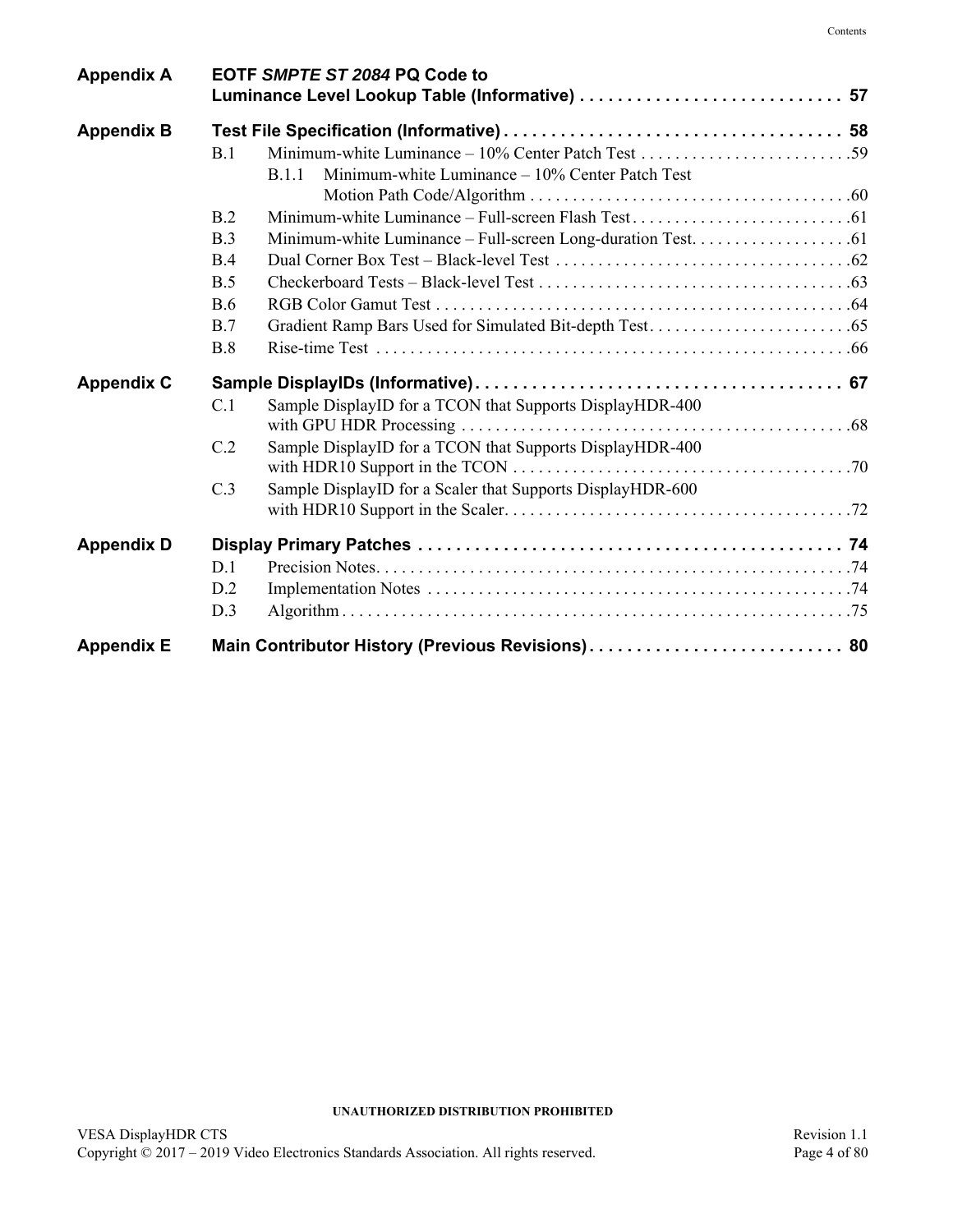# **Tables**

| Table 1:<br>Table 2:       |                                                                                                                                  |
|----------------------------|----------------------------------------------------------------------------------------------------------------------------------|
| Table 1-1:                 |                                                                                                                                  |
| Table 1-2:                 |                                                                                                                                  |
| Table 1-3:                 |                                                                                                                                  |
| Table 1-4:                 |                                                                                                                                  |
| Table 2-1:                 |                                                                                                                                  |
| Table $5-1$ :              |                                                                                                                                  |
| Table 5-2:                 |                                                                                                                                  |
| Table 5-3:                 |                                                                                                                                  |
| Table 5-4:                 |                                                                                                                                  |
| Table 5-5:                 |                                                                                                                                  |
| Table 5-6:                 |                                                                                                                                  |
| Table 5-7:                 |                                                                                                                                  |
| Table 5-8:                 |                                                                                                                                  |
| Table 5-9:                 |                                                                                                                                  |
| Table 5-10:                |                                                                                                                                  |
| Table 6-1:                 |                                                                                                                                  |
| Table 7-1:                 |                                                                                                                                  |
| Table 8-1:                 |                                                                                                                                  |
| Table 8-2:                 | Maximum Rise Time Examples for a Sampling of Panel Refresh Rates48                                                               |
| Table $9-1$ :              |                                                                                                                                  |
| Table 10-1:<br>Table 10-2: | DisplayHDR True Black Performance Level Usage (Normative)53<br>DisplayHDR True Black Performance Level Test Limits (Normative)54 |
| Table 11-1:                |                                                                                                                                  |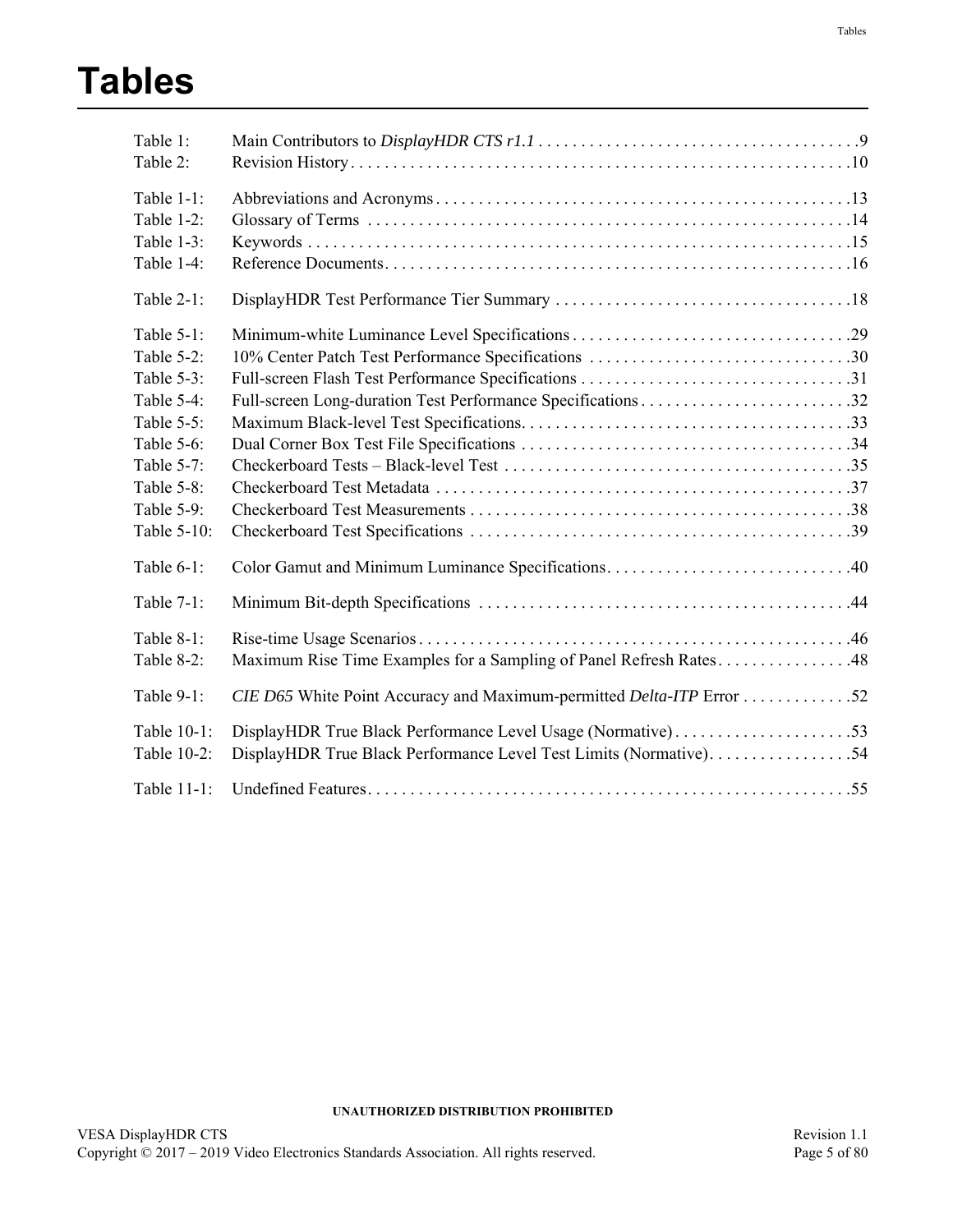| Table A-1:   | EOTF SMPTE ST 2084 PQ Code to Luminance Level Lookup Table (Informative) 57  |
|--------------|------------------------------------------------------------------------------|
| Test B.1a:   |                                                                              |
| Test B.1b:   | Minimum-white Luminance - Optional 10% Center Patch Test Specifications 59   |
| Test B.2a:   |                                                                              |
| Test B.2b:   | Minimum-white Luminance - Optional Full-screen Flash Test Specifications. 61 |
| Test $B.4$ : |                                                                              |
| Test B.5a:   |                                                                              |
| Test B.5b:   |                                                                              |
| Test B.5c:   |                                                                              |
| Test B.6a:   |                                                                              |
| Test B.6b:   |                                                                              |
| Test $B.7$ : |                                                                              |
| Test B.8:    |                                                                              |
| Table E-1:   |                                                                              |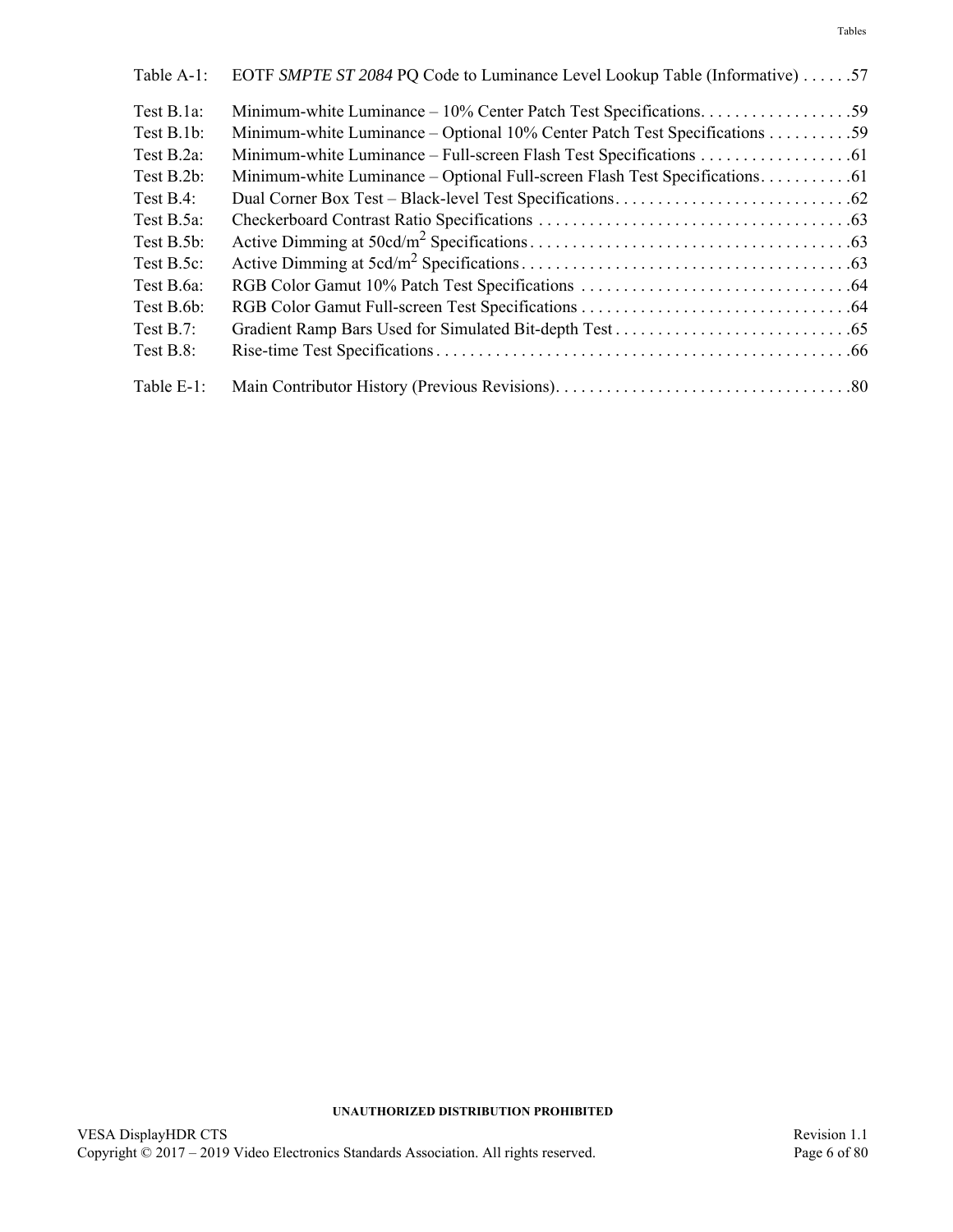# **Figures**

| Figure 3-1:    |                                                                                   |  |
|----------------|-----------------------------------------------------------------------------------|--|
| Figure $5-1$ : |                                                                                   |  |
| Figure 5-2:    |                                                                                   |  |
| Figure 5-3:    |                                                                                   |  |
| Figure 5-4:    | Dual Corner Box Test – Black-level Test Sequence 34                               |  |
| Figure $5-5$ : | Checkerboard Contrast Ratio Checkerboard Test - Shown Full Screen without Hints36 |  |
| Figure 5-6:    | Active Dimming Checkerboard Tests - Shown with Red Circle Guide                   |  |
|                |                                                                                   |  |
| Figure 6-1:    |                                                                                   |  |
| Figure $6-2$ : | Comparison between Target DCI-P3 CIE D65 Gamut and Example Screen's Gamut 41      |  |
| Figure $6-3$ : | Gamut Area Represented by DCI-P3 CIE D65 Color Gamut (Shown in Black)42           |  |
| Figure 6-4:    | Example of Screen's Gamut Contained within Target Gamut (Shown in White) 42       |  |
| Figure $6-5$ : | Example of Included Gamut (Shown in White) Ratio                                  |  |
|                |                                                                                   |  |
| Figure $7-1$ : |                                                                                   |  |
| Figure 8-1:    |                                                                                   |  |
| Figure 8-2:    |                                                                                   |  |
| Figure 8-3:    |                                                                                   |  |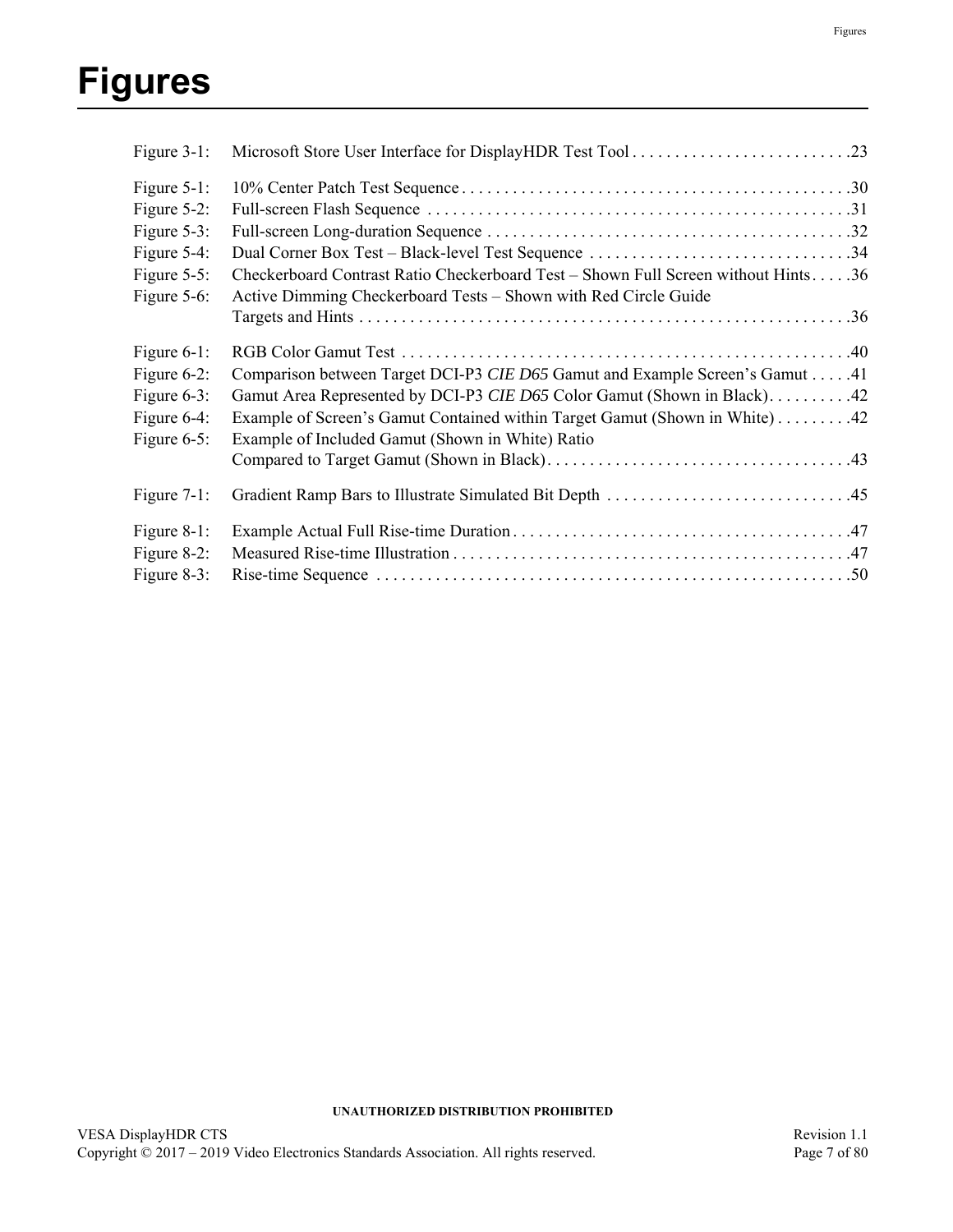# <span id="page-7-0"></span>**Preface**

## <span id="page-7-1"></span>**Intellectual Property**

Copyright © 2017 – 2019 Video Electronics Standards Association. All rights reserved.

While every precaution has been taken in the preparation of this Specification, the Video Electronics Standards Association and its contributors assume no responsibility for errors or omissions, and make no warranties, expressed or implied, of functionality or suitability for any purpose.

## <span id="page-7-2"></span>**Trademarks**

All trademarks used within this document are the property of their respective owners.

DisplayPort is a trademark and VESA is a registered trademark of the Video Electronics Standards Association.

CTA is a trademark of the [Consumer Technology Association](http://www.cta.tech/).

HDMI and High-Definition Multimedia Interface are trademarks or registered trademarks of HDMI Licensing Administrator, Inc. in the United States and other countries.

## <span id="page-7-3"></span>**Support for this Specification**

Clarifications and application notes might exist that further support this Specification. To obtain the latest Specification and any support documentation, contact VESA.

If you have a product that incorporates the DisplayHDR logo program, ask the company that manufactured your product for assistance. If you are a manufacturer, VESA can assist you with any clarification that you might need.

Submit all comments or reported errors to  $\frac{\text{support}(a)}{\text{vesa.org}}$ .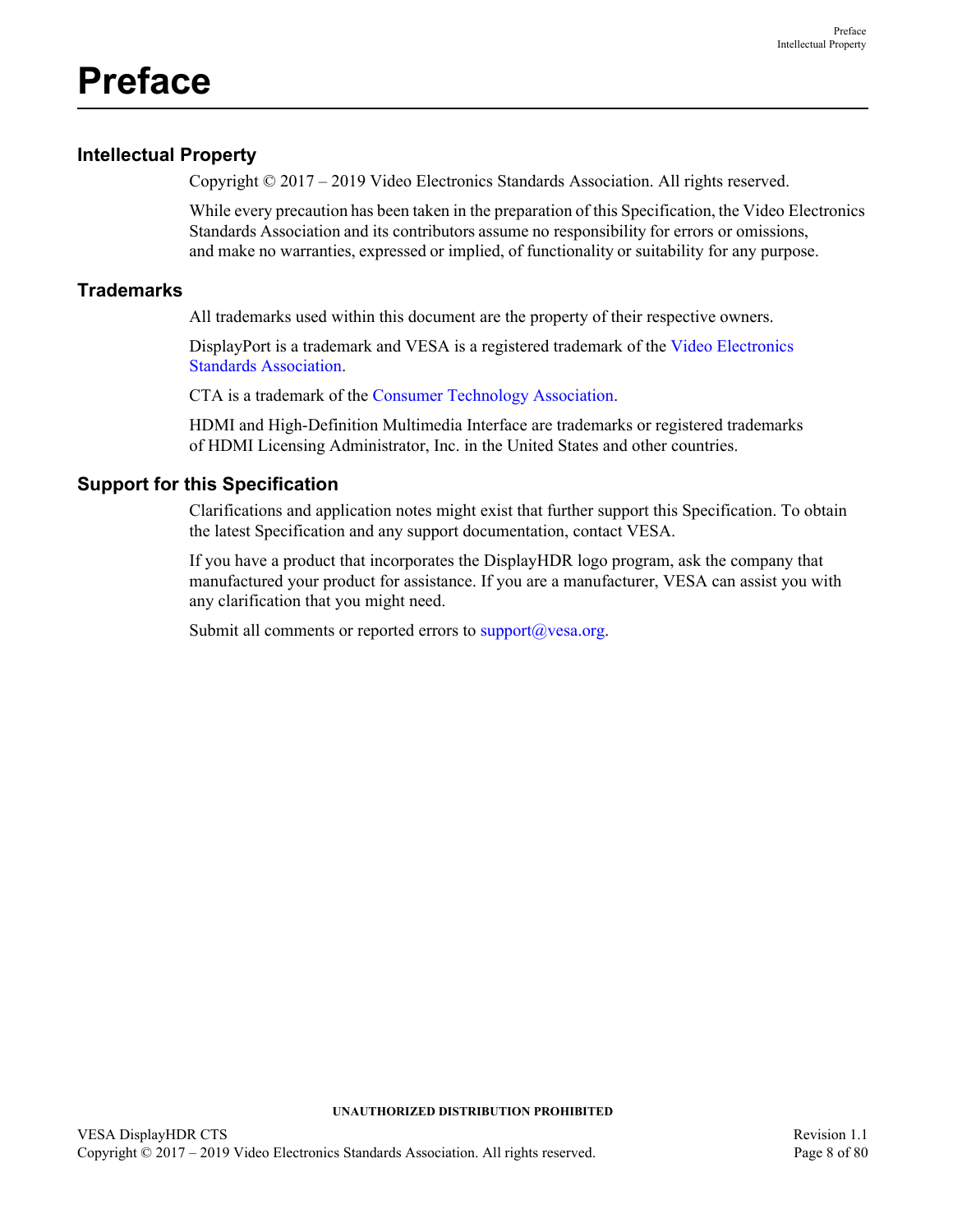## <span id="page-8-0"></span>**Acknowledgments**

This document would not have been possible without the efforts of VESA's Display Performance Metrics (DPM) Task Group. In particular, [Table 1](#page-8-1) lists the individuals and their companies that contributed significant time and knowledge to this version of the Specification.

<span id="page-8-1"></span>

| Company                       | <b>Name</b>            | <b>Contribution</b>                                                  |
|-------------------------------|------------------------|----------------------------------------------------------------------|
| Advanced Micro Devices, Inc.  | Syed A. Hussain        | <b>Technical Content</b>                                             |
| ASUSTeK Computer, Inc.        | Nicky Lin              | <b>Technical Content</b>                                             |
| <b>AU</b> Optronics           | Tina Lin               | <b>Technical Content</b>                                             |
| <b>Avatar Tech Pubs</b>       | <b>Trish McDermott</b> | CTS Editor, Technical Writer                                         |
| Dell                          | Jongseo Lee            | <b>Technical Content</b>                                             |
|                               | Stefan Peana           | <b>Technical Content</b>                                             |
| <b>Everdisplay Optronics</b>  | Huan Zheng             | <b>Technical Content</b>                                             |
| HP, Inc.                      | <b>Greg Staten</b>     | <b>Technical Content</b>                                             |
| InnoLux Corporation           | Twinkle Wei            | <b>Technical Content</b>                                             |
| Intel Corporation             | Roland Wooster         | Task Group Chair, Technical Content,<br><b>CTS</b> Author            |
| INVECAS, Inc.                 | Gyudong Kim            | <b>Technical Content</b>                                             |
| Japan Display, Inc.           | Tsutomu Harada         | <b>Technical Content</b>                                             |
| Lenovo Group                  | Gordon Boyack          | <b>Technical Content</b>                                             |
| LG Display                    | Isaac Kim              | <b>Technical Content</b>                                             |
|                               | Julie Ro               | <b>Technical Content</b>                                             |
| LG Electronics                | Do-Kyun Kim            | <b>Technical Content</b>                                             |
|                               | SeungHyun Yoo          | <b>Technical Content</b>                                             |
| Microsoft Corporation         | Chas Boyd              | Task Group Vice-chair, Technical Content,<br><b>Test Tool Author</b> |
| <b>NVIDIA</b> Corporation     | Alex Soohoo            | Technical Content                                                    |
| Panasonic Corporation         | <b>Toshiroh Nishio</b> | <b>Technical Content</b>                                             |
| Parade Technologies, Ltd.     | Craig Wiley            | <b>Technical Content</b>                                             |
| Portrait Displays             | Duane Viano            | <b>Technical Content</b>                                             |
| Realtek Semiconductor Corp.   | Jay Lin                | <b>Technical Content</b>                                             |
|                               | Cheng Chun Wang        | <b>Technical Content</b>                                             |
| Samsung Electronics Co., Ltd. | Kyong-sok Seo          | <b>Technical Content</b>                                             |
|                               | Dale Stolitzka         | <b>Technical Content</b>                                             |
|                               | Venson Tseng           | <b>Technical Content</b>                                             |
| <b>VESA</b>                   | David Braun            | Technical Content, Process Management                                |
|                               | <b>Bill Lempesis</b>   | Technical Content, Process Management                                |
|                               | Christine Wentker      | Technical Content, Process Management                                |

### **Table 1: Main Contributors to** *DisplayHDR CTS r1.1*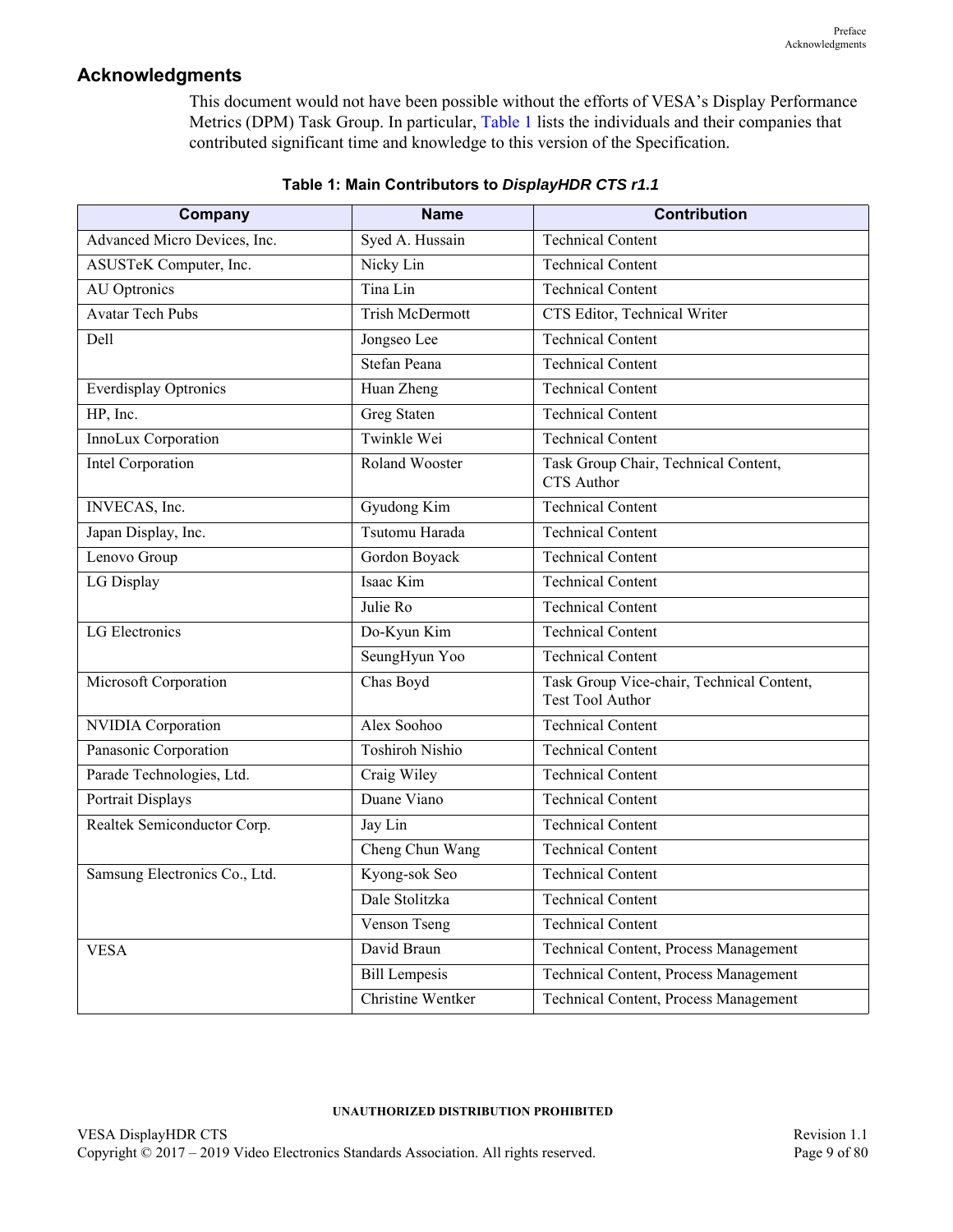## <span id="page-9-0"></span>**Revision History**

<span id="page-9-1"></span>

| <b>Date</b>       | <b>Revision</b> | <b>Description</b>                                                                                                                                                   |
|-------------------|-----------------|----------------------------------------------------------------------------------------------------------------------------------------------------------------------|
| August 31, 2019   | 1.1             | Added new performance tier, DisplayHDR-1400<br>$\bullet$<br>(DHDR_CTS_1400_SCR_v0.70), which included globally changing<br>"colorimeter" to "measurement instrument" |
|                   |                 | Switched static contrast method with HDR focused dynamic contrast<br>$\bullet$<br>measurement method using stops                                                     |
|                   |                 | Finalized active dimming stops<br>$\bullet$                                                                                                                          |
|                   |                 | Added changes made to r1.0 of this Specification through ratification of the<br>$\bullet$<br>following SCRs and related documents:                                   |
|                   |                 | DHDR_CTS_10%_patch_screen_saver_SCR v0.9                                                                                                                             |
|                   |                 | DHDR_CTS_Add_True_Black_Level_SCR v0.92<br>$\bullet$                                                                                                                 |
|                   |                 | DHDR_CTS_Checkerboard_SCR<br>$\bullet$                                                                                                                               |
|                   |                 | DHDR_CTS_Test_Improvements SCR v0.9<br>$\bullet$                                                                                                                     |
|                   |                 | DisplayHDR_DP_Certification_Requirement_SCR D3<br>$\bullet$                                                                                                          |
|                   |                 | DisplayHDR_Mode_Indicator_SCR                                                                                                                                        |
|                   |                 | <b>DP</b> Test Certification<br>$\bullet$                                                                                                                            |
|                   |                 | Introduction of the new 500 level to the DisplayHDR CTS<br>$\bullet$                                                                                                 |
|                   |                 | Refinement of the DPM Rise Time Performance Test                                                                                                                     |
|                   |                 | Updates to recommended test tool location and OS versions                                                                                                            |
|                   |                 | Table 1-4 – Updated reference documents<br>$\bullet$                                                                                                                 |
|                   |                 | Table 2-1 and Table 7-1 - Clarified Backlight Control bit depth<br>$\bullet$                                                                                         |
|                   |                 | Section 3.4 – Added test tool tolerances and suggested measurement tool list<br>$\bullet$                                                                            |
|                   |                 | Section 9 – Added new Luminance and White Point Accuracy section<br>$\bullet$<br>using Delta-ITP                                                                     |
|                   |                 | Appendix D - Added new Display Primary Patches appendix<br>$\bullet$                                                                                                 |
|                   |                 | Applied GMR feedback and editorial improvements<br>$\bullet$                                                                                                         |
| November 27, 2017 | 1.0             | Initial release of the Specification.                                                                                                                                |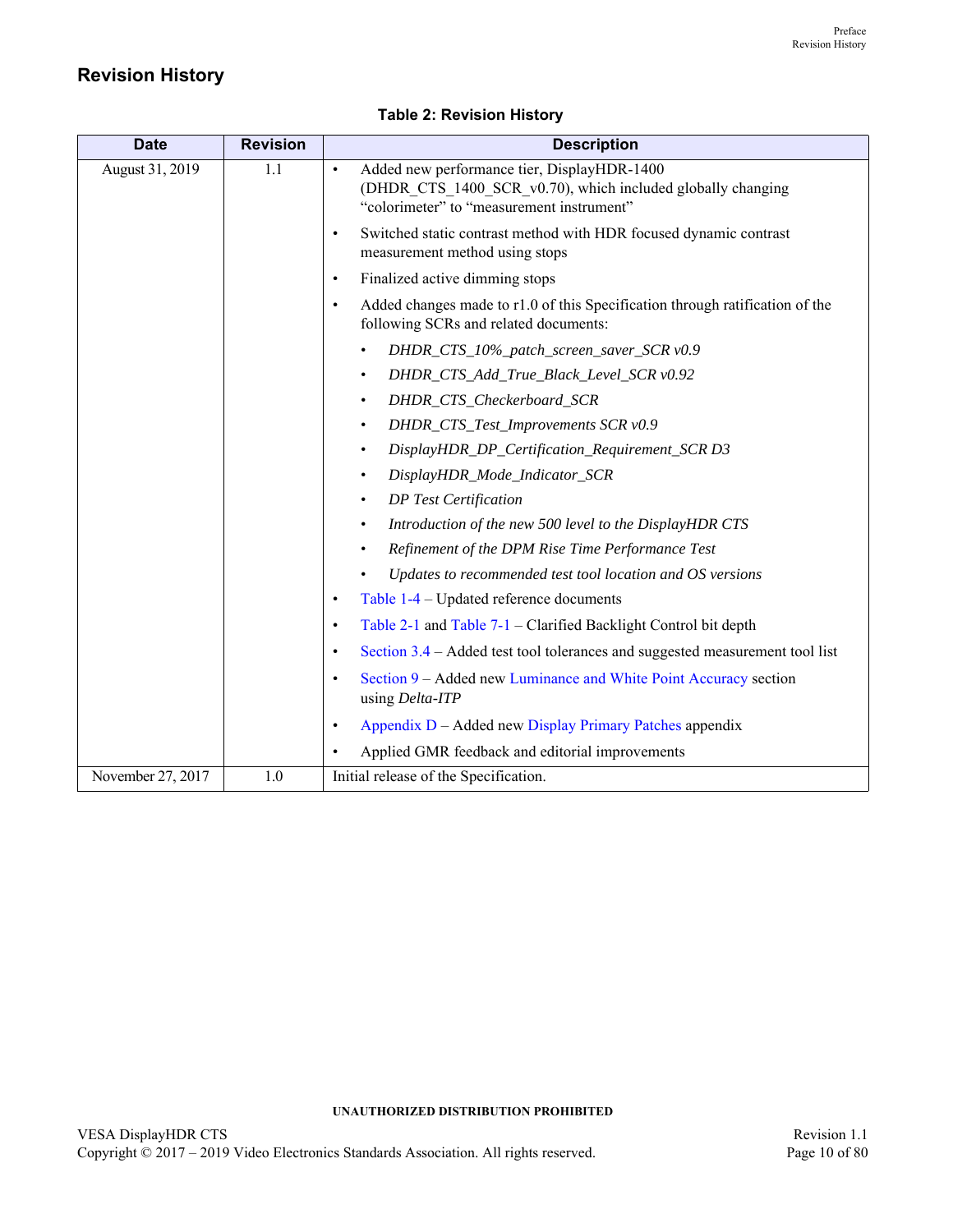## <span id="page-10-1"></span><span id="page-10-0"></span>**1.1 Summary**

This Specification describes HDR, why VESA created a DisplayHDR logo program, and the compliance test specifications that are necessary for a device manufacturer to self-certify a device as meeting one or more of the VESA DisplayHDR performance tiers.

## <span id="page-10-2"></span>**1.2 Introduction**

As of 2017, within the marketplace for televisions, there is an array of high dynamic range (HDR) logos and standards, none of which provide a complete set of technical performance specifications or fully publish their testing methodology. Thus, a user cannot easily compare one device with another.

By contrast, the PC industry has historically been far more specification-based, openly publishing performance specifications. The DPM Task Group was founded to establish a Specification that could be used for personal computer (PC) displays, both laptops and desktops, that would clearly convey a robust performance level as indicated by the specification level and associated logo for each performance level.

The DPM Task Group developed this Specification to meet the following goals:

- **Define multiple DisplayHDR performance tiers.** The initial goal was to establish this Specification with three tiers, but to also anticipate additional tiers that could be added later as display performance improves. A set of logos shall be developed that may be used by device manufactures for user products that meet each of the respective tiered performance levels.
- **Define and openly publish a set of standardized tests.** This shall enable low-cost self-certification for device manufacturers. In addition, simplified use of the test process by reviewers, retailers, and users encourages appropriate application of the DisplayHDR logo and Specification.
- **Define any necessary interface and communication protocols that may be deemed necessary to define as part of the Specification.** For example, define bit depth, color gamut, and/or other specifications that are necessary for communication between the graphics processing unit (GPU) and display, thereby leveraging existing VESA groups to drive any changes necessary within related Standards and/or Specifications.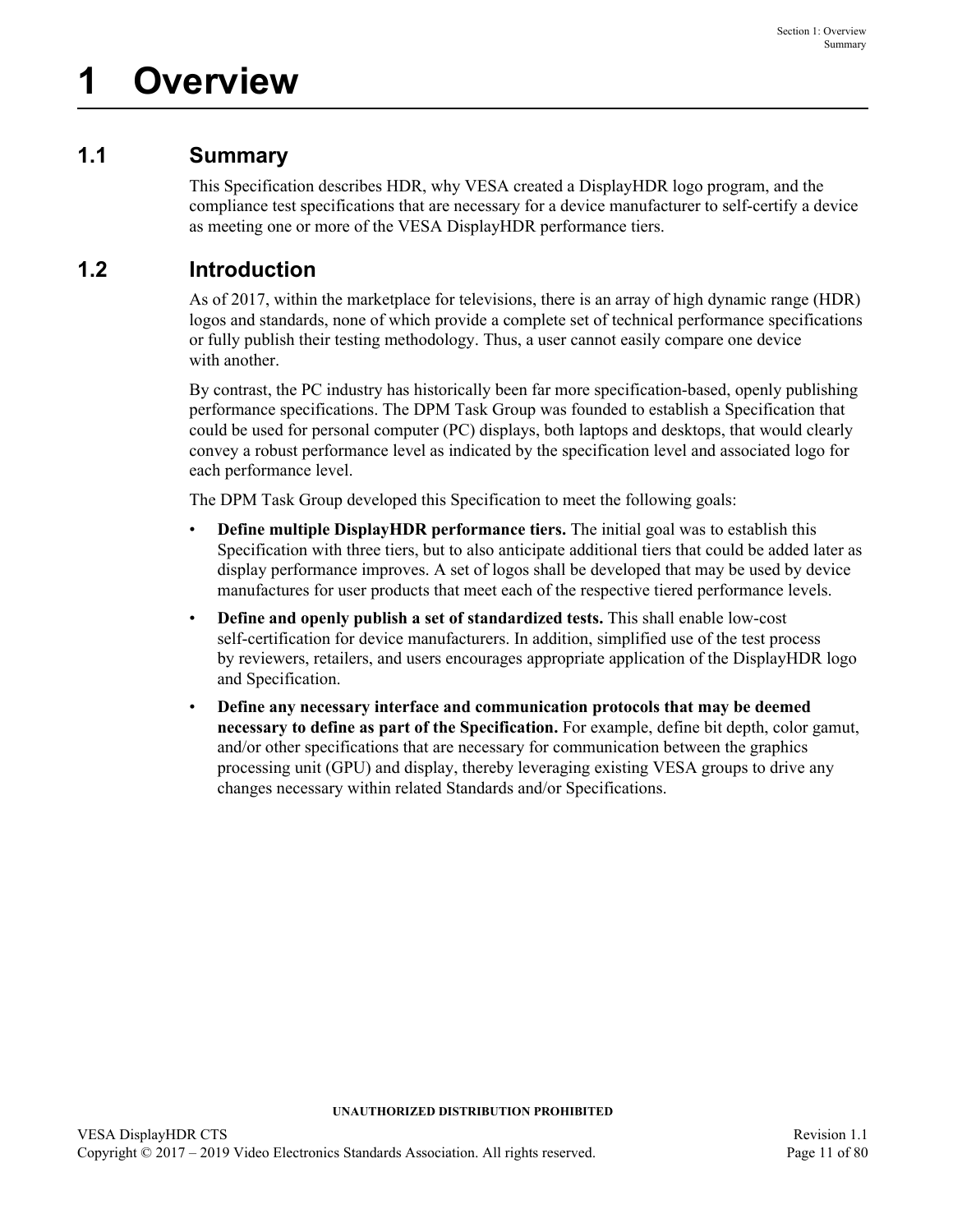Initially, three performance tiers were introduced in December 2017 at 400, 600, 1000. Subsequently, the 500 performance tier was added in *DisplayHDR CTS r1.1*, and the 1400 performance tier was added in September 2019. The current performance tiers and their associated label names are listed below. The test criteria for each tier are discussed throughout the remainder of this Specification.

- DisplayHDR-400
- DisplayHDR-500
- DisplayHDR-600
- DisplayHDR-1000
- DisplayHDR-1400

In addition to performance tiers, VESA defined the following new performance level in *DisplayHDR CTS r1.1* to build on each performance tier, in recognition of higher-grade HDR quality:

• DisplayHDR **True Black** (see [Section 10](#page-52-3))

## <span id="page-11-0"></span>**1.3 Scope**

Although this Specification defines device display performance, it cannot in its entirety be applied to individual display components. Specifically, many of the tests need a combination of backlighting, a display panel, timing controller (TCON), GPU, and operating system. Many of the tests might also need a scaler to evaluate performance.

The defined specifications are designed for LCD (DisplayHDR) and OLED (DisplayHDR **True Black**), but should be equally applicable to any other display technology that can pass the relevant tests.

The following features are explicitly excluded from this Specification (see [Section 11](#page-54-2) for further details):

- **Resolution**
- Aspect ratio
- Audio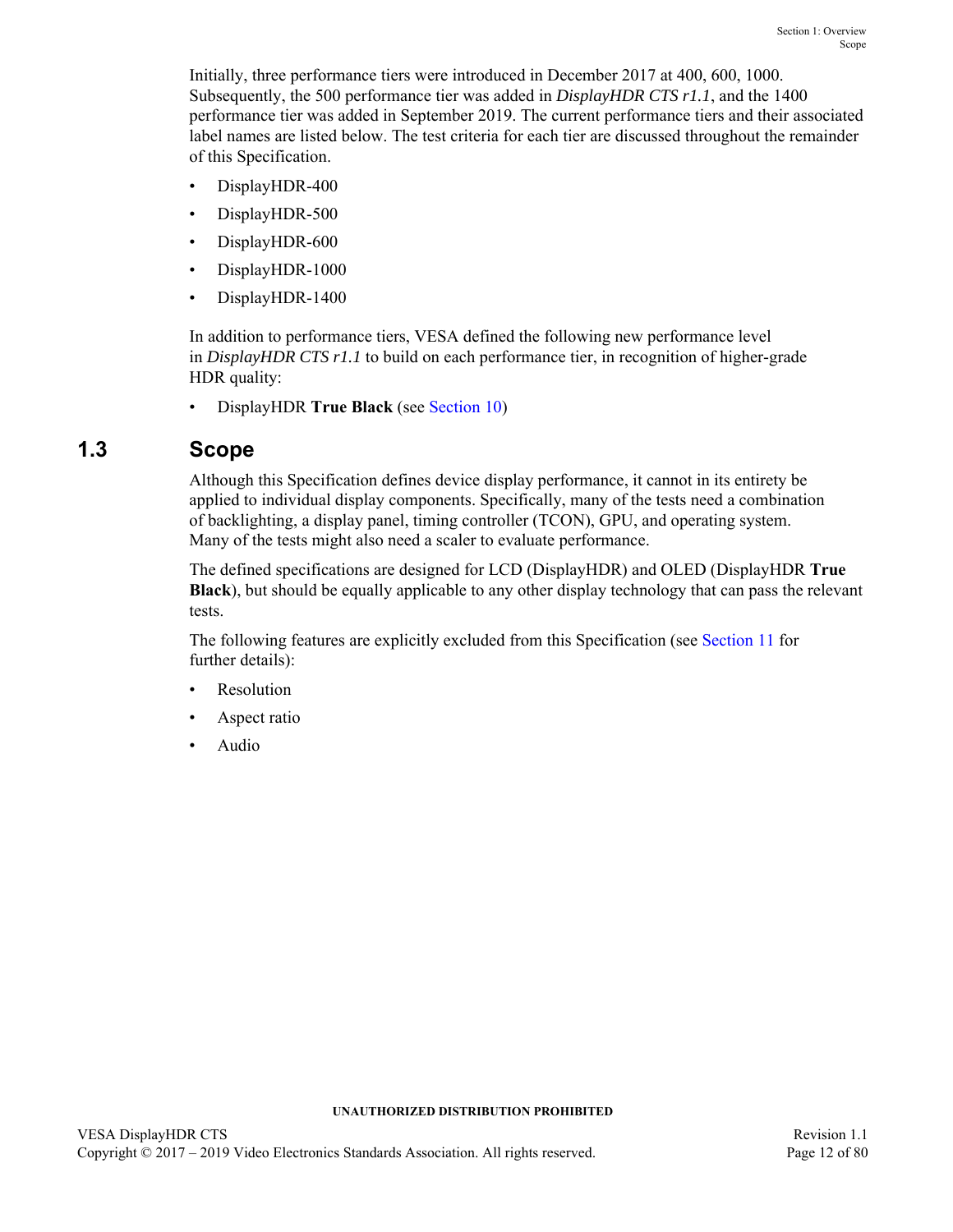# <span id="page-12-0"></span>**1.4 Abbreviations and Acronyms**

<span id="page-12-2"></span><span id="page-12-1"></span>

| <b>Term</b>            | <b>Description</b>                                                                                                     |
|------------------------|------------------------------------------------------------------------------------------------------------------------|
| <b>BLU</b>             | BackLight Unit. Illumination unit behind the LCD open-cell glass panel.                                                |
| cd/m <sup>2</sup>      | candela per square meter (formerly referred to as "nits").                                                             |
| $\overline{\text{CV}}$ | Code Value.                                                                                                            |
| DisplayID              | Display IDentification (VESA).                                                                                         |
| DisplayPort Alt Mode   | DisplayPort Alt Mode on USB Type-C (VESA).                                                                             |
| $\overline{DP}$        | DisplayPort (VESA)                                                                                                     |
| <b>DPM</b>             | Display Performance Metrics.                                                                                           |
| <b>EDID</b>            | Extended Display Identification Data (VESA). Legacy VESA structure, superseded by the<br>DisplayID structure.          |
| E-EDID                 | Enhanced Extended Display Identification Data (VESA). Legacy VESA structure, superseded<br>by the DisplayID structure. |
| <b>EOTF</b>            | Electro-Optical Transfer Function.                                                                                     |
| <b>FPS</b>             | Frames Per Second.                                                                                                     |
| <b>FRC</b>             | Frame Rate Converter.                                                                                                  |
| <b>GPU</b>             | Graphics Processing Unit.                                                                                              |
| <b>HDR</b>             | High Dynamic Range.                                                                                                    |
| <b>HLG</b>             | Hybrid Log Gamma.                                                                                                      |
| MaxCLL                 | Maximum Content Light Level.                                                                                           |
| mDP                    | mini DisplayPort (VESA).                                                                                               |
| <b>OLED</b>            | Organic Light-Emitting Diode.                                                                                          |
| <b>OSD</b>             | On-Screen Display.                                                                                                     |
| PC                     | Personal Computer.                                                                                                     |
| PQ                     | Perceptual Quantizer (SMPTE ST 2084).                                                                                  |
| <b>SCE</b>             | Specular Component Excluded.                                                                                           |
| <b>SCI</b>             | Specular Component Included.                                                                                           |
| <b>SDR</b>             | Standard Dynamic Range.                                                                                                |
| <b>TCON</b>            | Timing Controller.                                                                                                     |

### **Table 1-1: [Abbreviations and Acronyms](#page-12-0)**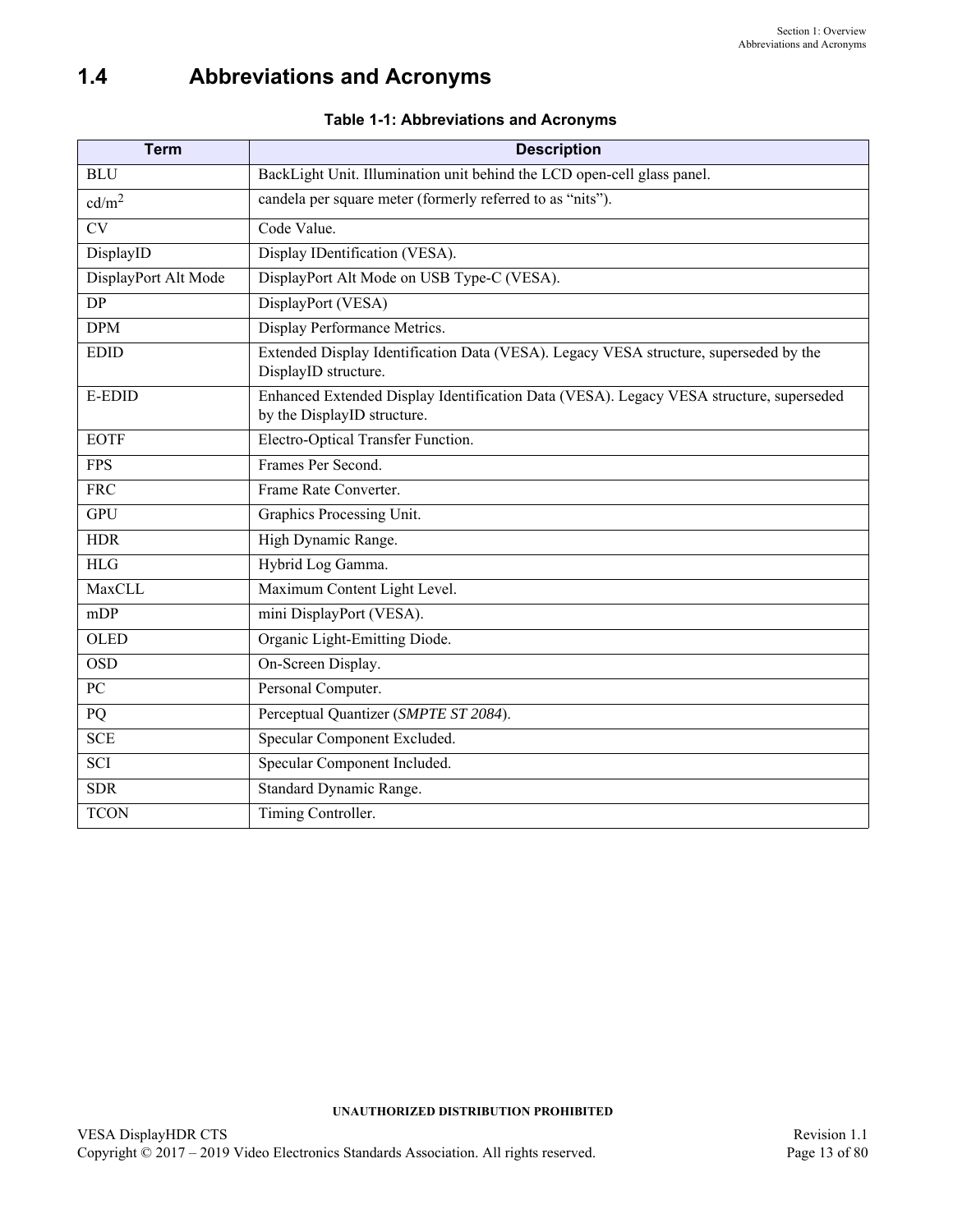# <span id="page-13-0"></span>**1.5 Glossary**

|  |  | Table 1-2: Glossary of Terms |  |  |
|--|--|------------------------------|--|--|
|--|--|------------------------------|--|--|

<span id="page-13-1"></span>

| <b>Term</b>                   | <b>Description</b>                                                                                                                                                                                                                                                                                                                                                             |
|-------------------------------|--------------------------------------------------------------------------------------------------------------------------------------------------------------------------------------------------------------------------------------------------------------------------------------------------------------------------------------------------------------------------------|
| chromaticity                  | Typically refers to the color gamut that is being used (e.g., ITU-R BT.709 or ITU-R BT.2124).                                                                                                                                                                                                                                                                                  |
| CTA-861                       | References to CTA-861 refer to either CTA-861.3 or CTA-861-G.                                                                                                                                                                                                                                                                                                                  |
| DisplayPort                   | VESA open digital communications interface for use in both internal connections<br>(e.g., interfaces within a PC and/or monitor), and external display connections.<br>Suitable external display connection interfaces, such as between the following devices:<br>PC and monitor or projector<br>$\bullet$<br>PC and TV<br>$\bullet$<br>DVD player and TV display<br>$\bullet$ |
| <b>HDR</b>                    | High Dynamic Range. References displays that have the ability to show a greater contrast ratio<br>than what is typically considered SDR.                                                                                                                                                                                                                                       |
|                               | There is no definition of the minimum ratio of HDR in general. In this Specification, the<br>Note:<br>first tier evaluates to a ratio of 4000:1. For the purposes of this Specification, this ratio<br>could therefore be considered as the HDR starting point.                                                                                                                |
| MasteringDisplay<br>Luminance | Peak 10% patch sustainable luminance of the display that is used to master and grade<br>video content.                                                                                                                                                                                                                                                                         |
| MaxCLL                        | Maximum Content Light Level. Maximum luminance level of the entire content clip<br>(e.g., in a movie, it is the maximum luminance pixel within the entire movie). Contained with<br>an HDR file as metadata.                                                                                                                                                                   |
| MaxFALL                       | Maximum Frame Average Luminance Level. Peak average luminance that is either achieved<br>in a video sequence, -or- if in the context of hardware, the peak sustainable average full-screen<br>luminance level.                                                                                                                                                                 |
| MaxLuminance                  | Generically used to mean either of the following DisplayID or legacy EDID variables:                                                                                                                                                                                                                                                                                           |
|                               | DisplayID Standard - NativeMaximumLuminance<br>$\bullet$                                                                                                                                                                                                                                                                                                                       |
|                               | EDID $r1.3$ (and higher) with the CTA-861 block – DesiredContentMaxLuminance<br>$\bullet$                                                                                                                                                                                                                                                                                      |
|                               | In both cases, the value represents the maximum peak luminance that the display device can<br>achieve with a 10% white patch at the screen's center for a period of at least 30 minutes.                                                                                                                                                                                       |
| rise time                     | Length of time that the display takes to transition from black to white.                                                                                                                                                                                                                                                                                                       |
| <b>SCE</b>                    | Specular Component Excluded; with reference to a reflectivity measurement.                                                                                                                                                                                                                                                                                                     |
| SCI                           | Specular Component Included; with reference to a reflectivity measurement.                                                                                                                                                                                                                                                                                                     |
| <b>SDR</b>                    | Standard Dynamic Range. Represented by a contrast ratio from black to white, typical panels<br>range from 500:1 to approximately 1500:1.                                                                                                                                                                                                                                       |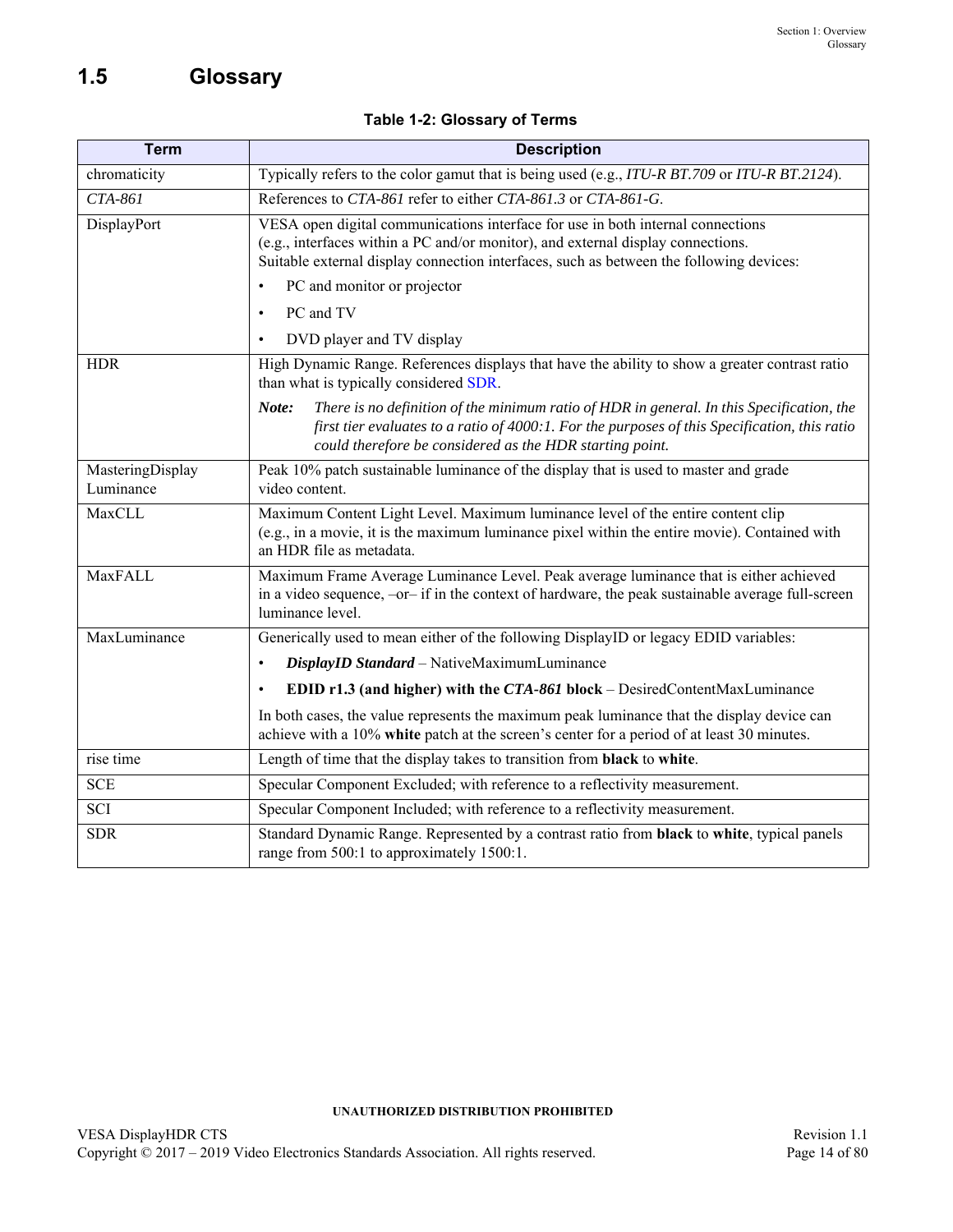## <span id="page-14-0"></span>**1.6 Conventions**

## <span id="page-14-1"></span>**1.6.1 Precedence**

If there is a conflict between text, figures, and tables, the precedence shall be tables, figures, and then text.

### <span id="page-14-2"></span>**1.6.2 Keywords**

[Table 1-3](#page-14-3) lists keywords that differentiate between the levels of specifications and options within this Specification.

<span id="page-14-3"></span>

| <b>Keyword</b> | <b>Definition</b>                                                                                                                                                                                              |
|----------------|----------------------------------------------------------------------------------------------------------------------------------------------------------------------------------------------------------------|
| Informative    | Describes information that discusses and clarifies features and mandatory<br>specifications as opposed to mandating them.                                                                                      |
| May            | Indicates a choice with no implied preference.                                                                                                                                                                 |
| N/A            | Indicates that a field or value is <b>not</b> applicable and has no defined value,<br>and shall not be checked or used by the recipient.                                                                       |
| Normative      | Describes features that are specified by this Specification.                                                                                                                                                   |
| Optional       | Describes features that are not specified by this Specification. However, if an<br>optional feature is implemented, the feature shall be implemented as defined<br>by this Specification (optional normative). |
| <b>Shall</b>   | Indicates a mandatory specification. Designers are to implement all such<br>specifications to ensure interoperability with other compliant devices.                                                            |
| Should         | Indicates flexibility of choice with a preferred alternative. Equivalent to the<br>phrase "it is recommended that."                                                                                            |

**Table 1-3: [Keywords](#page-14-2)**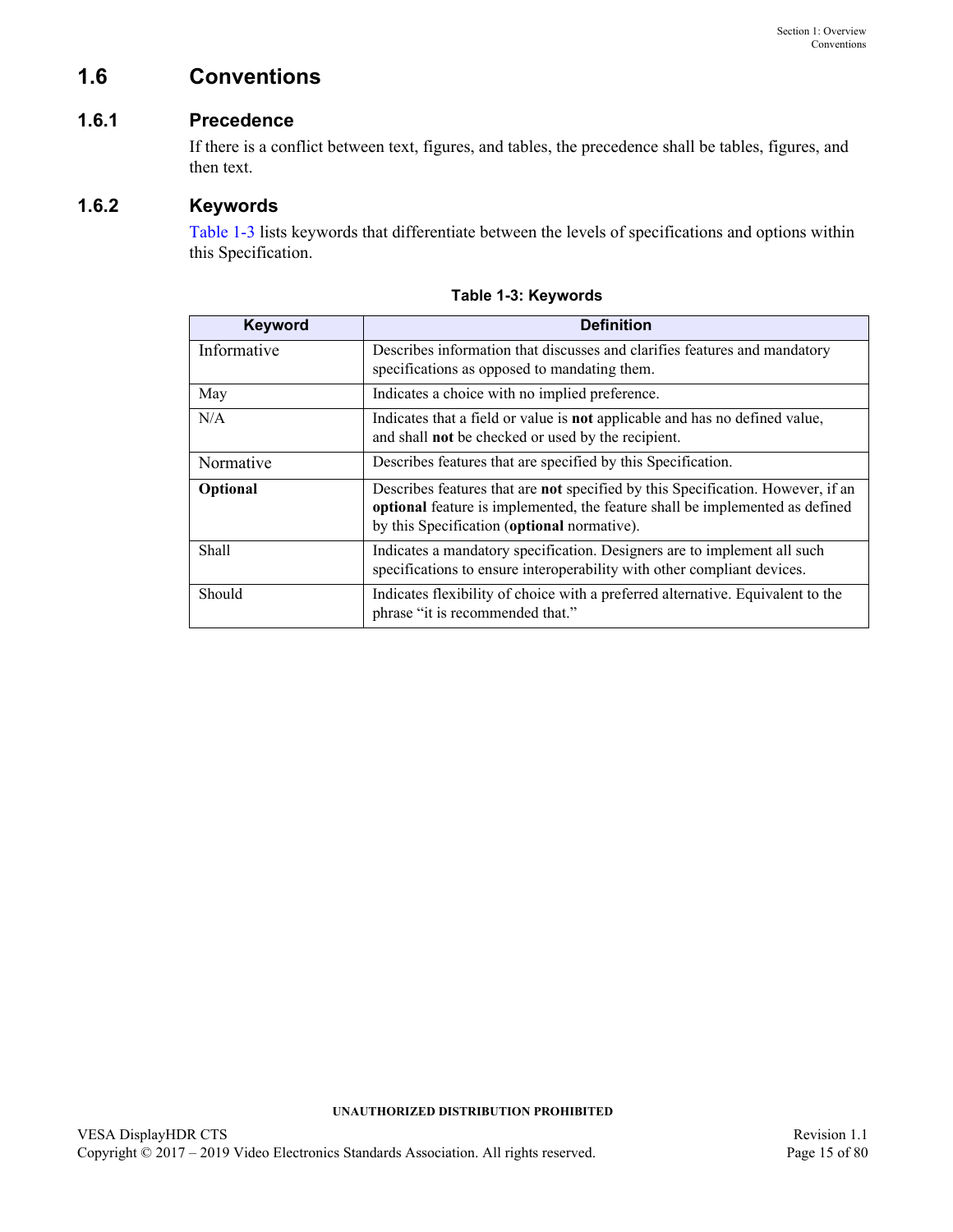# <span id="page-15-0"></span>**1.7 Reference Documents**

[Table 1-4](#page-15-1) lists the various reference documents that are used within this Specification. Users of this Specification are advised to ensure that they have the latest versions/revisions of reference Standards/Specifications and documents.

<span id="page-15-1"></span>

| <b>Document</b>                                                                                                                                                           | Version/<br>Revision <sup>a</sup> | <b>Publication</b><br><b>Date</b>                       | <b>Referenced</b><br>As                                   |
|---------------------------------------------------------------------------------------------------------------------------------------------------------------------------|-----------------------------------|---------------------------------------------------------|-----------------------------------------------------------|
| $Adobe^{\circledR}$ RGB (1998) Color Image Encoding                                                                                                                       | Version<br>2005-05                | May 2005                                                | Adobe RGB                                                 |
| Recommendation ITU-R BT.709, Parameter values<br>for the HDTV standards for production and<br>international programme exchange <sup>b</sup>                               | Version 6                         | June 2015                                               | <b>ITU-R BT.709</b>                                       |
| Recommendation ITU-R BT.1886, Reference<br>electro-optical transfer function for flat panel displays<br>used in HDTV studio production <sup>b</sup>                       |                                   | March 2011                                              | <b>ITU-R BT.1886</b>                                      |
| Recommendation ITU-R BT.2020, Parameter values<br>for ultra-high definition television systems for<br>production and international programme exchange <sup>b</sup>        | Version 2                         | October 2015                                            | <b>ITU-R BT.2020</b>                                      |
| Recommendation ITU-R BT.2124, Objective<br>metric for the assessment of the potential visibility<br>of colour differences in television <sup>c</sup>                      | BT.2124-0                         | January 2019                                            | Delta-ITP                                                 |
| CIE 15, Technical Report - Colorimetry                                                                                                                                    | 4 <sup>th</sup> Edition           | 2018                                                    | <b>CIE 15</b>                                             |
| CIE 1931, x, y Chromaticity Diagram                                                                                                                                       | 1931                              | 1931                                                    | <b>CIE 1931</b>                                           |
| <b>CIE Illuminant D65</b>                                                                                                                                                 | 1964                              | 1964                                                    | <b>CIE D65</b>                                            |
| CIE ISO 11664-5, Colorimetry - Part 5: CIE 1976<br>$L^*u^*v^*$ colour space and u', v' uniform chromaticity<br>scale diagram                                              | 2016                              | 2016                                                    | <b>CIE 1976</b><br>$L^*u^*v$ and $u', v'$                 |
| CTA-861, A DTV Profile for Uncompressed<br><b>High Speed Digital Interfaces</b><br>(Formerly known as $CEA-861$ ) <sup>d</sup>                                            | $\mathbf G$                       | November 2, 2017                                        | CTA-861                                                   |
| CTA-861.3, HDR Static Metadata Extension -<br>(formerly known as $CEA - 861.3$ ) <sup>d</sup>                                                                             | Version 3A                        | July 1, 2016                                            | $CTA-861.3$                                               |
| High-Definition Multimedia Interface (HDMI)<br>Specification <sup>e</sup>                                                                                                 | Version 1.4b<br>Version 2.0b      | October 11, 2011<br>March 3, 2016                       | HDMI v1.4b<br>$HDMI$ $v2.0b$<br><b>HDMI</b> Specification |
| IEC 61966-2-1, Multimedia systems and equipment -<br>Colour measurement and management - Part 2-1:<br>Colour management - Default RGB colour space -<br>sRGB <sup>f</sup> | 1999                              | October 18, 1999<br>and updates through<br>January 2014 | IEC 61966-2-1                                             |
| IEC-62341-6-1, Organic light emitting<br>diode (OLED) displays - Part 6-1: Measuring<br>methods of optical and electro-optical parameters <sup><math>f</math></sup>       | 2 <sup>nd</sup> Edition           | January 24, 2017                                        | IEC 62341-6-1                                             |

#### <span id="page-15-2"></span>**Table 1-4: Reference Documents**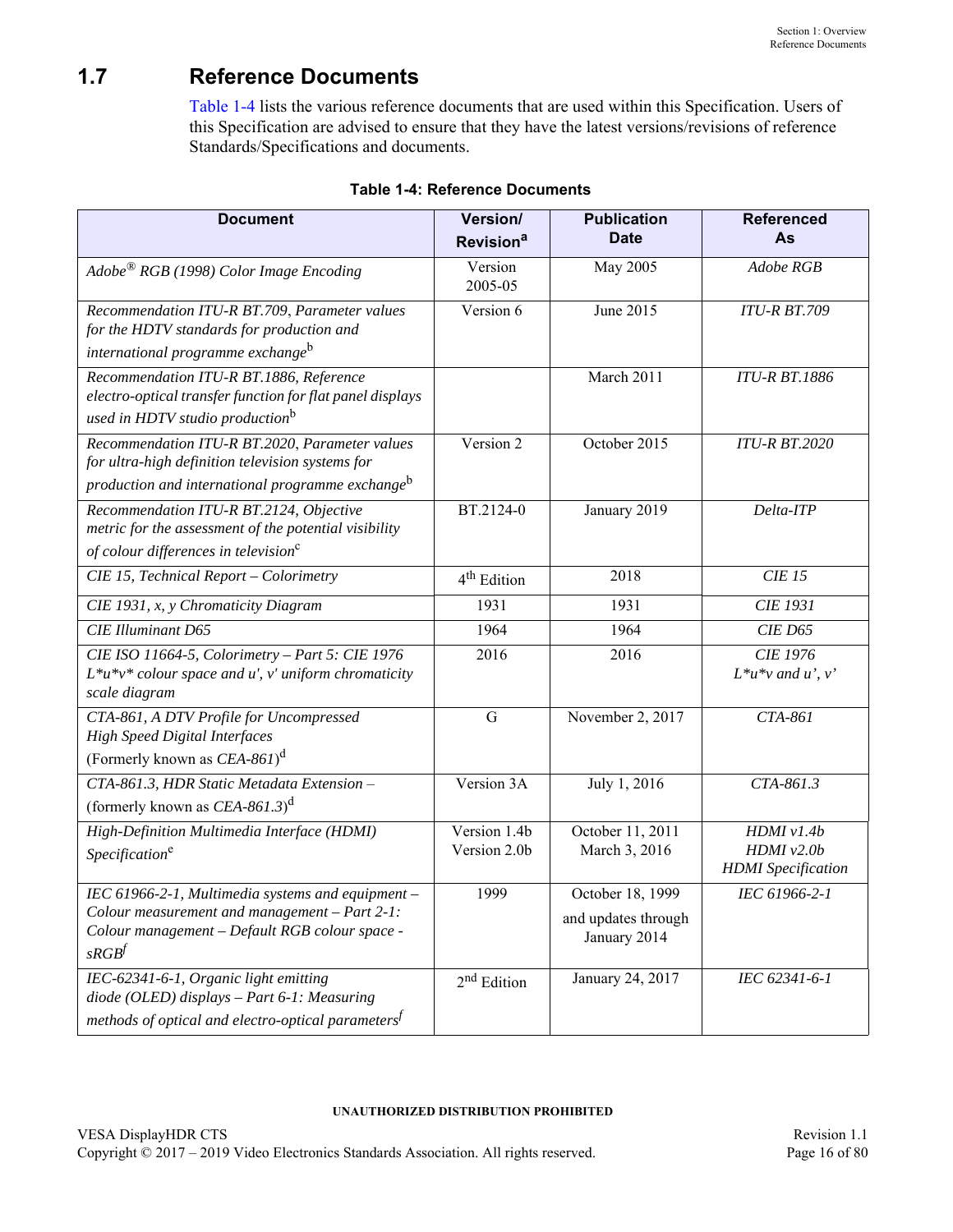| <b>Document</b>                                                                                            | Version/<br>Revision <sup>a</sup> | <b>Publication</b><br><b>Date</b> | <b>Referenced</b><br>As                 |
|------------------------------------------------------------------------------------------------------------|-----------------------------------|-----------------------------------|-----------------------------------------|
| Information Display Measurements Standard <sup>g</sup>                                                     | Version 1.03                      | June 1, 2012                      | IDMS $v1.03$                            |
| SMPTE RP 431-2, D-Cinema Quality - Reference<br>Projector and Environmenth                                 | 2011                              | April 6, 2011                     | <b>SMPTE RP 431-2</b>                   |
| SMPTE ST 2084, High Dynamic Range<br>Electro-Optical Transfer Function of Mastering<br>Reference Displaysh | 2014                              | August 16, 2014                   | <b>SMPTE ST 2084</b>                    |
| VESA DisplayID Standard <sup>k</sup>                                                                       | Version 2.0                       | September 11, 2017                | DisplayID Standard                      |
| VESA DisplayPort Alt Mode on USB Type-C Standard<br>(DisplayPort Alt Mode) <sup>k</sup>                    | Version 1.0b                      | November 3, 2017                  | DisplayPort Alt Mode<br><b>Standard</b> |
| VESA DisplayPort (DP) Standard <sup>k</sup>                                                                | Version $2.01$                    | June 26, 2019                     | <b>DP</b> Standard                      |
| VESA Enhanced Extended Display Identification<br>Data (E-EDID) Standard <sup>1</sup>                       | Version A.2                       | September 25, 2006                | E-EDID Standard                         |
| VESA Glossary of Terms and Acronyms Specification<br>k                                                     | Current                           | Current                           |                                         |
| VESA Mini DisplayPort Connector (mDP) Standard <sup>K</sup>                                                | Version 1                         | October 2009                      | mDP Standard                            |

#### **Table 1-4: Reference Documents (Continued)**

*a. All references include subsequently published errata, specification change notices or engineering change notices, etc.*

<span id="page-16-0"></span>*b. Published by the International Telecommunication Union (ITU)*. *See [www.itu.int.](https://www.itu.int/dms_pubrec/itu-r/rec/bt/R-REC-BT.2124-0-201901-I!!PDF-E.pdf)*

*c. Published by the ITU*. *See [www.itu.int/dms\\_pubrec/itu-r/rec/bt/R-REC-BT.2124-0-201901-I!!PDF-E.pdf.](https://www.itu.int/dms_pubrec/itu-r/rec/bt/R-REC-BT.2124-0-201901-I!!PDF-E.pdf)*

<span id="page-16-2"></span>*d. Published by the American National Standard Institute's (ANSI) Accredited Standards Developers and the Consumer Technology Association (ANSI/CTA)*. *See [global.ihs.com](http://global.ihs.com).*

*e. See [www.hdmi.org](http://www.hdmi.org).*

<span id="page-16-1"></span>*f. See [global.ihs.com](http://global.ihs.com).*

*g. Published by the International Committee for Display Metrology (ICDM) and the Society for Information Display (SID)*. *See [www.icdm-sid.org.](http://www.icdm-sid.org)*

<span id="page-16-3"></span>*h. Published by the Society of Motion Picture and Television Engineers (SMPTE). See [www.smpte.org/digital-library.](http://www.smpte.org/digital-library)*

*i. This version of the referenced Standard is correct at the time of publication of this Specification. If a later version of the referenced Standard is published, reference should be made to the latest published version.*

*j. Included as legacy support for users that have PC devices that include E-EDID (or EDID). Superseded by DisplayID Standard*.

<span id="page-16-4"></span>*k. See [www.vesa.org/vesa-member/downloads/](https://www.vesa.org/vesa-member-downloads/).*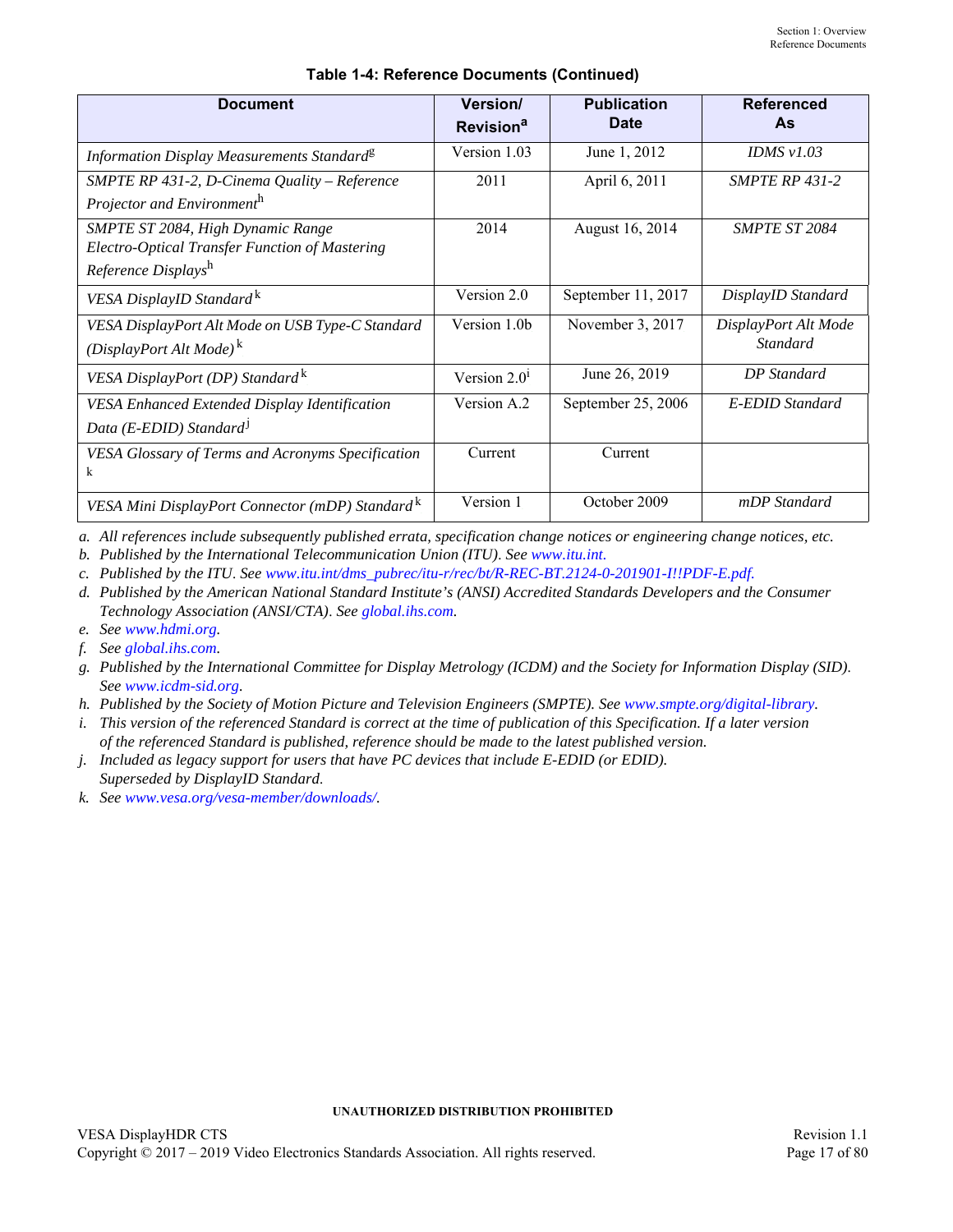# <span id="page-17-0"></span>**2 DisplayHDR Specification Summary**

[Table 2-1](#page-17-1) summarizes the high-level specifications documented by this Specification. The sections that follow further detail how each of these display performance features are measured.

<span id="page-17-1"></span>

| <b>Test/Specification</b>                                                         |                                                                                        |      | DisplayHDR Performance Tier <sup>a</sup> |                         |                         |                         |
|-----------------------------------------------------------------------------------|----------------------------------------------------------------------------------------|------|------------------------------------------|-------------------------|-------------------------|-------------------------|
|                                                                                   |                                                                                        | 400  | 500                                      | 600                     | 1000                    | 1400                    |
| Minimum-white Luminance<br>$-10\%$ Center Patch Test <sup>b</sup>                 | Minimum Luminance Level $(cd/m^2)$                                                     | 400  | 500                                      | 600                     | 1000                    | 1400                    |
| Minimum-white Luminance<br>- Full-screen Flash Test <sup>b</sup>                  | Minimum Luminance Level $(cd/m^2)$                                                     | 400  | 500                                      | 600                     | 1000                    | 1400                    |
| Minimum-white Luminance<br>- Full-screen<br>Long-duration Test <sup>b</sup>       | Minimum Luminance Level $(cd/m^2)$                                                     | 320  | 320                                      | 350                     | 600                     | 900                     |
| Dual Corner Box Test -<br><b>Black-level Test<sup>c</sup></b>                     | Screen Center, Maximum Luminance<br>Level $(cd/m^2)$                                   | 0.40 | 0.10                                     | 0.10                    | 0.05                    | 0.02                    |
|                                                                                   | Both White Corners, Minimum<br>Luminance Level $(cd/m^2)$                              | 300  | 375                                      | 450                     | 750                     | 1050                    |
| <b>Active Dimming</b>                                                             | Ratio of maximum white to black<br>of a 50 $cd/m2$ checkerboard (stops)                | 11   | $\overline{11.6}$                        | $\overline{12}$         | $\overline{13}$         | 13.5                    |
|                                                                                   | Ratio of maximum white to black<br>of a $5cd/m^2$ checkerboard (stops)                 | 12   | 12.6                                     | 13                      | 14                      | 14.5                    |
| <b>Color Gamut and Minimum</b><br>Luminance Specifications <sup>d</sup>           | ITU-R BT.709 Coverage for Both<br>10% and Full-screen Color Patches                    | 95%  | 99%                                      | 99%                     | 99%                     | 99%                     |
|                                                                                   | DCI-P3 CIE D65 <sup>e</sup> Coverage for Both<br>10% and Full-screen Color Patches     | N/A  | 90%                                      | 90%                     | 90%                     | 95%                     |
|                                                                                   | <b>Combined Color Luminance</b><br>$(Lr + Lg + Lb)$<br>10% Color Patch Test $(cd/m^2)$ |      | 500                                      | 600                     | 1000                    | 1400                    |
| Combined Color Luminance<br>$(Lr + Lg + Lb)$<br>Full-screen Color Test $(cd/m^2)$ |                                                                                        | 320  | 320                                      | 350                     | 600                     | 900                     |
| Minimum Bit-depth                                                                 | 10-bit Video Signal, per Channel                                                       |      | $\checkmark$                             | $\boldsymbol{\nu}$      | $\checkmark$            | $\checkmark$            |
| Specifications <sup>f</sup>                                                       | Temporal or Spatial Dithering                                                          |      | $8b + 2b$<br><b>FRC</b>                  | $8b + 2b$<br><b>FRC</b> | $8b + 2b$<br><b>FRC</b> | $8b + 2b$<br><b>FRC</b> |
|                                                                                   | Minimum 8-bit Digital-to-analog<br>Conversion                                          | V    | V                                        | V                       | V                       | V                       |
|                                                                                   | Backlight Control 8-bit Accuracy                                                       | V    | $\checkmark$                             | V                       | V                       | V                       |

### <span id="page-17-2"></span>**Table 2-1: DisplayHDR Test Performance Tier Summary**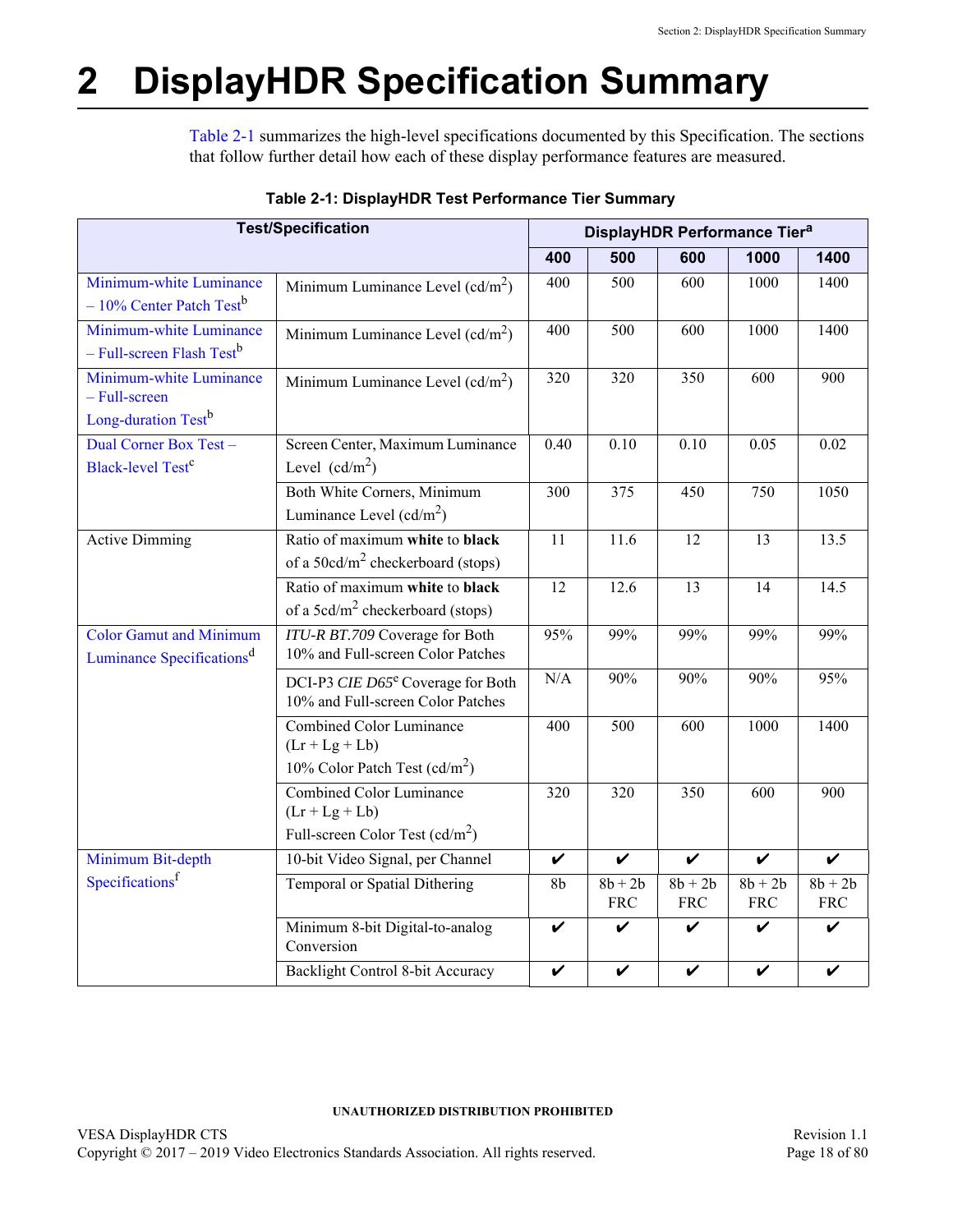| <b>Test/Specification</b>                           |                                                                                                           | DisplayHDR Performance Tier <sup>a</sup> |                    |     |      |      |
|-----------------------------------------------------|-----------------------------------------------------------------------------------------------------------|------------------------------------------|--------------------|-----|------|------|
|                                                     |                                                                                                           | 400                                      | 500                | 600 | 1000 | 1400 |
| DisplayHDR Rise-time<br>Specifications <sup>8</sup> | Shall be 8 frames or less when<br>measured at 60Hz                                                        | ✔                                        | V                  | ✓   | ✔    | ✓    |
|                                                     | Should be 8 frames or less<br>(measured from 10 to $90\%$ )<br>luminance) at all supported<br>frame rates | ✔                                        | $\boldsymbol{\nu}$ | V   | ✔    |      |
| Luminance and White<br>Point Accuracy <sup>h</sup>  | Permitted Maximum Delta-ITP<br>error for tests up to and including<br>approximately $15cd/m^2$            |                                          | 20                 | 20  | 20   | 20   |
|                                                     | Permitted Maximum Delta-ITP<br>error for tests at and above<br>approximately $50cd/m^2$                   | 15                                       | 15                 | 15  | 15   | 15   |

#### **Table 2-1: DisplayHDR Test Performance Tier Summary (Continued)**

*a. See [Section 10](#page-52-3) for DisplayHDR True Black performance level specifications.*

<span id="page-18-0"></span>*b. See [Section 5.1](#page-28-3) for further details. All specifications are expressed in* CIE 1931 *x, y chromaticity coordinates.*

*c. See [Section 5.2](#page-32-2) for further details. All specifications are expressed in* CIE 1931 *x, y chromaticity coordinates.*

*d. See [Section 6](#page-39-27) for further details. All specifications are expressed in* CIE 1976 *u', v' chromaticity coordinates.*

*e. Defined in SMPTE RP 431-2*.

*f. See [Section 7.1](#page-43-8) for further details.*

*g. See [Section 8.3](#page-47-2) for further details.*

*h. See [Section 9](#page-50-3) for further details.*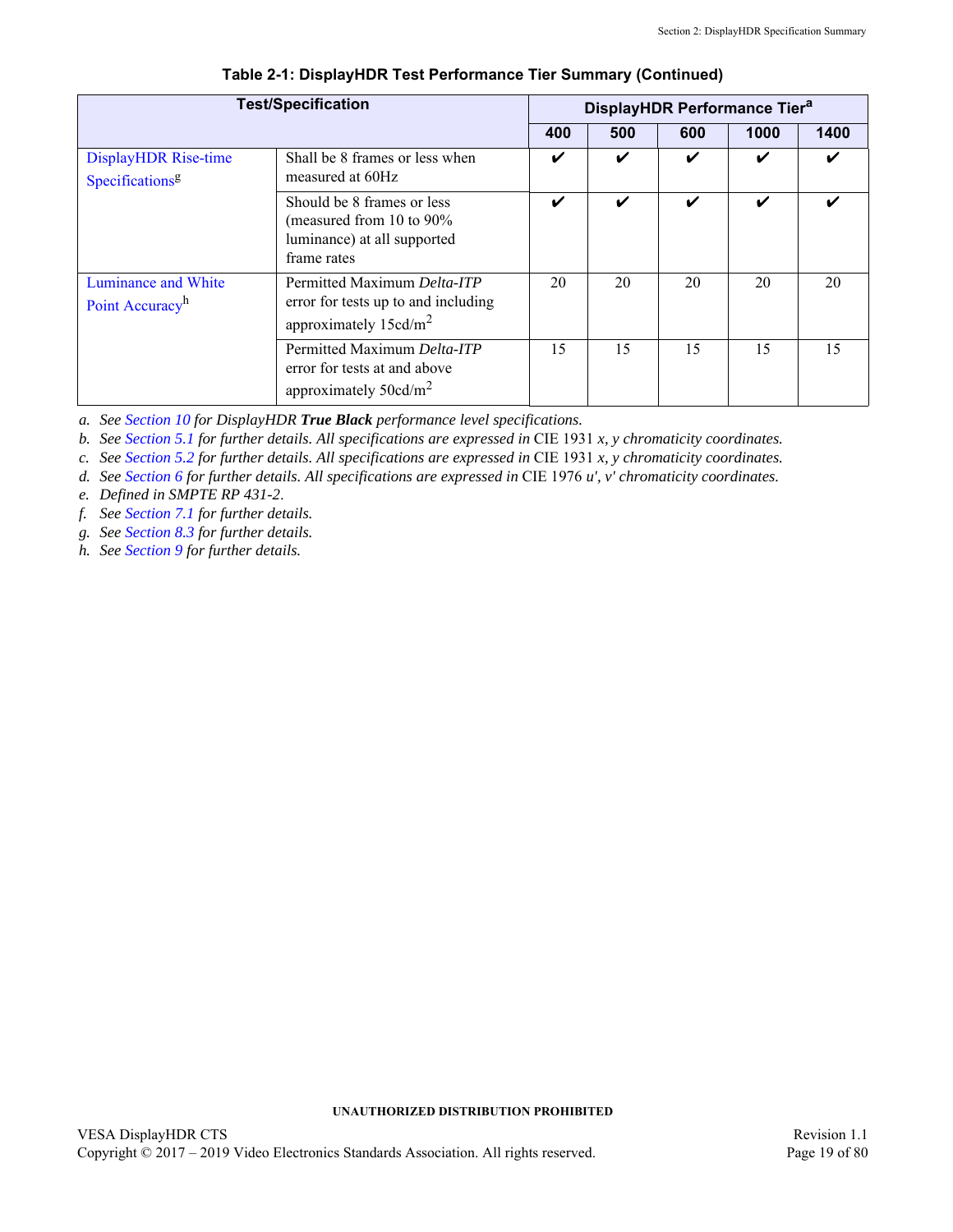## <span id="page-19-1"></span><span id="page-19-0"></span>**3.1 Ambient Temperature**

The expectation of a User-Facing Logo program is that users can duplicate the tests at home and achieve results that indicate compliance with the DisplayHDR performance tier's specification. As such, a fairly wide range of usage environments should be considered to be "within range," and testing the devices in ambient temperatures within this range should have successful results.

An ambient temperature range of 15 through 30°C (59 through 86°F) shall be supported. Manufacturers should test their devices at 21°C (70°F).

## <span id="page-19-2"></span>**3.2 Measurement Instrument/Sensor Usage**

It should be anticipated that users and/or reviewers will use measurement instruments of two predominant form factors:

- Those that hang on a USB cable over the top of the display, and rest against the screen, –or–
- Those that are handheld and touched to the screen with a soft surrounding

In both cases, it should be assumed that:

- No significant source of ambient light leaks around the sensor's edge and into the measuring device
- Sensors are effectively flush against the screen and baffled to prevent light leakage from the sides

Additionally, a darkened room should be used for testing, thereby minimizing direct light from reflecting onto the screen.

Except where noted, the sensor shall be placed at the screen's center for all tests.

While pushing the sensor flush to the screen, take care to ensure that the panel is not being deformed because deformation will impact test performance.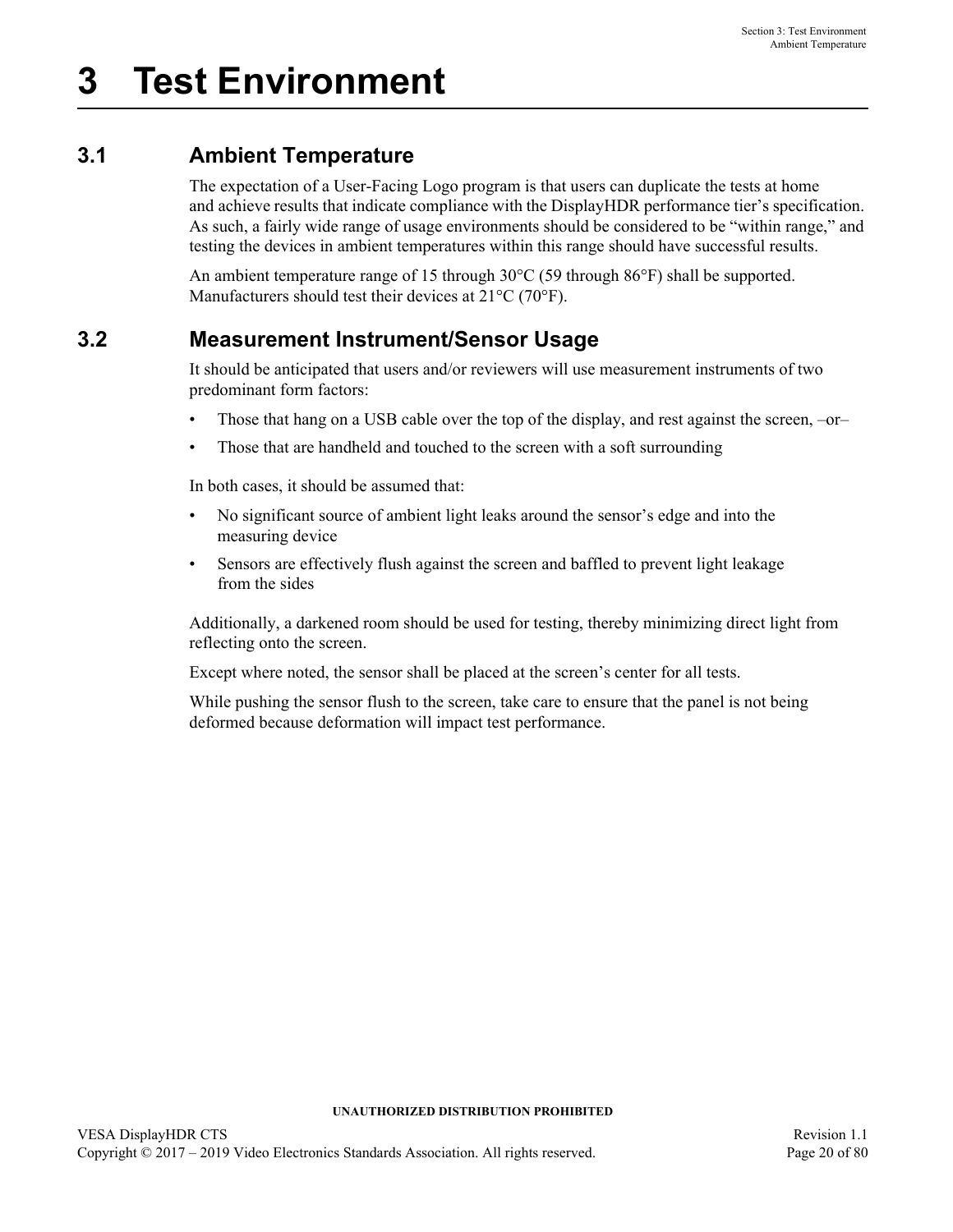## <span id="page-20-0"></span>**3.3 System Warm-up Time**

The device under test should be provided a 30-minutes warm-up time. In addition, the device's screen savers should be disabled at this time so that the display is active for 30 minutes prior to testing. To ensure testing consistency, the display should be warmed up using a **white** screen at  $180 \text{cd/m}^2$  for this 30-minute warm-up period.

## <span id="page-20-1"></span>**3.4 Measurement Instrument Specifications**

<span id="page-20-2"></span>The measurement instrument's quality and capabilities may limit the user's ability to accurately test HDR displays. It is necessary that the measurement instrument be able to reliably measure and report luminance that exceeds the limit being tested. Ideally, the measurement instrument should be

able to record levels that are higher than  $1400 \text{cd/m}^2$  because some panels with the DisplayHDR-1400 Performance Tier specification naturally perform above 1400cd/m<sup>2</sup>.

Furthermore, the measurement instrument and associated gamut calculation method need to be able to operate in the *CIE 1976* u', v' coordinate system, resulting in u', v' chromaticity coordinates and providing a calculation of color gamut coverage in both *ITU-R BT.709* and DCI-P3 *CIE D65* (*SMPTE RP 431-2*). It is possible to use a measurement instrument to measure within the *CIE 1931* coordinate system, using x, y chromaticity coordinates, and then mathematically convert the *CIE 1931* x, y chromaticity coordinates into *CIE 1976* u', v' chromaticity coordinates.

Depending on the performance level of the display under test, there are different mandatory minimum luminance tests. Thus, when testing hardware at the baseline performance level, the measuring hardware shall be capable of accurately measuring down to  $0.05cd/m<sup>2</sup>$ . To measure displays at the DisplayHDR **True Black** performance level (see [Section 10](#page-52-3)), however, the measuring hardware shall be capable of accurately measuring down to  $0.0005cd/m^2$  $0.0005cd/m^2$  or less.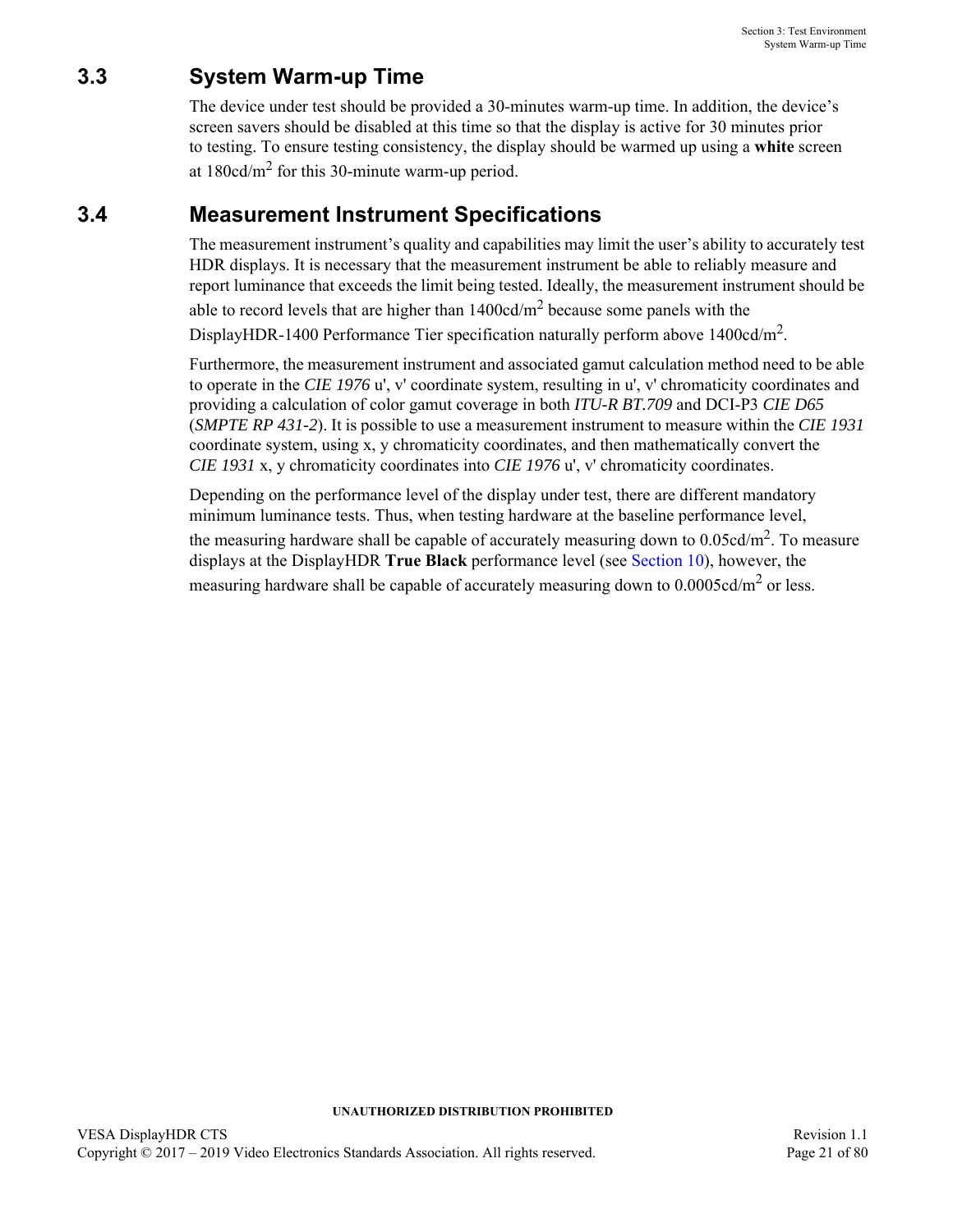For official certification, the following mandates are placed on the measurement tools:

- For DisplayHDR certification:
	- **Black Level Luminance Range 0.05 4cd/m<sup>2</sup>** – ±4%
	- White Level Luminance Range  $400 1000 + \frac{cd}{m^2} \pm 2\%$
	- **Color accuracy** 0.003 x, y
- For DisplayHDR TrueBlack certification:
	- **Black Level Luminance Range 0.0005 4cd/m2** – ±4%
	- White Level Luminance Range  $400 1000 + \frac{cd}{m^2} \pm 2\%$
	- **Color accuracy** 0.003 x, y

The following is a non-exhaustive, non-exclusive, list of recommended measurement tools that meet the above mandates:

- For DisplayHDR certification:
	- Konica Minolta™ CA-310, CA-410, and CS-2000
	- Photo Research PR-670, PR-680
	- Gamma Scientific GS-1220
	- Topcon TechnoHouse SR-UL1R
- *Note: The Konica Minolta CA-310 is limited to 1000cd/m2, and thus cannot be used for DisplayHDR-1400 certification.*
- For DisplayHDR TrueBlack certification:
	- Konica Minolta CS-2000A
	- Photo Research PR-680L, PR-740/745, PR-788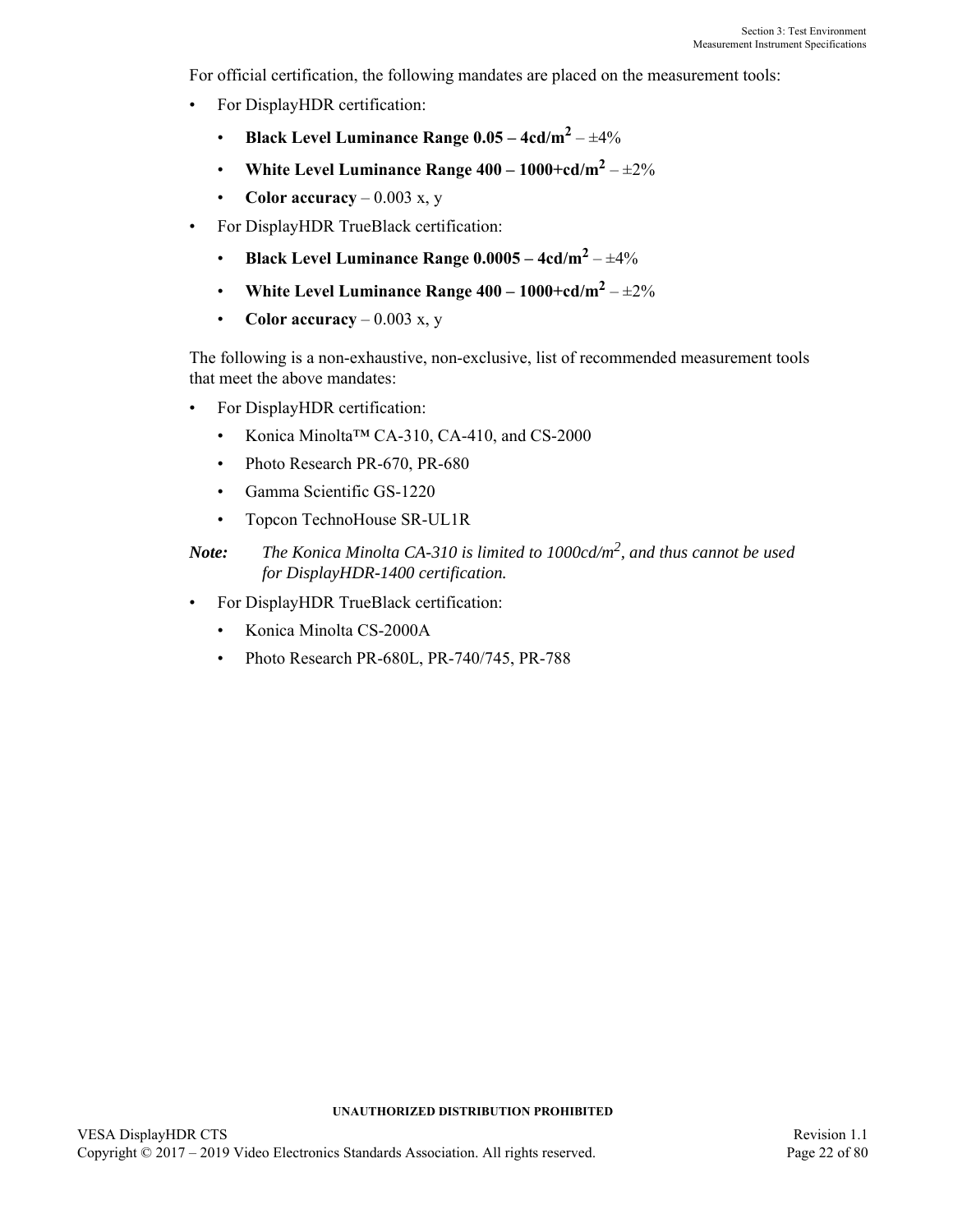# <span id="page-22-0"></span>**3.5 Hardware and Software for Semi-automated Testing**

Testing products to determine compliance to this Specification may use a hardware pattern generator or other means to apply patterns as specified in later sections. In addition, the

DisplayHDR Test Tool is available for free from the Microsoft<sup>®</sup> Store that operates on a Windows-based PC with appropriate HDR10-capable source hardware. [Section 4.1](#page-25-2) contains HDR10 Source and Sink mandates.



**Figure 3-1: Microsoft Store User Interface for DisplayHDR Test Tool**

<span id="page-22-1"></span>The DisplayHDR Test Tool is **not** integrated with measurement instrument input and monitoring; thus, a second computer needs to be connected to the measurement instrument to record the instrument's data.

Graphics hardware that supports HDR10 is needed. The following suggested options are known to work with Windows®:

- AMD® Radeon Rx 5xx series and Radeon Rx Vega or later
- Intel<sup>®</sup> 7<sup>th</sup> Generation Core<sup>TM</sup> processors or later, with 620 graphics or higher
- NVIDIA® GeForce GTX 10-Series graphics cards or later

For testing of HDR monitors, Microsoft Windows 10, updated to the April 2018 Update (v1803) or later should be used.

For testing of HDR integrated panels, such as those found in laptops and AIO PCs, Microsoft Windows 10, updated to the April 2019 Update (v1903) or later should be used.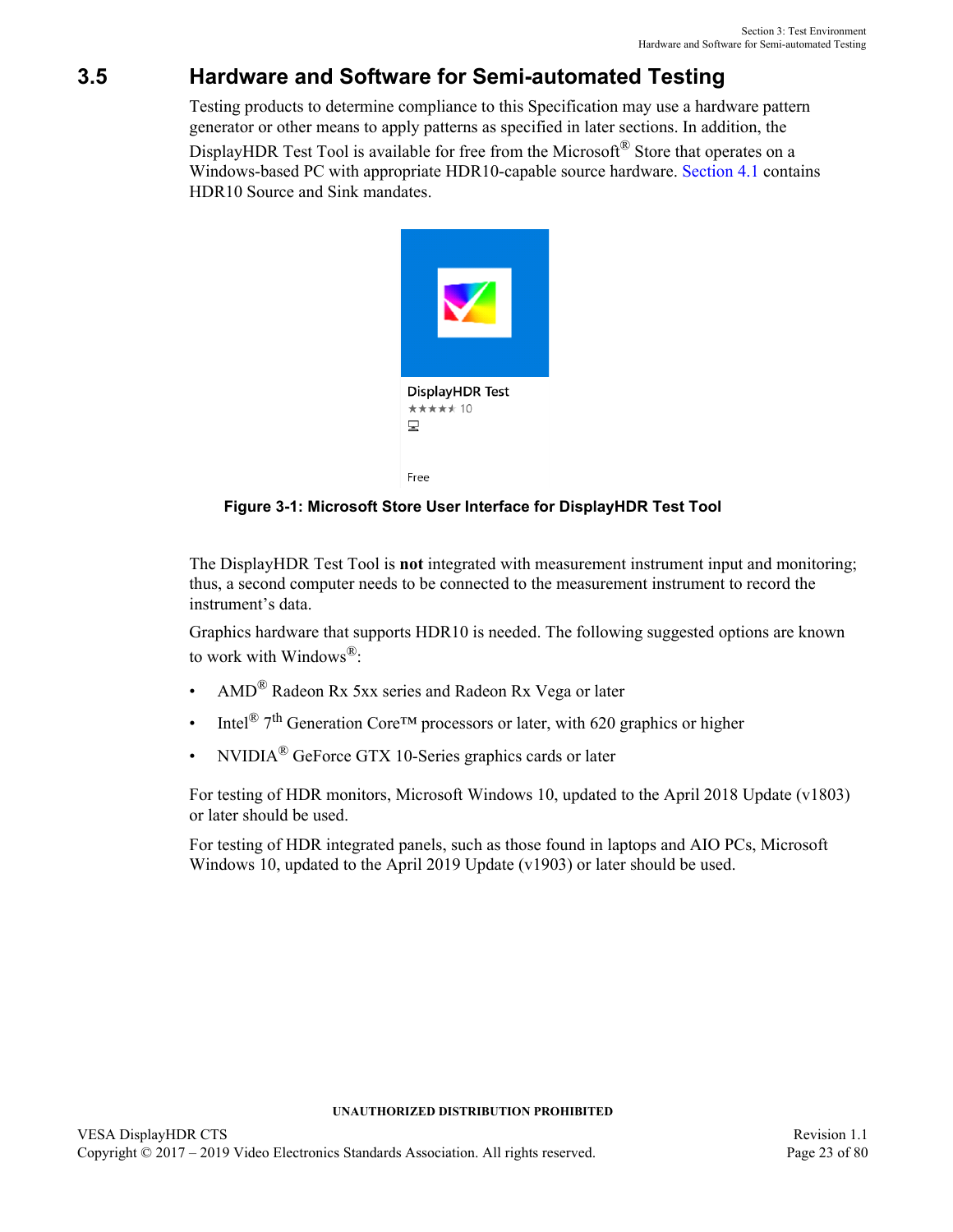## <span id="page-23-0"></span>**3.6 Test Suite and Test Files**

[Section 5](#page-28-4) through [Section 10](#page-52-3) describe the tests that are necessary to be performed to evaluate which performance tier a display device supports. [Appendix B](#page-57-1) provides the specifications for each test image. [Appendix C](#page-66-1) illustrates a variety of sample DisplayIDs.

## <span id="page-23-1"></span>**3.7 DisplayHDR True Black Performance Level Testing Methodology**

*Note: See [Section 10](#page-52-3) for further details to calibrate DisplayHDR True Black performance level measurements.*

Test implementers should follow the *Dark Room Environment for Measurement Procedure* described in *IEC 62341-6-1*, which states:

*"The luminance contribution from unwanted background illumination reflected off the test display shall be less than 1/20 of the display's black state luminance."*

A measurement instrument should be positioned such that a soft frustum prevents ambient light from entering the test area. If the DisplayHDR **True Black** performance level test results meet performance tier specifications, no further preparation is needed.

## <span id="page-23-2"></span>**3.8 Quantization Ranges**

All HDR monitors and, it is assumed, all HDR TVs support Full Range. However, there is a problem in that a third quantization option. Default Range. is the traditional default option for GPU vendors – the interpretation of Default Range is **not** always the same between GPUs and monitors, which can lead to unpredictable, incorrect, and reduced dynamic range.

A DisplayHDR-compliant Sink device shall expose full-range support for both CTA and non-CTA by exposing the correct DisplayID (or legacy EDID) capability fields. Thus, when a GPU GUI presents the quantization range option, the simple solution is to always select Full Range. Therefore, for CTS compliance, when the Default, Limited, and Full quantization range options (or a subset thereof) are available, Full Range shall be used for testing.

*Note: Often, when using DisplayPort, no options will be provided, in which case configuration is not needed.*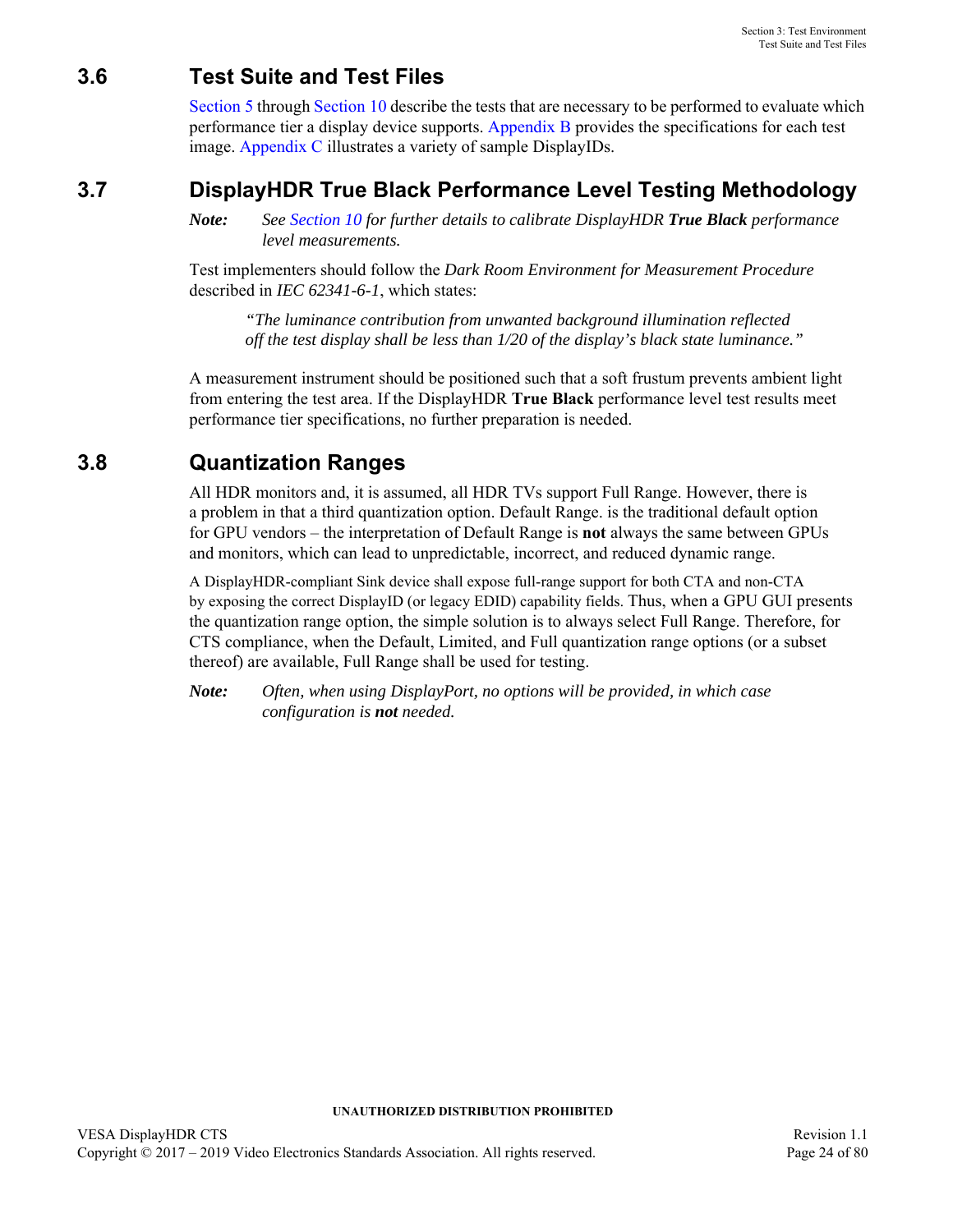## <span id="page-24-0"></span>**3.9 DisplayHDR OSD Mode Indication Specification**

Effective October 1, 2019, this specification shall need to be met for DisplayHDR certification of discrete displays. This specification does **not** apply to integrated displays (e.g., those used in laptops and All-in-One PCs) unless they provide on-screen displays (OSDs) for adjusting the display modes.

Most displays include more than one mode setting that allows users to optimize the display's settings, by way of the OSD menu system, for a particular use case (e.g., Game mode).

To ensure that certified DisplayHDR displays can be easily configured to operate in DisplayHDR mode, it is important to provide testers and users with unambiguous display settings to enable DisplayHDR.

Certified DisplayHDR displays shall include a profile or mode, available through the OSD menu system, that clearly indicates which mode(s) conform to DisplayHDR performance (e.g., DisplayHDR mode).

If all modes (including if only one mode exists) support DisplayHDR, mode indication is **optional**.

## <span id="page-24-1"></span>**3.10 DisplayPort Certification Specification**

Effective October 1, 2019, all standard input connectors that meet the criteria listed below shall be VESA DisplayPort-certified, per the appropriate VESA licensing policy, to qualify for DisplayHDR certification:

- Claim support for the tests in this Specification, and
- Are either DisplayPort –or– DisplayPort Alt Mode on USB Type-C (DisplayPort Alt Mode) inputs

Standard input connectors that may be subject to the above VESA DisplayPort certification are:

- DisplayPort Alt Mode inputs
- Standard DisplayPort input(s)
- Mini DisplayPort (mDP) input(s)

See the appropriate VESA licensing documents to determine the compliance rules and relevant, in-force Standards and/or Specifications that guide VESA DisplayPort certification specifications.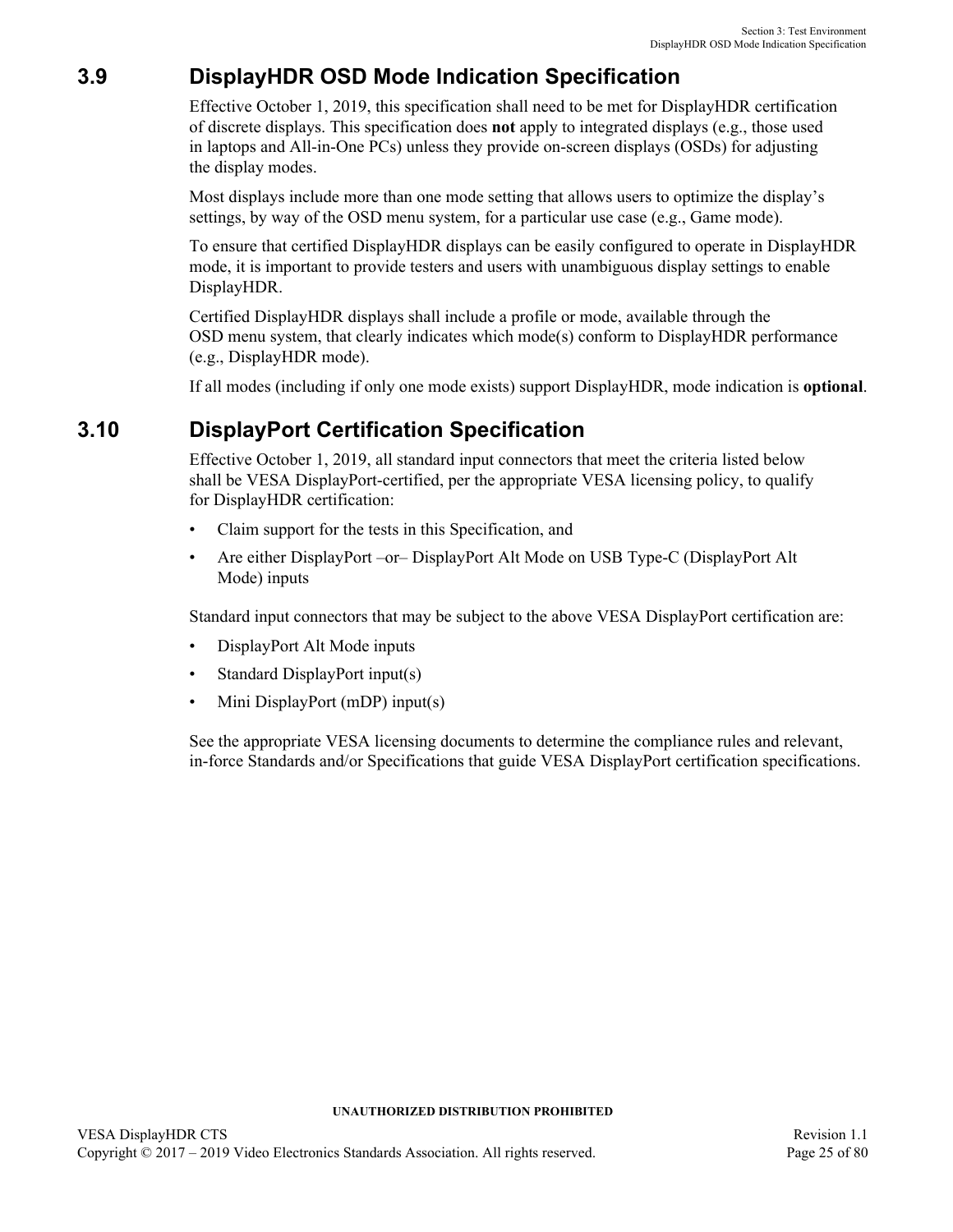# <span id="page-25-0"></span>**4 Video Signal Input Processing**

# <span id="page-25-1"></span>**4.1 HDR10**

<span id="page-25-2"></span>HDR video on the PC uses the HDR10 format; thus, the minimum specification for a device to be considered HDR-compliant is that the device needs to be able to process HDR10 video.

For monitors, this means that a scaler needs to be used to be able to accept HDR10 input, including a 10-bit signal, EOTF *SMPTE ST 2084*, and *ITU-R BT.2020* color gamut. What happens between the scaler and TCON, and between the TCON and Driver IC, is undefined, other than the driver IC's bit-depth resolution, which is defined as part of this Specification.

For laptops, because their panel and GPU are tightly integrated, HDR10 video processing can be handled anywhere within the display pipeline. Therefore, the HDR10, *ITU-R BT.2020*, and EOTF signals do **not** need to go beyond the GPU. Again, as with monitors, the Driver IC's bit-depth resolution is defined as part of this Specification.

*Note: Although this Specification provides flexibility with regard to where a laptop decodes HDR10 (e.g., in the GPU, the TCON, or possibly in a scaler or similar chip), MovieLabs [\(movielabs.com\)](http://movielabs.com) has defined robust security specifications for 4K playback, HDR, and protected movie content. Because of this, it is not been confirmed whether the necessary histogram analysis that is needed for local dimming can be done in the GPU while meeting the MovieLabs security specifications that are necessary for protected movie playback.*

For DisplayHDR-certified displays (both integrated panels and discrete monitors), the operating system and HDR applications shall be capable of obtaining the MaxLuminance and primary color values of the attached display. All metadata references to chromaticity are expressed in *CIE 1931* x, y chromaticity coordinates.

For external displays, the MaxLuminance and primary colors (RGB) shall be populated in the DisplayID (or legacy EDID). For an integrated panel (e.g., laptop or All-in-One PC), there are additional alternatives in which this data can be stored (e.g., in the video BIOS, .inf files, registry, and/or other operating system-supported mechanisms). However, the fundamental specification is that the MaxLuminance, primary colors, and necessary HDR flags shall be available to the HDR applications and operating systems.

The MaxLuminance value that is provided to the Source device by the display, or the alternative source mechanisms supported by internal panels, is (are) specified to be at least as much as that indicated by the DisplayHDR performance tier for which the display is certified. For example, a display that is certified for DisplayHDR-600 shall have a MaxLuminance value of at least 600.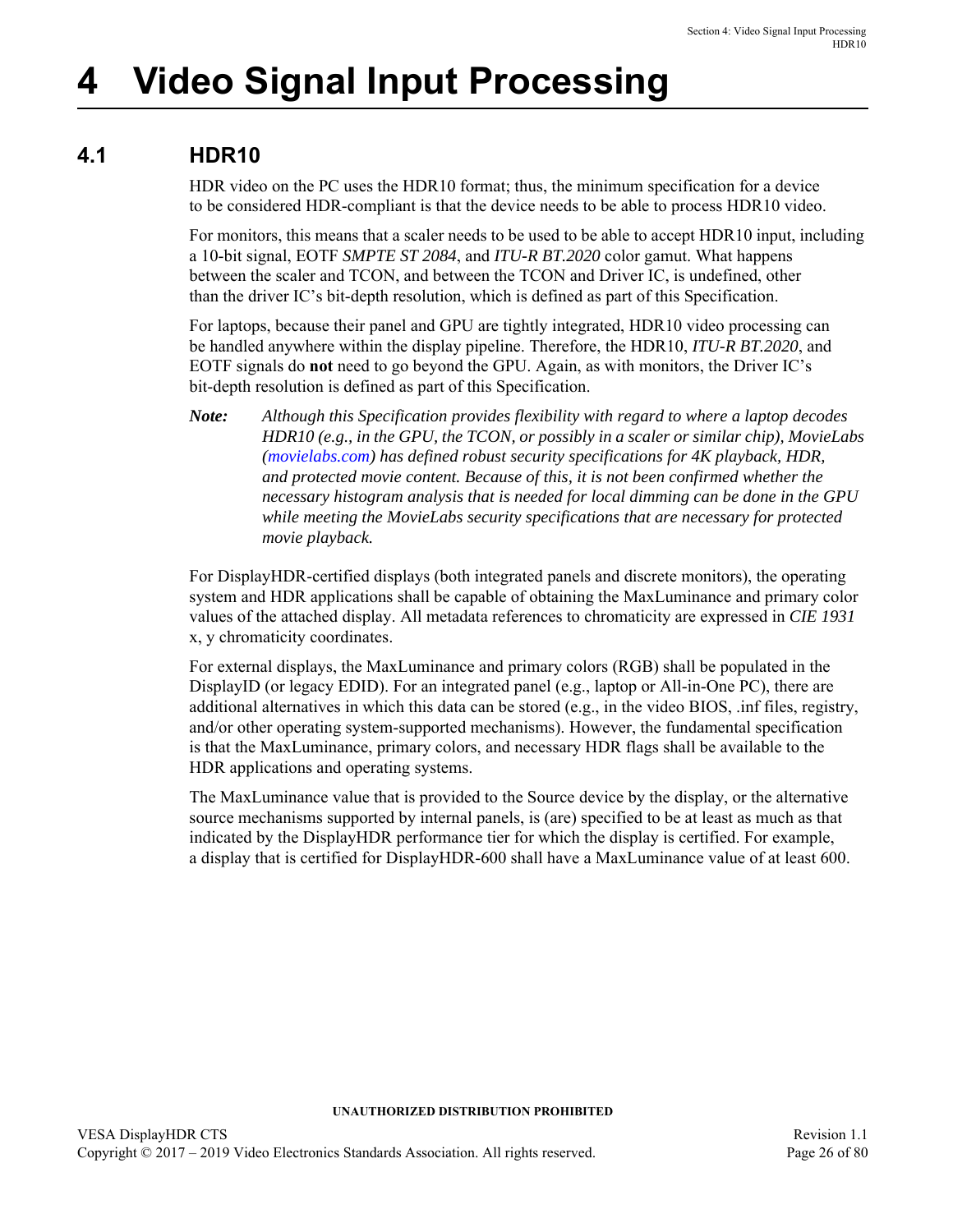Manufacturers should populate these values as accurately as possible to the display's true performance level, and not merely use the value of the logo achieved by the display. For example, if a display successfully passes DisplayHDR-600 logo certification, the manufacturer is advised to **not** simply use 600cd/m<sup>2</sup> as the MaxLuminance and 90% DCI-P3 *CIE D65* as the primary colors. Rather, the manufacturer should use the actual 10% luminance test result value and color gamut coordinates, thereby potentially yielding a device with an DisplayID (or legacy EDID) performance of, for example, 650cd/m2 and 93% DCI-P3 *CIE D65*. The more accurate the DisplayID (or legacy EDID), the higher the image performance and quality that Source devices (e.g., Windows PCs) will be able to render to the display.

Display devices shall provide accurate MaxLuminance data to the operating system, thereby enabling sources (e.g., Microsoft Windows and/or the VESA DisplayHDR Test Tool) to optimize to the display's performance characteristics. Mandatory data that needs to be included within the static data block is as follows:

- Indicate support for *SMPTE ST 2084* = Yes.
- Indicate support for *Static Metadata Type 1* = Yes.
- Provide an accurate *Desired Content Max Luminance data* value. Based on the display's ability to display a 10% test patch, this shall also meet or exceed the DisplayHDR performance tier specification for the [Minimum-white Luminance – 10% Center Patch Test](#page-29-3) (see [Section 5.1.1](#page-29-3)).
- Provide accurate *primary colors* (located within the DisplayID (or legacy EDID), **not** the CTA block).

Further, displays should also provide the following data:

- *Desired Content Max Frame-average Luminance data*. Based on the display's ability to display a **white** screen for 30 minutes, this would normally be expected to meet or exceed the DisplayHDR Performance Tier specification for the [Minimum-white](#page-31-3)  [Luminance – Full-screen Long-duration Test](#page-31-3) (see [Section 5.1.3](#page-31-3)).
- *Desired Content Min Luminance data*. This value should be populated with the lowest value that is measured for **black** in the [Dual Corner Box Test – Black-level Test](#page-33-3) and/or [Checkerboard](#page-34-2)  [Tests – Black-level Test](#page-34-2) (see [Section 5.2\)](#page-32-2).
- *Notes: All metadata names indicated above (except primary colors) are from the CTA-861 HDR Static Metadata data block. The variable names in DisplayID (or legacy EDID) are slightly different; however, the specified and recommended data inputs remain the same.*

*Source devices shall read or validate that they have the relevant data from the DisplayID (or legacy EDID) block at boot up, -or- on a monitor reconnect event. The challenge with caching the data and only checking the device serial number is that OSD menu option changes may change the display behavior, and thus the DisplayID (or legacy EDID) values, while maintaining the same device model and serial number. Checking the device serial number would thus be inadequate, and either a re-read of the data block or verification of the checksum is needed.*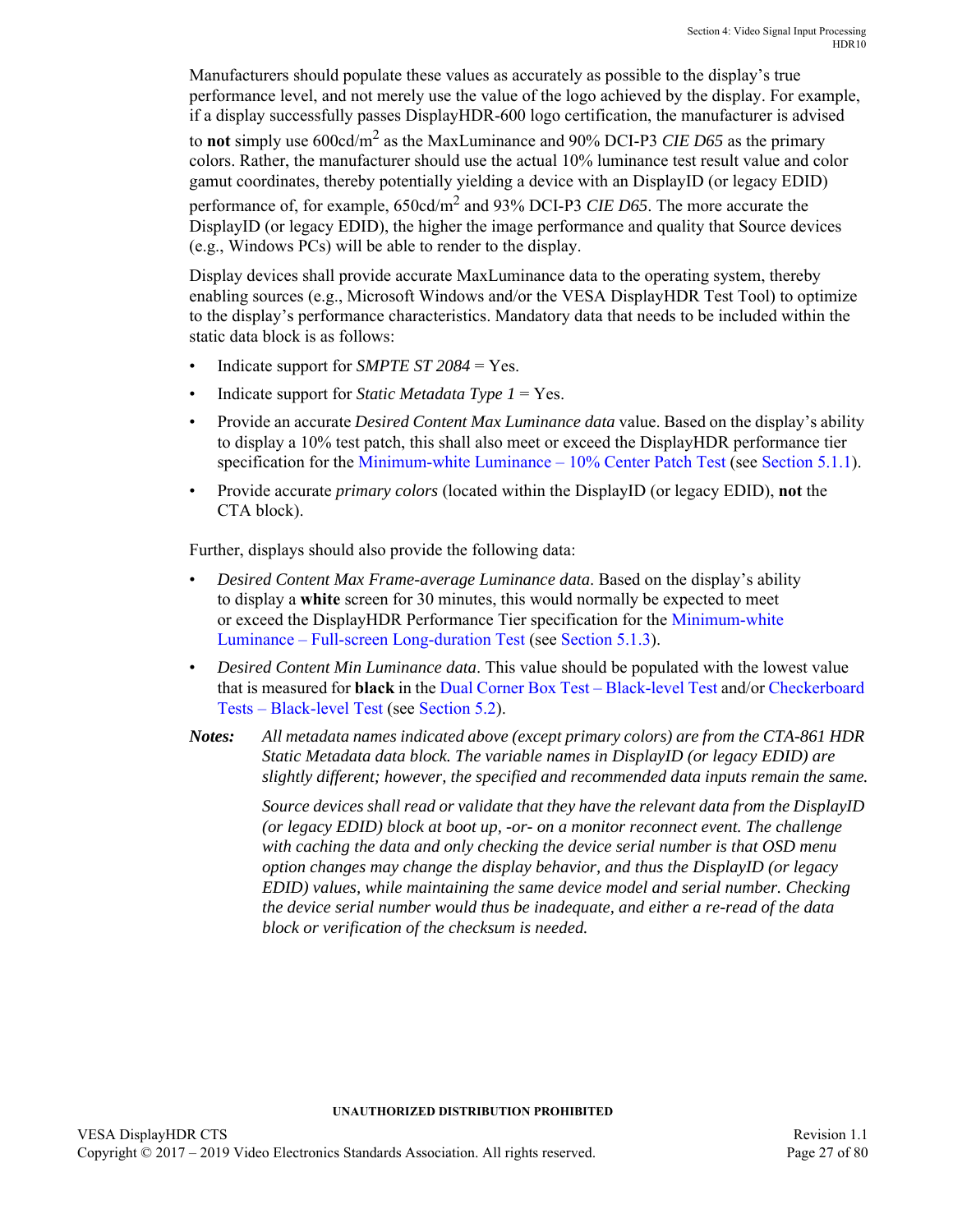# <span id="page-27-0"></span>**4.2 HLG**

Hybrid Log Gamma (HLG), rather than EOTF *SMPTE ST 2084*, was deemed **optional** and therefore not included as part of this Specification. This is because no operating system vendors have indicated plans to output HLG from the operating system (by way of the GPU) to the display.

This is not to say that PCs do not support HLG – there are websites with HLG content that can be played on the PC; however, the video signal that is sent from the GPU to the display is converted to EOTF *SMPTE ST 2084*.

## <span id="page-27-1"></span>**4.3 White Point**

Throughout this Specification, all references to "**white**" in the DCI-P3 *CIE D65* (*SMPTE RP 431-2*) color space assume the *CIE D65* definition. *CIE D65* is intended to represent average daylight and has a correlated color temperature of approximately 6500K. *CIE D65* should be used in all colorimetric calculations that need representative daylight, unless there are specific reasons for using a different illuminant.

## <span id="page-27-2"></span>**4.4 Test Pattern Recognition Is Prohibited**

**Pattern recognition merely for the purpose of yielding different results during testing than would be achieved with similar patterns outside the test suite in normal usage is prohibited. Devices found to have used test-based pattern recognition to achieve device certification shall be stripped of their certification.**

The fundamental purpose of this test suite is to help manufacturers validate that their hardware meets certain performance characteristics that are expected to be exhibited in typical user usage models. If test pattern recognition is used to achieve different results only when being tested, this would invalidate the purpose of the test suite and is thus prohibited.

*Note: The definition of "pattern recognition" extends beyond merely the images being used in the test program, and to particular metadata combinations that could be used to detect a testing scenario.*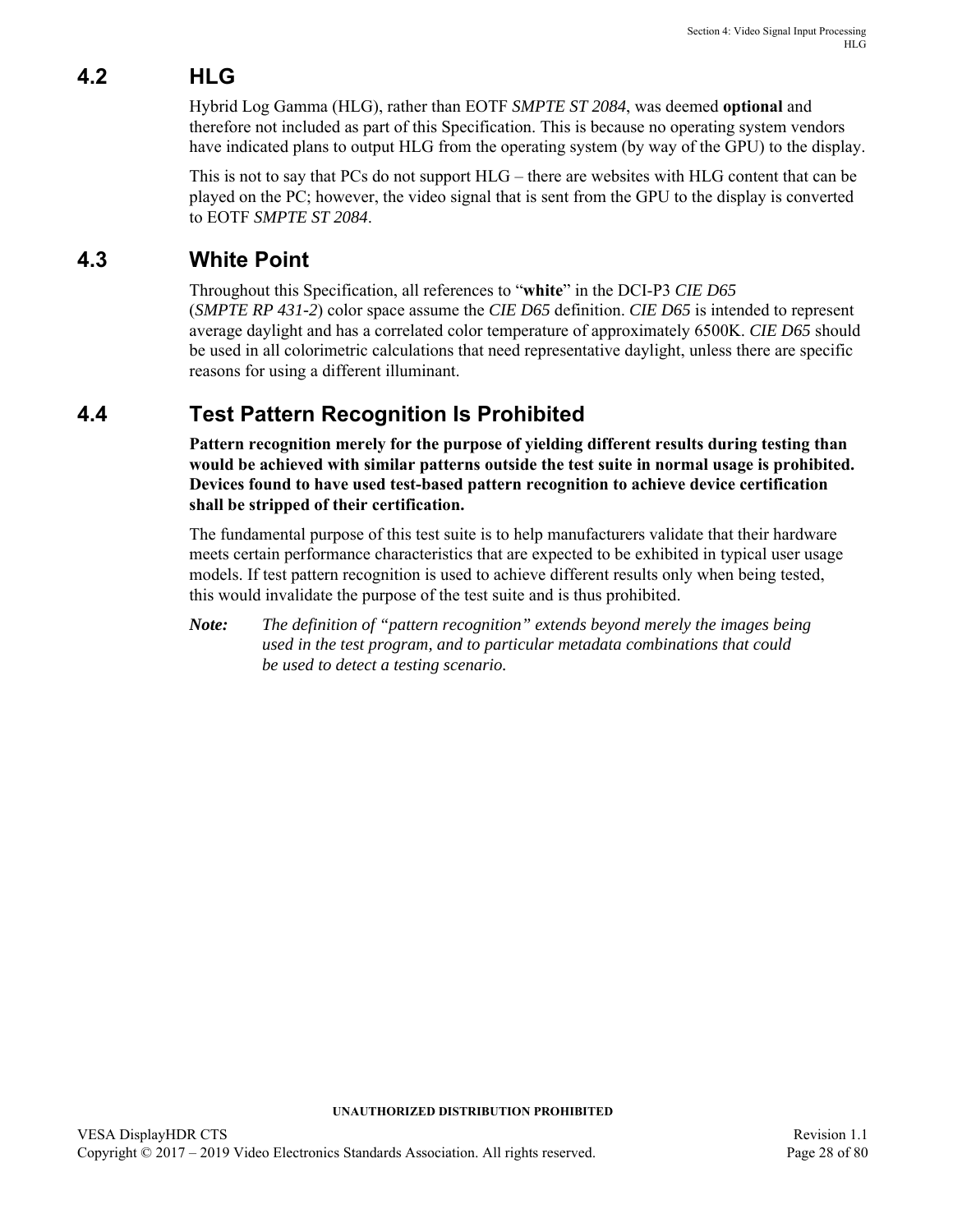# <span id="page-28-4"></span><span id="page-28-0"></span>**5 DisplayHDR Luminance Specifications**

## <span id="page-28-1"></span>**5.1 Minimum-white Luminance Level Specifications**

<span id="page-28-3"></span>[Table 5-1](#page-28-2) lists the three kinds of minimum-white luminance level tests, each of which is designed to ensure performance levels as a proxy for various typical PC usages, and is further described in the sections that follow.

<span id="page-28-2"></span>

| <b>Minimum-white</b><br><b>Luminance Level Test</b>                   | <b>Description</b>                                                                                                                                                                                                                                                                                                                                                                                                                                                                                                                                                         | <b>Defined In</b> |
|-----------------------------------------------------------------------|----------------------------------------------------------------------------------------------------------------------------------------------------------------------------------------------------------------------------------------------------------------------------------------------------------------------------------------------------------------------------------------------------------------------------------------------------------------------------------------------------------------------------------------------------------------------------|-------------------|
| Minimum-white Luminance -<br>10% Center Patch Test                    | Tests that the display can deliver a minimum luminance level for 10% of<br>the screen for a long duration. This is used as a proxy for long-term static<br>images that have a high brightness level (e.g., photo editing of an HDR<br>image that has the sun located within the image).                                                                                                                                                                                                                                                                                    | Section 5.1.1     |
| Minimum-white Luminance -<br><b>Full-screen Flash Test</b>            | In gaming, there are many cases in which the game author's creative<br>intent is to stun the user (e.g., an explosion within a game). While the<br>duration may be brief, the display needs to be able to drive full power<br>across a white screen for 2 seconds.                                                                                                                                                                                                                                                                                                         | Section 5.1.2     |
|                                                                       | It should also be noted that many movies also contain brief scenes of<br>exceptionally high power levels. Today, most TVs fail to deliver the<br>original creative intent of the movie. By specifying the delivery of full<br>power across a white screen for 2 seconds, it should be possible to<br>deliver most games and movies to their expected performance levels.                                                                                                                                                                                                   |                   |
| Minimum-white Luminance -<br>Full-screen<br><b>Long-duration Test</b> | Although the usage is mostly applicable to laptops that are used outside,<br>this test applies to all PC device types. This test is mostly the non-HDR<br>usage model of processing email outside, in bright lighting. For example,<br>although it is not being used for HDR video playback, a user that has<br>purchased an HDR display will typically expect the display to perform<br>better outside than a laptop that has a standard dynamic range (SDR)<br>display. Thus, the minimum brightness that is needed of a white screen<br>under long duration is defined. | Section 5.1.3     |

### **Table 5-1: Minimum-white Luminance Level Specifications**

In the two cases above where "long duration" is defined, the intent and expectation is that this could be an all-day usage scenario, and that the display needs to be designed to not only meet these specifications, but to also work after being delivered to a user who may apply these types of uses for many hours per day. To save time while testing, however, the test is applied for only 30 minutes as a proxy for "all day" as a steady state for power delivery because thermal impact is assumed to be achieved within 30 minutes.

*Note: The code values mentioned throughout this section are the EOTF* SMPTE ST 2084 *lookup values. See [Appendix A](#page-56-2) for a complete list of code values as they relate to luminance levels. For ease of reference, the values in this section are hyperlinked to the lookup table values listed in [Appendix A.](#page-56-2)*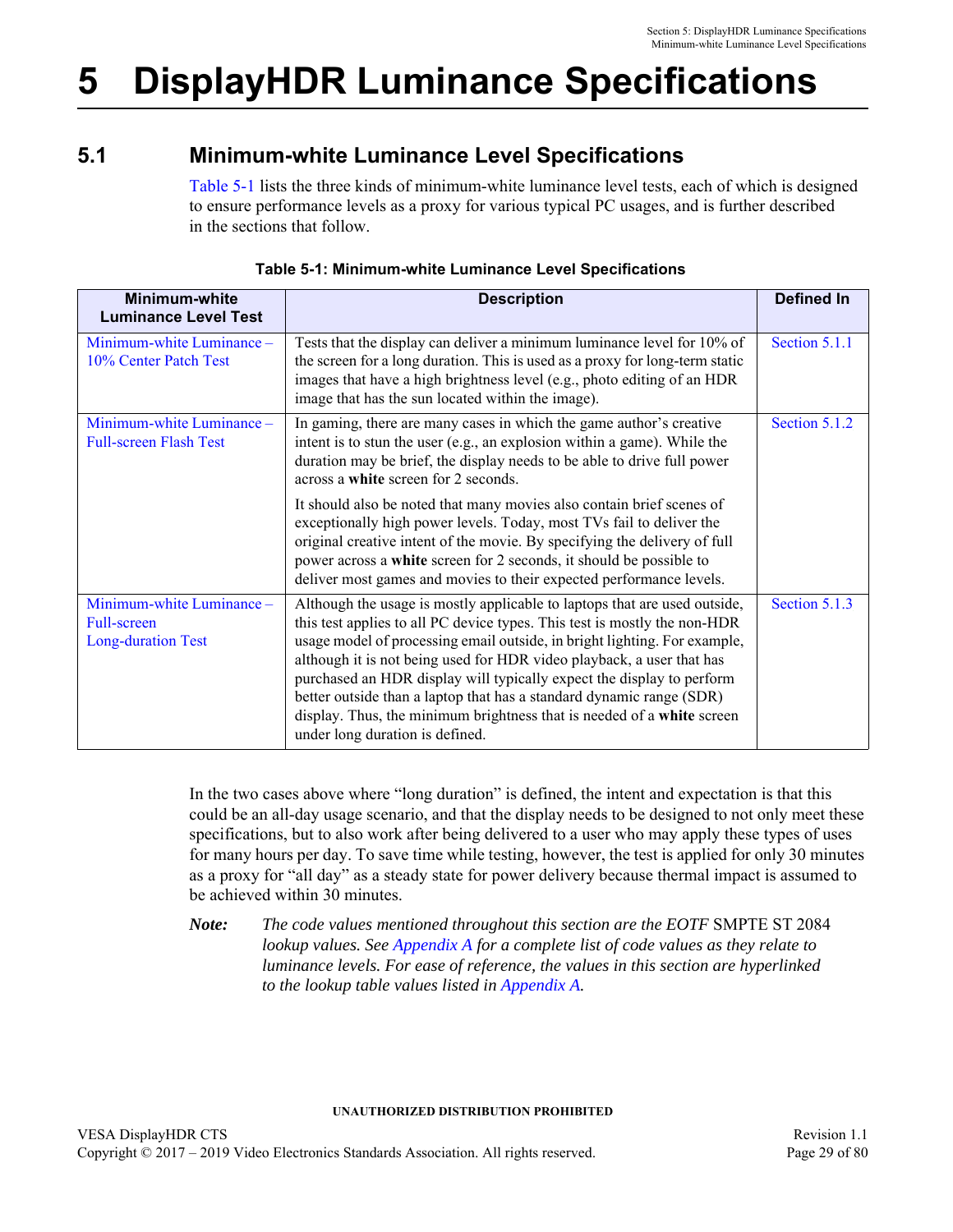## <span id="page-29-0"></span>**5.1.1 Minimum-white Luminance – 10% Center Patch Test**



<span id="page-29-3"></span>

2) Display a **white**, centered patch that randomly dithers, at 500-ms intervals, by 1% of the number of pixels in each direction. Apply the sequence for 30 minutes.

 The **red** box represents the colorimeter probe target.



**Figure 5-1: 10% Center Patch Test Sequence**

- <span id="page-29-2"></span>• **Black** screen for a 1-minute cool-down reset, code value [0](#page-56-3). Actual backlight power would thus be determined by the scaler/TCON/GPU.
- Sequence of bright **white**, the applied code value of which shall equal the MaxLuminance for 10% patches. The patch location shall be static for 500ms, and then randomly shift in and around the center with a uniform, pseudorandom value. A constant random seed shall be used to obtain the same random sequence whenever the pattern starts.
- Metadata included with the video signal shall be set as follows (see [Section B.1](#page-58-5) for the actual codes used for the motion path):
	- $MaxCLL = MaxLuminance value$  $MaxCLL = MaxLuminance value$  $MaxCLL = MaxLuminance value$
	- [MasteringDisplayLuminance](#page-58-8) = [MaxLuminance value](#page-58-3)
	- $MaxFALL = 0.1 \times MaxLuminance value$  $MaxFALL = 0.1 \times MaxLuminance value$
	- [Chromaticity](#page-58-9) = RGB primary colors from the DisplayID (or legacy EDID)
- Luminance is measured at the screen's center once per minute for 30 minutes, using the same panel. The first measurement should be obtained within 5 seconds of when the **white** patch begins to display. The **red** box indicated in [Figure 5-1](#page-29-2) is provided for illustrative purposes only.
- All 30 measurements shall be measured at a level that is higher than the Minimum Luminance Level specified in [Table 5-2.](#page-29-1)

<span id="page-29-1"></span>

| <b>DisplayHDR Performance Tier</b> | <b>Minimum Luminance Level</b><br>(cd/m <sup>2</sup> ) |
|------------------------------------|--------------------------------------------------------|
| 400                                | 400                                                    |
| 500                                | 500                                                    |
| 600                                | 600                                                    |
| 1000                               | 1000                                                   |
| 1400                               | 1400                                                   |

<span id="page-29-9"></span><span id="page-29-8"></span><span id="page-29-7"></span><span id="page-29-6"></span><span id="page-29-5"></span><span id="page-29-4"></span>

|  |  | Table 5-2: 10% Center Patch Test Performance Specifications |  |
|--|--|-------------------------------------------------------------|--|
|--|--|-------------------------------------------------------------|--|

• Luminance delta between the highest and lowest of the 30 measurements shall be less than 10%. The highest measurement divided by the lowest measurement shall have a ratio less than 1.1:1.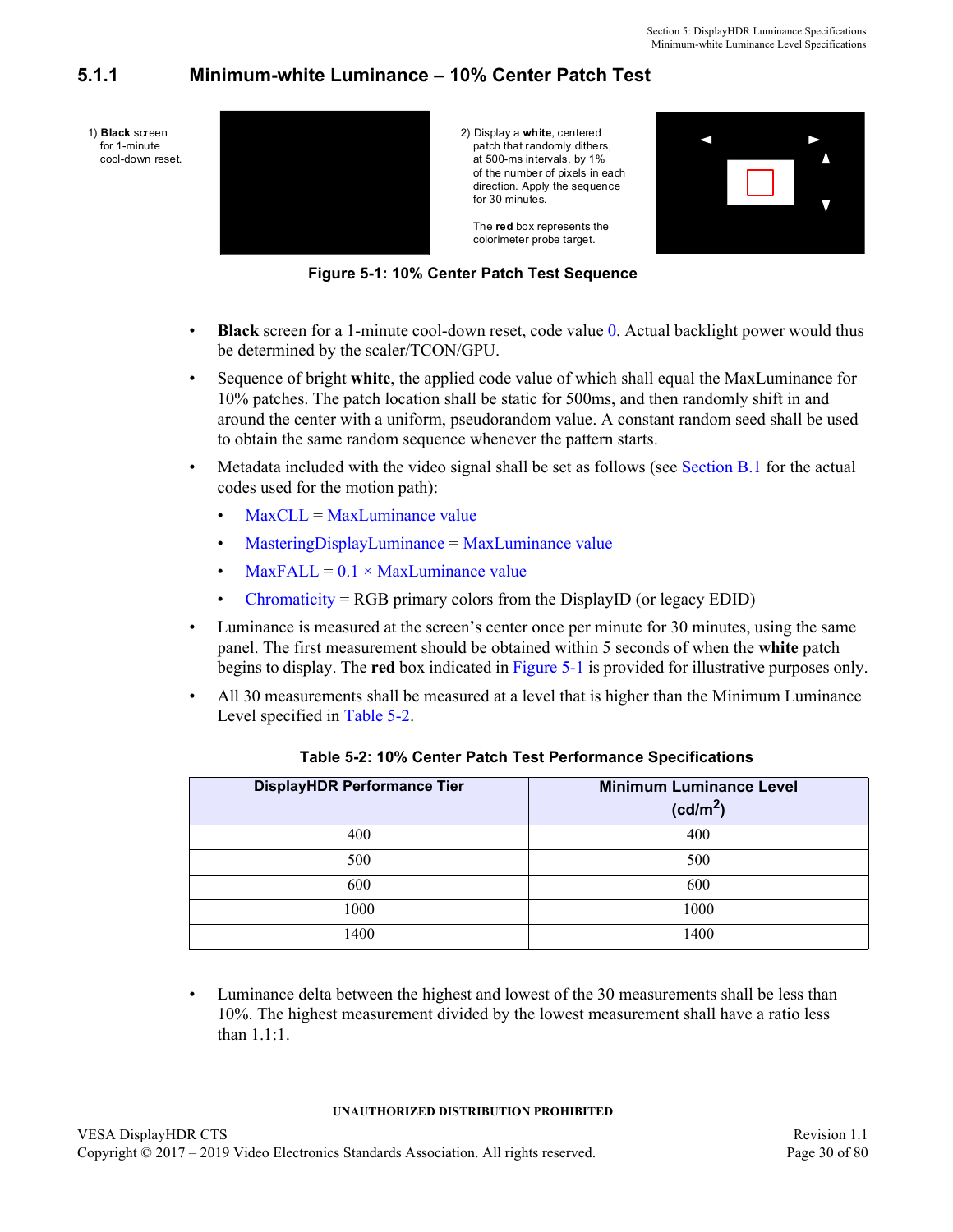## <span id="page-30-3"></span><span id="page-30-0"></span>**5.1.2 Minimum-white Luminance – Full-screen Flash Test**



4) Loop for five iterations.



- <span id="page-30-2"></span>• **Black** screen for a 1-minute cool-down reset, code value [0](#page-56-3). Actual backlight power would thus be determined by the scaler/TCON/GPU.
- **White** screen, the applied code value shall equal the MaxLuminance. Displays for 2 seconds.
- Metadata included with the video signal shall be set as follows (see [Section B.2](#page-60-4) for the actual codes used):
	- [MaxCLL](#page-60-7) = [MaxLuminance value](#page-60-9)
	- [MasteringDisplayLuminance](#page-60-8) = [MaxLuminance value](#page-60-5)
	- $MaxFALL = MaxLuminance value$  $MaxFALL = MaxLuminance value$  $MaxFALL = MaxLuminance value$
	- [Chromaticity](#page-60-11) = RGB primary colors from the DisplayID (or legacy EDID)

```
Note: If your measuring tools are unable to respond within 2 seconds, you can display a white 
screen for a length of time that is sufficient for your tools to respond. However, this 
makes the test more difficult from a power delivery and thermal perspective; 
only 2 seconds are needed to meet this Specification.
```
- Luminance is measured at the screen's center once per iteration, for five iterations on the same panel.
- All five measurements shall be measured at a level that is higher than the Minimum Luminance Level specified in [Table 5-3.](#page-30-1)

<span id="page-30-1"></span>

| <b>DisplayHDR Performance Tier</b> | <b>Minimum Luminance Level</b><br>(cd/m <sup>2</sup> ) |
|------------------------------------|--------------------------------------------------------|
| 400                                | 400                                                    |
| 500                                | 500                                                    |
| 600                                | 600                                                    |
| 1000                               | 1000                                                   |
| 1400                               | 1400                                                   |

#### <span id="page-30-9"></span><span id="page-30-8"></span><span id="page-30-7"></span><span id="page-30-6"></span><span id="page-30-5"></span><span id="page-30-4"></span>**Table 5-3: Full-screen Flash Test Performance Specifications**

• Due to the inability to reliably ensure that user tools are capable of measuring at the same point during the 2 seconds, this Specification does **not** define specifications with respect to luminance variance between the five measurements.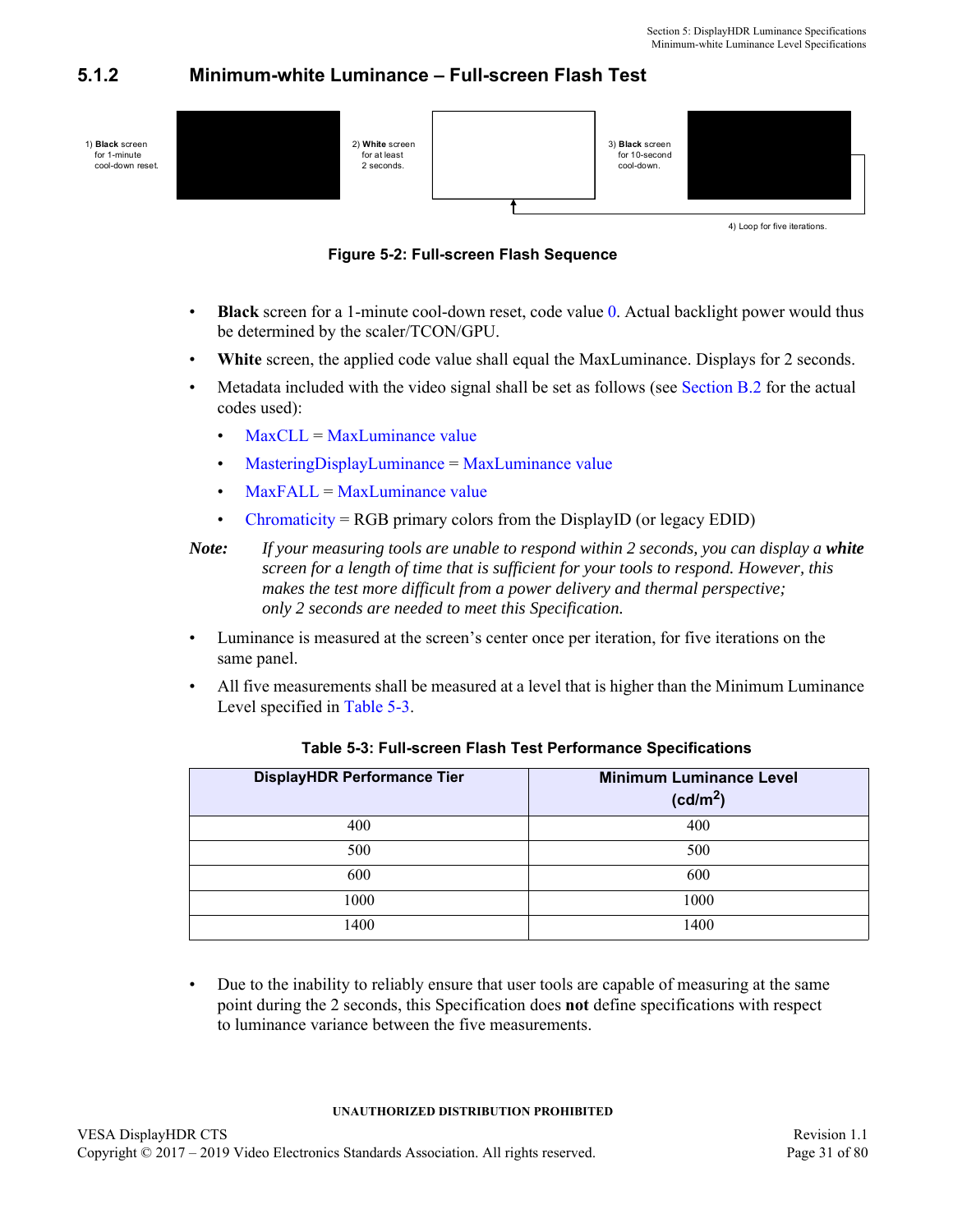## <span id="page-31-0"></span>**5.1.3 Minimum-white Luminance – Full-screen Long-duration Test**

<span id="page-31-3"></span>

| 1) <b>Black</b> screen<br>for 1-minute<br>cool-down reset. | 2) White screen<br>for 30 minutes. |  |
|------------------------------------------------------------|------------------------------------|--|
|                                                            |                                    |  |

**Figure 5-3: Full-screen Long-duration Sequence**

- <span id="page-31-2"></span>• **Black** screen for a 1-minute cool-down reset, code value [0](#page-56-3). Actual backlight power would thus be determined by the scaler/TCON/GPU.
- Full-screen long-duration sequence displays a full screen, the applied code value shall equal the MaxLuminance. This is expected to briefly run at maximum luminance, become either powerlimited or thermally limited, and then progressively drop the luminance level.
- Metadata included with the video signal shall be set as follows (see [Section B.3](#page-60-12) for the actual codes used):
	- [MaxCLL](#page-60-7) = [MaxLuminance value](#page-60-9)
	- [MasteringDisplayLuminance](#page-60-8) = [MaxLuminance value](#page-60-5)
	- $MaxFAIL = MaxL$ uminance value
	- [Chromaticity](#page-60-11) = RGB primary colors from the DisplayID (or legacy EDID)
- Luminance is measured at the screen's center once per minute for 30 minutes, using the same panel. The first measurement should be obtained within 5 seconds of when the **white** screen begins to display.
- All 30 measurements shall be measured at a level that is higher than the Minimum Luminance Level specified in [Table 5-4.](#page-31-1)

<span id="page-31-1"></span>

| <b>DisplayHDR Performance Tier</b> | <b>Minimum Luminance Level</b><br>(cd/m <sup>2</sup> ) |
|------------------------------------|--------------------------------------------------------|
| 400                                | 320                                                    |
| 500                                | 320                                                    |
| 600                                | 350                                                    |
| 1000                               | 600                                                    |
| 1400                               | 900                                                    |

#### <span id="page-31-9"></span><span id="page-31-8"></span><span id="page-31-7"></span><span id="page-31-6"></span><span id="page-31-5"></span><span id="page-31-4"></span>**Table 5-4: Full-screen Long-duration Test Performance Specifications**

• Display brightness is expected to decline during the 30-minute test; therefore, this Specification does **not** define specifications with respect to luminance delta.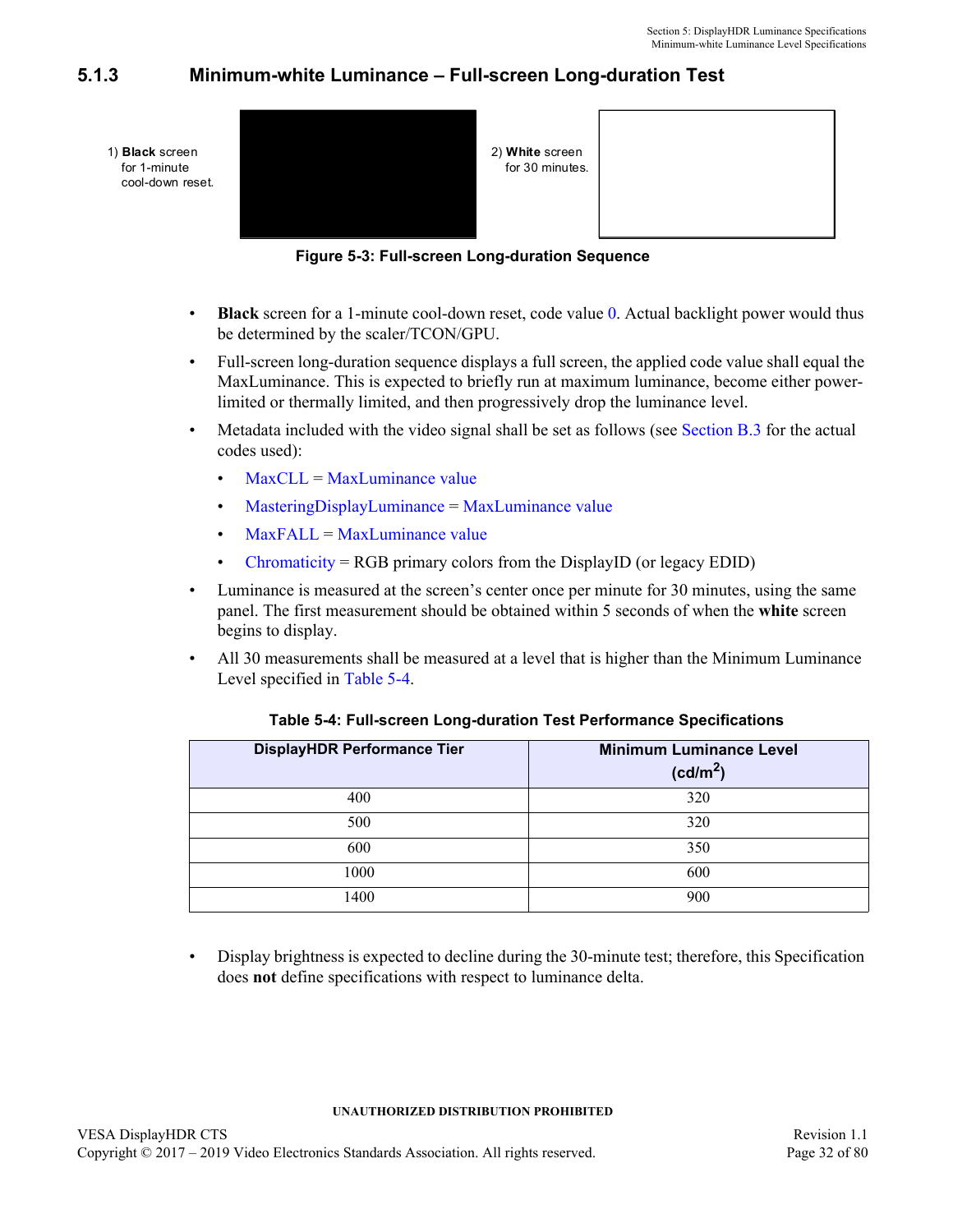## <span id="page-32-0"></span>**5.2 Maximum Black-level Test Specifications**

<span id="page-32-2"></span>[Table 5-5](#page-32-1) lists the two kinds of **black**-level tests, each of which tests for different display performance features. Both are described in the sections that follow.

<span id="page-32-1"></span>

| <b>Test</b>                                           |                                               | <b>Description</b>                                                                                                                                                                                                                                                                                          | Defined In    |
|-------------------------------------------------------|-----------------------------------------------|-------------------------------------------------------------------------------------------------------------------------------------------------------------------------------------------------------------------------------------------------------------------------------------------------------------|---------------|
| Dual Corner Box                                       |                                               | <b>Black</b> screen, code value $0$ , with two white square patches, each 5% of the<br>screen area. These square patches are positioned at diagonally opposite corners<br>(lower left, upper right). The video signal for the white patches is the<br>MaxLuminance value in the DisplayID (or legacy EDID). | Section 5.2.1 |
| Checkerboard<br>Active<br>Contrast Ratio <sup>a</sup> | <b>Active Dimming</b><br>at $50cd/m2$         | Measures stops between the average of the Maximum<br>White 10% Center Patch test (from Section 5.1.1)<br>over 30 minutes and the checkerboard's <b>black</b> level<br>when the checkerboard's white level is at $50cd/m^2$ .                                                                                | Section 5.2.2 |
|                                                       | <b>Active Dimming</b><br>at $5 \text{cd/m}^2$ | Measures stops between the average of the Maximum<br>White 10% Center Patch test (from Section 5.1.1)<br>over 30 minutes and the checkerboard's <b>black</b> level<br>when the checkerboard's white level is at $5cd/m^2$ .                                                                                 |               |

#### **Table 5-5: [Maximum Black-level Test Specifications](#page-32-0)**

*a. In both tests, a simple 6x4 checkerboard is used, as illustrated in [Figure 5-5](#page-35-0) and [Figure 5-6](#page-35-1).*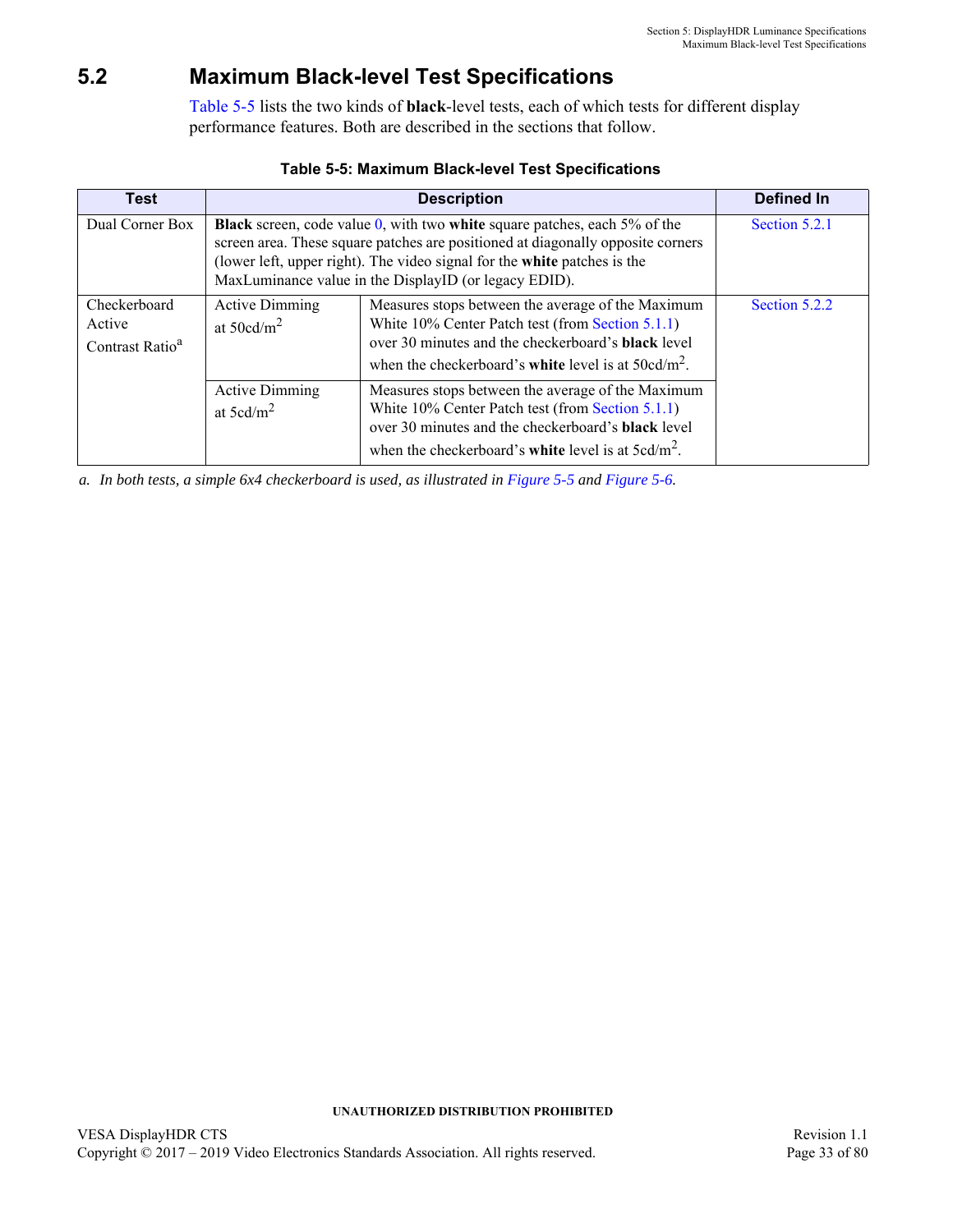## <span id="page-33-3"></span><span id="page-33-0"></span>**5.2.1 Dual Corner Box Test – Black-level Test**



**Figure 5-4: Dual Corner Box Test – Black-level Test Sequence**

- <span id="page-33-2"></span>• **Black** screen for a 1-minute cool-down reset, code value [0.](#page-56-3) Actual backlight power would thus be determined by the scaler/TCON/GPU.
- Dual **white** corners, each 5% of the total screen area and square in shape, are placed in the lower left and upper right corners. The **white** corners use the MaxLuminance value for their video signal, as illustrated in [Figure 5-4.](#page-33-2)
- Metadata included with the video signal shall be set as follows (see [Section B.4](#page-61-9) for the actual codes used):
	- [MaxCLL](#page-61-2) = [MaxLuminance value](#page-61-3)
	- [MasteringDisplayLuminance](#page-61-4) = [MaxLuminance value](#page-61-5)
	- [MaxFALL](#page-61-6) =  $0.1 \times$  MaxLuminance value
	- [Chromaticity](#page-61-8) = RGB primary colors from the DisplayID (or legacy EDID)
- Screen center and both **white** corners are measured after allowing the display sufficient time to stabilize
	- Screen center luminance shall be at a level that is lower than the Maximum Luminance Level specified in [Table 5-6](#page-33-1)
	- Measured white level of both corners shall be higher than 75% of the Minimum Luminance Level specified in [Table 5-6](#page-33-1)

<span id="page-33-1"></span>

| <b>DisplayHDR</b><br><b>Performance Tier</b> | <b>Screen Center, Maximum</b><br><b>Luminance Level</b><br>(cd/m <sup>2</sup> ) | <b>Both White Corners,</b><br><b>Minimum Luminance Level</b><br>(cd/m <sup>2</sup> ) |
|----------------------------------------------|---------------------------------------------------------------------------------|--------------------------------------------------------------------------------------|
| 400                                          | 0.40                                                                            | 300                                                                                  |
| 500                                          | 0.10                                                                            | 375                                                                                  |
| 600                                          | 0.10                                                                            | 450                                                                                  |
| 1000                                         | 0.05                                                                            | 750                                                                                  |
| 1400                                         | 0.02                                                                            | 1050                                                                                 |

#### <span id="page-33-15"></span><span id="page-33-14"></span><span id="page-33-13"></span><span id="page-33-12"></span><span id="page-33-11"></span><span id="page-33-10"></span><span id="page-33-9"></span><span id="page-33-8"></span><span id="page-33-7"></span><span id="page-33-6"></span><span id="page-33-5"></span><span id="page-33-4"></span>**Table 5-6: Dual Corner Box Test File Specifications**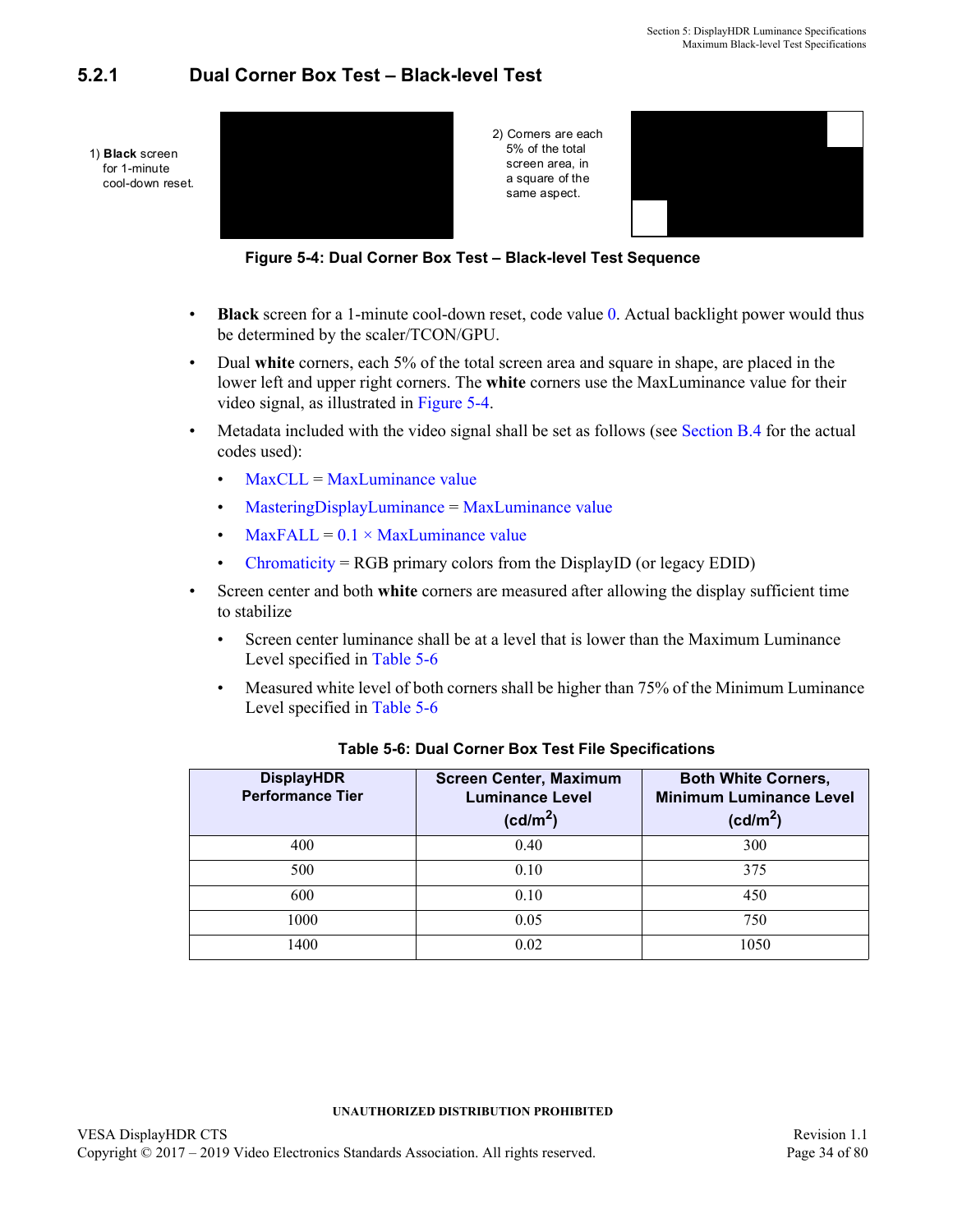## <span id="page-34-0"></span>**5.2.2 Checkerboard Tests – Black-level Test**

<span id="page-34-2"></span>[Table 5-7](#page-34-1) defines the two mandatory Checkerboard tests.

<span id="page-34-1"></span>

| Test                         | <b>Description</b>                                                                                                                                                                                                                                                                         | <b>Illustrated In</b> |
|------------------------------|--------------------------------------------------------------------------------------------------------------------------------------------------------------------------------------------------------------------------------------------------------------------------------------------|-----------------------|
| Active Dimming at $50cd/m^2$ | Measures the scaler/TCON/other dimming driving capability.<br>Without changing the Checkerboard Contrast Ratio test's<br>metadata, this test changes the peak video luminance and<br>expects that the dimming logic shall reduce the backlight and<br>thus improve the <b>black</b> level. | Figure 5-6            |
| Active Dimming at $5cd/m^2$  | Measures the scaler/TCON/other dimming driving capability.<br>Similar to the Active Dimming at $50cd/m^2$ test, but with the<br>checkerboard's white patches at $5cd/m^2$ .                                                                                                                |                       |

#### **Table 5-7: [Checkerboard Tests – Black-level Test](#page-34-0)**

In both tests, a simple 6x4 checkerboard is used, as illustrated in [Figure 5-5](#page-35-0) and [Figure 5-6.](#page-35-1) The 6x4 checkerboard design was chosen for the following reasons:

- Simplest pattern that defeats edge-based dimming (one, two, three and/or four sides) from affecting the native panel contrast ratio test
- Provides the largest test patches for measurement probes
- Ensures that none of the test patches touch the screen's edge, thereby avoiding light fall-off at the edges
- Size of each checkerboard box varies by display size and aspect ratio so that exactly four rows and six columns are visible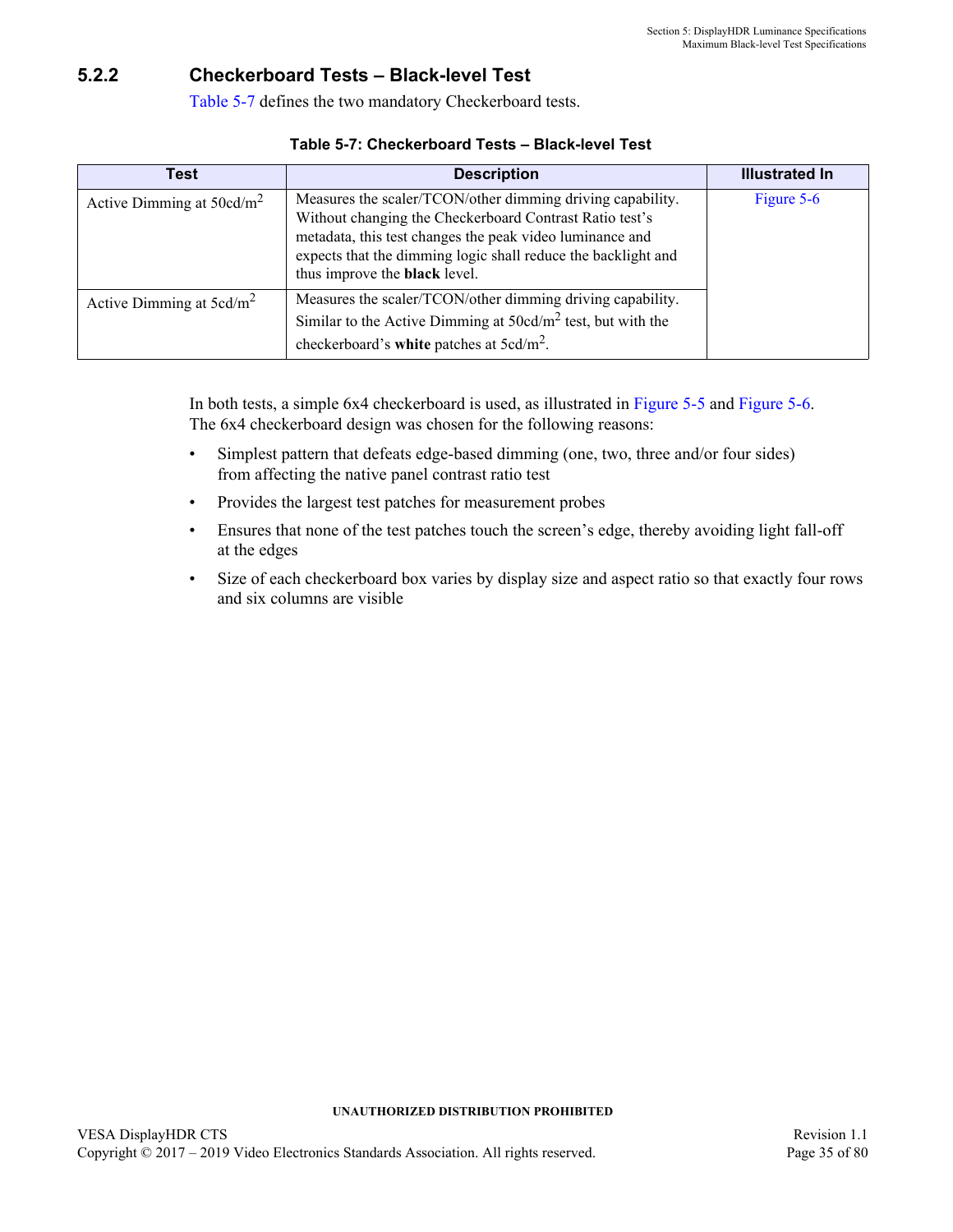

**Figure 5-5: Checkerboard Contrast Ratio Checkerboard Test – Shown Full Screen without Hints**

<span id="page-35-0"></span>

<span id="page-35-1"></span>**Figure 5-6: Active Dimming Checkerboard Tests – Shown with Red Circle Guide Targets and Hints**

*Note: Measurement shall be made in full-screen mode, without the circles and hints visible.*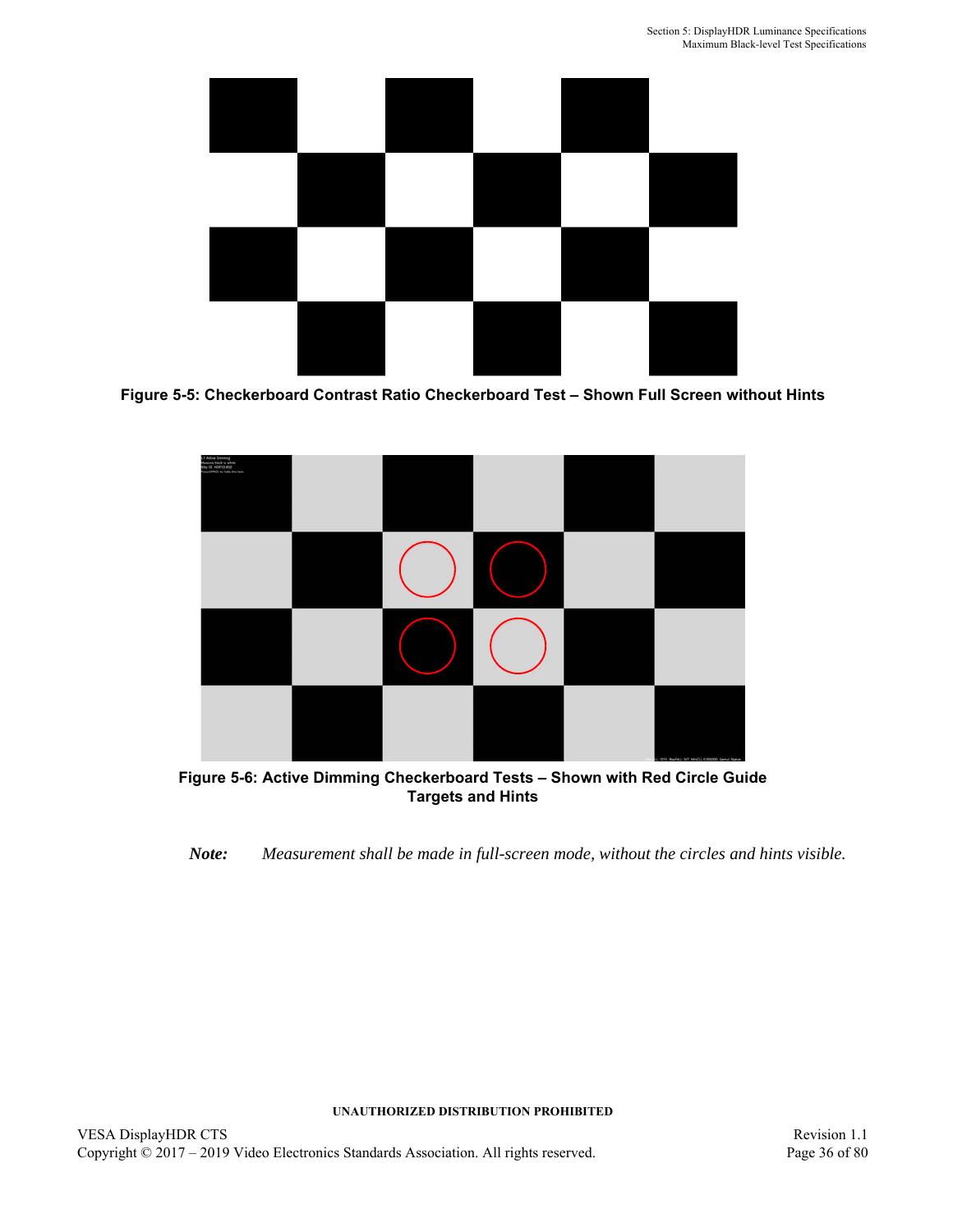The metadata for all checkerboard versions is the same; only the video pixel luminance **white** values within the checkerboard is different between each test (see [Table 5-8](#page-36-1)). The metadata is kept the same for both checkerboards to create a set of tests that represent real-world usage. During movie/video playback, game play, or even when launching SDR applications while the operating system is in HDR mode, the metadata from Windows signaling MaxCLL and the MasteringDisplayLuminance will almost always remain the same (i.e., that which matches the MaxLuminance). However, because the content's peak luminance changes dynamically, often well below the MaxCLL value that the backlight should adjust, several goals are achieved:

- Improved **black** level
- Reduced power consumption
- Lower thermal impact
- Potentially longer panel lifetime

This nature of HDR, with its increased dynamic range created by active dimming, is focused on by testing the improved **black** levels that are achieved in this test when the peak luminance is reduced to 50 and 5cd/ $m^2$ .

<span id="page-36-1"></span>

| <b>Test</b>                                   | <b>Black</b><br>Luminance | White<br>Luminance                                           | <b>MaxCLL</b> and<br><b>MasteringDisplay</b><br>Luminance | <b>MaxFALL</b>                     |
|-----------------------------------------------|---------------------------|--------------------------------------------------------------|-----------------------------------------------------------|------------------------------------|
| Checkerboard<br>at Full<br>Luminance          | $\mathbf{0}$              | MaxLuminance value                                           | MaxLuminance value                                        | $0.5 \times$ MaxLuminance<br>value |
| <b>Active Dimming</b><br>at $50cd/m^2$        | $\Omega$                  | <b>EOTF</b><br>SMPTE ST 2084,<br>code value $450^a$          | MaxLuminance value                                        | $0.5 \times$ MaxLuminance<br>value |
| <b>Active Dimming</b><br>at $5 \text{cd/m}^2$ | $\Omega$                  | <b>EOTF</b><br>SMPTE ST 2084,<br>code value 253 <sup>a</sup> | MaxLuminance value                                        | $0.5 \times$ MaxLuminance<br>value |

## **Table 5-8: Checkerboard Test Metadata**

<span id="page-36-0"></span>*a. 10-bit value.*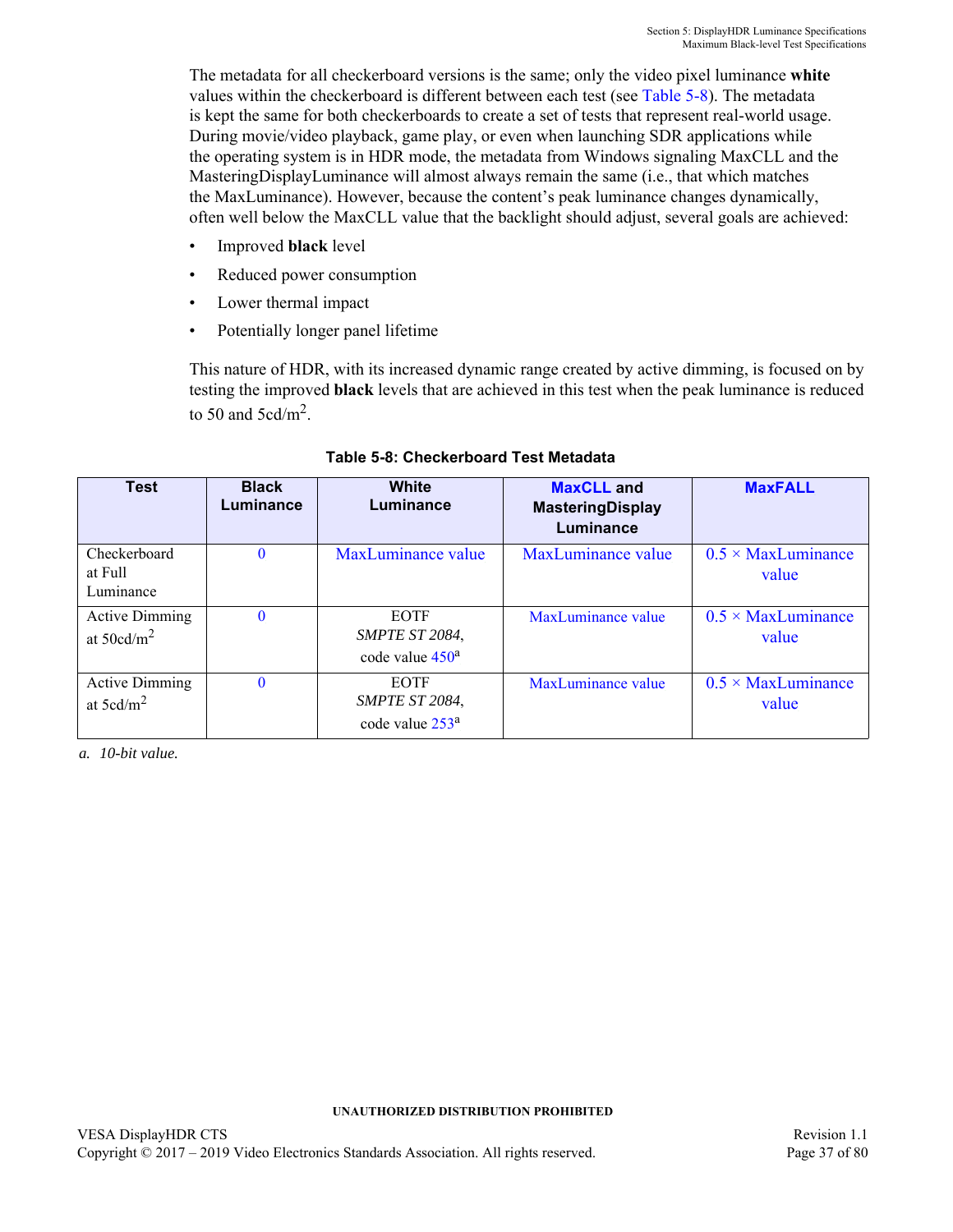## **5.2.2.1 Checkerboard Test Measurement**

In the complete checkerboard test procedure includes 12 luminance measurements. [Table 5-9](#page-37-4) defines each of the 12 measurements.

<span id="page-37-4"></span>

| <b>Test</b>                            | <b>Description</b>                                                                                                                                                                                          | <b>Measurement</b>                                                                                                                         |
|----------------------------------------|-------------------------------------------------------------------------------------------------------------------------------------------------------------------------------------------------------------|--------------------------------------------------------------------------------------------------------------------------------------------|
| Maximum White<br>Luminance             | Determine the system's maximum white level,<br>using the test described in Section 5.1.1.                                                                                                                   | Maximum white is determined as the average<br>of the 30 measurements taken during the 10%<br>Center Patch test described in Section 5.1.1. |
| <b>Active Dimming</b><br>at $50cd/m^2$ | Adjust the test's EOTF SMPTE ST 2084 input<br>video signal values (code values) until the<br>average of the two center white patches<br>is greater than $50cd/m^2$ most closely to the<br>$50cd/m2$ target. | Continue to adjust the input code values until<br>the average of the white patches greater than<br>or equal to $50 \text{cd/m}^2$ .        |
|                                        | Maintaining the same code value as determined<br>in the test above, measure the average of the<br>two center black patches.                                                                                 | 50.Black1<br>50.Black2                                                                                                                     |
| <b>Active Dimming</b><br>at $5cd/m2$   | Adjust the test's EOTF SMPTE ST 2084 input<br>video signal values (code values) until the<br>average of the two center white patches<br>is greater than $5cd/m^2$ most closely to the<br>$5cd/m2$ target.   | Continue to adjust the input code values until<br>the average of the white patches greater than<br>or equal to $5cd/m^2$ .                 |
|                                        | Maintaining the same code value as determined<br>in the test above, measure the average of the<br>two center <b>black</b> patches.                                                                          | 5.Black1<br>5.Black2                                                                                                                       |

<span id="page-37-1"></span><span id="page-37-0"></span>

| <b>Table 5-9: Checkerboard Test Measurements</b> |  |  |  |  |
|--------------------------------------------------|--|--|--|--|
|--------------------------------------------------|--|--|--|--|

## **5.2.2.2 Checkerboard Test Calculations**

<span id="page-37-3"></span><span id="page-37-2"></span>MaximumWhite = Average of the 30 luminance samples of the Maximum White 10% Center Patch test defined in [Section 5.1.1](#page-29-0).

Active Dimming Stops at  $50 \text{cd/m}^2$  is calculated as follows:

*Active Dimming Stops = Log10 (MaximumWhite / average [\(50.Black1,](#page-37-0) [50.Black2](#page-37-1)) ) / Log10 (2)*

• Active Dimming Stops at  $5cd/m^2$  is calculated as follows:

*Active Dimming Stops = Log10 (MaximumWhite / average [\(5.Black1](#page-37-2), [5.Black2](#page-37-3)) ) / Log10 (2)*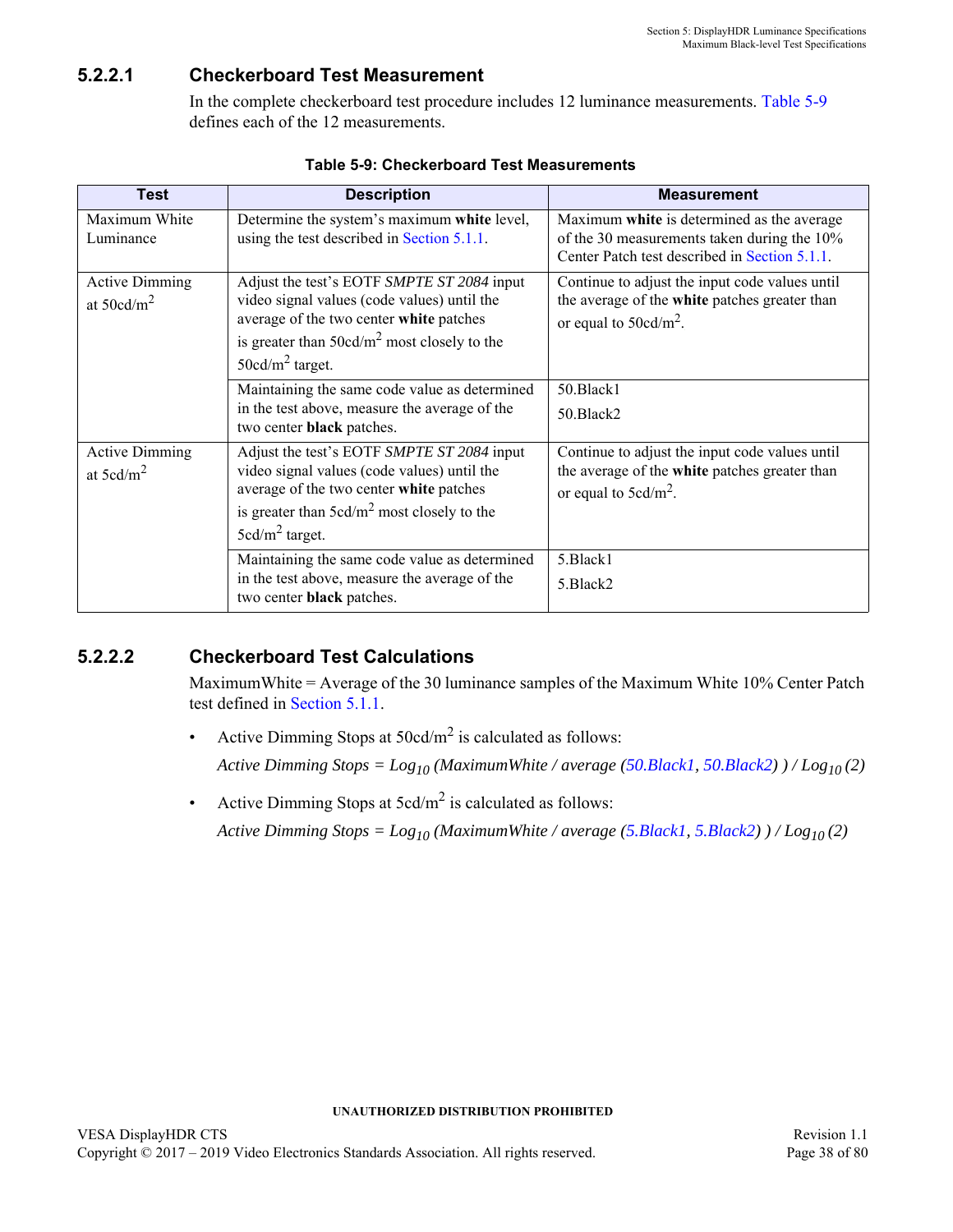## <span id="page-38-0"></span>**5.2.2.3 Checkerboard Test Specifications**

[Table 5-10](#page-38-1) defines the Checkerboard test specifications for each DisplayHDR performance tier.

<span id="page-38-1"></span>

| <b>DisplayHDR</b><br><b>Performance Tier</b> | <b>Active Dimming Minimum Stops</b><br>at $50 \text{cd/m}^2$ | <b>Active Dimming Minimum Stops</b><br>at 5 $cd/m2$ |
|----------------------------------------------|--------------------------------------------------------------|-----------------------------------------------------|
| 400                                          | >11                                                          | >12                                                 |
| 500                                          | >11.6                                                        | >12.6                                               |
| 600                                          | >12                                                          | > 13                                                |
| 1000                                         | > 13                                                         | >14                                                 |
| 1400                                         | > 13.5                                                       | >14.5                                               |

### **Table 5-10: [Checkerboard Test Specifications](#page-38-0)**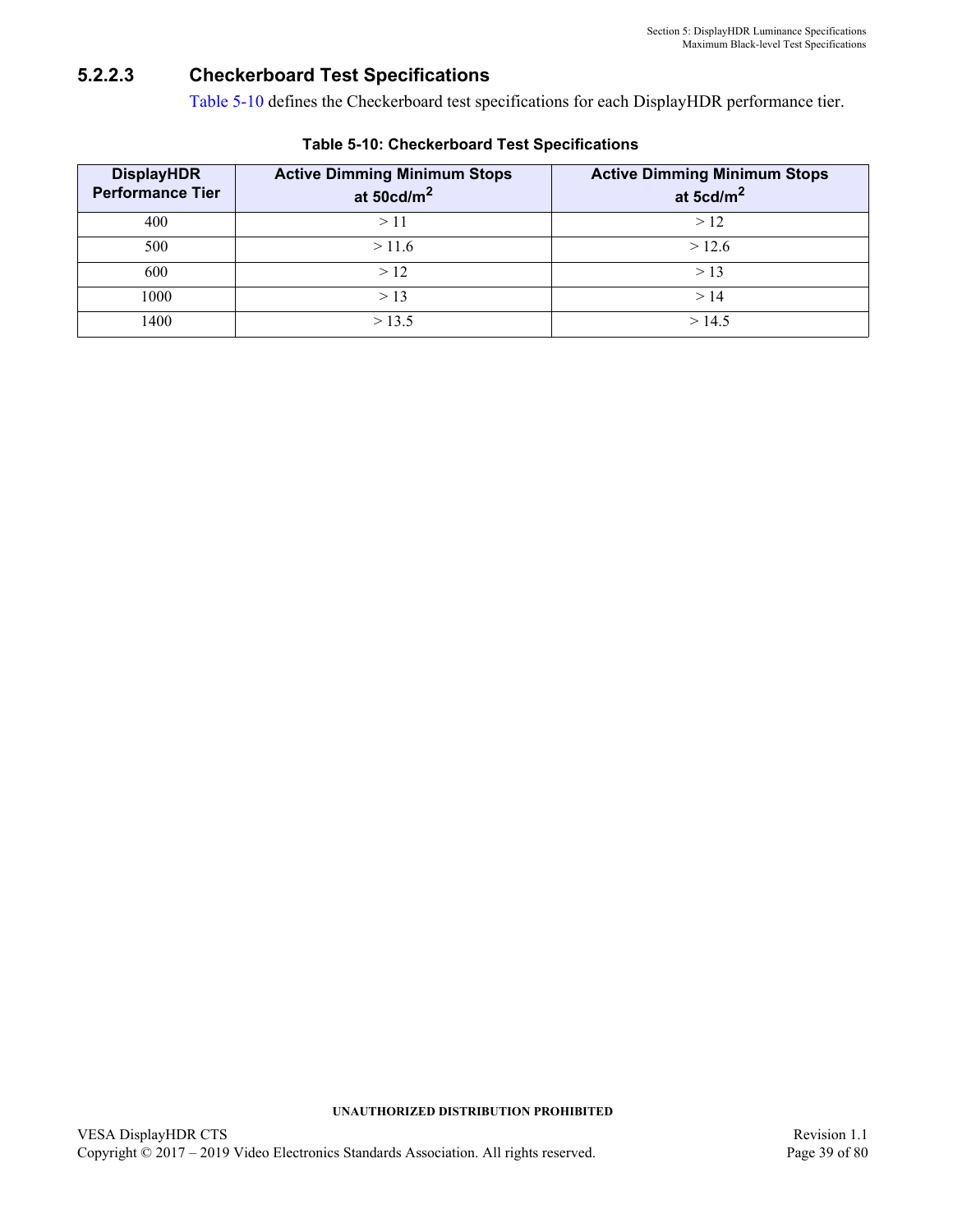# <span id="page-39-2"></span>**6 DisplayHDR Color Gamut Specifications**

This section provides specifications for the screen Checking Chromaticity Point tests. All specifications are stated in *CIE 1976* u', v' chromaticity coordinates (see [Table 6-1\)](#page-39-1) because this provides for a perceptually more-linear color space than *CIE 1931* x, y chromaticity coordinates.

## *Note: See [Appendix D](#page-73-0) for a description of the DisplayHDR Test Tool and the algorithm that is used to generate the patterns in these tests.*

All specifications defined within this section also speak to actual coverage as a percentage of the specified color gamut, and not merely a proportional adjacent color gamut area.

<span id="page-39-1"></span>

| <b>DisplayHDR</b><br><b>Performance</b> | <b>ITU-R BT.709</b><br>Coverage                                                                                           | DCI-P3 CIE D65 <sup>b</sup><br>Coverage<br>(CIE 1976 u', v'<br><b>Chromaticity</b><br>Coordinates)<br>for Both 10% and<br><b>Full-screen</b><br><b>Color Patches</b> | <b>Combined Color Luminance</b><br>$(Lr + Lg + Lb)$    |                                                                 |  |
|-----------------------------------------|---------------------------------------------------------------------------------------------------------------------------|----------------------------------------------------------------------------------------------------------------------------------------------------------------------|--------------------------------------------------------|-----------------------------------------------------------------|--|
| <b>Tier</b>                             | (CIE 1976 u', v'<br><b>Chromaticity</b><br>Coordinates)<br>for Both 10% and<br><b>Full-screen</b><br><b>Color Patches</b> |                                                                                                                                                                      | 10% Color<br><b>Patch Test</b><br>(cd/m <sup>2</sup> ) | <b>Full-screen</b><br><b>Color Test</b><br>(cd/m <sup>2</sup> ) |  |
| 400                                     | 95%                                                                                                                       | N/A                                                                                                                                                                  | 400                                                    | 320                                                             |  |
| 500                                     | 99%                                                                                                                       | 90%                                                                                                                                                                  | 500                                                    | 320                                                             |  |
| 600                                     | 99%                                                                                                                       | 90%                                                                                                                                                                  | 600                                                    | 350                                                             |  |
| 1000                                    | 99%                                                                                                                       | 90%                                                                                                                                                                  | 1000                                                   | 600                                                             |  |
| 1400                                    | 99%                                                                                                                       | 95%                                                                                                                                                                  | 1400                                                   | 900                                                             |  |

## **Table 6-1: Color Gamut and Minimum Luminance Specificationsa**

*a. See [Section 10](#page-52-0) for DisplayHDR True Black performance level specifications.*

*b. Defined in SMPTE RP 431-2*.

Testing for color gamut shall be performed using six separate tests, three full-screen images of **Red**, **Green**, and **Blue**, and three 10% patches of **Red**, **Green**, and **Blue**, as illustrated in [Figure 6-1](#page-39-0).

<span id="page-39-0"></span>

<span id="page-39-3"></span>**Figure 6-1: RGB Color Gamut Test**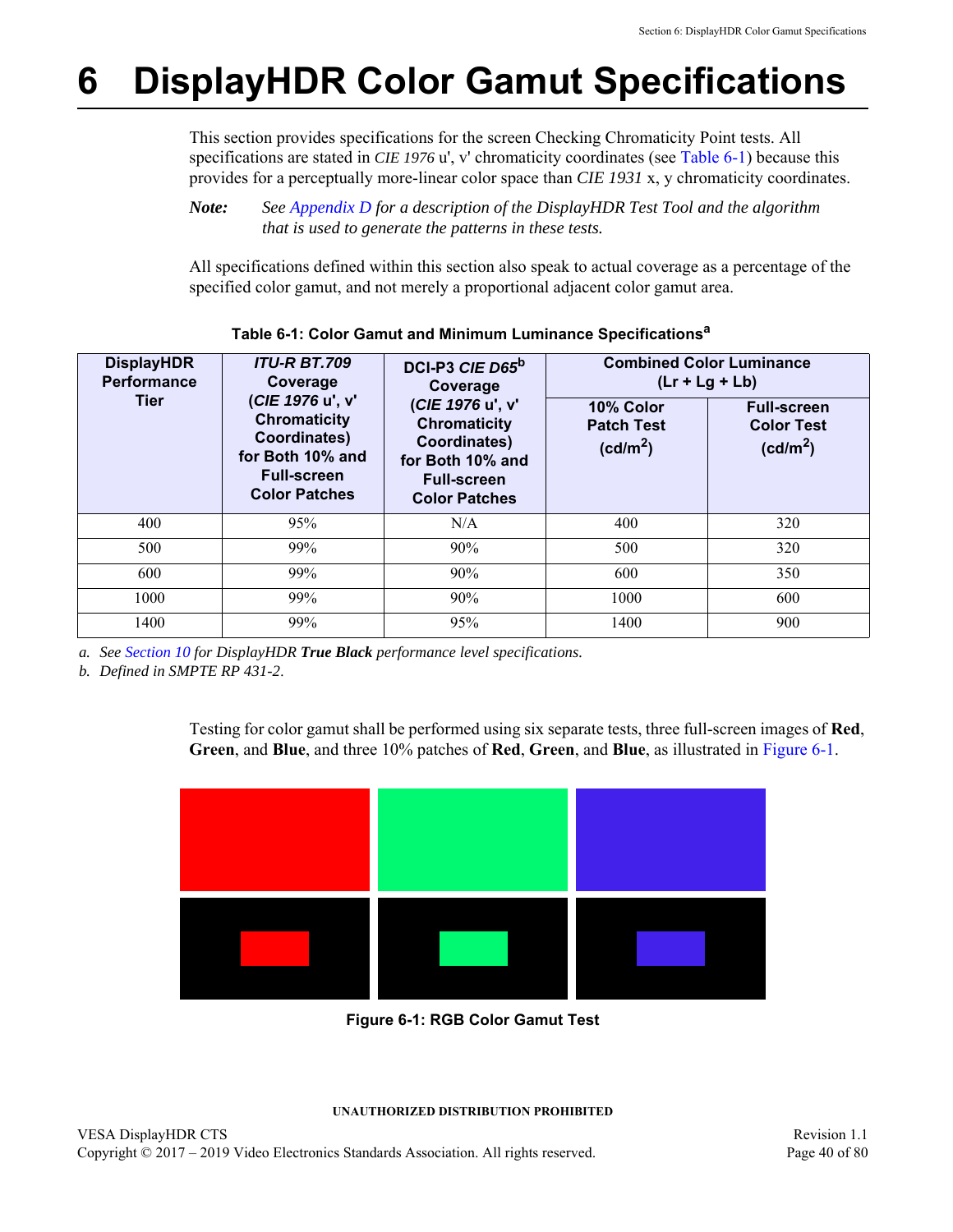- MaxLuminance and RGB primary color values in the DisplayID (or EDID) shall be used to drive each **Red**, **Green**, and **Blue** 10% color patch and full-screen sample at the display's maximum-stated luminance and primary color values, respectively.
- As defined in [Table 6-1](#page-39-1), the **Red**, **Green**, and **Blue** luminance sum for each 10% color patch and full-screen test shall meet or exceed the **white**-level luminance specifications of the respective performance tier, for both the 10% and full-screen long-duration **white** levels for the respective performance tier.
- Color gamut shall be calculated for actual coverage of the target gamut, **not** merely gamut size.
- *CIE 1976* u', v' chromaticity coordinates for **Red**, **Green**, and **Blue** shall be obtained from the screen's center.

In [Figure 6-2,](#page-40-0) the **black** line illustrates the DCI-P3 *CIE D65* (*SMPTE RP 431-2*) gamut, and the **yellow** line is an illustrative example of a potential screen's gamut. The example illustrates a screen with good, but skewed, **green** coverage, and relatively poor **red** and **blue** coverage. In this particular case, [Figure 6-2](#page-40-0) illustrates a panel that may have been optimized for *Adobe RGB*, which yields more **green** than DCI-P3 *CIE D65*, but less **red** and **blue**.



<span id="page-40-0"></span>**Figure 6-2: Comparison between Target DCI-P3** *CIE D65* **Gamut and Example Screen's Gamut**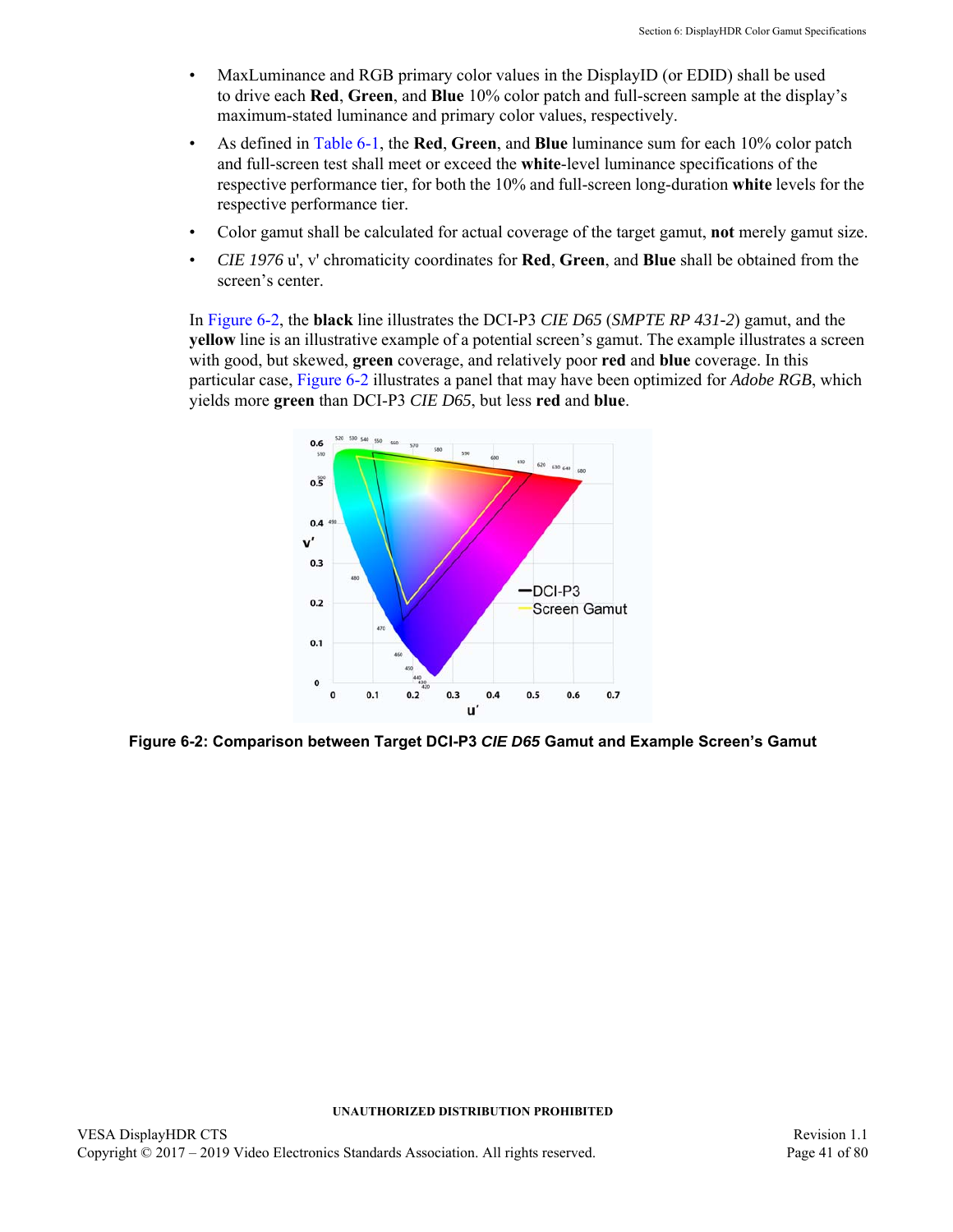In [Figure 6-3](#page-41-1), the **black** triangle represents the full area of the DCI-P3 *CIE D65* color gamut. In this example, DCI-P3 *CIE D65* is the target gamut, and the area of this triangle is used when comparing the screen's gamut that lies within the target compared to the area of the target gamut.



<span id="page-41-1"></span>**Figure 6-3: Gamut Area Represented by DCI-P3** *CIE D65* **Color Gamut (Shown in Black)**

In [Figure 6-4](#page-41-0), the **white** polygon represents the area of the example screen's gamut that is contained **within** the target gamut (i.e., DCI-P3 *CIE D65* in the figure). Note that much of the extended **green** area beyond that of DCI-P3 *CIE D65* is excluded from the gamut coverage area calculation because only the screen's gamut within the target gamut is included.



<span id="page-41-0"></span>**Figure 6-4: Example of Screen's Gamut Contained within Target Gamut (Shown in White)**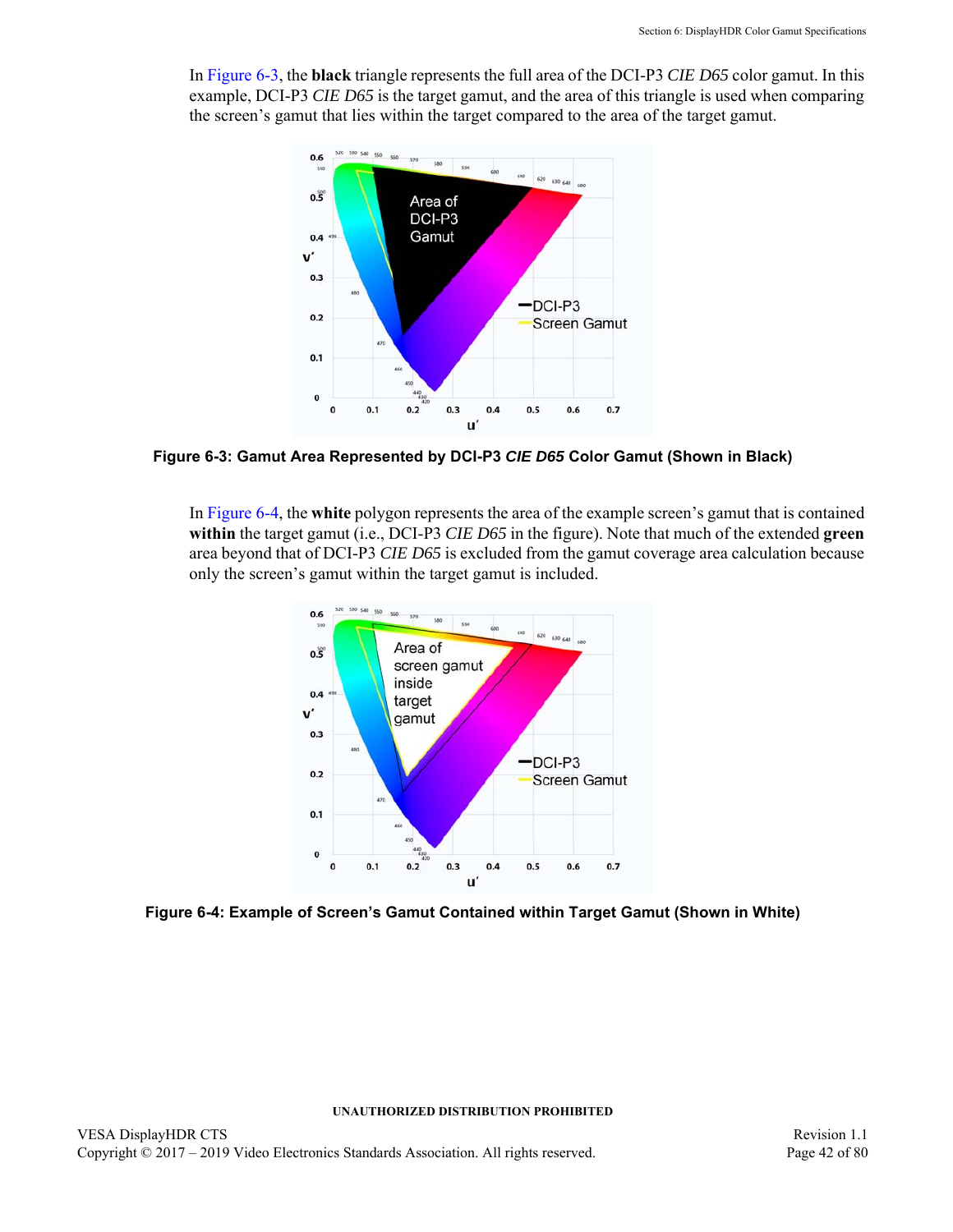In [Figure 6-5,](#page-42-0) the relative size of the **white** polygon, which represents the target screen's gamut area that is within DCI-P3 *CIE D65*, compared to the size of the **black** triangle, the full DCI-P3 *CIE D65* gamut area, is the percentage of coverage that is used by this Specification.



<span id="page-42-0"></span>**Figure 6-5: Example of Included Gamut (Shown in White) Ratio Compared to Target Gamut (Shown in Black)**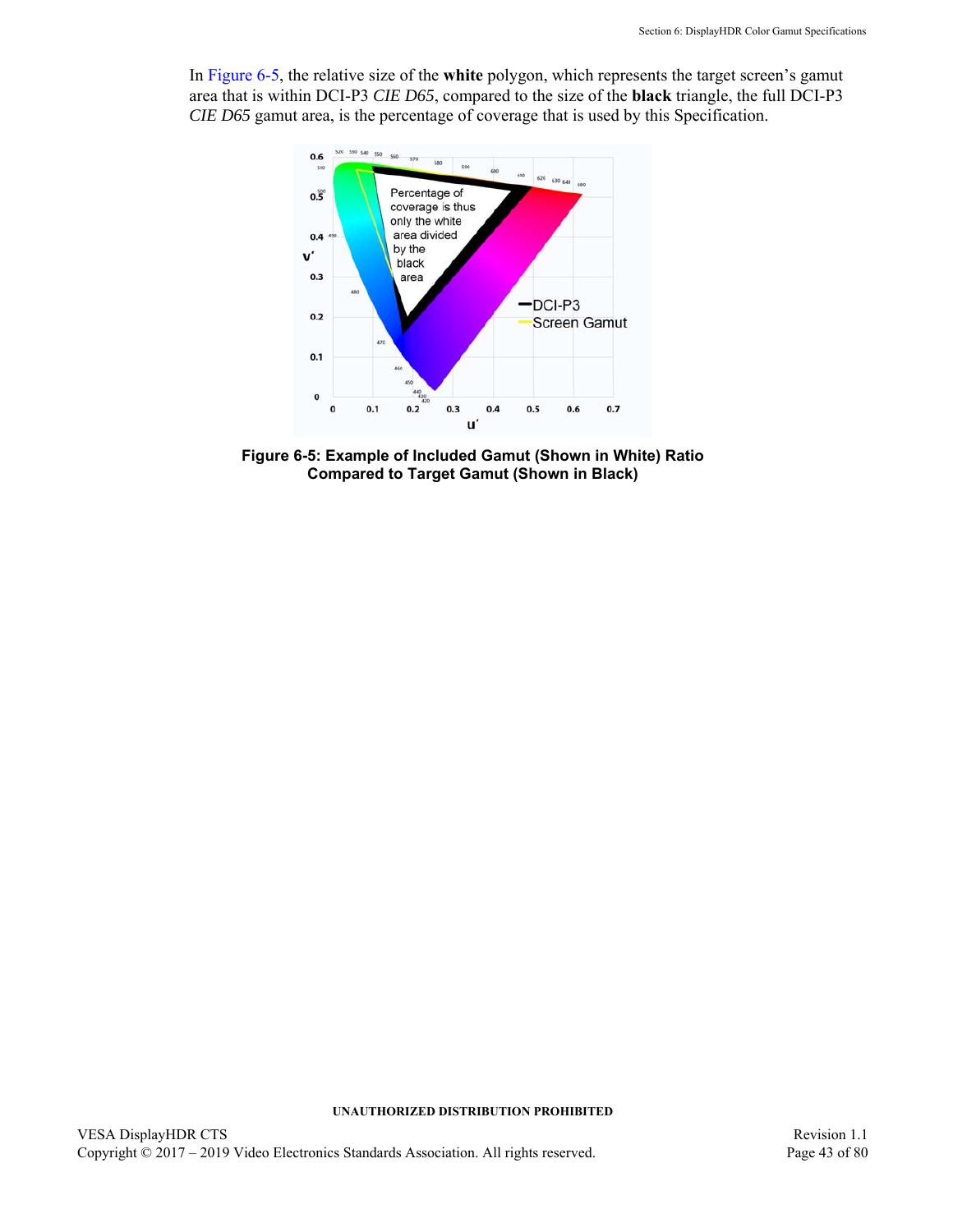# **7.1 Bit-depth Specification**

[Table 7-1](#page-43-0) lists the minimum specifications that are necessary to ensure a minimum level of quality for both video processing and final video output. Internal processing in the scaler, GPU, TCON, or alternative chip is intentionally undefined. Vendors are recommended to select a sufficiently high bit depth to prevent visual banding.

<span id="page-43-0"></span>

| <b>Minimum</b><br><b>Specification</b>           | <b>Description</b>                                                                                                                                                                                                                                                                                                                                                 |     |                            |
|--------------------------------------------------|--------------------------------------------------------------------------------------------------------------------------------------------------------------------------------------------------------------------------------------------------------------------------------------------------------------------------------------------------------------------|-----|----------------------------|
|                                                  |                                                                                                                                                                                                                                                                                                                                                                    | 400 | 500<br>600<br>1000<br>1400 |
| 10-bit Video<br>Signal,<br>per Channel           | Mandatory for HDR10 and as the input video signal to the local or global<br>dimming processing unit. Depending on the system design, this may be the<br>scaler, GPU, TCON, or alternative chip; however, the unit that is calculating<br>the histogram and corresponding video transparency needs the 10-bit input.                                                | ✔   |                            |
| Temporal or<br><b>Spatial Dithering</b>          | Ideally, the display pipeline can operate at true 10 bits throughout the entire<br>pipeline; however, for cost saving, this tier permits conversion down to a<br>minimum of 8 bits, but not $6b + 2b$ FRC. Video data shall be maintained at a<br>minimum of 8 bits through the scaler (if present), TCON, and driver IC.                                          | V   |                            |
|                                                  | Ideally, the display pipeline can operate at true 10 bits throughout the entire<br>pipeline; however, for cost saving, these tiers permit simulated 10 bits using a<br>minimum of 8 bits plus dithering, typically referred to as " $8b + 2b$ FRC,"<br>which simulates an additional 2-bit resolution within the display pipeline.                                 |     |                            |
|                                                  | Typically, the $8b + 2b$ FRC shall be implemented in the TCON for display<br>pipelines that do not have a scaler, or the dithering could be done by the<br>GPU outputting 8 bits to the TCON. However, for display pipelines that have<br>a scaler, $8b + 2b$ FRC shall typically be implemented in the scaler; the TCON<br>and driver IC could operate at 8 bits. |     |                            |
| Minimum 8-bit<br>Digital-to-analog<br>Conversion | The driver IC, which is responsible for converting the digital video signal<br>to an analog voltage to drive the liquid crystal, is needed to operate at a<br>minimum 8-bit resolution, with 256 discrete values, represented at sufficient<br>voltage accuracy to record each unique value.                                                                       | V   | V                          |
| Backlight<br>Control<br>8-bit Accuracy           | To eliminate checkerboard patterning that may occur on segmented local<br>dimming panels, backlight control needs be driven to an 8-bit accuracy level,<br>but does not necessarily need to implement all 256 potential dimming levels.<br>This high level of backlight power control accuracy is not needed for panels<br>without segmented backlights.           | ✔   |                            |

|  |  | <b>Table 7-1: Minimum Bit-depth Specifications</b> |
|--|--|----------------------------------------------------|
|  |  |                                                    |

*a. See [Section 10](#page-52-0) for DisplayHDR True Black performance level specifications.*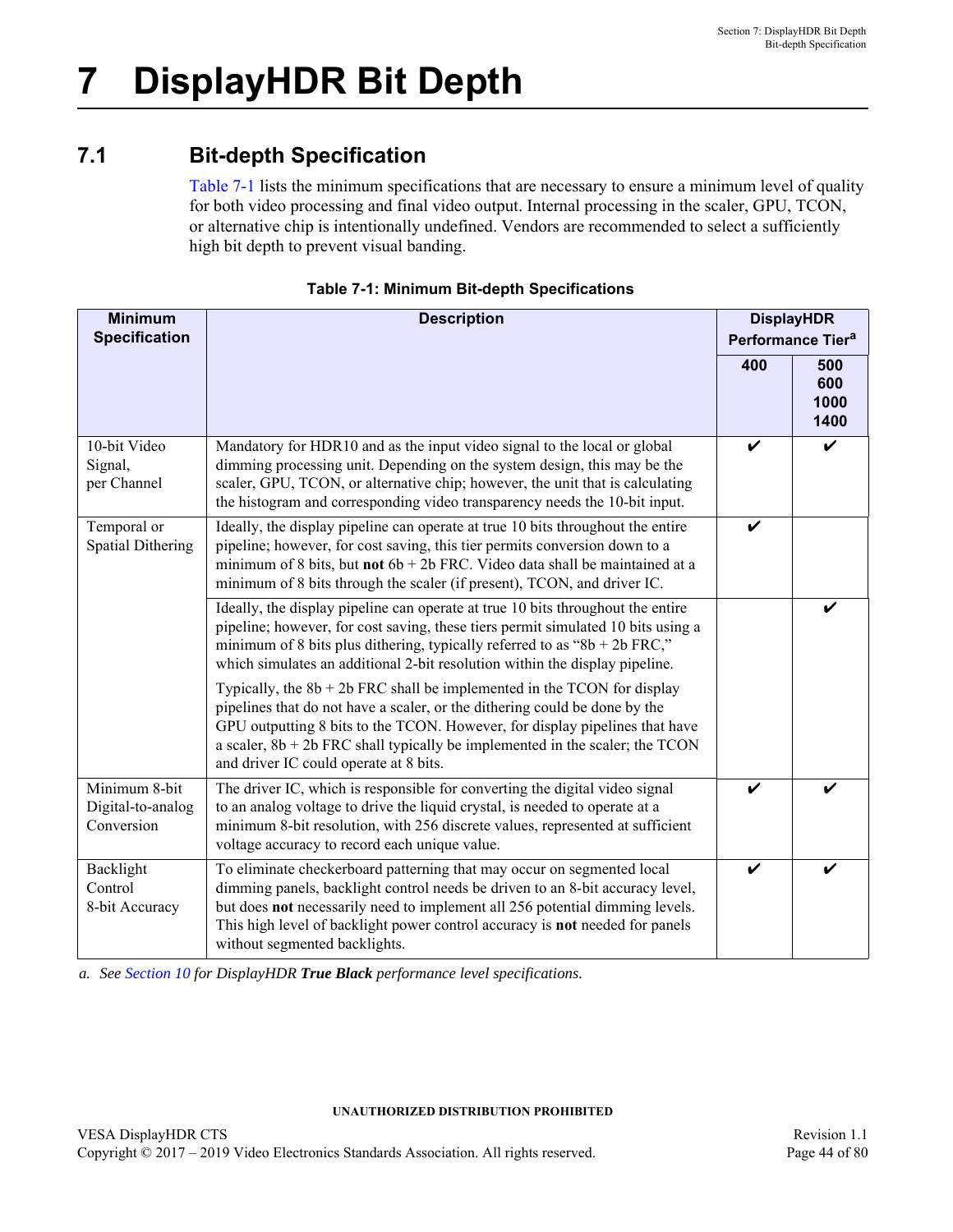# **7.2 Bit-depth Testing**

Bit-depth testing does **not** use a measurement instrument. Rather, the testing is performed by the user, observing test patterns as the test patterns appear on the screen.

## **7.2.1 Simulated Bit-depth Test**

<span id="page-44-1"></span>This test enables a user to distinguish between 6-, 8-, and 10-bit depths. A static image with five gradient ramp bars from left to right (see [Figure 7-1](#page-44-0)) enables a user to identify the screen's bit-depth performance level.

| 7. Bit-Depth/Precision<br>Press SPACE to hide this text |  |  |  |
|---------------------------------------------------------|--|--|--|
| 6-bit quantization                                      |  |  |  |
|                                                         |  |  |  |
| Display-native                                          |  |  |  |
| 8-bit quantization                                      |  |  |  |
| Display-native                                          |  |  |  |
| 10-bit quantization                                     |  |  |  |

**Figure 7-1: Gradient Ramp Bars to Illustrate Simulated Bit Depth**

<span id="page-44-0"></span>*Note: The screen capture shown in [Figure 7-1](#page-44-0) has been brightened for illustrative purposes to make it easier to see the gradient steps in this Specification. The actual image in the test tool uses darker gray tones.*

The static image is structured from top to bottom with the following ramp bars:

- 6-bit quantization
- Display-native
- 8-bit quantization
- Display-native
- 10-bit quantization

For displays that use dithering, it is anticipated that the user should be able to identify "shimmer" and movement that closely, but not identically, matches the true bit-depth level-stepped ramp bars.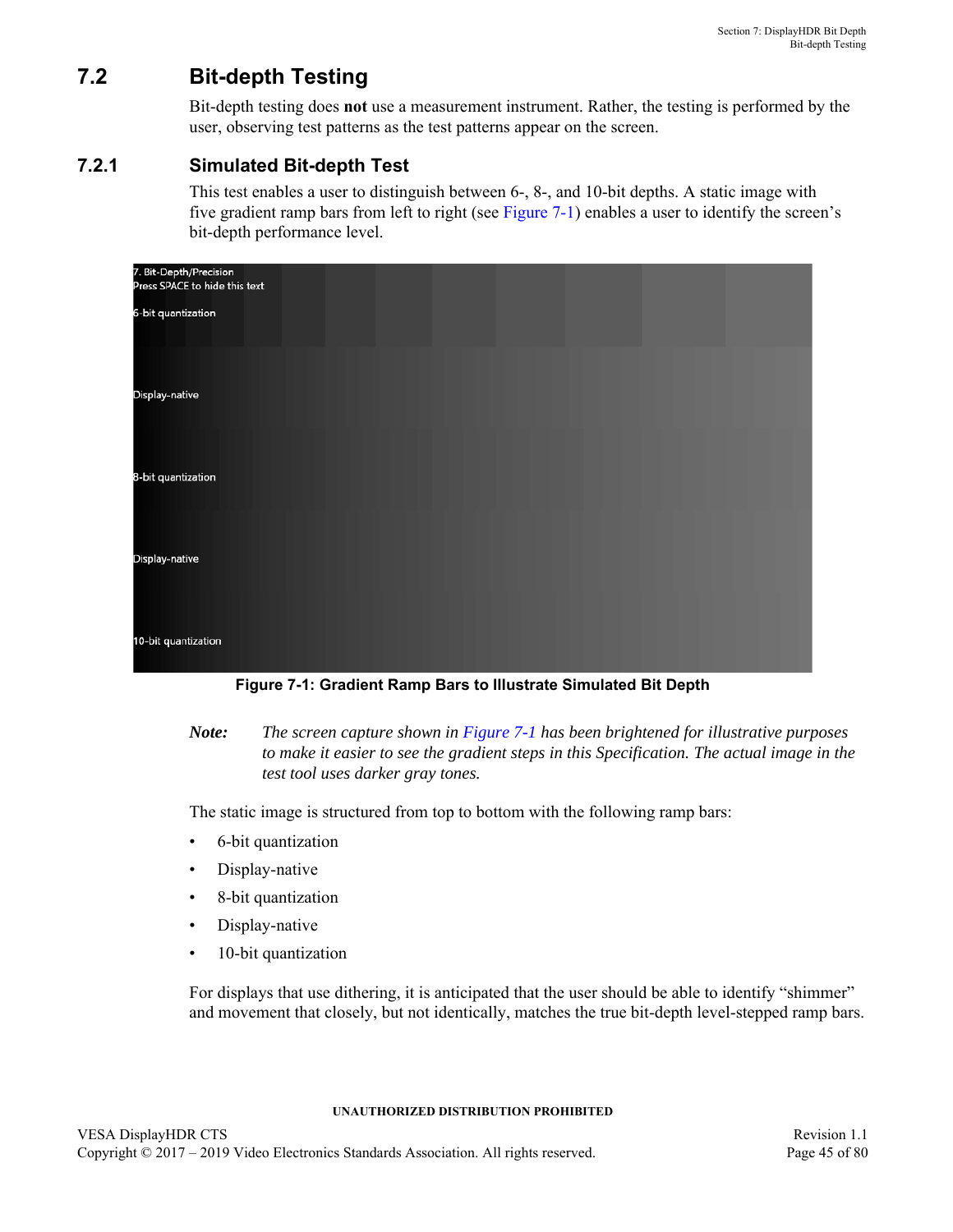# **8 DisplayHDR Rise-time Specifications**

# **8.1 Explaining the User Need for Rise-time Specifications**

It is important for displays that include local or global dimming to be able to quickly respond to changes in brightness. The rise-time specification provides tests that ensure a minimum level of performance with regard to display responsiveness to changes of brightness from full OFF to full ON.

Intentional hysteresis, and thus delay, may be introduced to the speed at which the BLU changes its brightness level to eliminate visible flicker. It is assumed that this will typically be the largest contributor to rise-time delay.

[Table 8-1](#page-45-0) describes two simple usage scenarios that highlight the need for a quick rise-time.

<span id="page-45-0"></span>

| <b>Scenario</b>                                                                                  | <b>Description</b>                                                                                                                                                                                                                                                                                                                                                                                                                                                                      |
|--------------------------------------------------------------------------------------------------|-----------------------------------------------------------------------------------------------------------------------------------------------------------------------------------------------------------------------------------------------------------------------------------------------------------------------------------------------------------------------------------------------------------------------------------------------------------------------------------------|
| Local dimming panel, black desktop<br>background, mouse pointer being moved<br>in a large circle | The screen is broken into multiple 2D local dimming segments that are not<br>illuminated until the mouse pointer moves into the zone, after which there is a<br>time delay before the zone illuminates that the mouse pointer has already left<br>that zone. In this scenario, only the mouse pointer, while circling around<br>the screen, is illuminated by light leakage from adjacent zones. In a<br>well-baffled screen, this could cause the mouse pointer to entirely disappear. |
| Movie with fireworks at night<br>in an otherwise clear black sky                                 | The fireworks may enter the scene and quickly explode to full luminance<br>level, and then fade so quickly afterward that the backlight never reaches full<br>luminance level before the fireworks are gone. The sparkle and benefit of<br>HDR fireworks is thus detrimentally affected and the benefit of HDR is lost.<br>In fact, in a worst-case scenario, HDR fireworks could look worse on an HDR<br>display than on an SDR display.                                               |

## **Table 8-1: Rise-time Usage Scenarios**

# **8.2 Rise-time Definition**

<span id="page-45-1"></span>For the purposes of this Specification, "rise time" is the length of time that the display takes to transition from **black** to **white**. More specifically, it is the length of time that the display takes to transition from 10% to 90% peak-**white** luminance, where peak-**white** is the luminance level achieved in the display's 10% center patch test.

There are multiple contributors to rise-time latency – processing by the scaler, GPU, TCON, LED power driver ramp, and LED warm-up time. However, the largest contributor of rise-time latency is usually any algorithmic application of hysteresis, which is typically used for reducing display flicker.

Because the flicker-reduction algorithm, and consequential hysteresis, is expected to be a frame-based algorithm, the rise-time test specification is defined as a maximum number of frames, rather than as a fixed-time duration.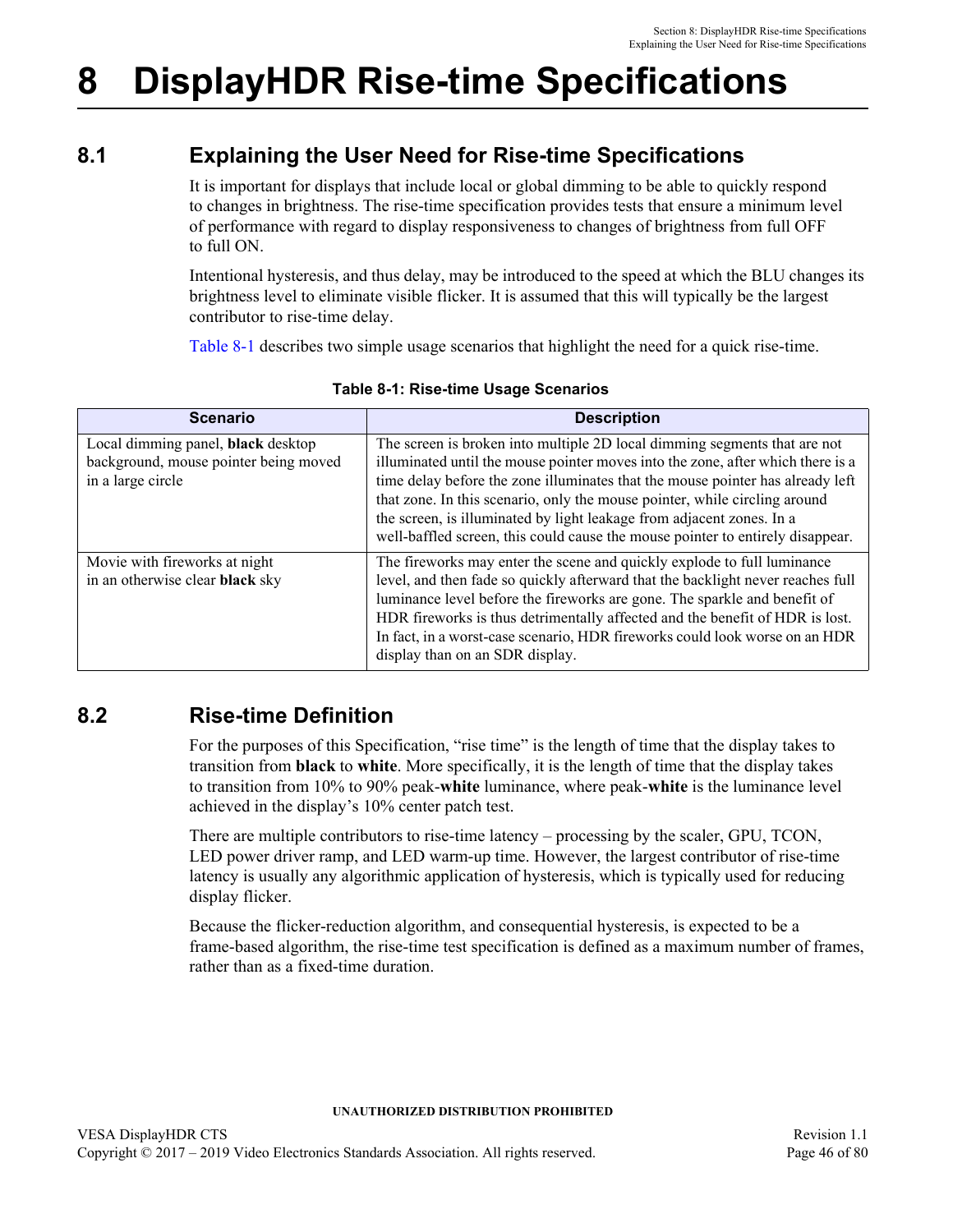[Figure 8-1](#page-46-0) illustrates the duration, in frames, that are counted as rise time:

- **Red line** Shows the GPU signal transitioning from **black** to **white** on the fourth video frame within [Figure 8-1.](#page-46-0)
- Green line Shows a two-frame processing delay (referred to as "display latency" (DL)). The actual latency is not of consideration for this test; however, it is included in [Figure 8-1](#page-46-0) to clearly distinguish between display latency and rise time. Rise time is measured as the time from when the **green** line starts to transition from **black** to **white**, and ends when it has achieved the panel's maximum luminance. In [Figure 8-1,](#page-46-0) the rise time (RT) is 4.5 frames.





<span id="page-46-0"></span>Although [Figure 8-1](#page-46-0) illustrates the full duration of the actual rise time, there are complexities with determining exactly where the signal starts rising from 0, and when the signal finally achieves 100%. Some backlight designs use a strobing/pulsing illumination, and there may be long tails getting to 100% that are not visibly noticeable, but would significantly change the rise-time measurement results. Therefore, the industry-standard method for measuring rise time is to measure from the 10 to 90% luminance levels and consider that the measured rise time. This Specification uses this methodology, and defines the measured rise time as illustrated in [Figure 8-2](#page-46-1).



<span id="page-46-1"></span>**Figure 8-2: Measured Rise-time Illustration**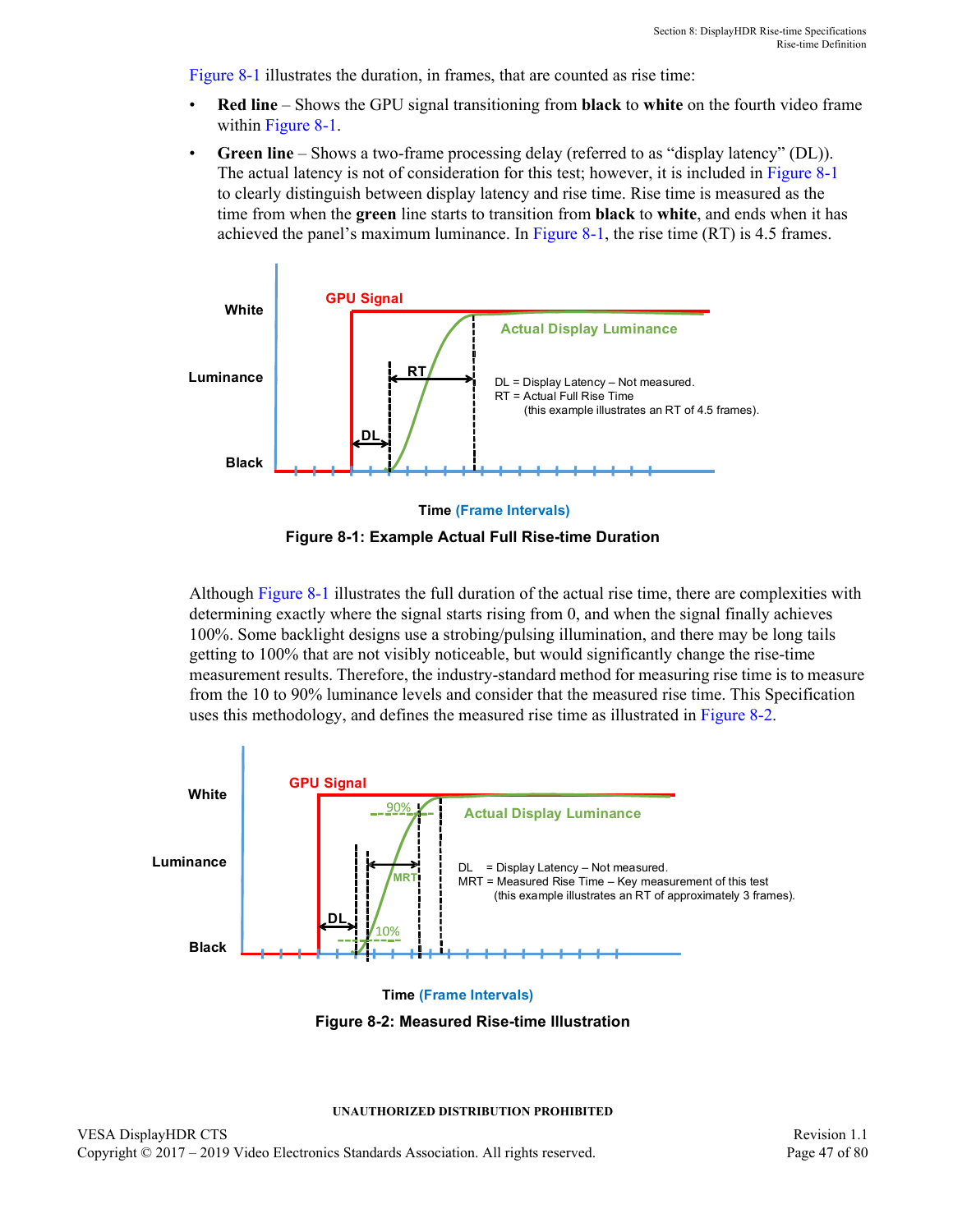# <span id="page-47-3"></span>**8.3 Rise-time Specifications**

The measured rise time (i.e., time from 10 to 90%) should be a maximum of [8](#page-47-0) frames for all frame rates that the display supports.

Testing shall be performed at [60](#page-47-2)Hz, thereby mandating that the maximum rise time at a [60](#page-47-2)-Hz display refresh shall be a maximum of [8](#page-47-0) frames, and thus a maximum of [133](#page-47-1)ms.

| <b>Display</b><br><b>Refresh Rate</b><br>(Hz) | <b>Maximum Number of Frames</b><br>for Rise from Black<br>to Maximum Luminance |             |     | <b>Time</b><br>(ms) |
|-----------------------------------------------|--------------------------------------------------------------------------------|-------------|-----|---------------------|
| 24                                            |                                                                                | Recommended | 333 | Recommended         |
| 60                                            |                                                                                | Mandatory   | 133 | Mandatory           |
| 144                                           |                                                                                | Recommended | 56  | Recommended         |
| 200                                           |                                                                                | Recommended | 40  | Recommended         |

<span id="page-47-1"></span><span id="page-47-0"></span>**Table 8-2: Maximum Rise Time Examples for a Sampling of Panel Refresh Rates<sup>a</sup>**

<span id="page-47-2"></span>*a. See [Section 10](#page-52-0) for DisplayHDR True Black performance level specifications.*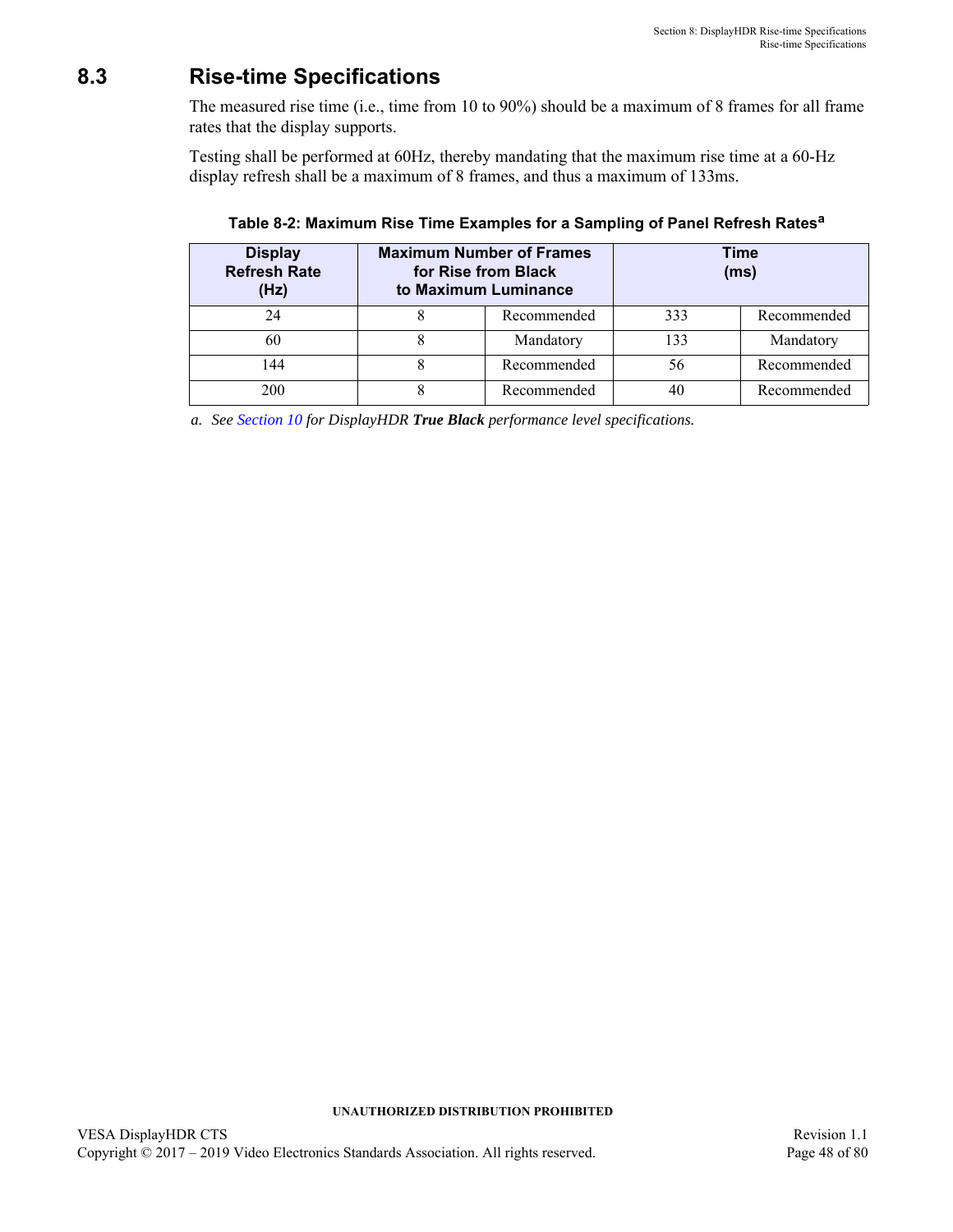# **8.4 Measuring Rise Time**

<span id="page-48-0"></span>This section discusses the highly accurate and official method for rise-time measurement, and an **optional** (non-binding) approximation test that can be used with low-cost hardware.

## **8.4.1 High-precision Rise-time Measurement**

To obtain a high-precision rise-time measurement, a photo diode or photosensor amplifier

(e.g., Hamamatsu<sup>®</sup> C6386-01) can be used by sampling the voltage at 1-ms intervals. By sampling the voltage and then pre-testing the voltage for **10% (dark gray)** and **90% (light gray)**, an oscilloscope can be used to determine how many milliseconds the rise time takes to achieve the known voltage swing from 10 to 90% luminance levels.

## **8.4.2 Low-cost Rise-time Measurement (Low Accuracy)**

This section defines an **optional**, non-binding, low-cost test that can be used to approximate rise-time measurement.

The user should record the screen with a video camera that is set to the same frame rate as the screen (e.g., [60H](#page-47-2)z), along with a manually adjustable video shutter speed that matches the frame rate's reciprocal (i.e.,  $1/60$ <sup>th</sup> second for [60H](#page-47-2)z). (In cinematographic terms, this is referred to as a "360-degree shutter.")

Example hardware includes the GoPro® HERO5 and most consumer camcorders that provide options for manual shutter-speed settings and recording at [60](#page-47-2)Hz. It is important that the shutter, aperture, and ISO speed be manually set and **not** in Auto mode to thus defeat any auto-exposure image processing that would invalidate the test. The user can record the display illumination, and then step through the recorded video to observe how many frames it takes to rise from **black** to full **white**. The user shall need to approximate which frame appears to reach "maximum luminance" so that there is some variability.

Furthermore, it will be nearly impossible for a consumer to visually determine the 10 and 90% points. Therefore, the rise time that this test yields is likely to be from the 0 to 100% points, which is longer than the 10 to 90% range that is defined by this Specification. This low-cost test can be used only as an approximation and **cannot** be used to determine whether a panel meets or does not meet compliance specifications.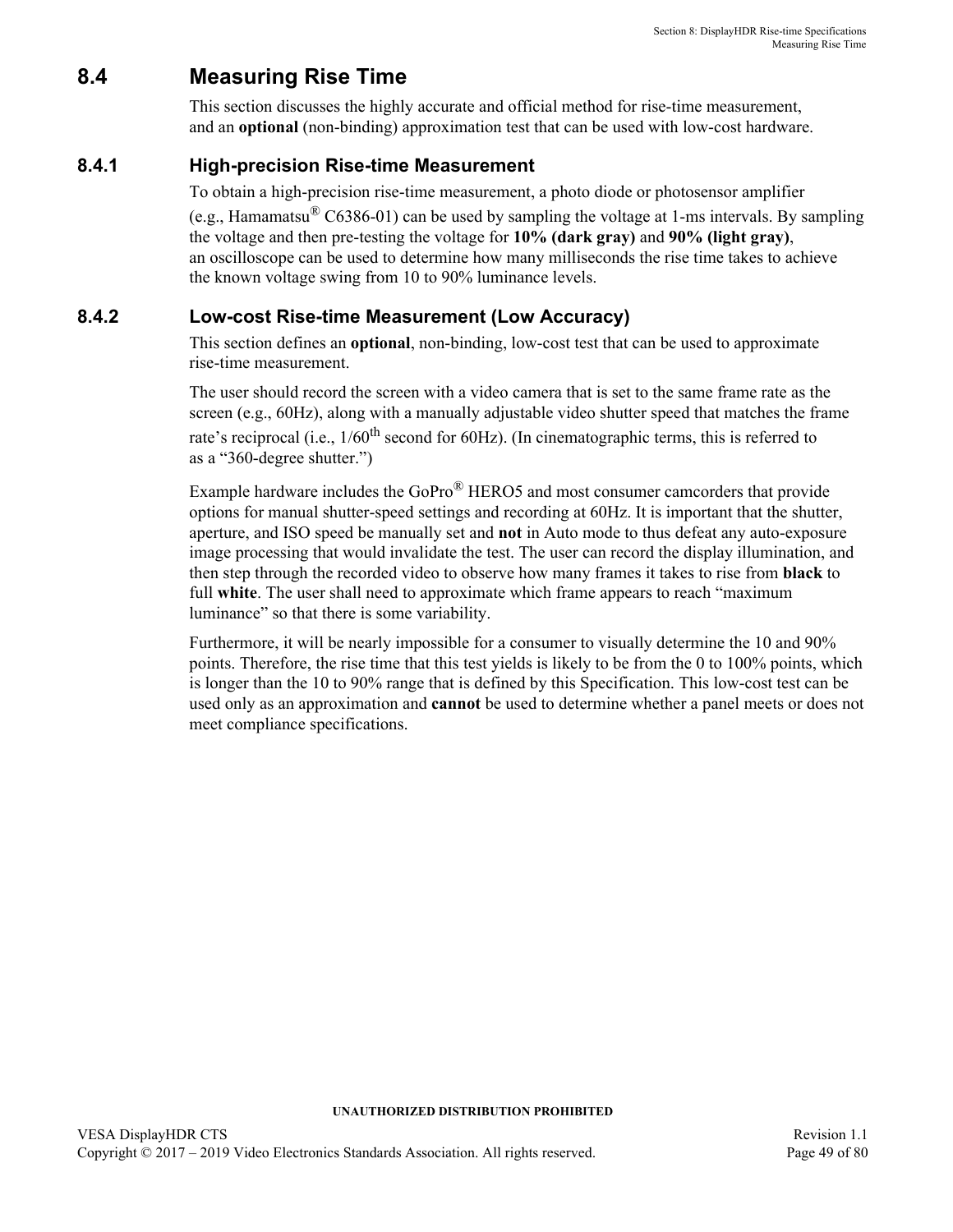# **8.5 Rise-time Video Test Sequence**

This section discusses the video sequence that is used to validate rise time. In this test, the video transitions from a **black** screen to the 10% color patch test image, and then loops back to a **black** screen. This sequence then repeats and is measured five times. All five measurements shall meet the performance specifications defined in [Section 8.3.](#page-47-3)



**Figure 8-3: Rise-time Sequence**

The 10% center patch test uses the same values as stated in [Test B.1a](#page-58-0), using MaxLuminance for the maximum **white** 10% center patch test, metadata, and video pixel values.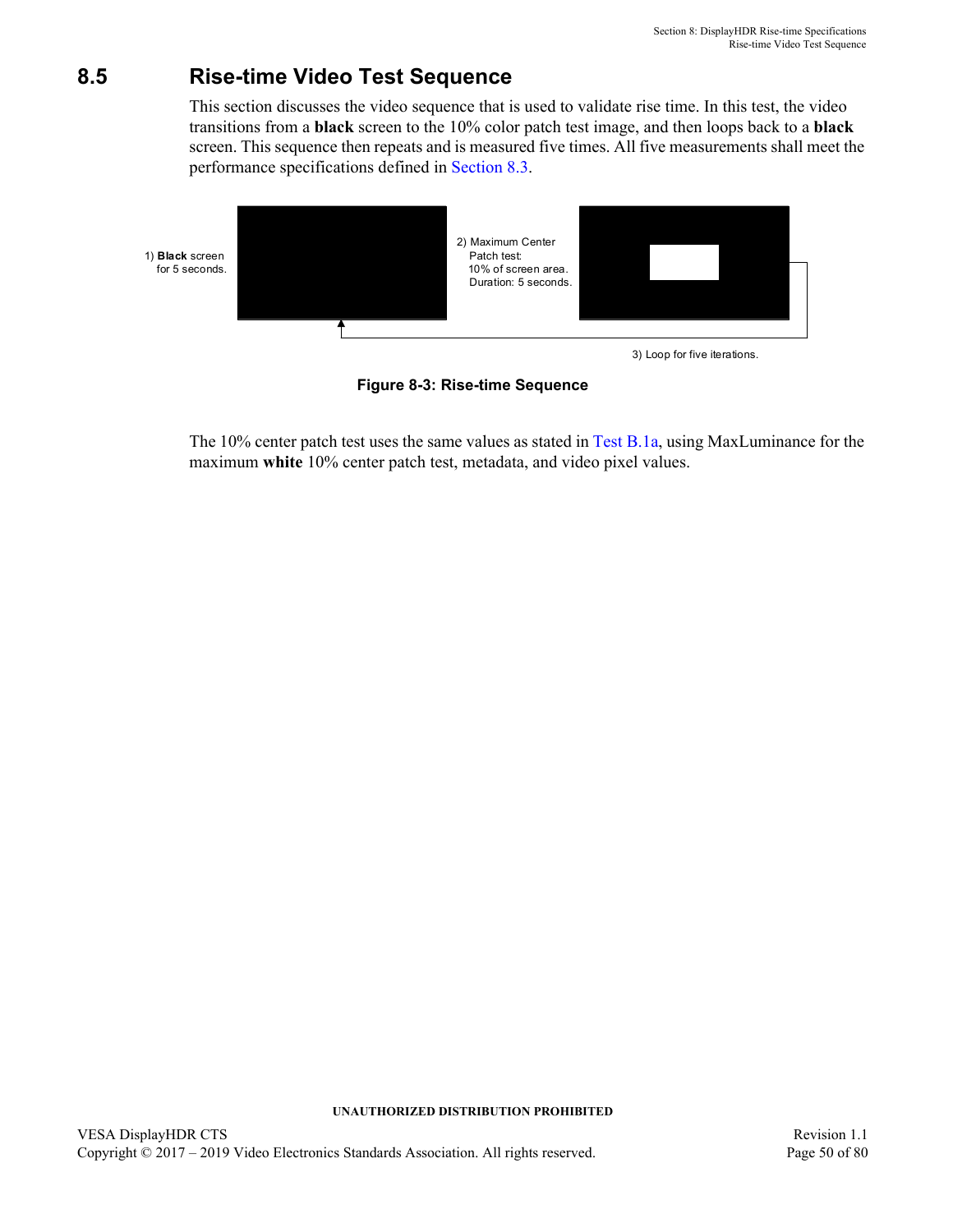# **9 Luminance and White Point Accuracy**

## **9.1 Luminance and White Point Accuracy**

For HDR displays that use Perceptual Quantizer (PQ) input, it is critically important for the display to be able to accurately represent the PQ luminance curve as intended. This enables a content creator that edits photos, videos, and/or drawings to know how their images will look on other displays that are also correctly following the PQ luminance curve. Similarly, for consumers shopping, or gamers playing games that are designed using the PQ luminance curve, the displayed results will most closely match the original intent if the PQ tracking is accurate.

Errors in the **white** point at various luminance levels can be noticeable by users. This section describes the tests that ensure certified displays meet a particular level of *CIE D65* **white** point and PQ tracking accuracy for several luminance levels.

## **9.2 Measurement Methodology**

Similar to the 10% Center Patch luminance test described in [Section 5.1.1,](#page-29-1) these test patches use code values to represent particular PQ luminance targets. These test patches use a 10% box at the screen's center in the screen's aspect ratio, with a **black** background for the remainder of the screen. Measurement is performed at the screen's center. The PQ code values that are used for the test are chosen to be divisible by 4, thus enabling 8-bit signal generators to be used, if necessary.

*Delta-ITP* is used as the measurement system for simultaneously calculating both the combined luminance tracking error and **white** point error for each test sample.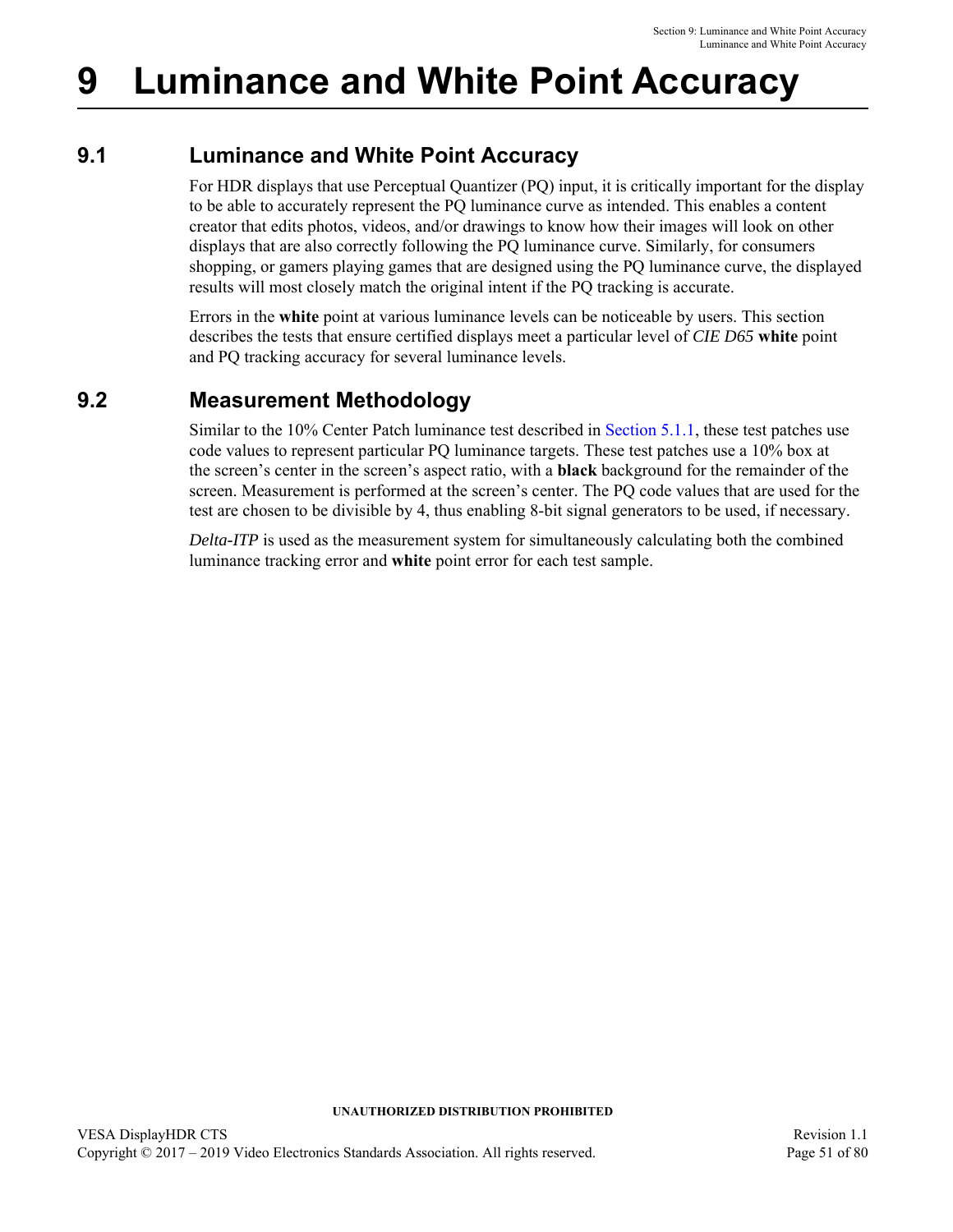## **9.3 Accuracy Mandates**

*Delta-ITP* errors are calculated from a target *CIE D65* **white** at the luminance levels listed in [Table 9-1](#page-51-0). [Table 9-1](#page-51-0) also defines the maximum allowable error. For each DisplayHDR

performance tier, tests are performed at approximately 5, 15, 50, 100, and 200cd/m2. For DisplayHDR performance tier levels that are higher than 400, tests are also performed at 50% of the maximum tier level (the value indicated by the logo, rather than by the MaxLuminance).

*Note: The actual target values are those whose PQ code value is both divisible by 4 and closest to the intended target.*

<span id="page-51-0"></span>

| 10% Test Patch<br><b>Luminance Target</b>              | <b>EOTF SMPTE ST 2084</b><br>10-bit PQ Code Value <sup>a</sup> | <b>Maximum-permitted</b><br><b>Delta-ITP Error</b> |
|--------------------------------------------------------|----------------------------------------------------------------|----------------------------------------------------|
| 5.172 $cd/m2$                                          | 256                                                            | 20                                                 |
| 14.958cd/ $m^2$                                        | 340                                                            | 20                                                 |
| 50.825 $cd/m^2$                                        | 452                                                            | 15                                                 |
| 100.23 $\text{cd/m}^2$                                 | 520                                                            | 15                                                 |
| 199.15cd/ $m^2$                                        | 592                                                            | 15                                                 |
| 50% of Tier Level Maximum:                             |                                                                | 15                                                 |
| DisplayHDR-500 = $249.03cd/m^2$<br>$\bullet$           | 616                                                            |                                                    |
| DisplayHDR-600 = $299.55cd/m^2$<br>$\bullet$           | 636                                                            |                                                    |
| DisplayHDR-1000 = 499.33cd/m <sup>2</sup><br>$\bullet$ | 692                                                            |                                                    |
| DisplayHDR-1400 = $691.16cd/m^2$                       | 728                                                            |                                                    |

*a. Example shows 10b, Full Range values.*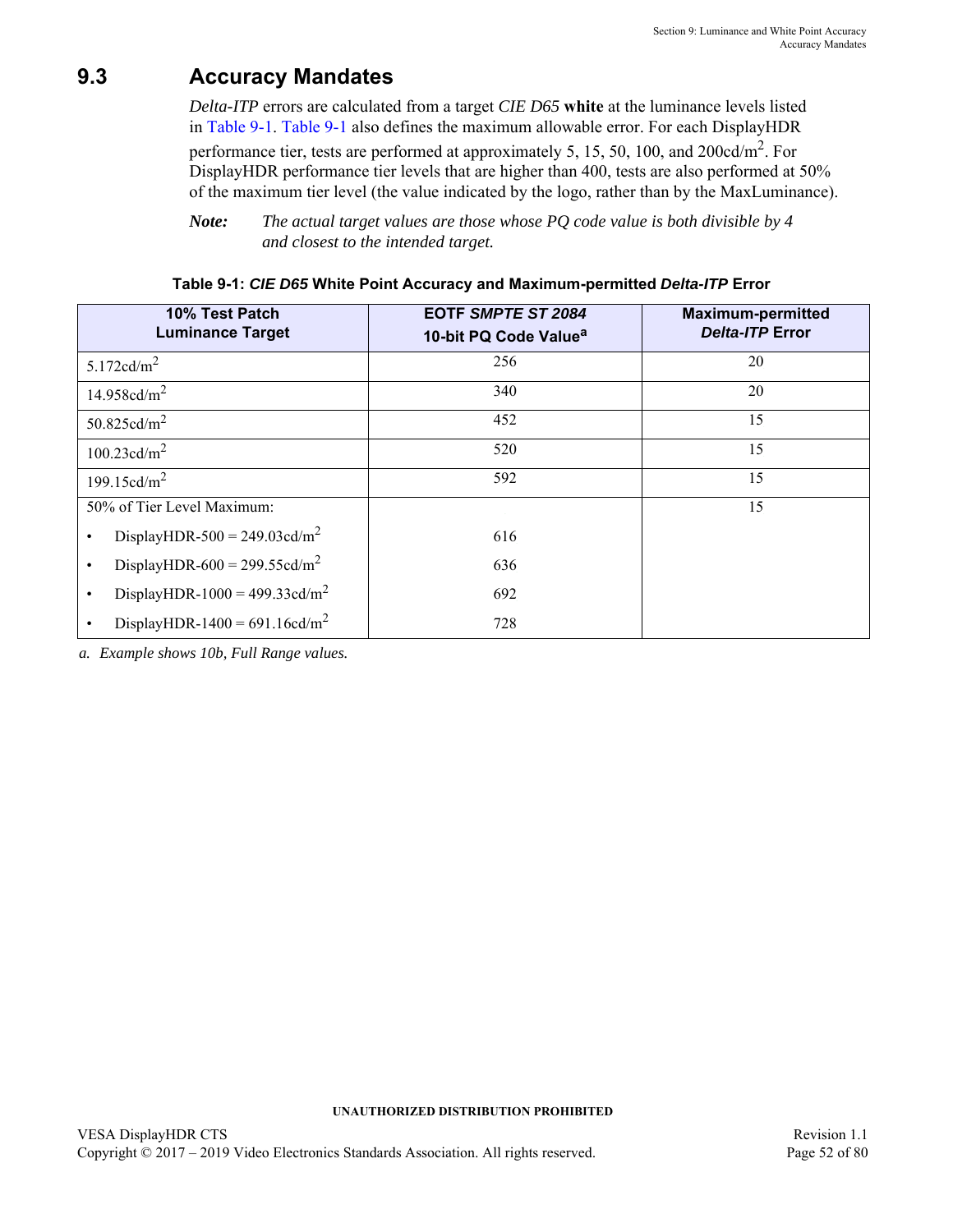# <span id="page-52-0"></span>**10 DisplayHDR True Black Performance Level**

## <span id="page-52-2"></span>**10.1 DisplayHDR True Black Performance Level Usage**

This section specifies the performance levels that are necessary for a product to be designated DisplayHDR **True Black**. All tests specified in [Table 2-1](#page-17-10) are mandatory, unless waived or modified by new limits defined in [Table 10-1](#page-52-1) and [Table 10-2.](#page-53-0) [Table 10-1](#page-52-1) and [Table 10-2](#page-53-0) reflect mandates that have been loosened or tightened, respectively, for DisplayHDR **True Black** vs. the original DisplayHDR specifications.

<span id="page-52-1"></span>

| <b>Test</b>                                                                         | DisplayHDR True Black Performance Tier | Applicable<br><b>Test Method</b> |                  |                                            |                        |
|-------------------------------------------------------------------------------------|----------------------------------------|----------------------------------|------------------|--------------------------------------------|------------------------|
|                                                                                     | 400                                    | 500                              | 600              | 1000, 1400,<br>and<br><b>Future Higher</b> | <b>Is Specified In</b> |
| Minimum-white Luminance –<br>Full-screen Flash Test                                 | 250                                    | 300                              | 350              | See Footnote a                             | Section 5.1.2          |
| Minimum-white Luminance -<br>Full-screen Long-duration Test                         | 250                                    | 300                              | 350 <sup>a</sup> |                                            | Section 5.1.3          |
| Combined Color Luminance<br>$(Lr + Lg + Lb) -$<br>10% Color Patch Test $(cd/m^2)$   | 400                                    | 500                              | 600              |                                            | Section 6              |
| Combined Color Luminance<br>$(Lr + Lg + Lb) -$<br>Full-screen Color Test $(cd/m^2)$ | 250                                    | 300                              | 350              |                                            |                        |

## **Table 10-1: [DisplayHDR True Black Performance Level Usage](#page-52-2) (Normative)**

<span id="page-52-3"></span>*a. Per [Table 2-1.](#page-17-10)*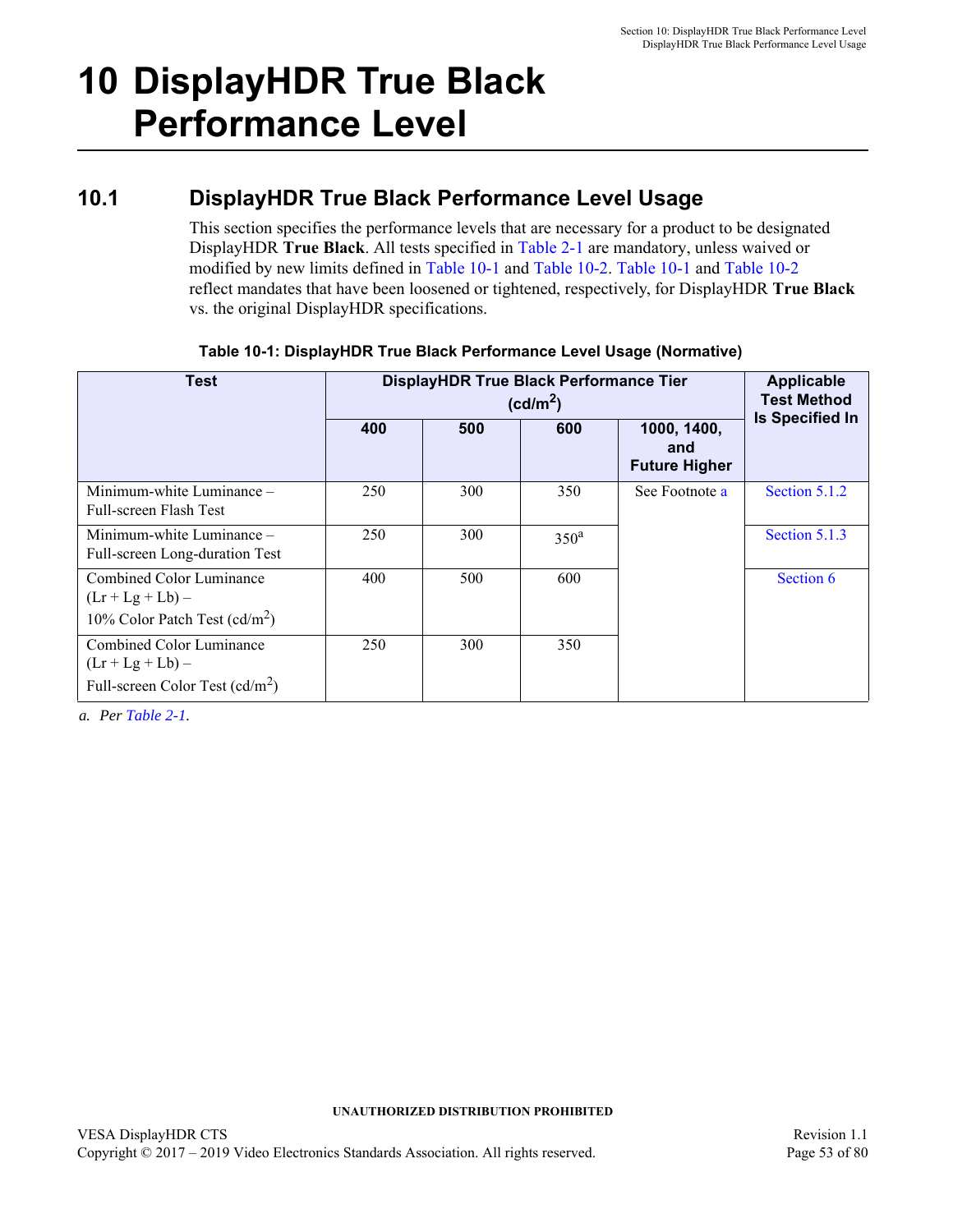<span id="page-53-0"></span>

| Test                                                                                                          | <b>Minimum</b> | <b>Maximum</b>     | <b>Applicable Test Method</b><br><b>Is Specified In</b> |
|---------------------------------------------------------------------------------------------------------------|----------------|--------------------|---------------------------------------------------------|
| Dual Corner Box Test -<br><b>Black-level Test</b>                                                             |                | $0.0005cd/m^2$     | Section 5.2.1                                           |
| Checkerboard at<br>Full-luminance $Test -$<br><b>Black-level Test</b>                                         |                | $0.0005cd/m^2$     | Section 5.2.2                                           |
| Color Gamut <i>ITU-R BT.709</i><br>Coverage for Both 10% and<br><b>Full-screen Color Patches</b>              | 99%            |                    | Section 6                                               |
| Color Gamut DCI-P3<br>$CIE$ D65 <sup>a</sup> Coverage<br>for Both 10% and<br><b>Full-screen Color Patches</b> | 90%            |                    | Section 6                                               |
| Simulated Bit-depth Test                                                                                      | $8b + 2b$ FRC  |                    | Section 7.2.1                                           |
| Rise time                                                                                                     |                | Two frames at 60Hz | Section 8.2                                             |
|                                                                                                               |                | (33ms)             | Section 8.4                                             |

**Table 10-2: DisplayHDR True Black Performance Level Test Limits (Normative)**

*a. Defined in SMPTE RP 431-2*.

Follow the *Dark Room Environment for Measurement Procedure* described in *IEC 62341-6-1* to ensure acceptably low unwanted incident light on the display under test. After the test begins, record 10 measurements with a minimum of time between measurements, as determined by hardware and practical execution. Average the 10 readings and report this as the measured black luminance after accommodation for the room environment, as needed.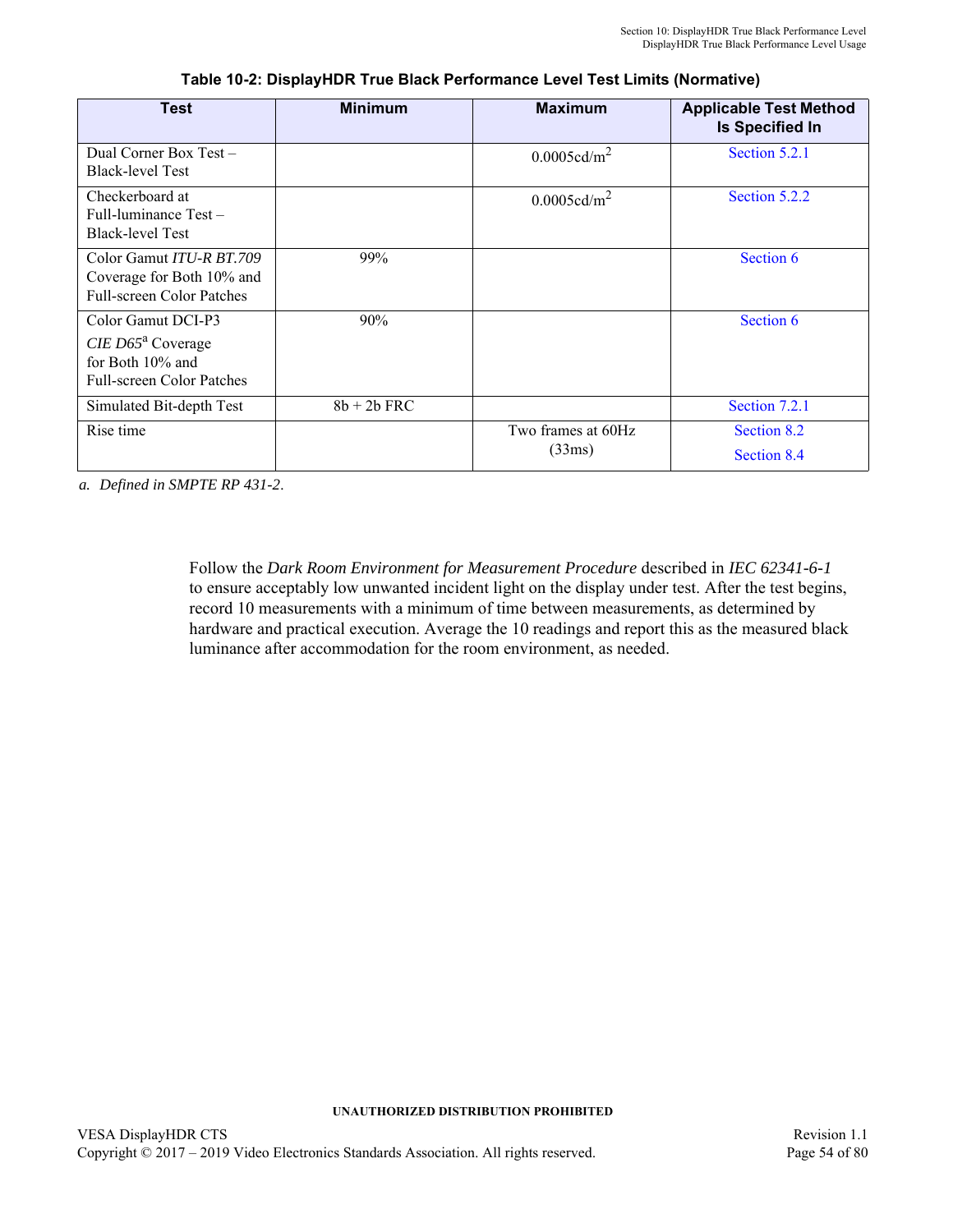# <span id="page-54-0"></span>**11 Undefined Features**

[Table 11-1](#page-54-1) lists features that are explicitly excluded from this Specification, which enables manufacturers and designers to have complete freedom of choice in each of these areas.

<span id="page-54-1"></span>

| <b>Undefined Feature</b> | <b>Reason for Not Defining</b>                                                                                                                                                                                                                                                                                        |
|--------------------------|-----------------------------------------------------------------------------------------------------------------------------------------------------------------------------------------------------------------------------------------------------------------------------------------------------------------------|
| Resolution               | Recognizing the vast range of how PCs are used, the VESA Display<br>Performance Metrics Task Group acknowledges that resolution is an entirely<br>independent metric from HDR performance, and has therefore chosen to not<br>include resolution as part of this Specification.                                       |
| Aspect Ratio             | The PC ecosystem continues to show an impressive range of aspect ratios,<br>with widescreen monitors used in vertical orientation showing 9x16, all the<br>way to ultra-wide horizontal displays showing up to 32x9. Thus, the task<br>group saw no benefit in including aspect ratios as part of this Specification. |
| Audio                    | Unrelated, so therefore undefined.                                                                                                                                                                                                                                                                                    |

## **Table 11-1: [Undefined Features](#page-54-0)**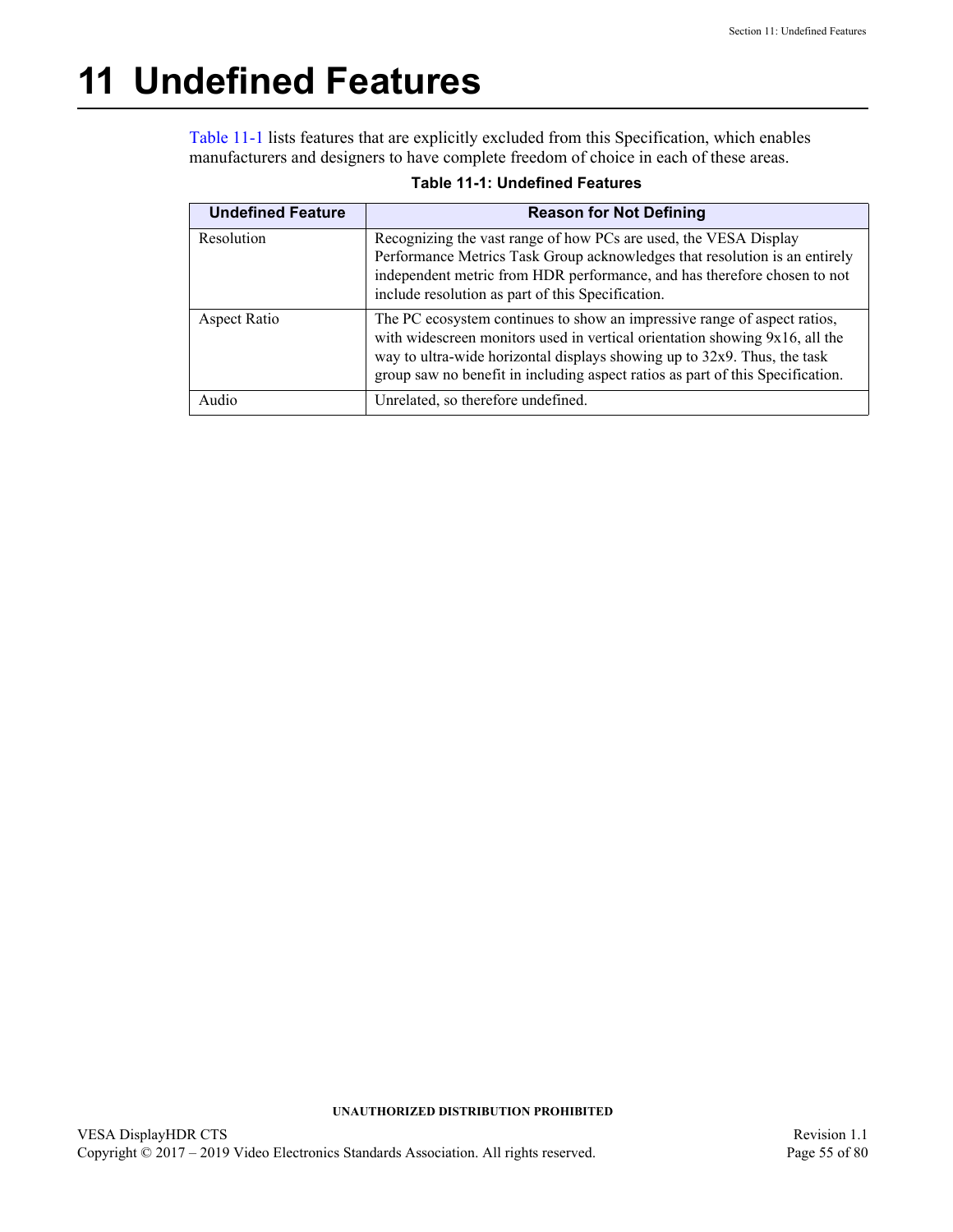# **12 Product Families and Re-certification**

To speed products to market and reduce certification costs, products that use the same hardware are considered to belong to the same product family. Only one certification is needed per family, thus saving manufacturers the cost and effort involved in re-certifying effectively the same hardware when a minor cosmetic change is made that differentiates the product.

A new device is considered to be within the same product family, and thus automatically included in the certification, if the new device and the previously certified device do **not** differ in any of the following aspects:

- Panel
- **Backlight**
- Backlight LED power driver board changes that affect LED performance
- TCON and scaler Silicon
- TCON and scaler Firmware that affects HDR image processing
- Power supply output voltage –or– output power (wattage rating) is reduced
- Changes to filters and/or layers that are located above or below the cell (e.g., touch layers, privacy layers, or dual brightness enhancement films)

TCON or scaler firmware changes that do **not** affect HDR performance (e.g., menu or language changes) are acceptable.

With respect to the power supply, the concern is that if output voltage and/or power supplied from the power supply to the display device is reduced (i.e., power to the LEDs), shall need to be re-certified. The following power changes, however, do **not** need to be re-certified because they are considered to be within the same product family:

- Power supply input voltage changes to accommodate different geographic regions
- Power supply was increased in power to start supplying additional USB Type-C ports with power

Changes related to touch layers, or privacy, or many other filters may reduce the light output, and thus need to be re-certified.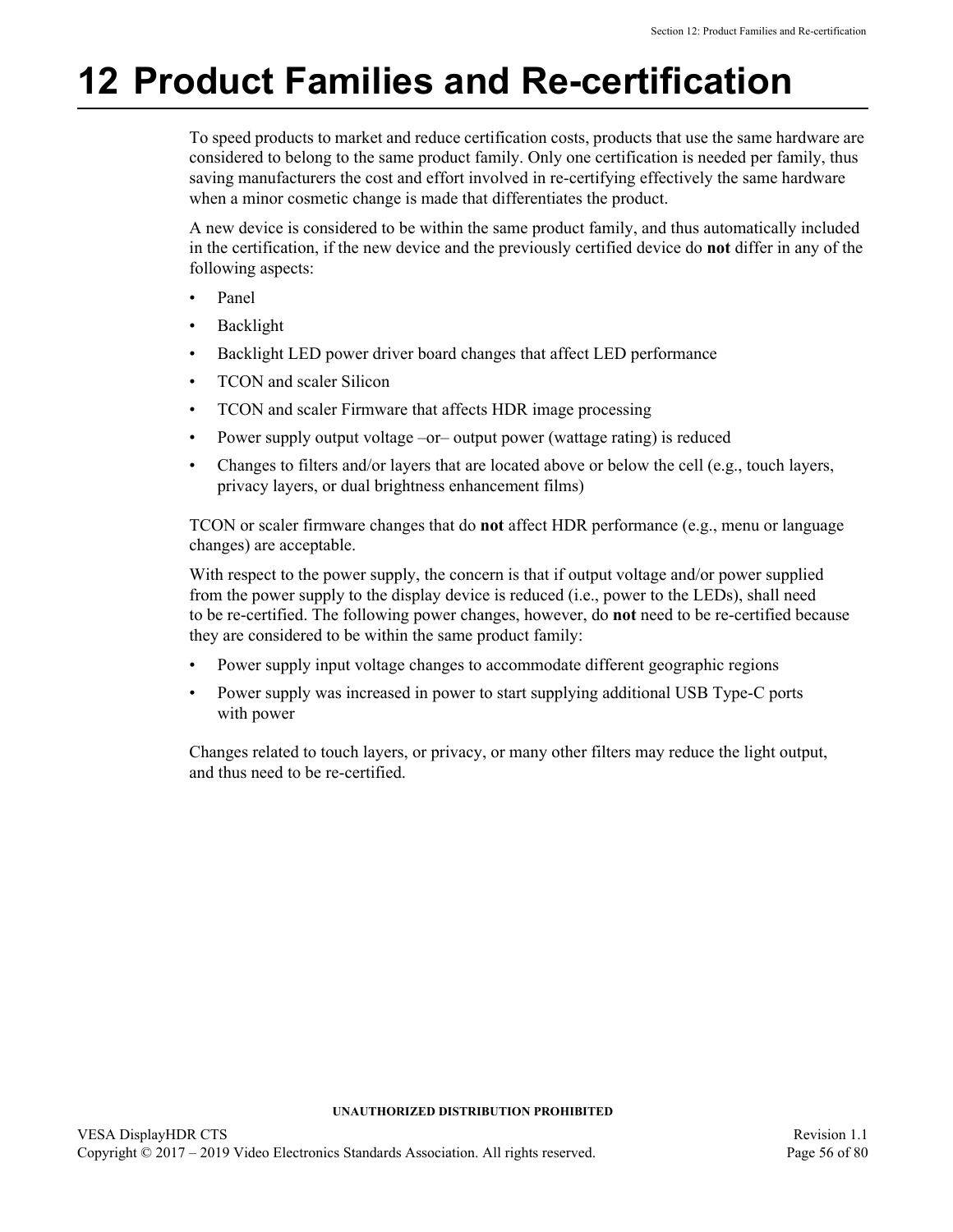# **A EOTF** *SMPTE ST 2084* **PQ Code to Luminance Level Lookup Table (Informative)**

| EOTF SMPTE ST 2084<br>10-bit PQ Code Value | Luminance Level <sup>a</sup><br>(cd/m <sup>2</sup> ) | <b>EOTF SMPTE ST 2084</b><br>10-bit PQ Code Value | Luminance Level <sup>a</sup><br>(cd/m <sup>2</sup> ) |
|--------------------------------------------|------------------------------------------------------|---------------------------------------------------|------------------------------------------------------|
| $\boldsymbol{0}$                           | $\boldsymbol{0}$                                     | 450                                               | 49.79                                                |
| 8                                          | 0.0015                                               | 452                                               | 50.83                                                |
| 16                                         | 0.0054                                               | 515                                               | 95.50                                                |
| 24                                         | 0.0119                                               | 520                                               | 100.23                                               |
| 36                                         | 0.0277                                               | 592                                               | 199.15                                               |
| 48                                         | 0.0520                                               | 616                                               | 249.03                                               |
| 56                                         | 0.0738                                               | 636                                               | 299.55                                               |
| 64                                         | 0.101                                                | 668                                               | 401.51                                               |
| 120                                        | 0.498                                                | 692                                               | 499.33                                               |
| 153                                        | 0.992                                                | 712                                               | 598.33                                               |
| 156                                        | 1.051                                                | 728                                               | 691.16                                               |
| 193                                        | 2.015                                                | 768                                               | 990.02                                               |
| 206                                        | 2.483                                                | 769                                               | 998.93                                               |
| 253                                        | 4.962                                                | 807                                               | 1404                                                 |
| 254                                        | 5.031                                                | 846                                               | 2000                                                 |
| 256                                        | 5.172                                                | 884                                               | 2803                                                 |
| 307                                        | 10.05                                                | 892                                               | 3013                                                 |
| 340                                        | 14.96                                                | 924                                               | 4024                                                 |
| 384                                        | 24.70                                                | 1023                                              | 10000                                                |

<span id="page-56-11"></span><span id="page-56-10"></span><span id="page-56-9"></span><span id="page-56-8"></span><span id="page-56-7"></span><span id="page-56-6"></span><span id="page-56-5"></span><span id="page-56-2"></span><span id="page-56-0"></span>**Table A-1: EOTF** *SMPTE ST 2084* **PQ Code to Luminance Level Lookup Table (Informative)**

<span id="page-56-13"></span><span id="page-56-12"></span><span id="page-56-4"></span><span id="page-56-3"></span><span id="page-56-1"></span>*a. Also referred to as "luminous intensity."*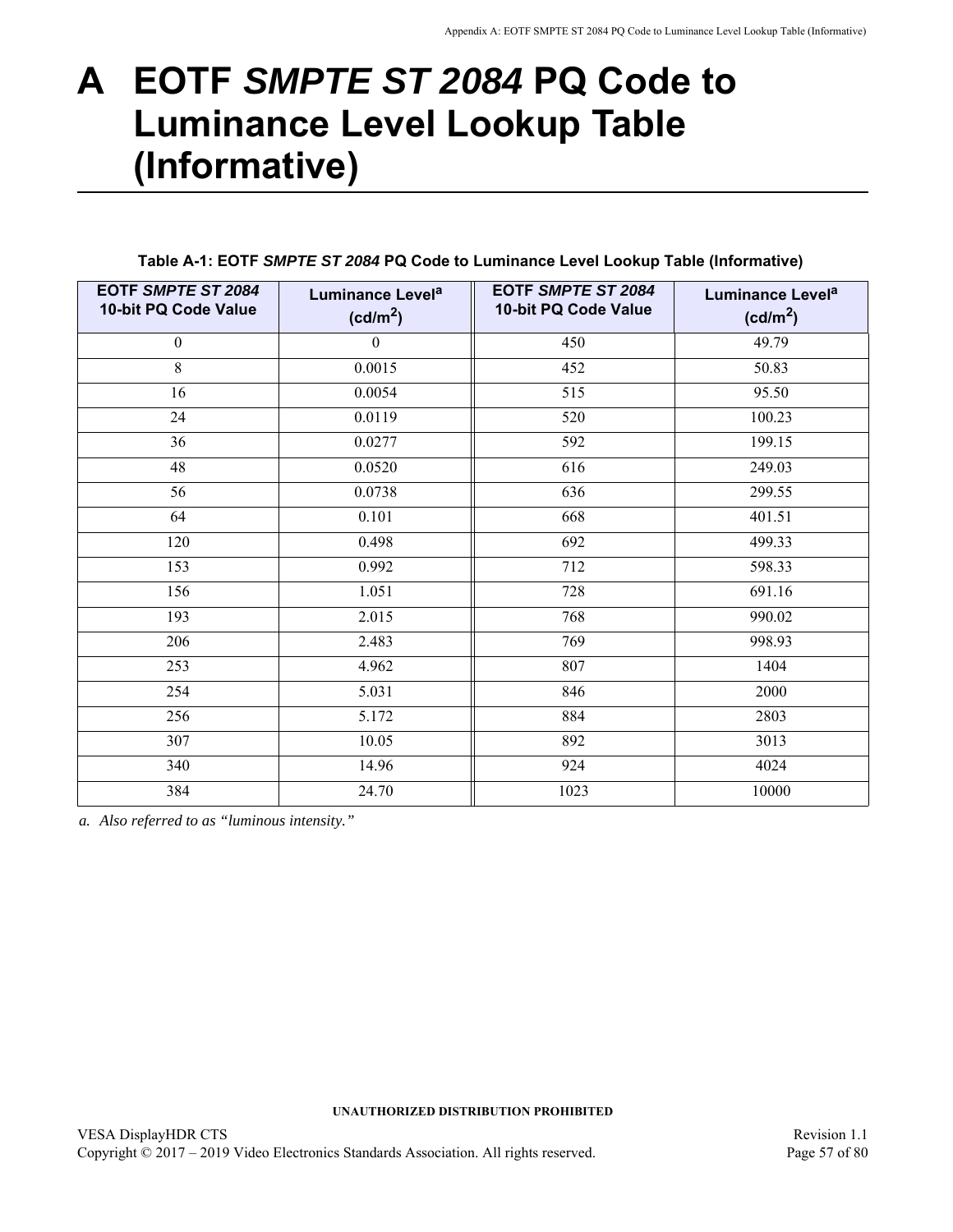# **B Test File Specification (Informative)**

This appendix defines the test image specifications. In most cases, the automated VESA DisplayHDR Test Tool can be used because it includes the complete test sequence. However, if it is necessary to test the display using a fully automated manufacturing process, signal generator, and/ or other non-Windows 10 signal source, the test files can be created using the specifications defined in this appendix.

The DisplayHDR Test Tool provides two versions of several of the tests. Specifically, there are two versions of each of the three **white** luminance level tests (Tests [B.1](#page-58-2), [B.2](#page-60-2), and [B.3](#page-60-1)). The two versions of each **white** luminance level tests differ, as follows:

- DisplayID (or legacy EDID) values are used to tone-map and gamut adjust the tests
- Original test images and test metadata are passed through to the display for the display to perform the tone-mapping function

In each case, the DisplayHDR Test Tool indicates its output results, as follows:

- Tests [B.1a](#page-58-1), [B.2a](#page-60-0), and [B.3a](#page-60-1) use the DisplayID (or legacy EDID) values
- **Optional Tests [B.1b,](#page-58-3) [B.2b,](#page-60-3) and [B.3](#page-60-1)b use the values specified in this appendix**

For test cases in which two **white** luminance level test versions are provided, only the "a" test results are eligible for device certification. The **optional** "b" tests are provided to enable confirmation of only the expected behavior at luminance levels that are beyond those stated as supported by the DisplayID (or legacy EDID). Although it is expected that the "a" and "b" tests should yield the same results, this is **not** included as part of the certification process.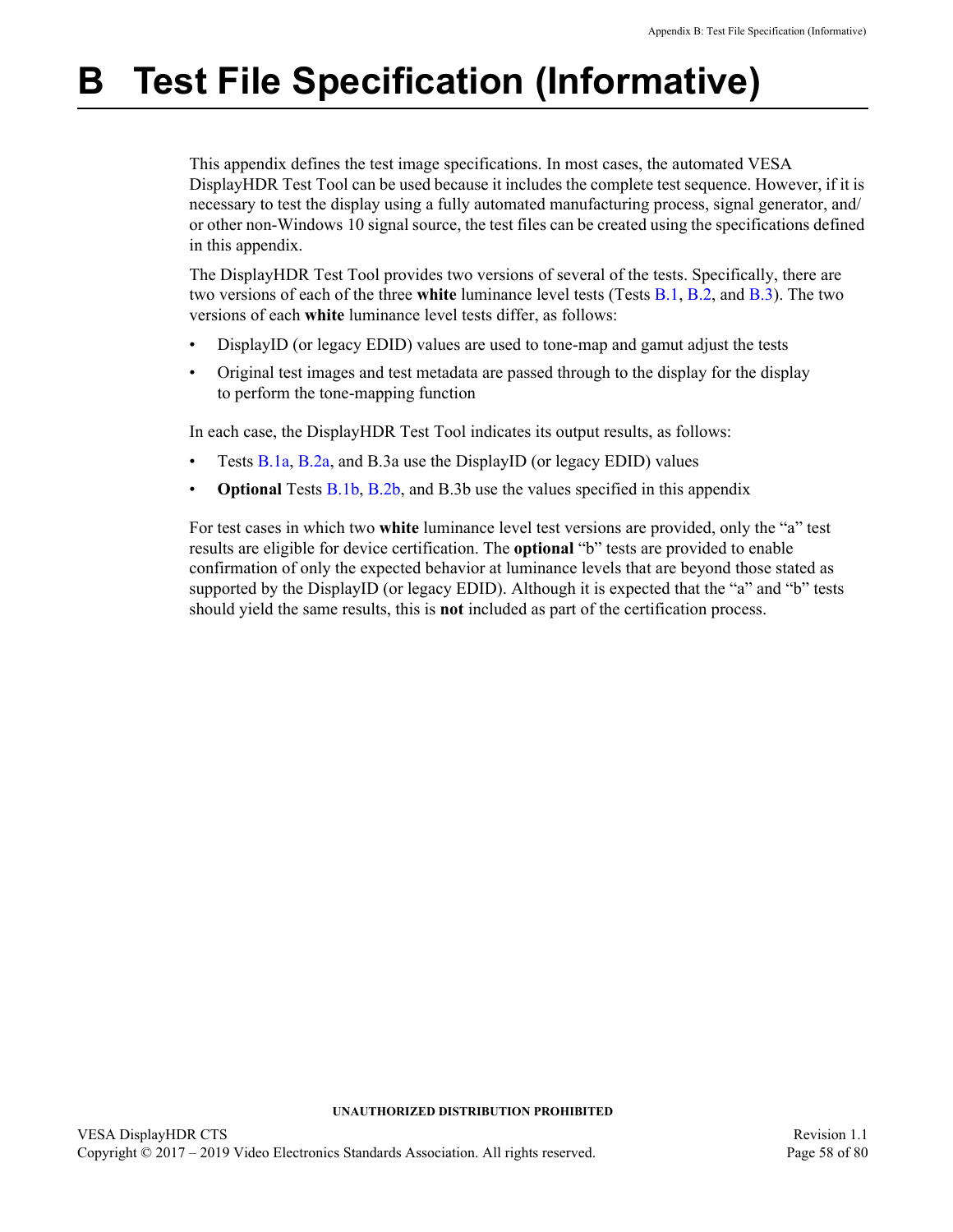## <span id="page-58-2"></span>**B.1 [Minimum-white Luminance – 10% Center Patch Test](#page-29-1)**

<span id="page-58-1"></span>

| <b>Specification</b> |                                                                     | <b>Description</b>                                                                                                                                                                                                                                                                                                                                                                                    |
|----------------------|---------------------------------------------------------------------|-------------------------------------------------------------------------------------------------------------------------------------------------------------------------------------------------------------------------------------------------------------------------------------------------------------------------------------------------------------------------------------------------------|
| Image                | <b>Black</b> screen, EOTF SMPTE ST 2084, code value 0.              |                                                                                                                                                                                                                                                                                                                                                                                                       |
|                      |                                                                     | White rectangular box, EOTF SMPTE ST 2084, code value that represents the MaxLuminance<br>value from the DisplayID (or legacy EDID), that matches the aspect ratio of the full screen,<br>composes 10% of the screen's area, and is centered and placed on top of the <b>black</b> background.<br>Thus, the box is $31.62\%$ of the screen's pixel height, and $31.62\%$ of the screen's pixel width. |
|                      | <b>Motion</b> – The motion path logic is provided in Section B.1.1. |                                                                                                                                                                                                                                                                                                                                                                                                       |
| Metadata             | <b>MaxCLL</b>                                                       | MaxLuminance value                                                                                                                                                                                                                                                                                                                                                                                    |
|                      | MasteringDisplayLuminance                                           | MaxLuminance value                                                                                                                                                                                                                                                                                                                                                                                    |
|                      | MaxFALL <sup>a</sup>                                                | $0.1 \times$ MaxLuminance value                                                                                                                                                                                                                                                                                                                                                                       |
|                      | Chromaticity                                                        | RGB primary colors from the DisplayID (or legacy EDID)                                                                                                                                                                                                                                                                                                                                                |

<span id="page-58-0"></span>**Test B.1a: [Minimum-white Luminance – 10% Center Patch Test](#page-58-2) Specifications**

*a. MaxFALL is only 10% of MaxLuminance because the white rectangular box is only 10% of the screen.*

|  | Test B.1b: Minimum-white Luminance - Optional 10% Center Patch Test Specifications |
|--|------------------------------------------------------------------------------------|
|--|------------------------------------------------------------------------------------|

<span id="page-58-3"></span>

| <b>Specification</b> |           |                                                                     | <b>Description</b>                                                                                                                                                                                                                                                                                     |
|----------------------|-----------|---------------------------------------------------------------------|--------------------------------------------------------------------------------------------------------------------------------------------------------------------------------------------------------------------------------------------------------------------------------------------------------|
| Image                |           | <b>Black</b> screen, EOTF SMPTE ST 2084, code value 0.              |                                                                                                                                                                                                                                                                                                        |
|                      |           | screen's pixel width.                                               | White rectangular box, EOTF SMPTE ST 2084, code value 1023, that matches the aspect ratio<br>of the full screen, composes 10% of the screen's area, and is centered and placed on top of the<br><b>black</b> background. Thus, the box is $31.62\%$ of the screen's pixel height, and $31.62\%$ of the |
|                      |           | <b>Motion</b> – The motion path logic is provided in Section B.1.1. |                                                                                                                                                                                                                                                                                                        |
| Metadata             | ٠         | MaxCLL                                                              | 10000cd/m <sup>2</sup>                                                                                                                                                                                                                                                                                 |
|                      |           | MasteringDisplayLuminance                                           | 10000cd/m <sup>2</sup>                                                                                                                                                                                                                                                                                 |
|                      | $\bullet$ | MaxFALL <sup>a</sup>                                                | $1000 \text{cd/m}^2$                                                                                                                                                                                                                                                                                   |
|                      |           | Chromaticity                                                        | Should be maximum ITU-R BT.2020 values                                                                                                                                                                                                                                                                 |

*a. MaxFALL is only 1000cd/m2 because the white rectangular box is only 10% of the screen.*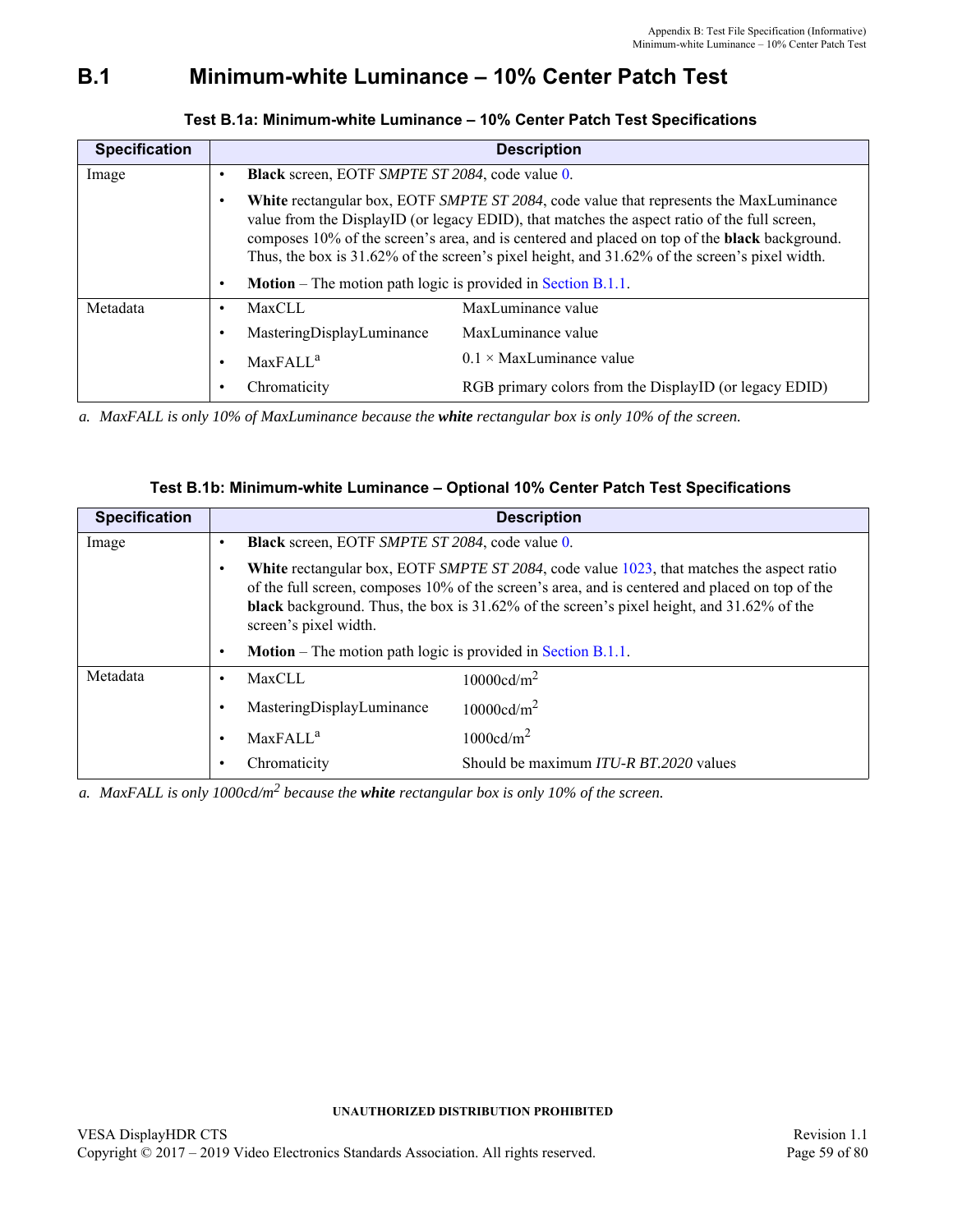## <span id="page-59-0"></span>**B.1.1 [Minimum-white Luminance – 10% Center Patch Test](#page-58-2) Motion Path Code/Algorithm**

```
float c = nits to (nits);
   float dpi = m_deviceResources->GetDpi();
   // create Brush to paint rectangle with
   ComPtr<ID2D1SolidColorBrush> peakBrush;
    DX::ThrowIfFailed(ctx->CreateSolidColorBrush(D2D1::ColorF(c, c, c), &peakBrush));
   // get screen dimensions in DIPS
   auto logSize = m deviceResources->GetLogicalSize();
   float2 jitter;
#define randf()((float)rand()/(float(RAND_MAX))) // standard posix integer rand() 
   do {
               jitter.x = 10.0*(dpi/96.)*randf()*2.f - 1.f;
              jitter.y = 10.0*(dpi/96.)*randf()*2.f - 1.f; }
    // round off the corners
   while( (jitter.x*jitter.x + jitter.y*jitter.y) > 10.f*dpi/96.);
    // compute rectangle to draw
   D2D1_RECT_F tenPercentRect =
     {
              (logSize.right - logSize.left) * (0.5f - sqrtf(0.1) / 2.0f) + jitter.x,(logSize.bottom - logSize.top) * (0.5f - sqrt(0.1) / 2.0f) + jitter.y,(logSize.right - logSize.left) * (0.5f + sqrt(0.1) / 2.0f) + jitter.x,(logSize.bottom - logSize.top) * (0.5f + sqrtf(0.1) / 2.0f) + jitter.y };
    // draw the actual rectangle
   ctx->FillRectangle(&tenPercentRect, peakBrush.Get());
```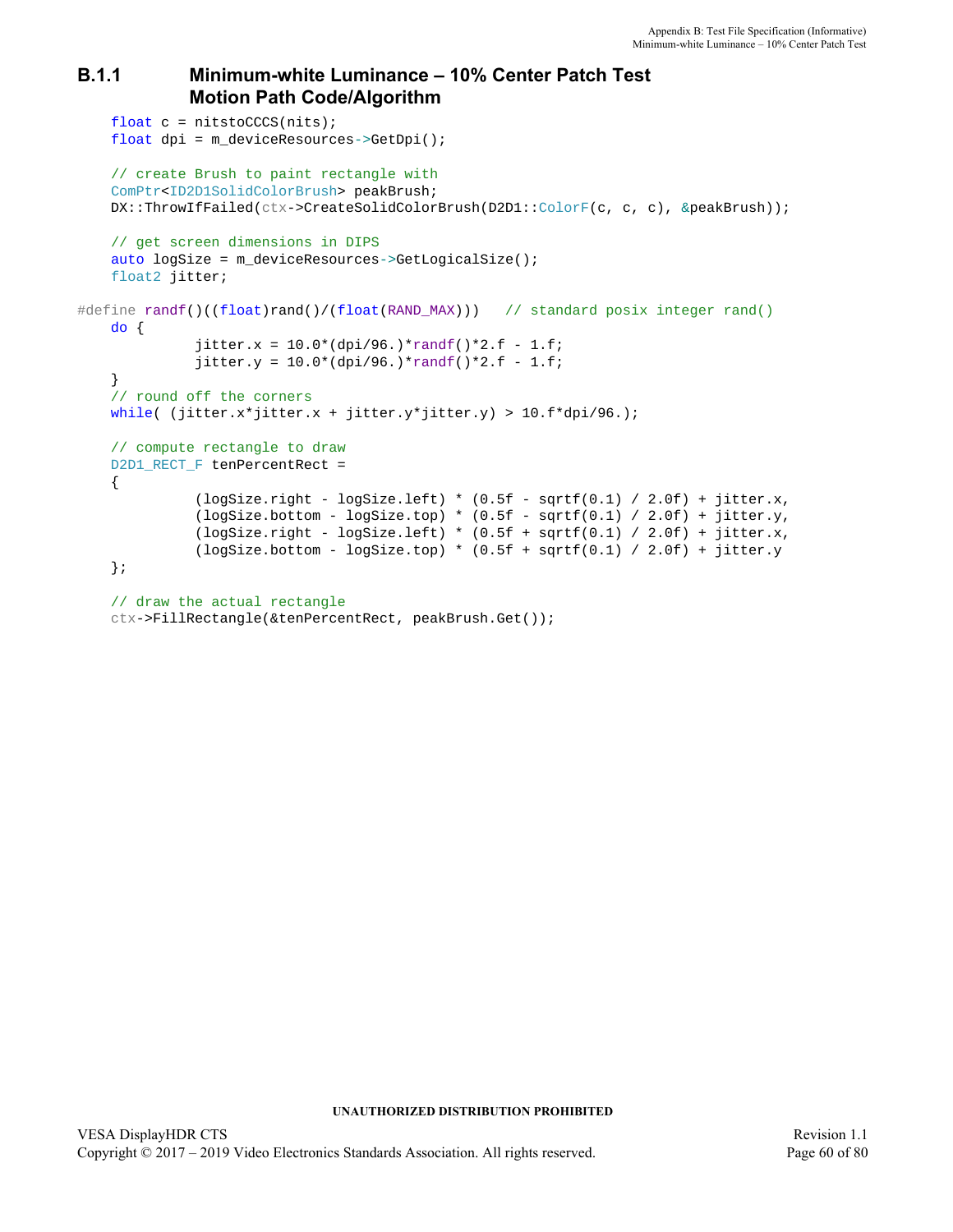# <span id="page-60-2"></span>**B.2 [Minimum-white Luminance – Full-screen Flash Test](#page-30-0)**

<span id="page-60-0"></span>

| <b>Specification</b> |                                | <b>Description</b>                                                                              |
|----------------------|--------------------------------|-------------------------------------------------------------------------------------------------|
| Image                | the DisplayID (or legacy EDID) | <b>White</b> screen, EOTF SMPTE ST 2084, code value that represents the MaxLuminance value from |
| Metadata             | MaxCLL                         | MaxLuminance value                                                                              |
|                      | MasteringDisplayLuminance      | MaxLuminance value                                                                              |
|                      | MaxFALL <sup>a</sup>           | MaxLuminance value                                                                              |
|                      | Chromaticity                   | RGB primary colors from the DisplayID (or legacy EDID)                                          |

## **Test B.2a: [Minimum-white Luminance – Full-screen Flash Test](#page-60-2) Specifications**

*a. MaxFALL is now the same because the screen is 100% white.*

## **Test B.2b: Minimum-white Luminance – Optional Full-screen Flash Test Specifications**

<span id="page-60-3"></span>

| <b>Specification</b> |                                                   | <b>Description</b>                            |
|----------------------|---------------------------------------------------|-----------------------------------------------|
| Image                | White screen, EOTF SMPTE ST 2084, code value 1023 |                                               |
| Metadata             | MaxCLL                                            | 10000cd/m <sup>2</sup>                        |
|                      | MasteringDisplayLuminance                         | 10000cd/m <sup>2</sup>                        |
|                      | MaxFALL <sup>a</sup>                              | 10000cd/m <sup>2</sup>                        |
|                      | Chromaticity                                      | Should be maximum <i>ITU-R BT.2020</i> values |

*a. MaxFALL is now 10000cd/m<sup>2</sup> because the screen is 100% white.*

## <span id="page-60-1"></span>**B.3 [Minimum-white Luminance – Full-screen Long-duration Test](#page-31-0)**

Test [B.3a](#page-60-1) and Test [B.3](#page-60-1)b use the same image as [Test B.2a](#page-60-0) and [Test B.2b](#page-60-3), respectively, for the Fullscreen Flash Test (see [Section B.2](#page-60-2)).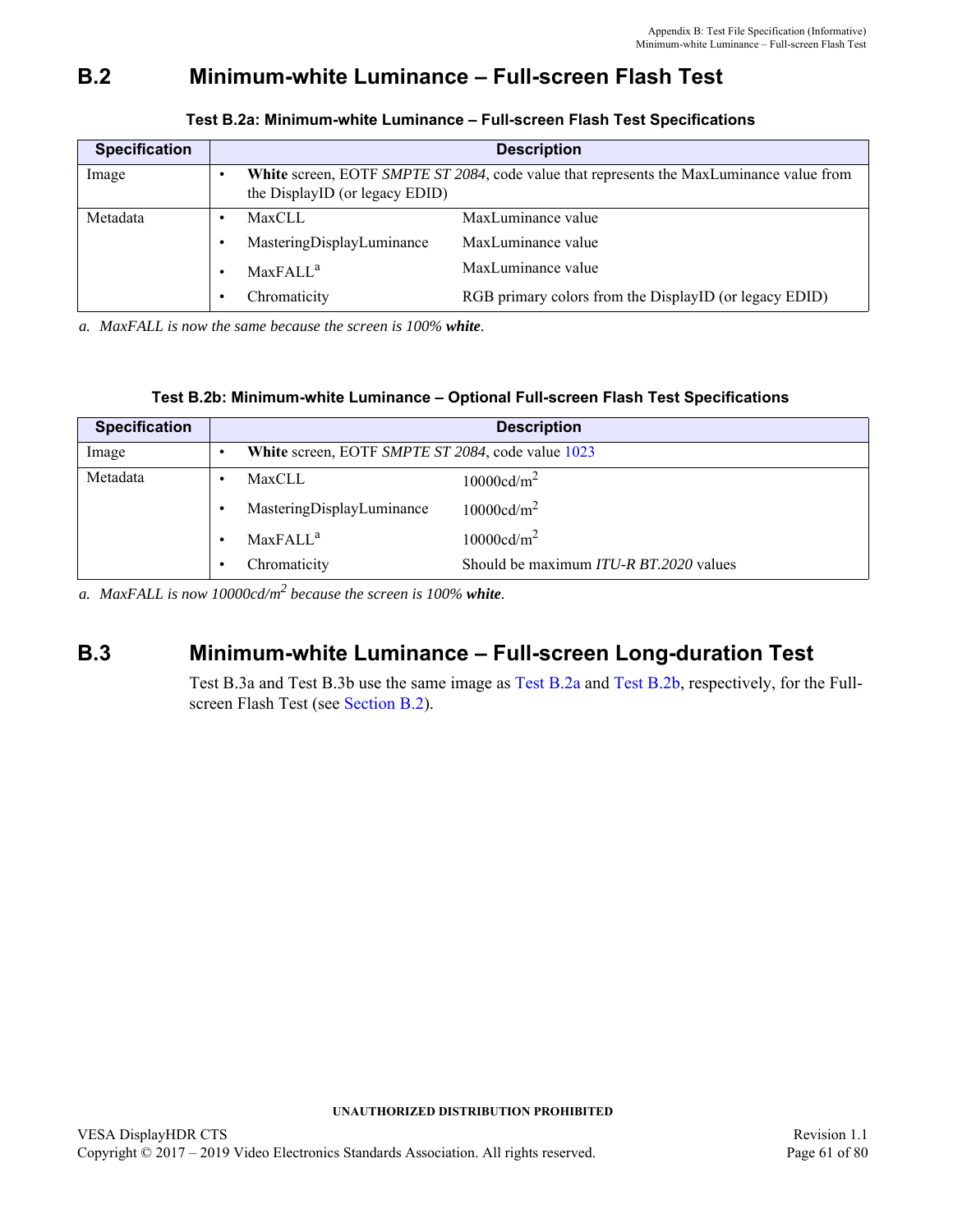# <span id="page-61-0"></span>**B.4 [Dual Corner Box Test – Black-level Test](#page-33-0)**

| <b>Specification</b> |                                                        | <b>Description</b>                                                                                                                                                                                    |
|----------------------|--------------------------------------------------------|-------------------------------------------------------------------------------------------------------------------------------------------------------------------------------------------------------|
| Image                | <b>Black</b> screen, EOTF SMPTE ST 2084, code value 0. |                                                                                                                                                                                                       |
|                      | as illustrated in Figure 5-4.                          | Dual white corners, each 5% of the total screen area and square in shape, are placed in the lower<br>left and upper right corners. The white corners use the MaxLuminance value for the video signal, |
| Metadata             | <b>MaxCLL</b>                                          | MaxLuminance value                                                                                                                                                                                    |
|                      | MasteringDisplayLuminance                              | MaxLuminance value                                                                                                                                                                                    |
|                      | MaxFALL <sup>a</sup>                                   | $0.1 \times$ MaxLuminance value                                                                                                                                                                       |
|                      | Chromaticity                                           | RGB primary colors from the DisplayID (or legacy EDID)                                                                                                                                                |

## **Test B.4: [Dual Corner Box Test – Black-level Test](#page-61-0) Specifications**

*a. MaxFALL is only 10% of MaxCLL because the two white corners cover only 10% of the screen*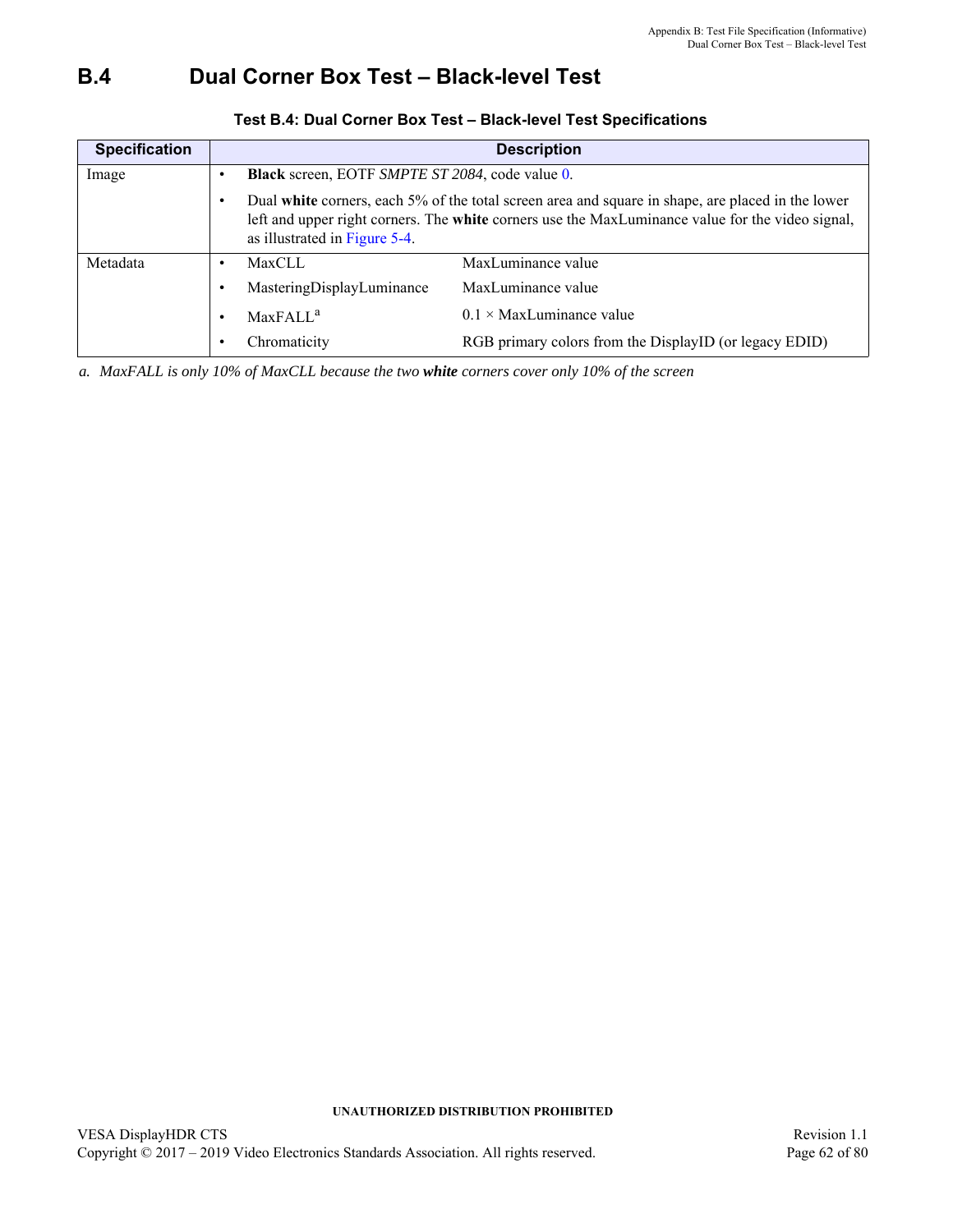# **B.5 [Checkerboard Tests – Black-level Test](#page-34-0)**

| <b>Specification</b> | <b>Description</b>                                                     |
|----------------------|------------------------------------------------------------------------|
| Image                | 6x4 black and white checkerboard, scaled to the screen's aspect ratio  |
|                      | Upper left corner is black                                             |
|                      | Black segments, EOTF SMPTE ST 2084, code value 0                       |
|                      | White segments, EOTF SMPTE ST 2084, code value of MaxLuminance         |
| Metadata             | MaxLuminance value<br>MaxCLL                                           |
|                      | MaxLuminance value<br>MasteringDisplayLuminance                        |
|                      | $0.5 \times$ MaxLuminance value<br><b>MaxFALL</b>                      |
|                      | Chromaticity<br>RGB primary colors from the DisplayID (or legacy EDID) |

## <span id="page-62-0"></span>**Test B.5a: Checkerboard Contrast Ratio Specifications**

## <span id="page-62-5"></span><span id="page-62-2"></span><span id="page-62-1"></span>**Test B.5b: Active Dimming at 50cd/m2 Specifications**

| <b>Specification</b> | <b>Description</b>                                                     |  |
|----------------------|------------------------------------------------------------------------|--|
| Image                | 6x4 black and gray checkerboard, scaled to the screen's aspect ratio   |  |
|                      | Upper left corner is black                                             |  |
|                      | Black segments, EOTF SMPTE ST 2084, code value 0                       |  |
|                      | Gray segments, EOTF SMPTE ST 2084, code value 450                      |  |
| Metadata             | MaxLuminance value<br><b>MaxCLL</b>                                    |  |
|                      | MaxLuminance value<br>MasteringDisplayLuminance                        |  |
|                      | $0.5 \times$ MaxLuminance value<br>MaxFALL                             |  |
|                      | Chromaticity<br>RGB primary colors from the DisplayID (or legacy EDID) |  |

## <span id="page-62-7"></span><span id="page-62-6"></span><span id="page-62-4"></span><span id="page-62-3"></span>**Test B.5c: Active Dimming at 5cd/m2 Specifications**

| <b>Specification</b> |                                                   | <b>Description</b>                                                   |  |  |  |  |
|----------------------|---------------------------------------------------|----------------------------------------------------------------------|--|--|--|--|
| Image                |                                                   | 6x4 black and gray checkerboard, scaled to the screen's aspect ratio |  |  |  |  |
|                      | Upper left corner is black                        |                                                                      |  |  |  |  |
|                      | Black segments, EOTF SMPTE ST 2084, code value 0  |                                                                      |  |  |  |  |
|                      | Gray segments, EOTF SMPTE ST 2084, code value 253 |                                                                      |  |  |  |  |
| Metadata             | MaxCLL                                            | MaxLuminance value                                                   |  |  |  |  |
|                      | MasteringDisplayLuminance                         | MaxLuminance value                                                   |  |  |  |  |
|                      | MaxFALL                                           | $0.5 \times$ MaxLuminance value                                      |  |  |  |  |
|                      | Chromaticity                                      | RGB primary colors from the DisplayID (or legacy EDID)               |  |  |  |  |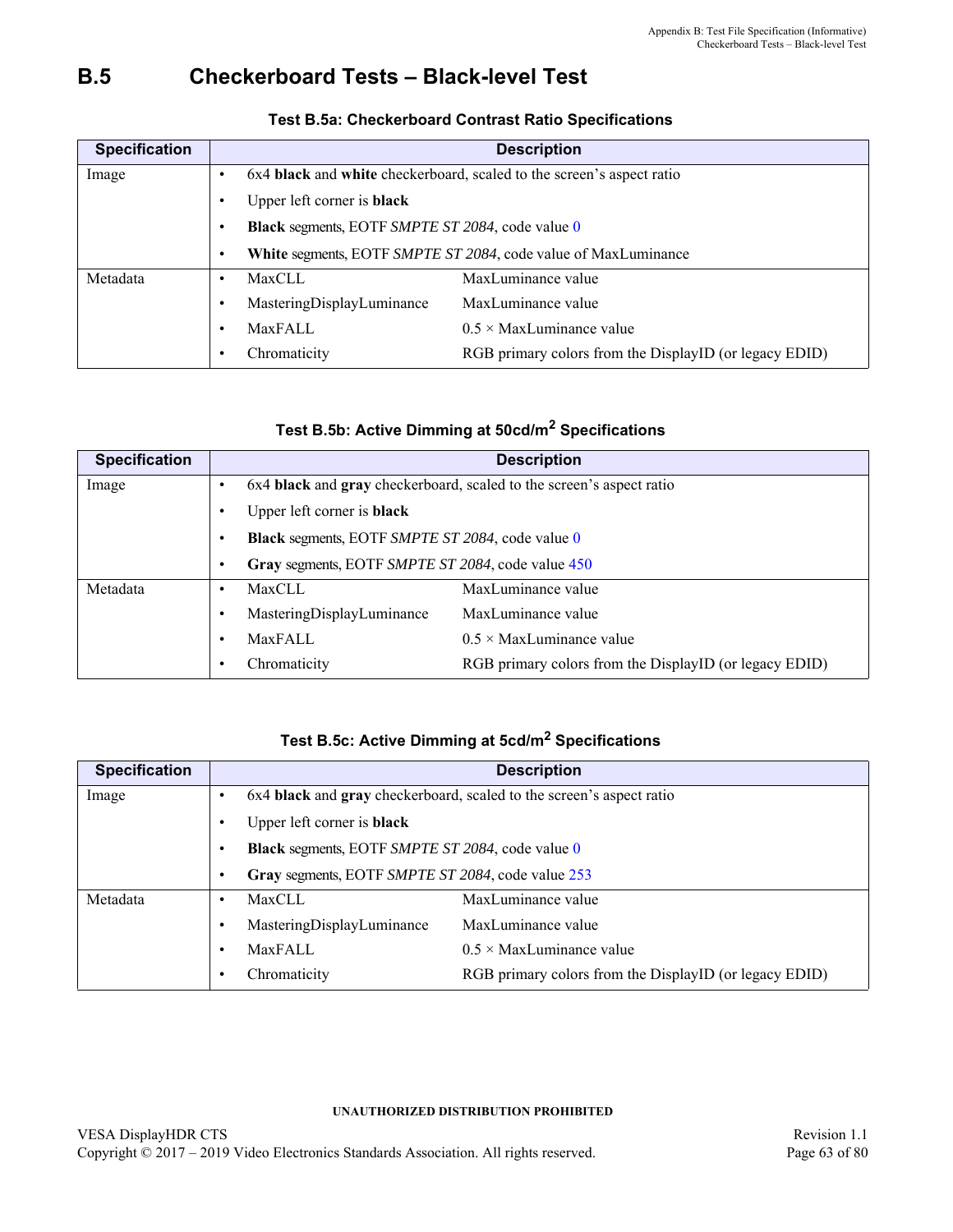## **B.6 [RGB Color Gamut Test](#page-39-3)**

| <b>Specification</b> |                                                                                                                                                                  | <b>Description</b>                                                                                                                                                                               |  |  |  |
|----------------------|------------------------------------------------------------------------------------------------------------------------------------------------------------------|--------------------------------------------------------------------------------------------------------------------------------------------------------------------------------------------------|--|--|--|
| Image                | source that is used for integrated displays                                                                                                                      | Three 10% color patch image files, one each for Red, Green, and Blue, each set to their respective<br>primary color and MaxLuminance, as stated in the DisplayID, legacy EDID, or other metadata |  |  |  |
|                      | 10% color patch location's shape, size, and location is the same as that used for Test B.1a, but<br>without the motion path because these test images are static |                                                                                                                                                                                                  |  |  |  |
| Metadata             | <b>MaxCLL</b>                                                                                                                                                    | MaxLuminance value                                                                                                                                                                               |  |  |  |
|                      | MasteringDisplayLuminance                                                                                                                                        | MaxLuminance value                                                                                                                                                                               |  |  |  |
|                      | MaxFALL <sup>a</sup>                                                                                                                                             | $0.1 \times$ MaxLuminance value                                                                                                                                                                  |  |  |  |
|                      | Chromaticity                                                                                                                                                     | RGB primary colors from the DisplayID (or legacy EDID)                                                                                                                                           |  |  |  |

## **Test B.6a: RGB Color Gamut 10% Patch Test Specifications**

*a. MaxFALL is only 10% of MaxLuminance because the color patch is only 10% of the screen.*

| <b>Specification</b> |                                                      | <b>Description</b>                                                                                                                                                                                      |
|----------------------|------------------------------------------------------|---------------------------------------------------------------------------------------------------------------------------------------------------------------------------------------------------------|
| Image                | metadata source that is used for integrated displays | Three full-screen color patch image files, one each for <b>Red</b> , Green, and Blue, each set to their<br>respective primary color and MaxLuminance, as stated in the DisplayID, legacy EDID, or other |
| Metadata             | MaxCLL                                               | MaxLuminance value                                                                                                                                                                                      |
|                      | MasteringDisplayLuminance                            | MaxLuminance value                                                                                                                                                                                      |
|                      | MaxFALL                                              | MaxLuminance value                                                                                                                                                                                      |
|                      | Chromaticity                                         | RGB primary colors from the DisplayID (or legacy EDID)                                                                                                                                                  |

### **Test B.6b: RGB Color Gamut Full-screen Test Specifications**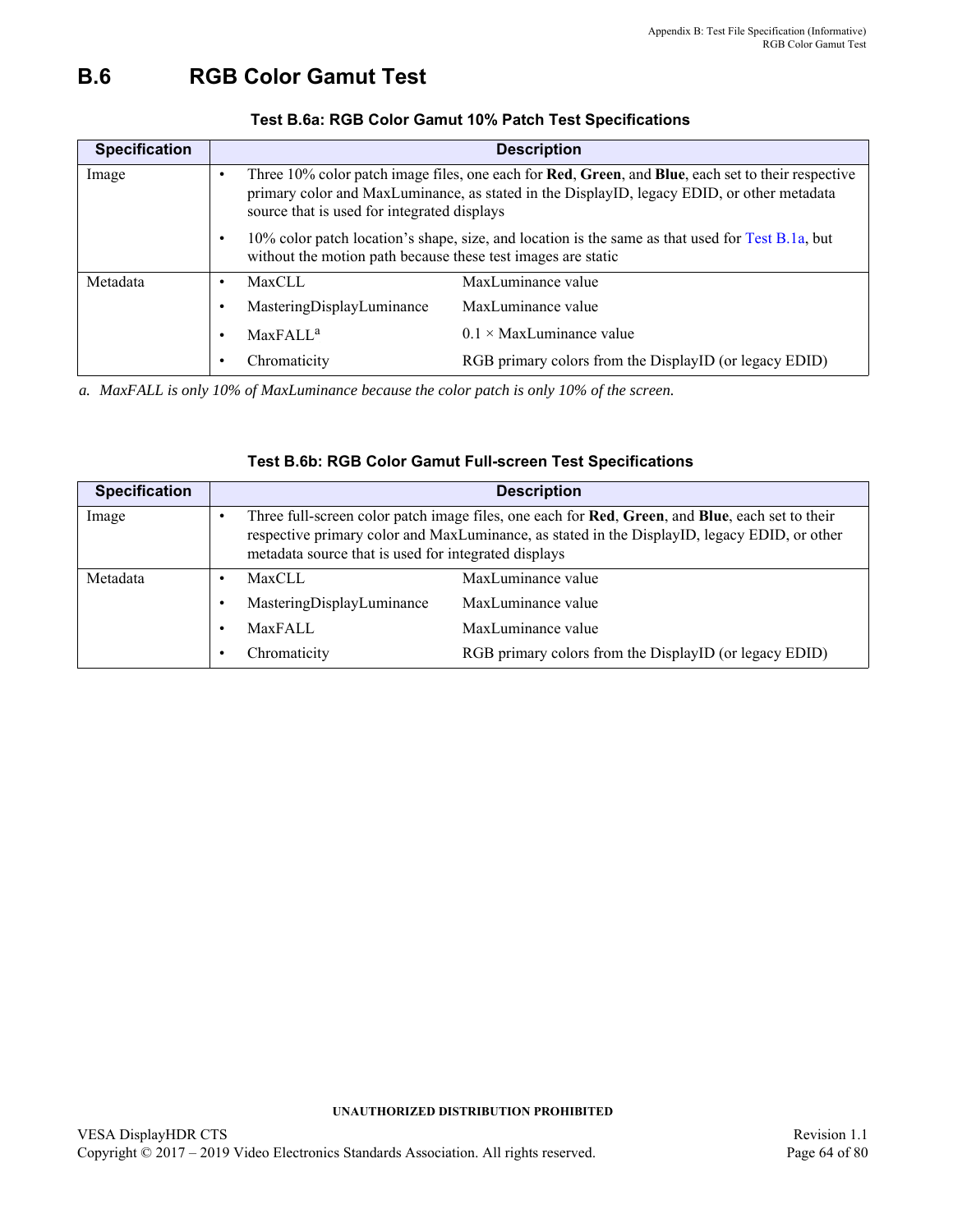# <span id="page-64-1"></span>**B.7 Gradient Ramp Bars Used for Simulated Bit-depth Test**

The Gradient Ramp Bars test is a visual inspection, showing five rows across the screen, each taking the screen's full width and 20% of the screen's height. The ramp bars are dark shadow tones, ranging from dark on the left to moderately dark on the right. [Table B.7](#page-64-0) lists how each of the gradient ramp bars is displayed.

<span id="page-64-2"></span><span id="page-64-0"></span>

| Row            | <b>Description</b>                                       |
|----------------|----------------------------------------------------------|
|                | Ramp bar is truncated to 6-bit precision.                |
| 2              | Ramp bar uses native display capability.                 |
| 3              | Ramp bar is truncated to 8-bit precision.                |
| $\overline{4}$ | Ramp bar uses native display capability (same as Row 2). |
|                | Ramp bar is truncated to 10-bit precision.               |

**Test B.7: [Gradient Ramp Bars Used for Simulated Bit-depth Test](#page-64-1)**

The image is created algorithmically, using the following logic:

1 Generate a linear gradient, from left (0.0) to right (1.0):

float c = normalizedPosition.x;

2 Pre-shape with gamma of 2.2:

 $c = pow(c, 0.45454);$ 

3 Focus on dark levels:

 $c = c*0.25;$ 

4 Quantize first strip (upper 20% of screen) to 6-bit:

 $c = \text{trunc}(c * 64.0f)/64.0f$ ;

5 Ouantize third strip (center 20% of screen) to 8-bit:

 $c = \text{trunc}(c*256.0f)/256.0f$ ;

6 Quantize fifth strip (lower 20% of screen) to 10-bit:

 $c = \text{trunc}(c*1024.0f)/1024.0f$ ;

7 Revert back to gamma:

 $c = pow(c, 2.2f);$ 

8 Replicate to all color channels to make **gray**:

Final color =  $\{c, c, c, 1.0f\}$ ;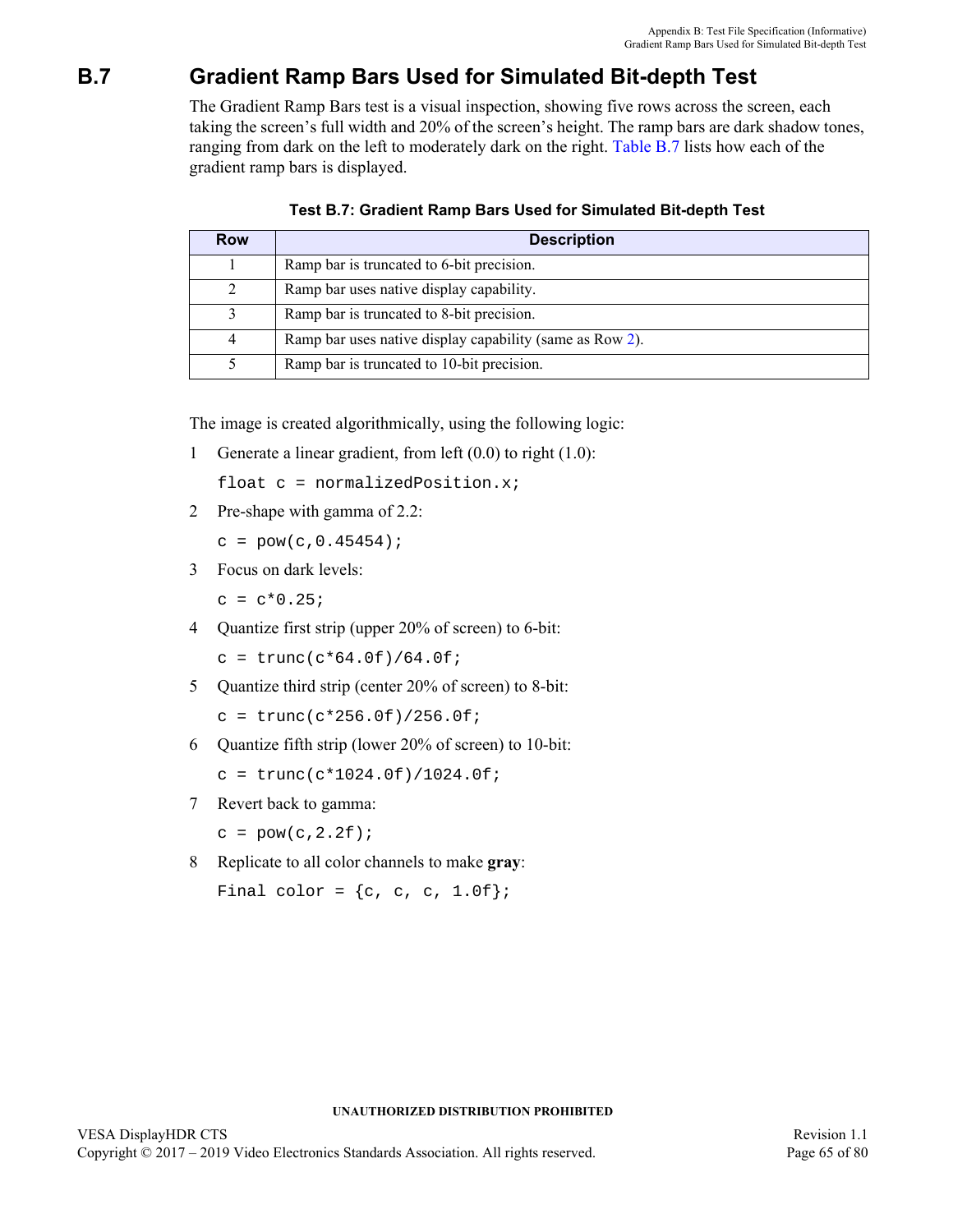# <span id="page-65-0"></span>**B.8 Rise-time Test**

The Rise-time test uses a patch that switches ON for 5 seconds, OFF for 5 seconds, and then loops indefinitely. The first five rise times from **black** to **white** should be recorded and used for the measured values of this test.

| <b>Specification</b> |           |                                                        | <b>Description</b>                                                                                                                                                                                                                                                                                                                                                                                    |
|----------------------|-----------|--------------------------------------------------------|-------------------------------------------------------------------------------------------------------------------------------------------------------------------------------------------------------------------------------------------------------------------------------------------------------------------------------------------------------------------------------------------------------|
| Image                | ٠         | <b>Black</b> screen, EOTF SMPTE ST 2084, code value 0. |                                                                                                                                                                                                                                                                                                                                                                                                       |
|                      | $\bullet$ |                                                        | White rectangular box, EOTF SMPTE ST 2084, code value that represents the MaxLuminance<br>value from the DisplayID (or legacy EDID), that matches the aspect ratio of the full screen,<br>composes 10% of the screen's area, and is centered and placed on top of the <b>black</b> background.<br>Thus, the box is $31.62\%$ of the screen's pixel height, and $31.62\%$ of the screen's pixel width. |
| Metadata             | $\bullet$ | <b>MaxCLL</b>                                          | MaxLuminance value                                                                                                                                                                                                                                                                                                                                                                                    |
|                      | $\bullet$ | MasteringDisplayLuminance                              | MaxLuminance value                                                                                                                                                                                                                                                                                                                                                                                    |
|                      | $\bullet$ | MaxFAIL <sup>a</sup>                                   | $0.1 \times$ MaxLuminance value                                                                                                                                                                                                                                                                                                                                                                       |
|                      | ٠         | Chromaticity                                           | RGB primary colors from the DisplayID (or legacy EDID)                                                                                                                                                                                                                                                                                                                                                |

### **Test B.8: [Rise-time Test](#page-65-0) Specifications**

*a. MaxFALL is only 10% of MaxLuminance because the white rectangular box is only 10% of the screen.*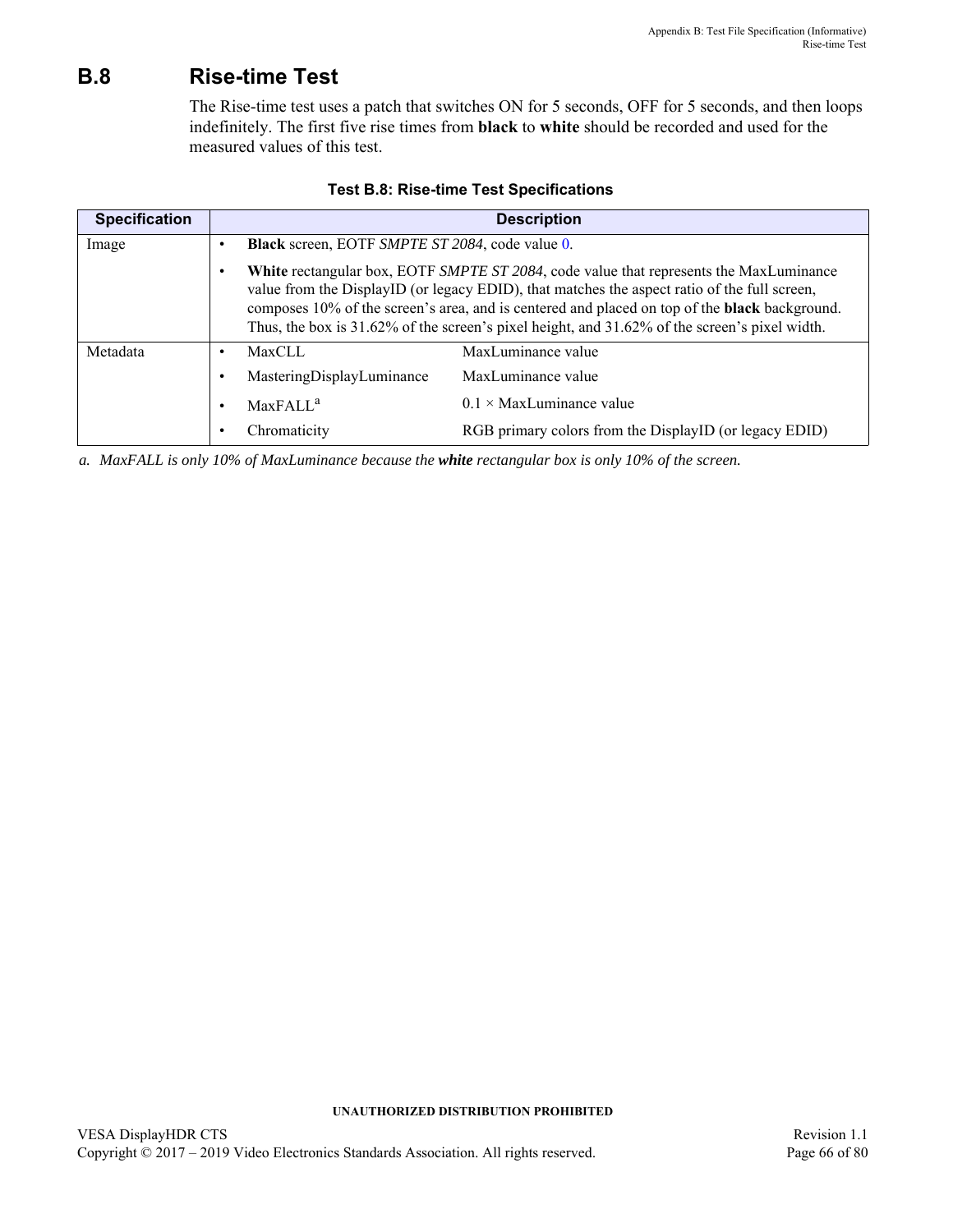# **C Sample DisplayIDs (Informative)**

This appendix illustrates a variety of sample DisplayIDs, with GPU processing of HDR for a local panel laptop, TCON processing of HDR for a local panel laptop, and an HDR10 monitor:

- Sample [C.1](#page-67-0) illustrates an example DisplayID block for an embedded panel with a TCON that supports 8-bit input and sRGB EOTF on the interface. The panel is natively 8 bit, has a DCI-P3 *CIE D65* (*SMPTE RP 431-2*) color space, and uses Gamma 2.2. This DisplayID would be suitable for a panel in which HDR processing occurs in an accompanying IC, such as a scaler that receives the HDR10 signaling.
- Sample [C.2](#page-69-0) illustrates an example DisplayID block for an embedded panel with a TCON that supports both 8- and 10-bit input, sRGB EOTF, *ITU-R BT.2020*, and EOTF *SMPTE ST 2084* on the interface. The panel is natively 8 bit, has a DCI-P3 *CIE D65* color space, and uses Gamma 2.2. This DisplayID would be suitable for a panel in which HDR processing is expected to occur in the TCON.
- Sample [C.3](#page-71-0) illustrates an example DisplayID block for a monitor that supports both 8- and 10-bit input, sRGB EOTF, *ITU-R BT.2020*, and EOTF *SMPTE ST 2084* on the interface. The panel is natively 8 bit, has a DCI-P3 *CIE D65* color space, and uses Gamma 2.2. This DisplayID would be suitable for a monitor in which HDR processing is expected to occur in the scaler.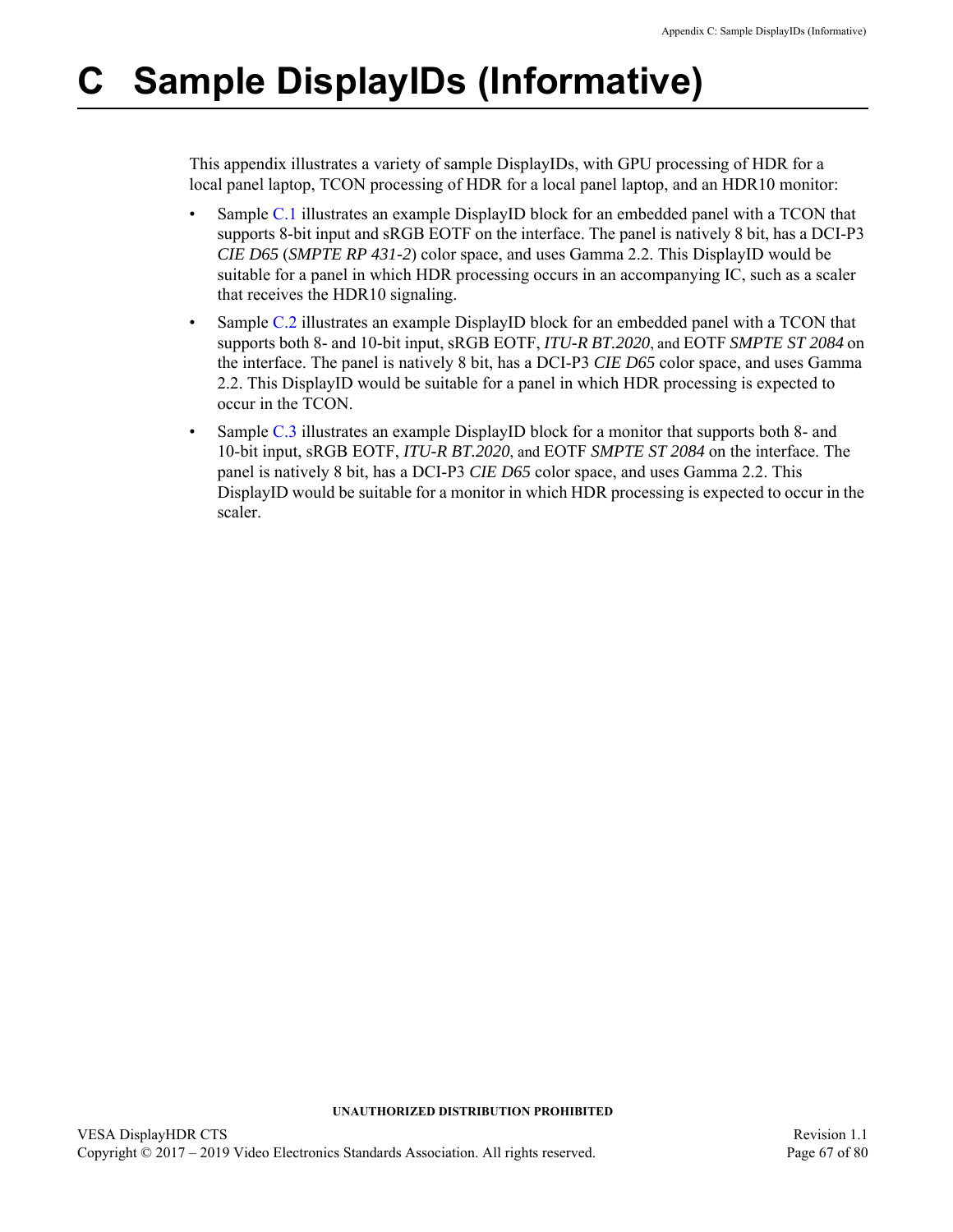# <span id="page-67-0"></span>**C.1 Sample DisplayID for a TCON that Supports DisplayHDR-400 with GPU HDR Processing**

[DISPLAYID RAW DATA] |00|01|02|03|04|05|06|07|08|09|0A|0B|0C|0D|0E|0F| ----+--+--+--+--+--+--+--+--+--+--+--+--+--+--+--+--+ 00 |20 5f 04 00 20 00 19 12 34 56 34 12 78 56 34 12 10 |2a 11 0d 50 43 20 48 44 52 20 53 61 6d 70 6c 65 20 |21 00 1d 1c 0c d6 06 00 0a a0 05 80 e1 ea 51 3d 30 |a4 b0 66 52 0f fd 34 54 00 5d 40 5e 66 36 12 78 40 |26 00 09 02 00 00 00 00 00 01 00 00 22 00 14 5d 50 |94 03 08 ff 09 4f 00 07 80 1f 00 9f 05 28 00 00 60 |00 07 00 34 [DISPLAYID] [General Info] Version...................: 2 Revision..................: 0 Section Size..............: 95 Product type identifier...: Desktop Productivity Extension Count............: 0 Checksum..................: 0x34 [Datablock 0: Product Identification] Vendor ID.................: 12-34-56 Product Code..............: 0x1234 Serial Number.............: 0x12345678 Week of Manufacture.......: 42 Year of Manufacture.......: 2017 Product ID String Size....: 13 Product ID String ........: PC HDR Sample [Datablock 1: Display Parameters] Horizontal Image Size...............: 310.0 mm Vertical Image Size.................: 175.0 mm Horizontal Pixel Count..............: 2560 Vertical Pixel Count................: 1440 Scan Orientation....................... Left to Right, Top to Bottom Luminance Information...............: Exposed as Minimum Guaranteed Color Information...................: CIE 1931 Audio Integrated Into Display.......: No Color 1 Chromaticity................: X: 0.680 Y: 0.320 Color 2 Chromaticity................: X: 0.265 Y: 0.690 Color 3 Chromaticity................: X: 0.150 Y: 0.060 White Point Chromaticity...........: X: 0.312 Y: 0.329 Full Max Luminance..................: 320.00 CD/M^2 10 Percent Rect Max Luminance.......: 400.00 Min Luminance........................: 0.40 CD/M^2 Native Color Depth...................: 8 BPC Device Technology...................: ACTIVE MATRIX LCD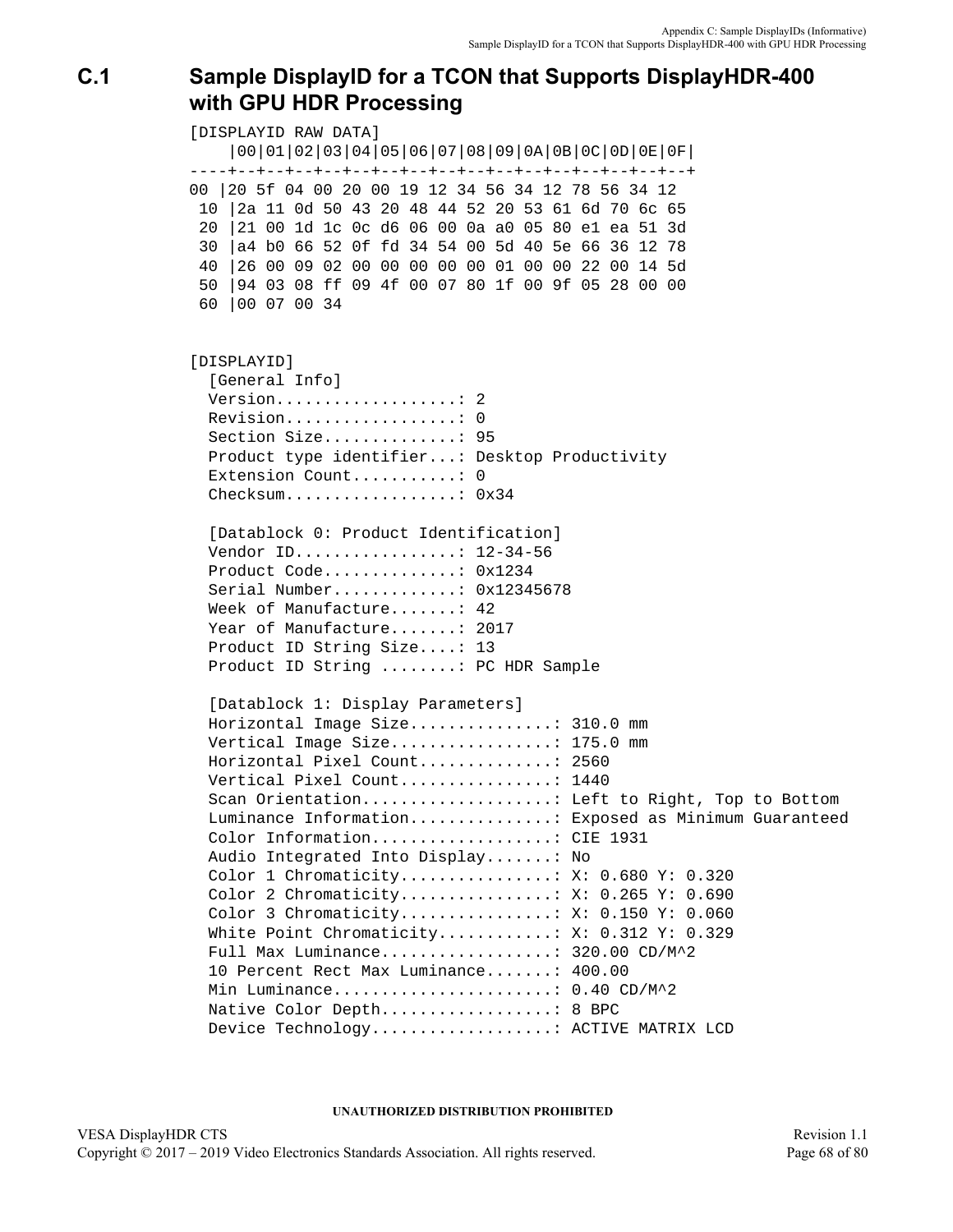| [Datablock 2: Display Interface Features]                      |  |  |                                                   |  |
|----------------------------------------------------------------|--|--|---------------------------------------------------|--|
|                                                                |  |  | 6-bpc   8-bpc   10-bpc   12-bpc   14-bpc   16-bpc |  |
|                                                                |  |  | RGB   N Y N N N N                                 |  |
| YCbCr 4:4:4   N N N N N N N                                    |  |  |                                                   |  |
| $YCDCT$ 4:2:2   n/a N N N N N N                                |  |  |                                                   |  |
| $YCDCr$ 4:2:0   n/a N N N N N                                  |  |  |                                                   |  |
| Minimum Pixel Rate at Which YCbCr 4:2:0 Is Supported: 0 MP/s   |  |  |                                                   |  |
| sRGB Color Space and EOTF Supported Yes                        |  |  |                                                   |  |
| [Datablock 3: Type VII Timing - Detailed]<br>Detailed Timing 1 |  |  |                                                   |  |
| 2560 x 1440 Progressive, 234.59MHz                             |  |  |                                                   |  |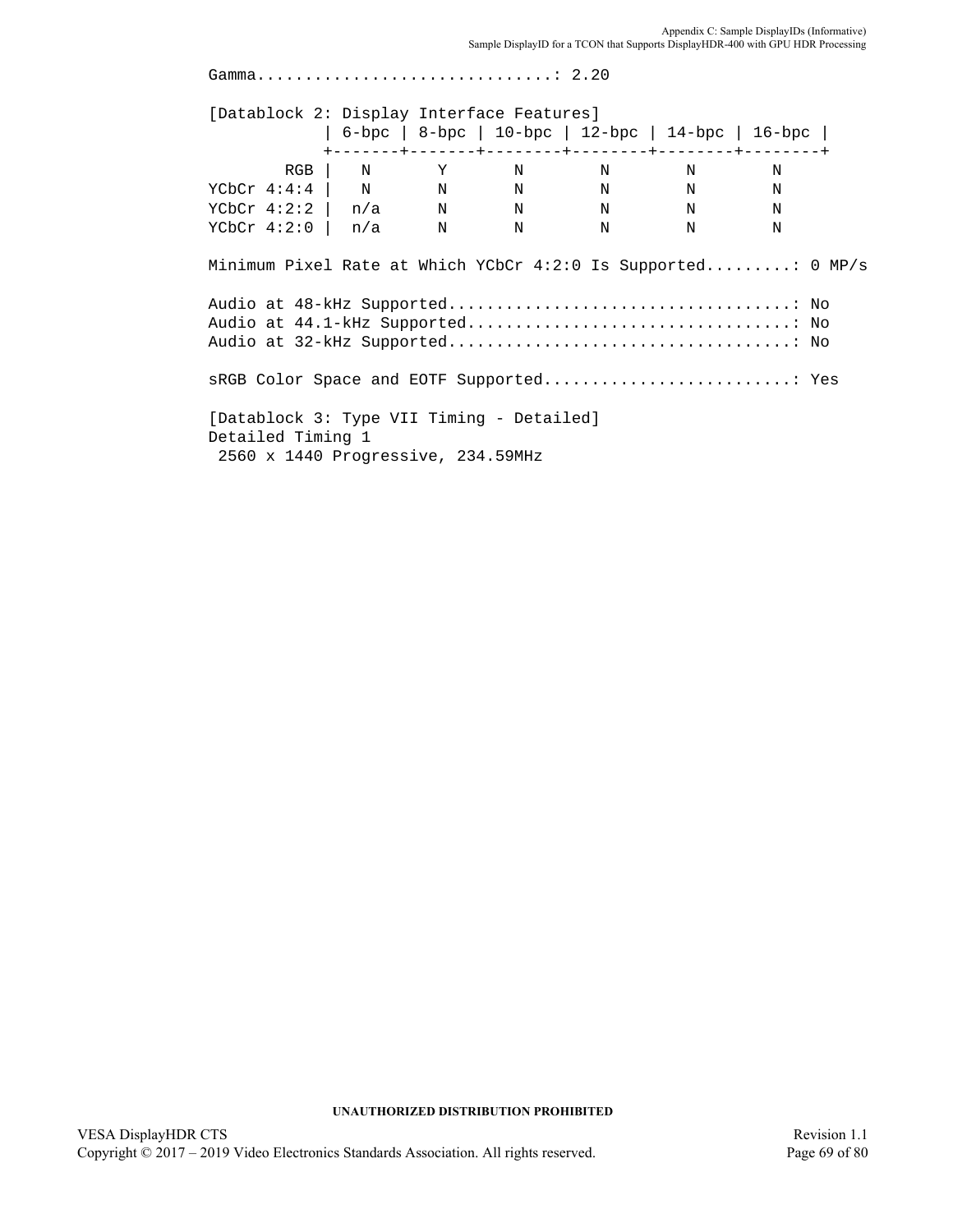# <span id="page-69-0"></span>**C.2 Sample DisplayID for a TCON that Supports DisplayHDR-400 with HDR10 Support in the TCON**

[DISPLAYID RAW DATA] |00|01|02|03|04|05|06|07|08|09|0A|0B|0C|0D|0E|0F| ----+--+--+--+--+--+--+--+--+--+--+--+--+--+--+--+--+ 00 |20 5f 04 00 20 00 19 12 34 56 34 12 78 56 34 12 10 |2a 11 0d 50 43 20 48 44 52 20 53 61 6d 70 6c 65 20 |21 00 1d 1c 0c d6 06 00 0a a0 05 80 e1 ea 51 3d 30 |a4 b0 66 52 0f fd 34 54 00 5d 40 5e 66 36 12 78 40 |26 00 09 06 00 00 00 00 00 61 00 00 22 00 14 5d 50 |94 03 08 ff 09 4f 00 07 80 1f 00 9f 05 28 00 00 60 |00 07 00 d0 [DISPLAYID] [General Info] Version...................: 2 Revision..................: 0 Section Size..............: 95 Product type identifier...: Desktop Productivity Extension Count............: 0 Checksum...................: 0xD0 [Datablock 0: Product Identification] Vendor ID.................: 12-34-56 Product Code..............: 0x1234 Serial Number.............: 0x12345678 Week of Manufacture.......: 42 Year of Manufacture.......: 2017 Product ID String Size....: 13 Product ID String ........: PC HDR Sample [Datablock 1: Display Parameters] Horizontal Image Size...............: 310.0 mm Vertical Image Size.................: 175.0 mm Horizontal Pixel Count..............: 2560 Vertical Pixel Count................: 1440 Scan Orientation....................... Left to Right, Top to Bottom Luminance Information...............: Exposed as Minimum Guaranteed Color Information...................: CIE 1931 Audio Integrated Into Display.......: No Color 1 Chromaticity................: X: 0.680 Y: 0.320 Color 2 Chromaticity................: X: 0.265 Y: 0.690 Color 3 Chromaticity................: X: 0.150 Y: 0.060 White Point Chromaticity...........: X: 0.312 Y: 0.329 Full Max Luminance..................: 320.00 CD/M^2 10 Percent Rect Max Luminance.......: 400.00 Min Luminance........................: 0.40 CD/M^2 Native Color Depth...................: 8 BPC Device Technology...................: ACTIVE MATRIX LCD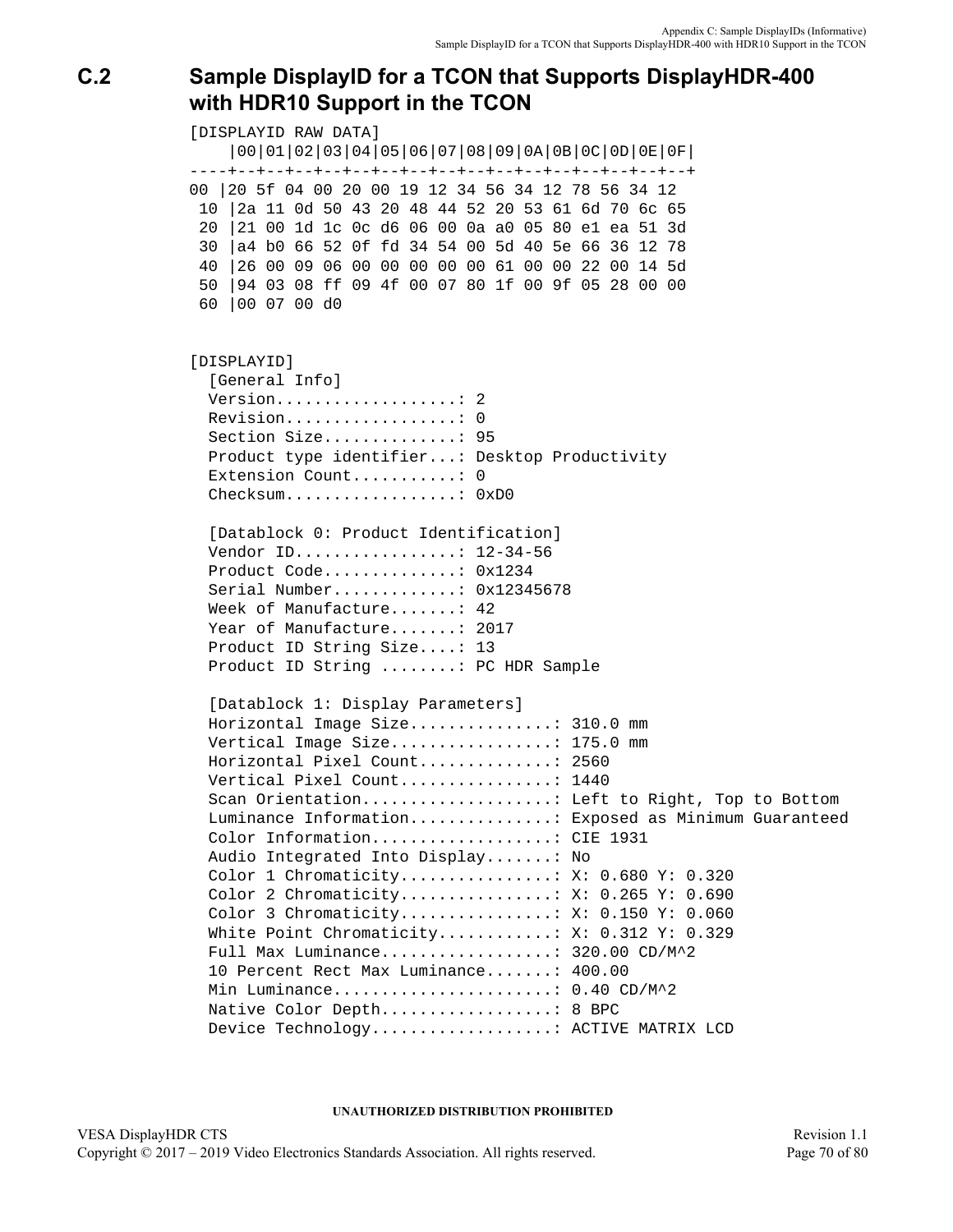Appendix C: Sample DisplayIDs (Informative)<br>Sample DisplayID for a TCON that Supports DisplayHDR-400 with HDR10 Support in the TCON

| Gamma 2.20                                                      |  |  |                                                   |   |  |
|-----------------------------------------------------------------|--|--|---------------------------------------------------|---|--|
| [Datablock 2: Display Interface Features]                       |  |  |                                                   |   |  |
|                                                                 |  |  | 6-bpc   8-bpc   10-bpc   12-bpc   14-bpc   16-bpc |   |  |
|                                                                 |  |  | RGB   N Y Y N N                                   | N |  |
| YCbCr 4:4:4   N N N N N N N                                     |  |  |                                                   |   |  |
| YCbCr 4:2:2   $n/a$ N N N N N                                   |  |  |                                                   |   |  |
| YCbCr 4:2:0   $n/a$ N N N N N                                   |  |  |                                                   |   |  |
|                                                                 |  |  |                                                   |   |  |
|                                                                 |  |  |                                                   |   |  |
| ITU-R BT.2020 Color Space and EOTF Supported                Yes |  |  |                                                   |   |  |
| ITU-R BT.2020 Color Space and SMPTE ST 2084 EOTF Supported: Yes |  |  |                                                   |   |  |
| [Datablock 3: Type VII Timing - Detailed]<br>Detailed Timing 1  |  |  |                                                   |   |  |
| 2560 x 1440 Progressive, 234.59MHz                              |  |  |                                                   |   |  |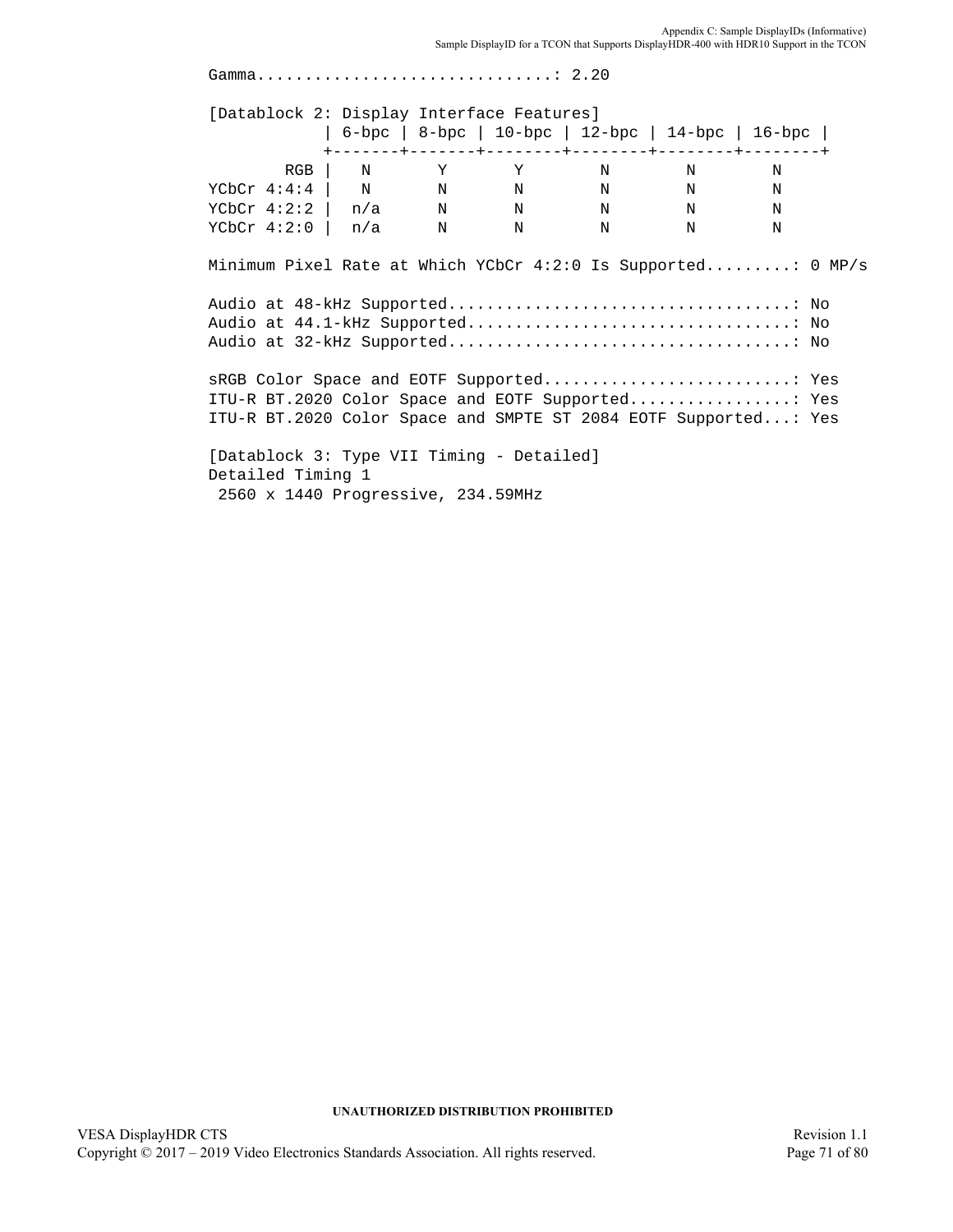# <span id="page-71-0"></span>**C.3 Sample DisplayID for a Scaler that Supports DisplayHDR-600 with HDR10 Support in the Scaler**

[DISPLAYID RAW DATA] |00|01|02|03|04|05|06|07|08|09|0A|0B|0C|0D|0E|0F| ----+--+--+--+--+--+--+--+--+--+--+--+--+--+--+--+--+ 00 |20 87 04 00 20 00 19 12 34 56 34 12 78 56 34 12 10 |2a 11 0d 50 43 20 48 44 52 20 53 61 6d 70 6c 65 20 |21 00 1d 50 14 b8 0b 00 0f 70 08 80 e1 ea 51 3d 30 |a4 b0 66 52 0f fd 34 54 78 5d b0 60 66 2e 12 78 40 |26 00 09 06 06 03 04 00 e0 61 00 00 22 00 3c 5b 50 |af 03 08 ff 09 4f 00 07 80 1f 00 9f 05 28 00 02 60 |00 04 00 01 23 08 88 ff 0e 9f 00 2f 80 1f 00 6f 70 |08 3d 00 02 00 04 00 03 1d 02 08 7f 07 9f 00 2f 80 |80 1f 00 37 04 1e 00 04 00 16 00 26 [DISPLAYID] [General Info] Version...................... 2 Revision..................: 0 Section Size..............: 135 Product type identifier...: Desktop Productivity Extension Count............: 0 Checksum..................: 0x26 [Datablock 0: Product Identification] Vendor ID.................: 12-34-56 Product Code..............: 0x1234 Serial Number.............: 0x12345678 Week of Manufacture.......: 42 Year of Manufacture.......: 2017 Product ID String Size....: 13 Product ID String ........: PC HDR Sample [Datablock 1: Display Parameters] Horizontal Image Size...............: 520.0 mm Vertical Image Size.................: 300.0 mm Horizontal Pixel Count..............: 3840 Vertical Pixel Count................: 2160 Scan Orientation....................: Left to Right, Top to Bottom Luminance Information...............: Exposed as Minimum Guaranteed Color Information...................: CIE 1931 Audio Integrated Into Display.......: No Color 1 Chromaticity................: X: 0.680 Y: 0.320 Color 2 Chromaticity................: X: 0.265 Y: 0.690 Color 3 Chromaticity................: X: 0.150 Y: 0.060 White Point Chromaticity...........: X: 0.312 Y: 0.329 Full Max Luminance..................: 350.00 CD/M^2 10 Percent Rect Max Luminance.......: 600.00 Min Luminance.......................: 0.10 CD/M^2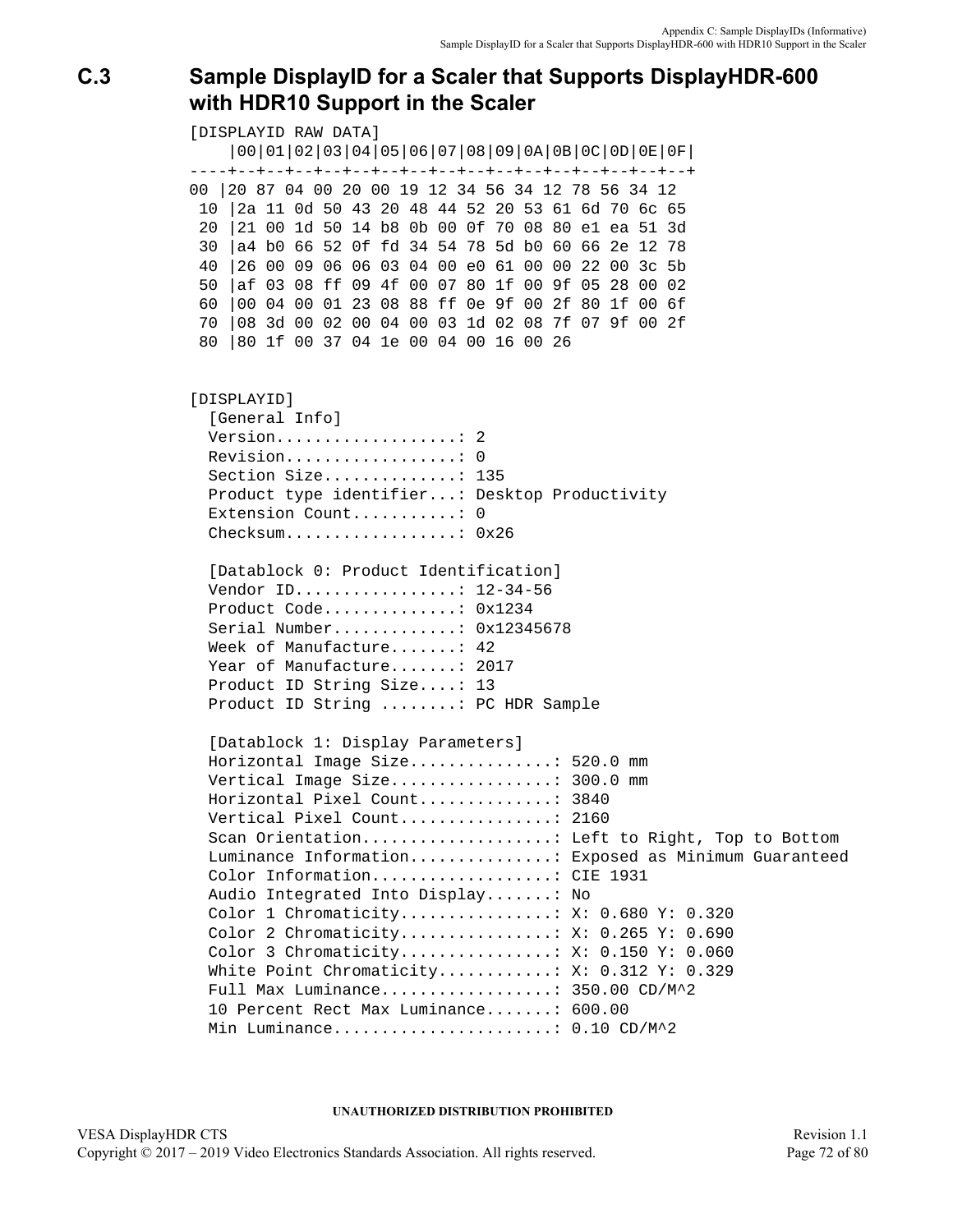Native Color Depth..................: 8 BPC Device Technology...................: ACTIVE MATRIX LCD Gamma...............................: 2.20 [Datablock 2: Display Interface Features] | 6-bpc | 8-bpc | 10-bpc | 12-bpc | 14-bpc | 16-bpc | +-------+-------+--------+--------+--------+--------+ RGB | N Y Y N N N YCbCr 4:4:4 | N Y Y N N N YCbCr 4:2:2 | n/a Y Y N N N YCbCr 4:2:0 | n/a N N Y N N Minimum Pixel Rate at Which YCbCr 4:2:0 Is Supported.........: 0 MP/s Audio at 48-kHz Supported....................................: Yes Audio at 44.1-kHz Supported..................................: Yes Audio at 32-kHz Supported....................................: Yes sRGB Color Space and EOTF Supported..........................: Yes ITU-R BT.2020 Color Space and EOTF Supported.................: Yes ITU-R BT.2020 Color Space and SMPTE ST 2084 EOTF Supported...: Yes [Datablock 3: Type VII Timing - Detailed] Detailed Timing 1 2560 x 1440 Progressive, 241.50MHz Detailed Timing 2 3840 x 2160 Progressive, Preferred, 533.25MHz Detailed Timing 3 1920 x 1080 Progressive, 138.50MHz

Appendix C: Sample DisplayIDs (Informative)

Sample DisplayID for a Scaler that Supports DisplayHDR-600 with HDR10 Support in the Scaler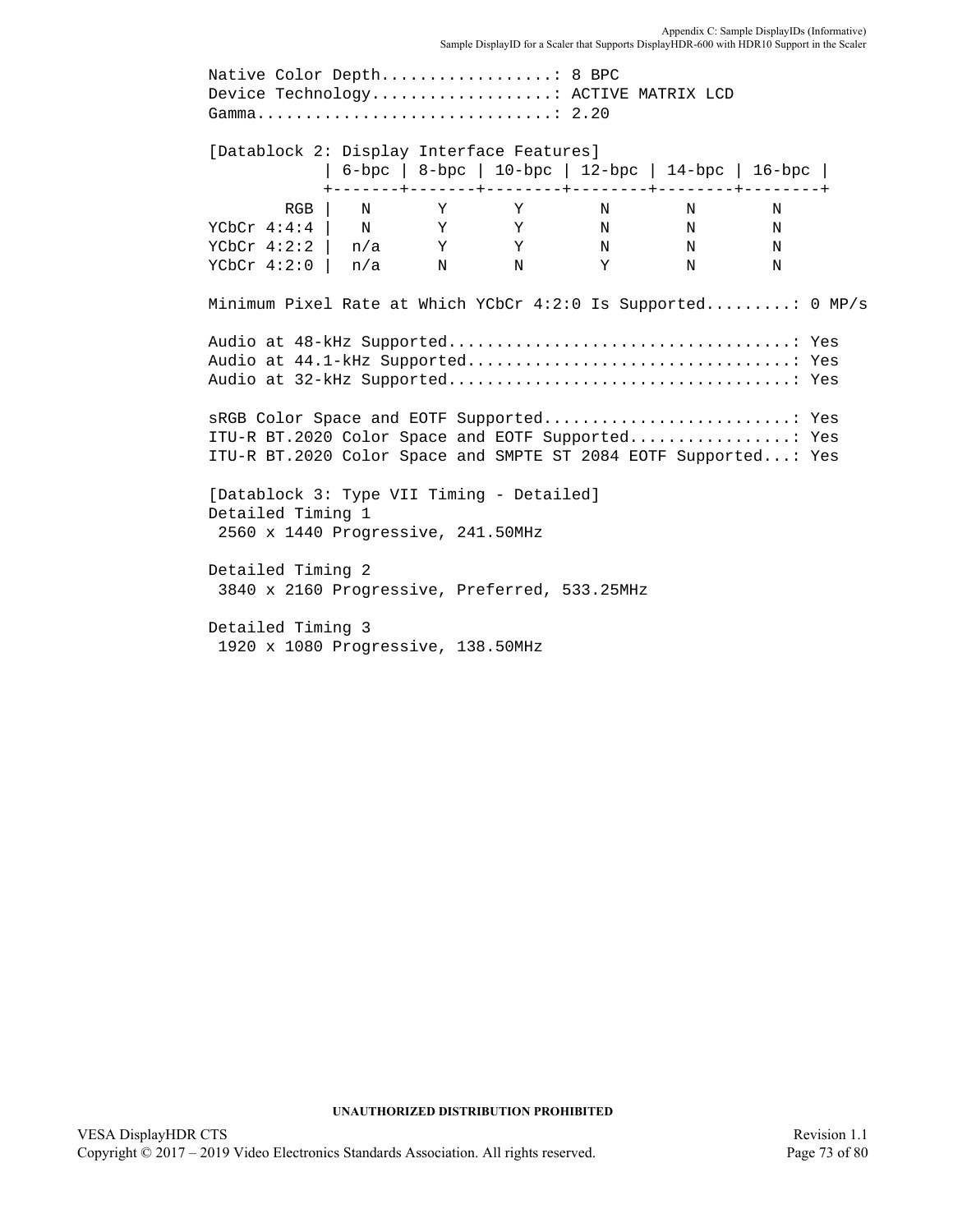# **D Display Primary Patches**

This appendix describes the DisplayHDR Test Tool and the algorithm used to generate the pattern in the screen Checking Chromaticity Point tests provided in [Section 6](#page-39-0).

The purpose of the [Section 6](#page-39-0) tests is not to determine the chromaticity values of the display. Determining actual display characteristics is known as "calibration," and should be done by a commercial color sensor and associated calibration application. The values determined by this calibration step should be provided to the OS/device using a mechanism such as DisplayID (or legacy EDID), disk file, or ICC profile.

The purpose of this test is to allow users to confirm that the chromaticity values reported to the OS by the device can actually be rendered on the display.

The algorithm herein translates the primary colors (primaries or primary, in the code provided in this appendix) specified by the display to the OS into HDR10 values for transmission to the display.

The algorithm that is used for this is as follows:

- 1 Convert the *CIE 1931 x, y* chromaticity coordinates into XYZ color coordinate system, assuming a standard *CIE D65* **white** point.
- 2 Calculate an XYZ color coordinate system-to-RGB matrix, using  $Y = 1.0$  f to achieve relative intensities.
- 3 Convert each color from XYZ color coordinate system at the correct intensity into HDR10 format.

# **D.1 Precision Notes**

The DisplayHDR Test Tool renders to an intermediate image in the form of a linear (no gamma) 16-bit float image surface that is encoded in scRGB. (These are signed values vs. the *ITU-R BT.709* primary colors, but values permitted outside that triangle.) In the external monitor/TV case, this completed image surface is converted to HDR10 (*ITU-R BT.2020* primary colors and has the *SMPTE ST 2084*/PQ curve applied) before being output on the external connector (HDMI or DisplayPort). These additional color conversion steps may be responsible for precision differences of  $\pm 1$  to 2 code values.

# **D.2 Implementation Notes**

Bits of this code have been exchanged with some VESA members that are color experts; however, the code may still contain errors. At this point, on the panels that are known to be near-correct (EDID information matches the calibrated used), the colors are fairly accurate.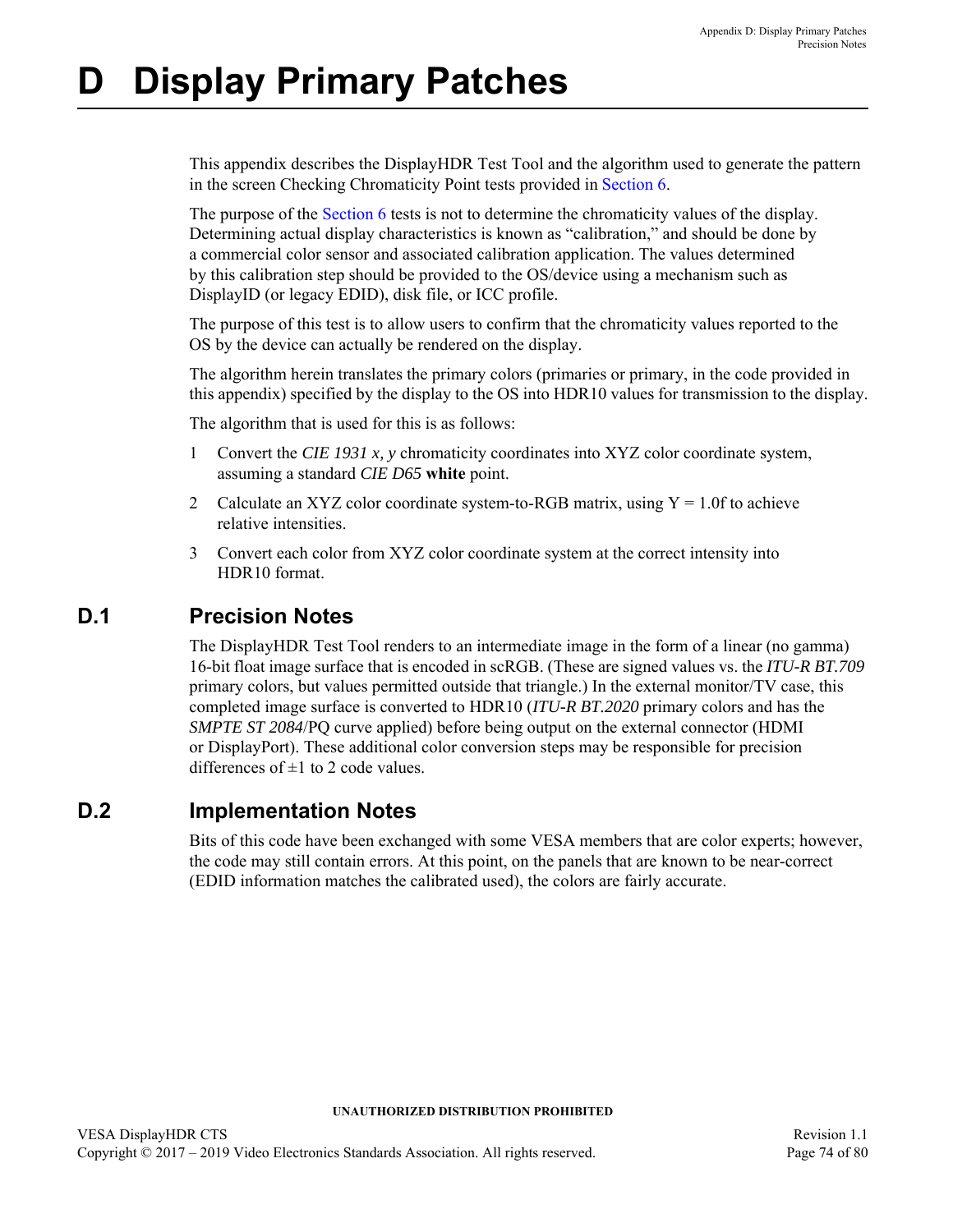## **D.3 Algorithm**

### 1 **Convert the panel primary from** *CIE 1931 x, y* **chromaticity coordinates to the XYZ color coordinate system.**

The equation for this is as follows:

$$
\Rightarrow \begin{bmatrix} Y_R \\ Y_G \\ Y_B \end{bmatrix} = K * inv(\text{ Panel\_Matrix\_3x3}) * \begin{bmatrix} W_x \\ W_y \\ 1 \\ 1 - W_x - W_y \\ W_y \end{bmatrix}
$$

The code breaks down as shown below. First, the **white** column is calculated:

float3 vWhiteCol =

float3( $wht_xxy.x/wht_xxy.y, 1.f, (1.f - wht_xy.x - wht_xy.y)/wht_xy.y$ );

where:

• Panel\_Matrix\_3x3 = 
$$
\begin{bmatrix} \frac{R_x}{R_y} & \frac{G_x}{G_y} & \frac{B_x}{B_y} \\ 1 & 1 & 1 \\ \frac{(1-Ry-Rx)}{R_y} & \frac{(1-Gy-Gx)}{G_y} & \frac{1-By-Bx}{By} \end{bmatrix}
$$

•  $K = TierNits / 10000$ 

Next, a panel matrix is filled with the other colors converted into XYZ color coordinate system, from the *CIE 1931 x, y* chromaticity coordinates:

```
float3 vRedCol =
    float3(red_xxy.x/red_xy.y, 1.f, (1.f - red_xy.x - red_xy.y)/red_xy.y);
float3 vGreenCol =
    float3( grn_xy.x/grn_xy.y, 1.f, (1.f - grn_xy.x - grn_xy.y)/grn_xy.y );
float3 vBlueCol =
    float3( blu_xy.x/blu_xy.y, 1.f, (1.f - blu_xy.x - blu_xy.y)/blu_xxy.y );
float3x3 PanelMatrix = float3x3(
   vRedCol.x, vGreenCol.x, vBlueCol.x,
   vRedCol.y, vGreenCol.y, vBlueCol.y,
    vRedCol.z, vGreenCol.z, vBlueCol.z
);
float K = Device. MaxLuminance/10000.f;
YRow = K * inv( PanelMatrix ) * vWhiteCol;
```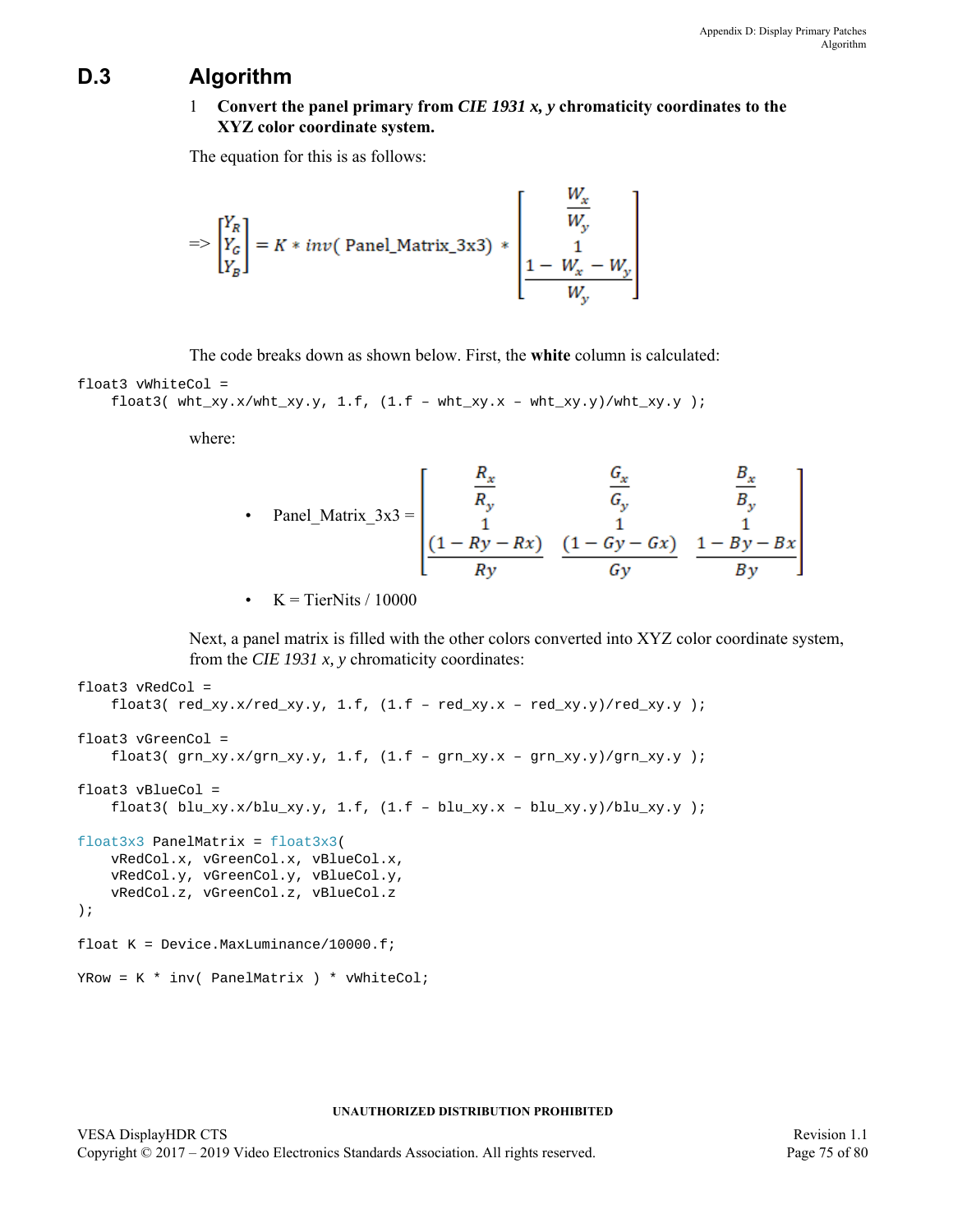22.00

2 Calculate 
$$
\mathbf{R}_x
$$
,  $\mathbf{R}_z$ ,  $\mathbf{G}_x$ ,  $\mathbf{G}_z$ ,  $\mathbf{B}_x$ ,  $\mathbf{B}_z$  with  $X = Y * \frac{x}{y}$ ,  $Z = Y * \frac{(1-x-y)}{y}$ .

```
float3 RXYZ;
RXYZ.y = Yrow.x;
RXYZ.x = RXYZ.y*red_xy.x / red_xy.y;RXYZ.z = RXYZ.y*(1.0f - red_xy.x - red_xy.y) / red_xy.y;float3 GXYZ;
GXYZ.y = Yrow.y;
GXYZ.x = GXYZ.y*grn_Xy.x / grn_Xy.y;GXYZ.z = GXYZ.y*(1.0f - grn_Xy.x - grn_Xy.y) / grn_Xy.y;
float3 BXYZ;
BXYZ.y = Yrow.z;BXYZ.x = BXYZ.y*blu_xy.x / blu_xy.y;
BXYZ.z = BXYZ.y*(1.0f - blu_xy.x - blu_xy.y) / blu_xy.y;
float3 WXYZ;
WXYZ.y = Yrow.w;
\texttt{WXYZ.x = WXYZ.y*wht\_xy.x / wht\_xy.y;}WXYZ.z = WXYZ.y*(1.0f - wht_xy.x - wht_xy.y) / wht_xy.y;
```
The XYZ color coordinate system color coordinates for the colors needed to render at the specified intensity are now known.

### **3 Convert that XYZ color coordinate system color to** *ITU-R BT.2020* **gamut, using the following XYZ color coordinate system\_to\_BT2020RGBlinear matrix.**

This means apply the transform (which occurs in linear space) from the XYZ color coordinate system to the *ITU-R BT.2020* gamut.

 $XYZ_{\text{LO}}BT2020RGB_{\text{linear}} = \begin{bmatrix} 1.716650 & -0.3556710 & -0.2533660 \\ -0.666684 & 1.6164800 & 0.0157681 \\ 0.0176410 & -0.0427711 & 0.9421030 \end{bmatrix}$ 

In code, this looks as follows:

```
const float3x3 XYZ to BT2020RGB = float3x3(
   1.716650, -0.3556710, -0.2533660,
    -0.666684, 1.6164800, 0.0157681,
   0.017640, -0.0427711, 0.9421030
   );
   float3 R2020 = XYZ to BT2020RGB*RXYZ; // convert to 2020 gamut space
   float3 G2020 = XYZ_to_BT2020RGB*GXYZ;float3 B2020 = XYZ_to_BT2020RGB*BXYZ;float3 W2020 = XYZ_to_BT2020RGB*WhiteCol*K;
```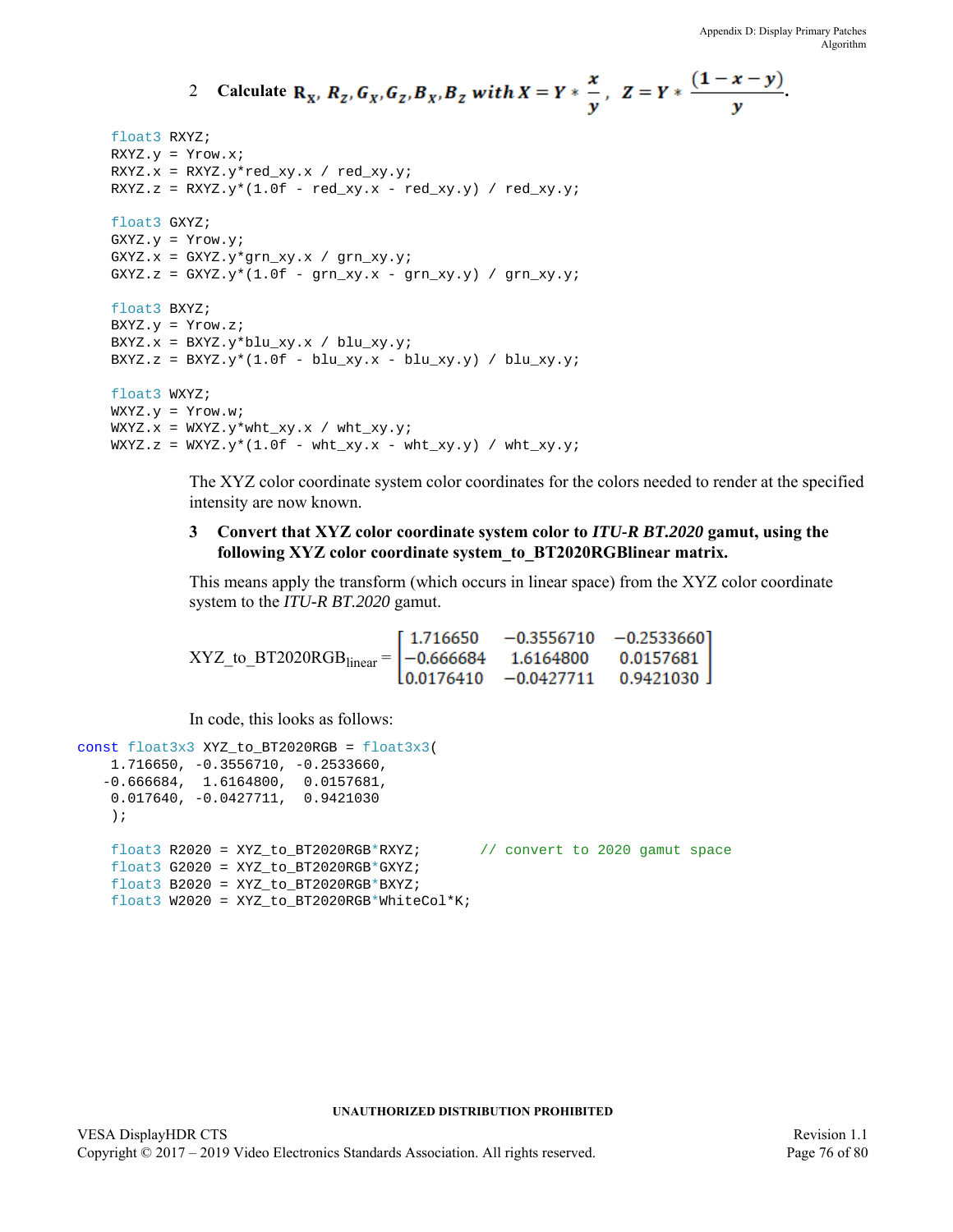#### **4 Convert linear value to nonlinear code.**

The linear space colors are then converted into HDR10 protocol code values by applying the PQ curve defined by this function:

The Inverse-EOTF *SMPTE ST 2084* non-linear encoding equation shall be defined as follows:

$$
N=\left(\frac{c_1+c_2L^{m_1}}{1+c_3L^{m_1}}\right)^{m_2}
$$

where

L denotes a linear color value

N denotes the corresponding nonlinear color value

m<sub>1</sub> is the number 2610/4096  $\times \frac{1}{4} = 0.1593017578125$ 

 $m_2$  is the number 2523/4096  $\times$  128 = 78.84375

 $c_1$  is the number 3424/4096 = 0.8359375 =  $c_3 - c_2 + 1$ 

 $c_2$  is the number 2413/4096  $\times$  32 = 18.8515625

 $c_3$  is the number 2392/4096  $\times$  32 = 18.6875

In code, this looks like the following function:

```
// SMPTE ST 2084 profile (PQ:Perceptual Quantizer):
float Apply2084(float L)
{
    float ml = 2610.0 / 4096.0 / 4;float m2 = 2523.0 / 4096.0 * 128;
    float c1 = 3424.0 / 4096.0;
   float c2 = 2413.0 / 4096.0 * 32;
   float c3 = 2392.0 / 4096.0 * 32;
   float Lp = powf(L, ml);return powf((c1 + c2 * Lp) / (1 + c3 * Lp), m2);
}
```
#### The actual codes emitted are then:

```
float3 RHDR10 = Apply2084(R2020)*1023.f; // apply PQ curve and scale to 10b
float3 GHDR10 = Apply2084(G2020)*1023.f;
float3 BHDR10 = Apply2084(B2020)*1023.f;
float3 WHDR10 = Apply2084(W2020)*1023.f;
```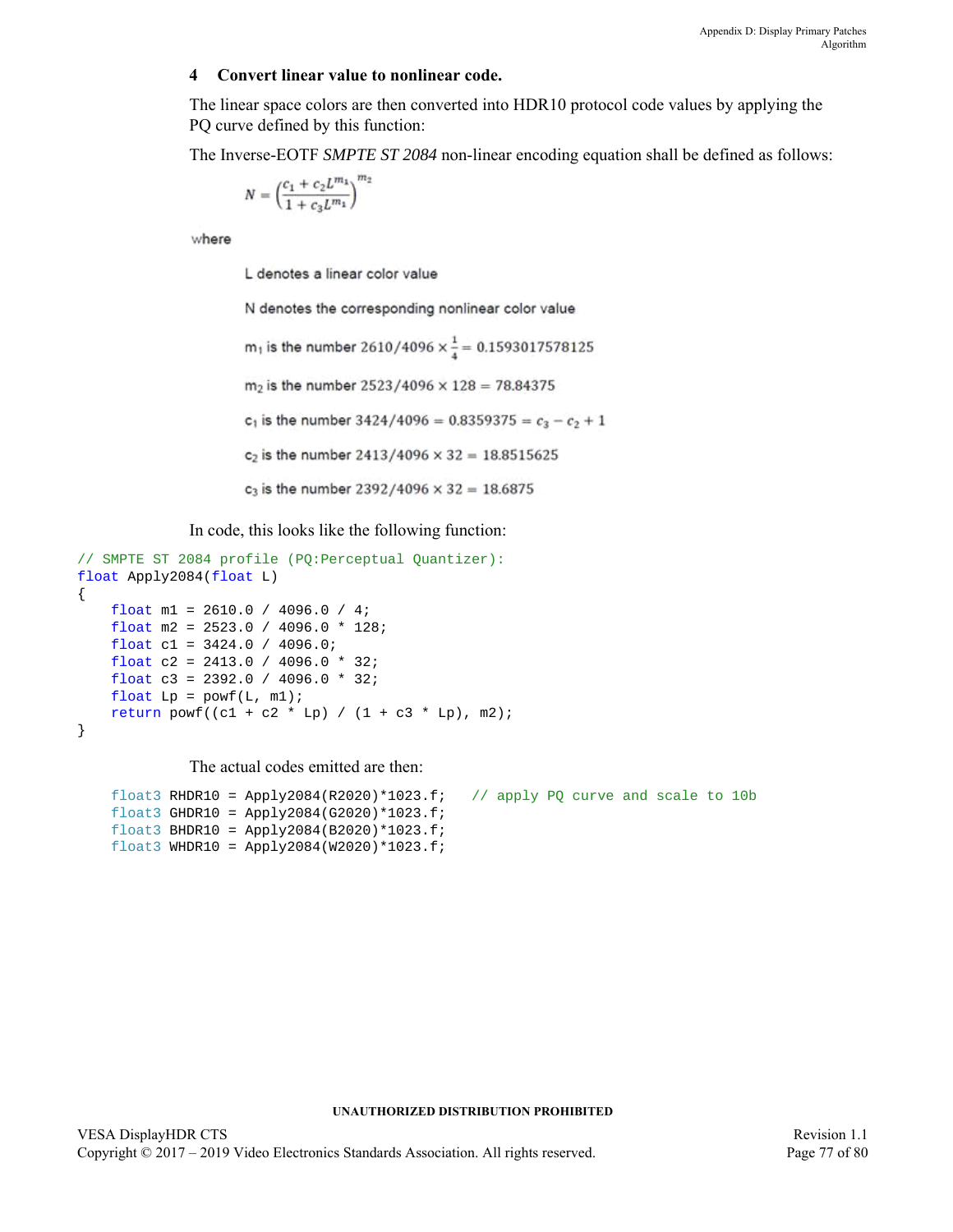#### **5 Test cases.**

For the algorithm provided above, if starting with a device that reports primary colors that match the entire *ITU-R BT.2020* color gamut, the non-linear PQ code value of pure R, G, B pattern rendered at 300nits will be:

*red* = (636, 0, 0), **green** = (0, 636, 0), *blue* = (0, 0, 636) for the three primary points

A device with the  $DCI = P3$  primary colors displaying at 1015nits results in the following PQ code values:

*red = (737,441,0), green = (591,762,354), blue = (445,324,767), white = (769,769,769)*

#### **6 Final Source to Routine.**

```
// convert EDID primaries from chromaticity coords into sRGB colors for rendering in CCCS
   float2 red_xy, grn_xy, blu_xy, wht_xy;
```

```
wht_xy = m_outputDesc.WhitePoint; \frac{1}{f} from EDID or INF
red xy = m_outputDesc.RedPrimary;
grn_xy = m_outputDesc.GreenPrimary;
blu_xy = m_outputDesc.BluePrimary;
const float WhiteLevel = 1.0f; \frac{1}{2} // reference value only
// Convert to XYZ space
float3 WhiteCol = xytoXYZ(wht_xy, WhiteLevel);
float3 RedCol = xytoXYZ(red_xy, WhiteLevel);
float3 GreenCol = xytoXYZ(grn_xy, WhiteLevel);
float3 BlueCol = xytoXYZ(blu_xy, WhiteLevel);
// Compute XYZ transform matrix
float3x3 PanelMatrix = float3x3(
    RedCol.x, GreenCol.x, BlueCol.x,
   RedCol.y, GreenCol.y, BlueCol.y,
    RedCol.z, GreenCol.z, BlueCol.z
);
float K = device. MaxLuminanceInNits/10000.f;
float3 Yrow = inv(PanelMatrix)*WhiteCol*K;float3 RXYZ;
RXYZ.y = Yrow.x;
\verb|RXYZ.x = RXYZ.y*red\_xy.x / red\_xy.y;RXYZ.z = RXYZ.y*(1.0f - red_xy.x - red_xy.y) / red_xy.y;
float3 GXYZ;
GXYZ.y = Yrow.y;
GXYZ.x = GXYZ.y*grn_xy.x / grn_xy.y;GXYZ.z = GXYZ.y*(1.0f - grn_xy.x - grn_xy.y) / grn_xy.y;
float3 BXYZ;
BXYZ.y = Yrow.z;BXYZ.x = BXYZ.y * blu_xy.x / blu_xy.yBXYZ.z = BXYZ.y*(1.0f - blu_xy.x - blu_xy.y) / blu_xy.y;
```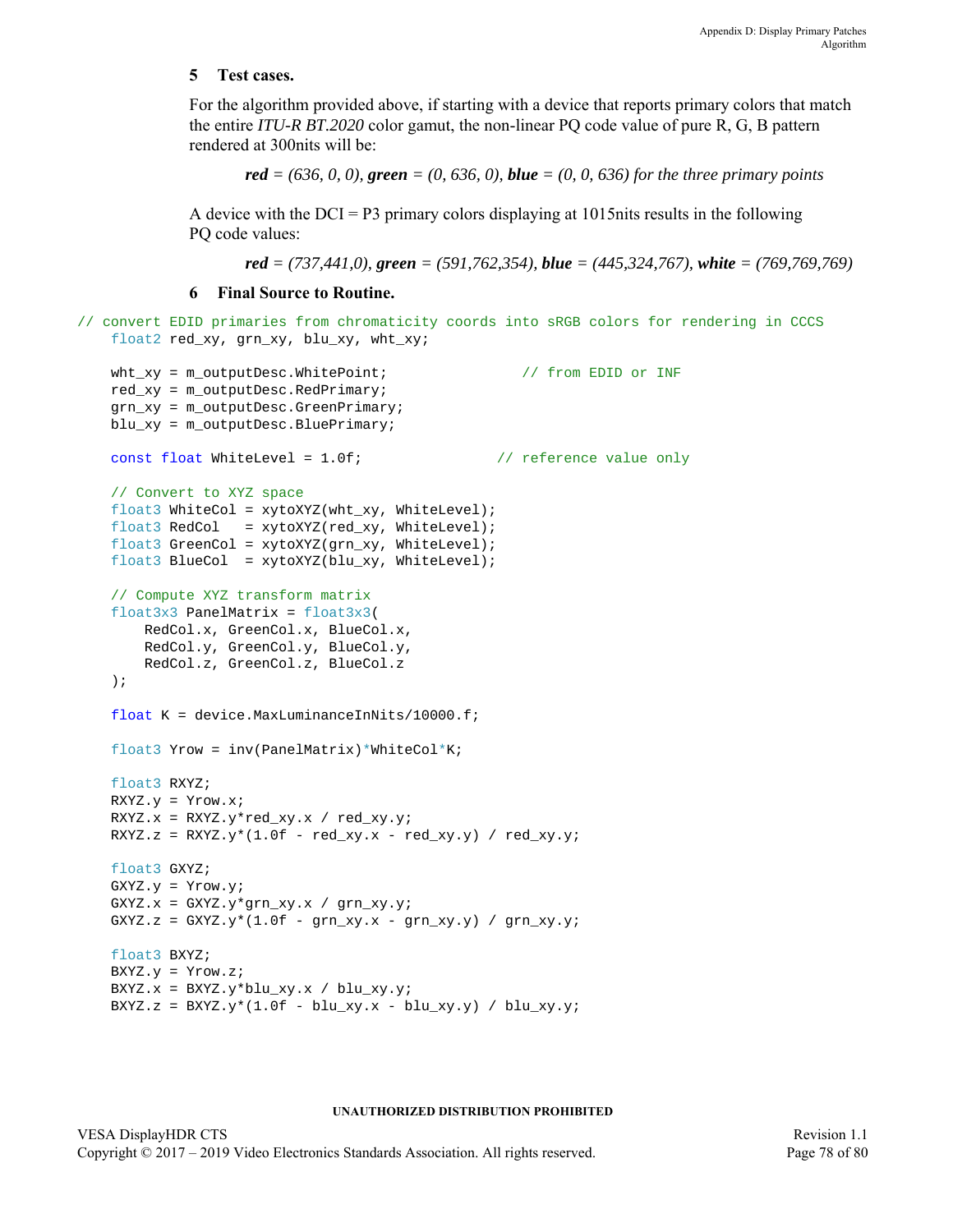```
float3 WXYZ;
WXYZ.y = Yrow.w;
WXYZ.x = WXYZ.y*wht_xy.x / wht_xy.y;WXYZ.z = WXYZ.y*(1.0f - wht_xy.x - wht_xy.y) / wht_xy.y;float3 R2020 = XYZ_to_BT2020RGB*RXYZ; // convert to 2020 gamut space
float3 G2020 = XYZ_to_BT2020RGB*GXYZ;
float3 B2020 = XYZ_to_BT2020RGB*BXYZ;float3 W2020 = XYZ_to_BT2020RGB*WhiteCol*K;float3 RHDR10 = Apply2084(R2020); // apply PQ curve
float3 GHDR10 = Apply2084(G2020);float3 BHDR10 = Apply2084(B2020);
float3 WHDR10 = Apply2084(W2020);// convert HDR10 to linear+709 for CCCS rendering
float3 RCCCS = HDR10ToLinear709(RHDR10);
float3 GCCCS = HDR10ToLinear709(GHDR10);
float3 BCCCS = HDR10ToLinear709(BHDR10);
float3 WCCCS = HDR10ToLinear709(WHDR10);
// create D2D brushes for each primary
CreateSolidColorBrush(D2D1::ColorF(RCCCS.r, RCCCS.g, RCCCS.b), &redBrush);
CreateSolidColorBrush(D2D1::ColorF(GCCCS.r, GCCCS.g, GCCCS.b), &greenBrush);
CreateSolidColorBrush(D2D1::ColorF(BCCCS.r, BCCCS.g, BCCCS.b), &blueBrush);
CreateSolidColorBrush(D2D1::ColorF(WCCCS.r, WCCCS.g, WCCCS.b), &whiteBrush);
switch (m_currentColor)
{
case 0:
   ctx->DrawRectangle(centerRect, redBrush.Get(), 8); break;
case 1:
   ctx->DrawRectangle(centerRect, greenBrush.Get(), 8); break;
case 2:
   ctx->DrawRectangle(centerRect, blueBrush.Get(), 8); break;
case 3:
   ctx->DrawRectangle(centerRect, whiteBrush.Get(), 8); break;
}
```